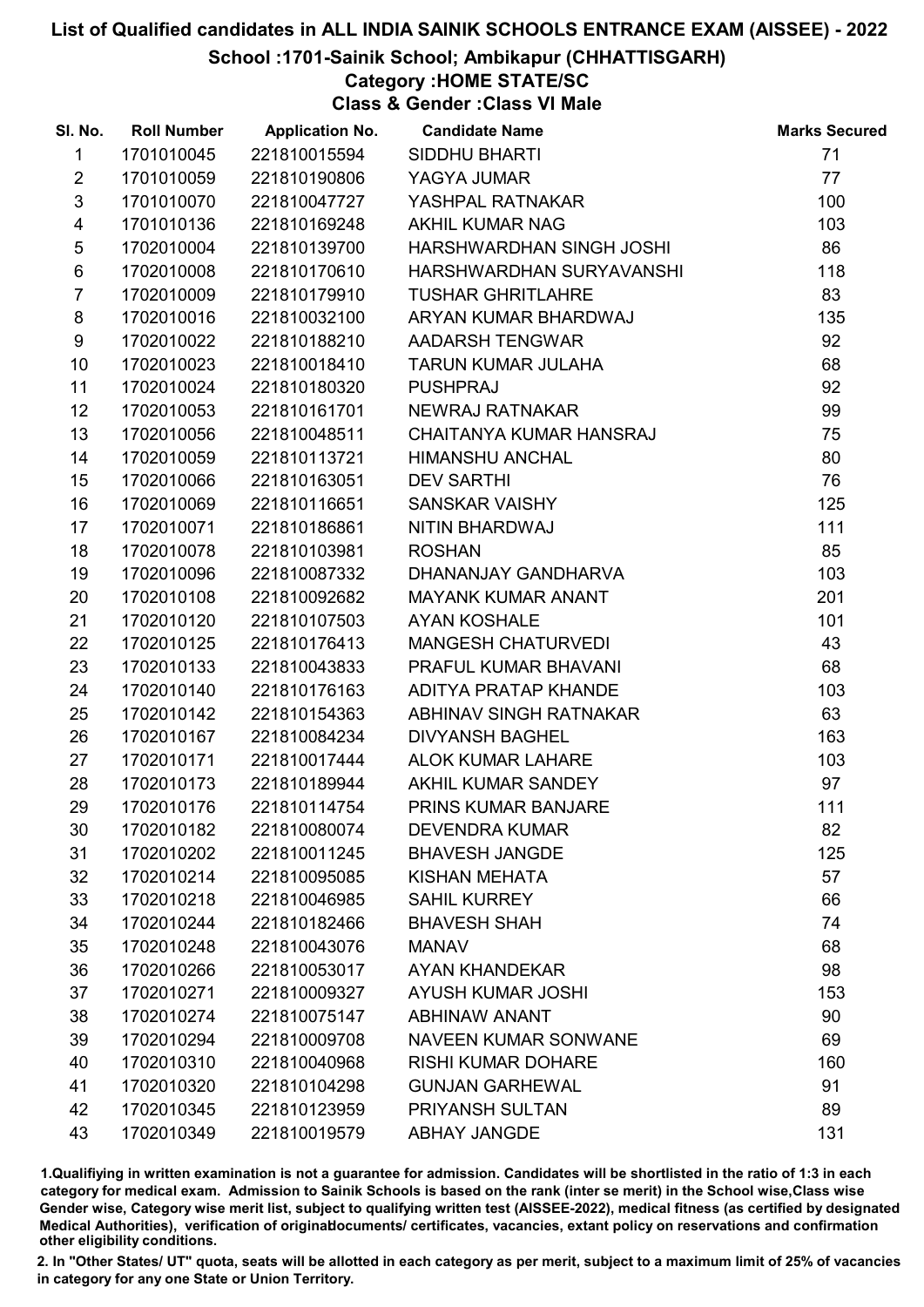#### School :1701-Sainik School; Ambikapur (CHHATTISGARH)

# Category :HOME STATE/SC

Class & Gender :Class VI Male

| SI. No. | <b>Roll Number</b> | <b>Application No.</b> | <b>Candidate Name</b>       | <b>Marks Secured</b> |
|---------|--------------------|------------------------|-----------------------------|----------------------|
| 44      | 1702020035         | 221810160041           | <b>ANMOL KUMAR SANEHI</b>   | 70                   |
| 45      | 1702020042         | 221810055451           | <b>ALPHED PATLEY</b>        | 216                  |
| 46      | 1702020043         | 221810174061           | <b>PRITHVI RAJ SINGH</b>    | 97                   |
| 47      | 1702020044         | 221810034161           | <b>NAITIK PATLEY</b>        | 165                  |
| 48      | 1702020053         | 221810136981           | <b>MAYANK MERSA</b>         | 69                   |
| 49      | 1702020064         | 221810174412           | <b>VIKASH SINGH PRADHAN</b> | 68                   |
| 50      | 1702020082         | 221810085662           | <b>NEEKHIL RATREY</b>       | 141                  |
| 51      | 1702020093         | 221810040582           | <b>VAIBHAW KHUTE</b>        | 117                  |
| 52      | 1702020106         | 221810038313           | <b>AAYUSH KURRE</b>         | 207                  |
| 53      | 1702020110         | 221810025423           | <b>AUSTIN SANDEY</b>        | 199                  |
| 54      | 1702020141         | 221810091483           | <b>SHOURYA OGARE</b>        | 172                  |
| 55      | 1702020154         | 221810036014           | AAYANSH BAUDDH              | 110                  |
| 56      | 1702020162         | 221810159424           | <b>VAIBHAV TILAK SINGH</b>  | 100                  |
| 57      | 1702020163         | 221810134434           | <b>ANISH RATNAKAR</b>       | 134                  |
| 58      | 1702020166         | 221810117634           | <b>MRIDUL BENARJEE</b>      | 124                  |
| 59      | 1702020197         | 221810006225           | <b>SAKSHAM RANA</b>         | 246                  |
| 60      | 1702020200         | 221810154835           | PRINCE AZAN KEIN            | 111                  |
| 61      | 1702020257         | 221810187966           | <b>KANHA RATNAKAR</b>       | 63                   |
| 62      | 1702020270         | 221810037096           | <b>HASPREET PAL</b>         | 103                  |
| 63      | 1702020315         | 221810110608           | AKSHANSH PRATAP SINGH       | 99                   |
| 64      | 1702020321         | 221810117228           | <b>RUDRA PRATAP SINGH</b>   | 104                  |
| 65      | 1702020323         | 221810059528           | YUVRAJ PRADHAN              | 79                   |
| 66      | 1702020339         | 221810059478           | <b>VINCHAL GARHWAL</b>      | 126                  |
| 67      | 1702020341         | 221810106778           | AMAN KUMAR BANJARE          | 89                   |
| 68      | 1702020350         | 221810180009           | <b>ARNAV BANSOD</b>         | 133                  |
| 69      | 1702020352         | 221810140909           | <b>DHRUV RAJWAL</b>         | 103                  |
| 70      | 1702020379         | 221810021789           | KISHAN KUMAR SURYAWANSHI    | 95                   |
| 71      | 1702020382         | 221810134999           | PRATIK KUMAR BANJARE        | 89                   |
| 72      | 1703010004         | 221810116850           | ANIRUDH CHANDRASEN          | 91                   |
| 73      | 1703010029         | 221810027492           | <b>AJAY KUMAR LONHARE</b>   | 76                   |
| 74      | 1703010035         | 221810121153           | <b>NISHCHAY DEV</b>         | 95                   |
| 75      | 1703010045         | 221810037225           | <b>NAMAN RAMTEKE</b>        | 99                   |
| 76      | 1703010073         | 221810158098           | <b>VAIBHAV KHAPARDE</b>     | 72                   |
| 77      | 1703010077         | 221810046129           | <b>KSHITIJ LAWATRE</b>      | 99                   |
| 78      | 1704010003         | 221810098310           | <b>BHAWANSH LAHARE</b>      | 115                  |
| 79      | 1704010006         | 221810142020           | YASHRAJ BHARDWAJ            | 159                  |
| 80      | 1704010009         | 221810142040           | <b>MAYANK KURREY</b>        | 148                  |
| 81      | 1704010014         | 221810058750           | YAGYAVALKY RATRE            | 103                  |
| 82      | 1704010015         | 221810173360           | <b>ANURAG AJAY</b>          | 79                   |
| 83      | 1704010022         | 221810036311           | <b>VEER SIKANDAR KHUNTE</b> | 138                  |
| 84      | 1704010039         | 221810076561           | <b>DEVANSHU VAIBHAVE</b>    | 215                  |
| 85      | 1704010045         | 221810038502           | YASHRAJ KURREY              | 140                  |
| 86      | 1704010054         | 221810149462           | <b>MAYANK KHANDELWAL</b>    | 106                  |

1.Qualifiying in written examination is not a guarantee for admission. Candidates will be shortlisted in the ratio of 1:3 in each category for medical exam. Admission to Sainik Schools is based on the rank (inter se merit) in the School wise,Class wise Gender wise, Category wise merit list, subject to qualifying written test (AISSEE-2022), medical fitness (as certified by designated Medical Authorities), verification of originablocuments/ certificates, vacancies, extant policy on reservations and confirmation other eligibility conditions.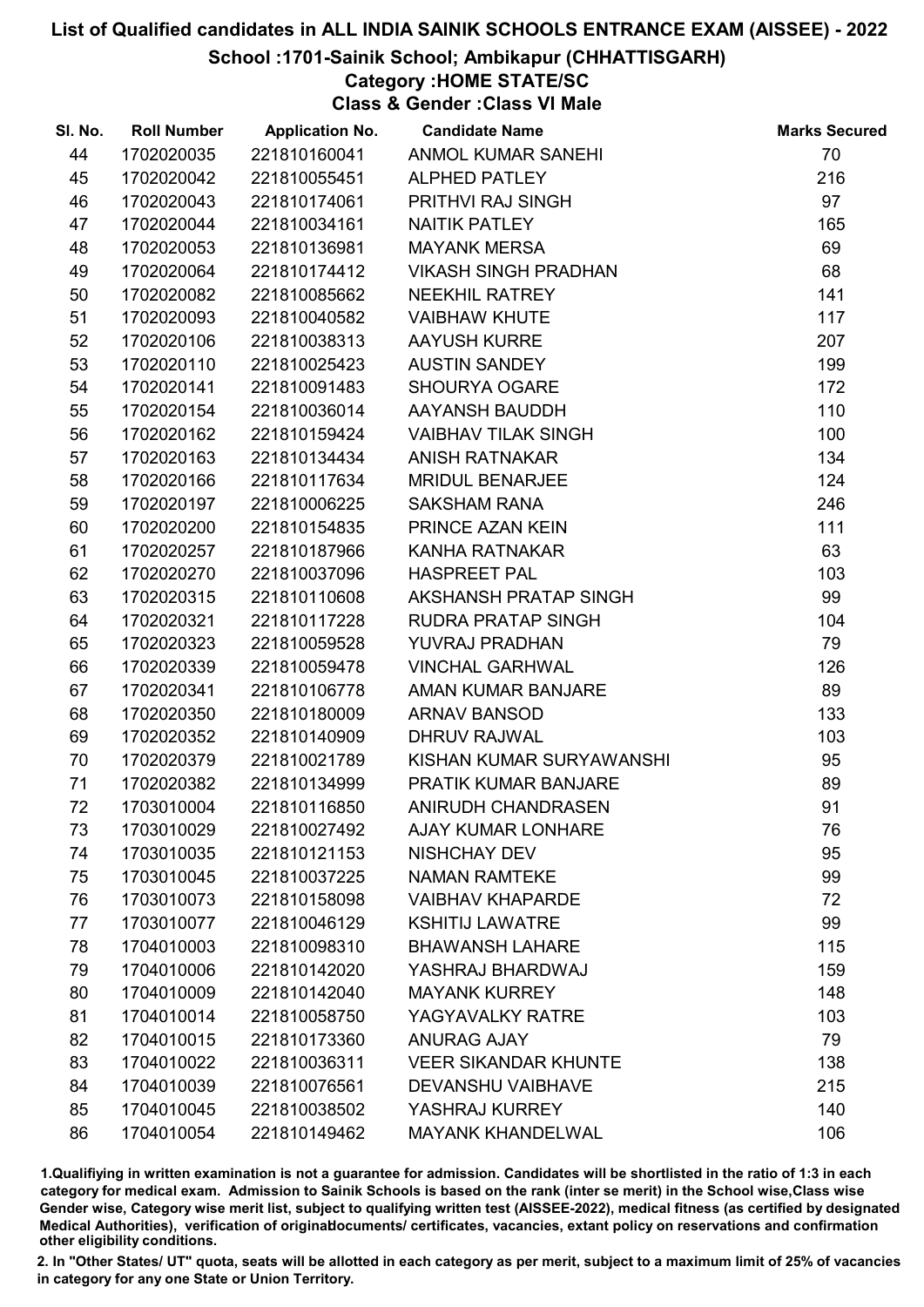#### School :1701-Sainik School; Ambikapur (CHHATTISGARH)

# Category :HOME STATE/SC

Class & Gender :Class VI Male

| SI. No. | <b>Roll Number</b> | <b>Application No.</b> | <b>Candidate Name</b>       |    | <b>Marks Secured</b> |
|---------|--------------------|------------------------|-----------------------------|----|----------------------|
| 87      | 1704010057         | 221810112972           | <b>NILESH KOYAL</b>         |    | 28                   |
| 88      | 1704010066         | 221810118433           | <b>HARSHIT RATRE</b>        |    | 134                  |
| 89      | 1704010069         | 221810078743           | <b>HITARH BANJARE</b>       |    | 101                  |
| 90      | 1704010070         | 221810122363           | <b>SHLOK KUMAR KURRE</b>    |    | 82                   |
| 91      | 1704010072         | 221810121763           | <b>MEDHANSH RATRE</b>       |    | 178                  |
| 92      | 1704010073         | 221810114863           | PRASHANT BANJARE            |    | 95                   |
| 93      | 1704010098         | 221810138774           | <b>SHEKHAR BANJARE</b>      | CG | 103                  |
| 94      | 1704010100         | 221810151894           | ANANT BHARDWAJ              | CG | 58                   |
| 95      | 1704010105         | 221810056025           | <b>OM CHOUHAN</b>           |    | 101                  |
| 96      | 1704010117         | 221810189775           | <b>DIWAKAR CHOUHAN</b>      |    | 63                   |
| 97      | 1704010120         | 221810014595           | LAKSHYADEEP WARE            |    | 161                  |
| 98      | 1704010146         | 221810056427           | YUVRAJ BANJARE              |    | 169                  |
| 99      | 1704010159         | 221810186687           | <b>SAHIL SARTHI</b>         |    | 72                   |
| 100     | 1704010168         | 221810113858           | <b>PRINCE</b>               |    | 98                   |
| 101     | 1704010183         | 221810081419           | PRASHANT KHUNTE             |    | 213                  |
| 102     | 1704020008         | 221810174140           | <b>GIPESH KUMAR PATLE</b>   |    | 61                   |
| 103     | 1704020016         | 221810096001           | KISHAN CHATURVEDI           |    | 108                  |
| 104     | 1704020017         | 221810174801           | <b>GENISH KUMAR PATLE</b>   |    | 112                  |
| 105     | 1704020056         | 221810095713           | DIVYANSH MALHOTRA           |    | 94                   |
| 106     | 1704020057         | 221810023523           | HIMANSHURAJ KAUSHAL JAGRITI |    | 84                   |
| 107     | 1704020083         | 221810074815           | <b>VIMAL JANGADE</b>        |    | 127                  |
| 108     | 1704020100         | 221810178506           | <b>VIVEK SINGH</b>          |    | 96                   |
| 109     | 1704020104         | 221810157216           | <b>MANAN MANAAS</b>         |    | 108                  |
| 110     | 1704020138         | 221810157858           | <b>GAURAV KUMAR RAYAL</b>   |    | 124                  |
| 111     | 1704020169         | 221810170959           | NAGESHWAR SINGH CHAUHAN     |    | 88                   |
| 112     | 1704020173         | 221810125579           | <b>CHIRAG CHAUHAN</b>       |    | 139                  |
| 113     | 1705010028         | 221810145950           | <b>ARYANSH PATIL</b>        |    | 94                   |
| 114     | 1705010072         | 221810141031           | <b>SHMAKSH GHRITLAHRE</b>   |    | 80                   |
| 115     | 1705010078         | 221810102241           | <b>AMAN ANOKHE</b>          |    | 86                   |
| 116     | 1705010081         | 221810105741           | <b>BHAVESH RAMTEKE</b>      |    | 72                   |
| 117     | 1705010097         | 221810140861           | <b>CHANDRAKANT MIREE</b>    |    | 86                   |
| 118     | 1705010107         | 221810063571           | <b>VARNIT SIMANKAR</b>      |    | 78                   |
| 119     | 1705010213         | 221810041161           | <b>MOKSHIT SAKHARE</b>      |    | 184                  |
| 120     | 1705010224         | 221810090291           | PRATYUSH MACHKHANDE         |    | 133                  |
| 121     | 1705010245         | 221810025132           | <b>GITESH KUMAR</b>         |    | 91                   |
| 122     | 1705010262         | 221810126662           | <b>RAJ MARKANDE</b>         |    | 89                   |
| 123     | 1705010265         | 221810144862           | <b>GUNAJ BIJHEKER</b>       |    | 108                  |
| 124     | 1705010305         | 221810109543           | <b>KUNAL LAHARE</b>         |    | 98                   |
| 125     | 1705010316         | 221810099483           | <b>SUYANSH MESHRAM</b>      |    | 75                   |
| 126     | 1705010367         | 221810092715           | <b>PAWAN KUMAR</b>          |    | 133                  |
| 127     | 1705010372         | 221810045535           | <b>YUDESH PREMI</b>         |    | 127                  |
| 128     | 1705010420         | 221810108536           | SOHEL KUMAR GHRITLAHARE     |    | 79                   |
| 129     | 1705010445         | 221810127996           | <b>GORE LAL JOSHI</b>       |    | 126                  |

1.Qualifiying in written examination is not a guarantee for admission. Candidates will be shortlisted in the ratio of 1:3 in each category for medical exam. Admission to Sainik Schools is based on the rank (inter se merit) in the School wise,Class wise Gender wise, Category wise merit list, subject to qualifying written test (AISSEE-2022), medical fitness (as certified by designated Medical Authorities), verification of originablocuments/ certificates, vacancies, extant policy on reservations and confirmation other eligibility conditions.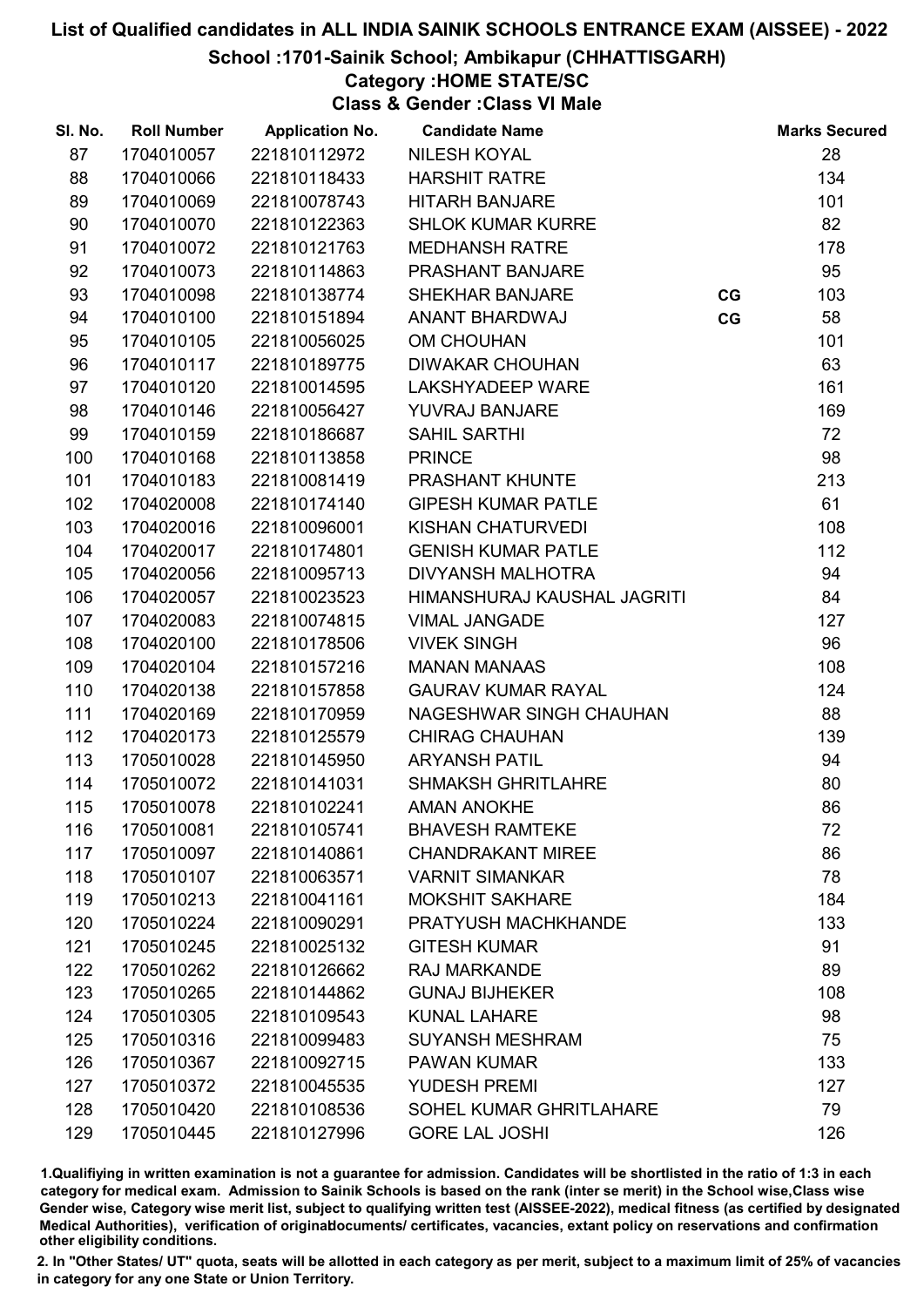#### School :1701-Sainik School; Ambikapur (CHHATTISGARH)

# Category :HOME STATE/SC

Class & Gender :Class VI Male

| SI. No. | <b>Roll Number</b> | <b>Application No.</b> | <b>Candidate Name</b>          | <b>Marks Secured</b> |
|---------|--------------------|------------------------|--------------------------------|----------------------|
| 130     | 1705010459         | 221810170837           | <b>BHASKAR MANNADE</b>         | 76                   |
| 131     | 1705010478         | 221810128677           | <b>AMAN KUMAR</b>              | 138                  |
| 132     | 1705010487         | 221810118708           | AYUSH KUMAR GAJBHIYE           | 94                   |
| 133     | 1705010500         | 221810132858           | AMIT KUMAR JANGADE             | 109                  |
| 134     | 1705010517         | 221810104688           | <b>BHUMIKSHA SARVAR KELKAR</b> | 76                   |
| 135     | 1705010518         | 221810130788           | <b>LAK NIRALA</b>              | 132                  |
| 136     | 1705020002         | 221810062142           | <b>NAITIK AHIRWAR</b>          | 183                  |
| 137     | 1705020016         | 221810178262           | <b>DRISHIL KUMAR</b>           | 64                   |
| 138     | 1705020017         | 221810120462           | <b>ISHAN RATRE</b>             | 155                  |
| 139     | 1705020018         | 221810173662           | ANKIT ALEX GARDIA              | 115                  |
| 140     | 1705020052         | 221810072733           | <b>DARSHIL BAGHEL</b>          | 122                  |
| 141     | 1705020060         | 221810013843           | <b>YUG KHARE</b>               | 129                  |
| 142     | 1705020084         | 221810100973           | KINSHU DIVYA                   | 116                  |
| 143     | 1705020086         | 221810011183           | <b>ADARSH KURREY</b>           | 117                  |
| 144     | 1705020092         | 221810136193           | SANDEEP JANGDE                 | 114                  |
| 145     | 1705020099         | 221810037893           | <b>MAYANK RAKSEL</b>           | 59                   |
| 146     | 1705020131         | 221810167744           | <b>ANSHUMAN KURRE</b>          | 175                  |
| 147     | 1705020162         | 221810023205           | <b>NAVAL KARLEY</b>            | 130                  |
| 148     | 1705020169         | 221810090905           | <b>ISHAN GENDRE</b>            | 94                   |
| 149     | 1705020188         | 221810163445           | <b>VATSAL ROY</b>              | 122                  |
| 150     | 1705020202         | 221810146665           | <b>KANISHK GAJGHATE</b>        | 112                  |
| 151     | 1705020265         | 221810028346           | <b>AVI DAHARIYA</b>            | 102                  |
| 152     | 1705020295         | 221810091707           | <b>GAURAV CHAUHAN</b>          | 114                  |
| 153     | 1705020306         | 221810011227           | <b>BHAVESH BAGHEL</b>          | 81                   |
| 154     | 1705020312         | 221810101627           | <b>VIPLAV KIRAN</b>            | 83                   |
| 155     | 1705020331         | 221810059747           | KHILENDRA CHATURVEDI           | 116                  |
| 156     | 1705020343         | 221810050877           | <b>GAURANSH RANGARI</b>        | 91                   |
| 157     | 1705020362         | 221810156008           | <b>RISHABH DEV BANJARE</b>     | 80                   |
| 158     | 1705020366         | 221810043408           | AADITYA MOTGHARE               | 94                   |
| 159     | 1705020402         | 221810108278           | <b>HARSH VIBHOR BANJARE</b>    | 95                   |
| 160     | 1705020407         | 221810151778           | <b>SHREYANSH MANDLE</b>        | 108                  |
| 161     | 1705020409         | 221810183878           | <b>ASIM MUNNA</b>              | 93                   |
| 162     | 1705020414         | 221810160488           | ANSH JANBANDHU                 | 94                   |
| 163     | 1705020454         | 221810181949           | AARYAN RATNAKAR                | 94                   |
| 164     | 1706010070         | 221810077700           | <b>MANISH KUMAR SONWANI</b>    | 83                   |
| 165     | 1706010072         | 221810015510           | <b>GAURAV KUMAR SANMANI</b>    | 157                  |
| 166     | 1706010080         | 221810143930           | <b>JITESH BAGHEL</b>           | 108                  |
| 167     | 1706010115         | 221810073061           | <b>HARISH SONWANI</b>          | 77                   |
| 168     | 1706010120         | 221810071471           | <b>ANURAG CHOUHAN</b>          | 110                  |
| 169     | 1706010134         | 221810004332           | <b>ARYAN JE</b>                | 124                  |
| 170     | 1706010151         | 221810083172           | <b>AAKARSH RAVI</b>            | 72                   |
| 171     | 1706010176         | 221810108033           | <b>TUKESHWAR</b>               | 70                   |
| 172     | 1706010232         | 221810117194           | <b>ISHANT KUMAR VAIBHAV</b>    | 89                   |

1.Qualifiying in written examination is not a guarantee for admission. Candidates will be shortlisted in the ratio of 1:3 in each category for medical exam. Admission to Sainik Schools is based on the rank (inter se merit) in the School wise,Class wise Gender wise, Category wise merit list, subject to qualifying written test (AISSEE-2022), medical fitness (as certified by designated Medical Authorities), verification of originablocuments/ certificates, vacancies, extant policy on reservations and confirmation other eligibility conditions.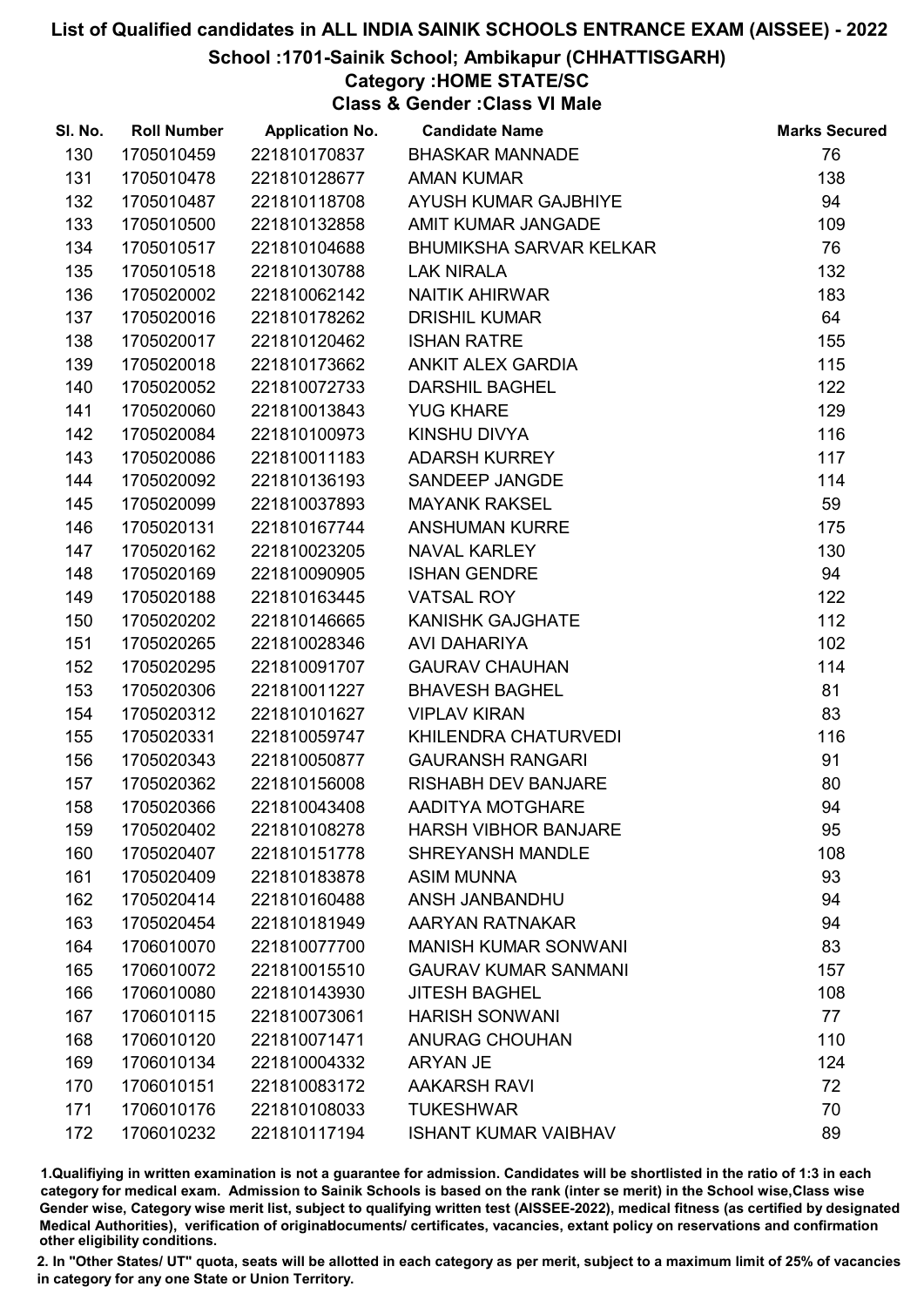#### School :1701-Sainik School; Ambikapur (CHHATTISGARH)

# Category :HOME STATE/SC

Class & Gender :Class VI Male

| SI. No. | <b>Roll Number</b> | <b>Application No.</b> | <b>Candidate Name</b>   | <b>Marks Secured</b> |
|---------|--------------------|------------------------|-------------------------|----------------------|
| 173     | 1706010243         | 221810156635           | <b>VINAY CHAUDHARY</b>  | 81                   |
| 174     | 1706010269         | 221810081036           | <b>PRITAM CHOUHAN</b>   | 104                  |
| 175     | 1706010279         | 221810154946           | KHELSAY CHOUDHRI        | 62                   |
| 176     | 1706010284         | 221810073566           | HIMANSU SONWANI         | 71                   |
| 177     | 1706010288         | 221810119476           | <b>GULSHAN CHAUHAN</b>  | 118                  |
| 178     | 1706010298         | 221810103996           | AYUSH SANDAY            | 82                   |
| 179     | 1706010321         | 221810019697           | ANURAG JANGADE          | 39                   |
| 180     | 1706010362         | 221810166829           | YOGESH KUMAR            | 110                  |
| 181     | 1706020015         | 221810082941           | <b>KRISHNA GARHEWAL</b> | 172                  |
| 182     | 1706020125         | 221810047783           | AYAN MAURYA             | 173                  |
| 183     | 1706020275         | 221810012707           | <b>ISHANT KUMAR</b>     | 129                  |
| 184     | 1706020343         | 221810184468           | <b>ARYAN PATRE</b>      | 108                  |
| 185     | 1706020369         | 221810078109           | <b>SURYADEEP</b>        | 139                  |
| 186     | 1706020388         | 221810140349           | <b>SUMIT BHARDWAJ</b>   | 100                  |

1.Qualifiying in written examination is not a guarantee for admission. Candidates will be shortlisted in the ratio of 1:3 in each category for medical exam. Admission to Sainik Schools is based on the rank (inter se merit) in the School wise,Class wise Gender wise, Category wise merit list, subject to qualifying written test (AISSEE-2022), medical fitness (as certified by designated Medical Authorities), verification of originablocuments/ certificates, vacancies, extant policy on reservations and confirmation other eligibility conditions.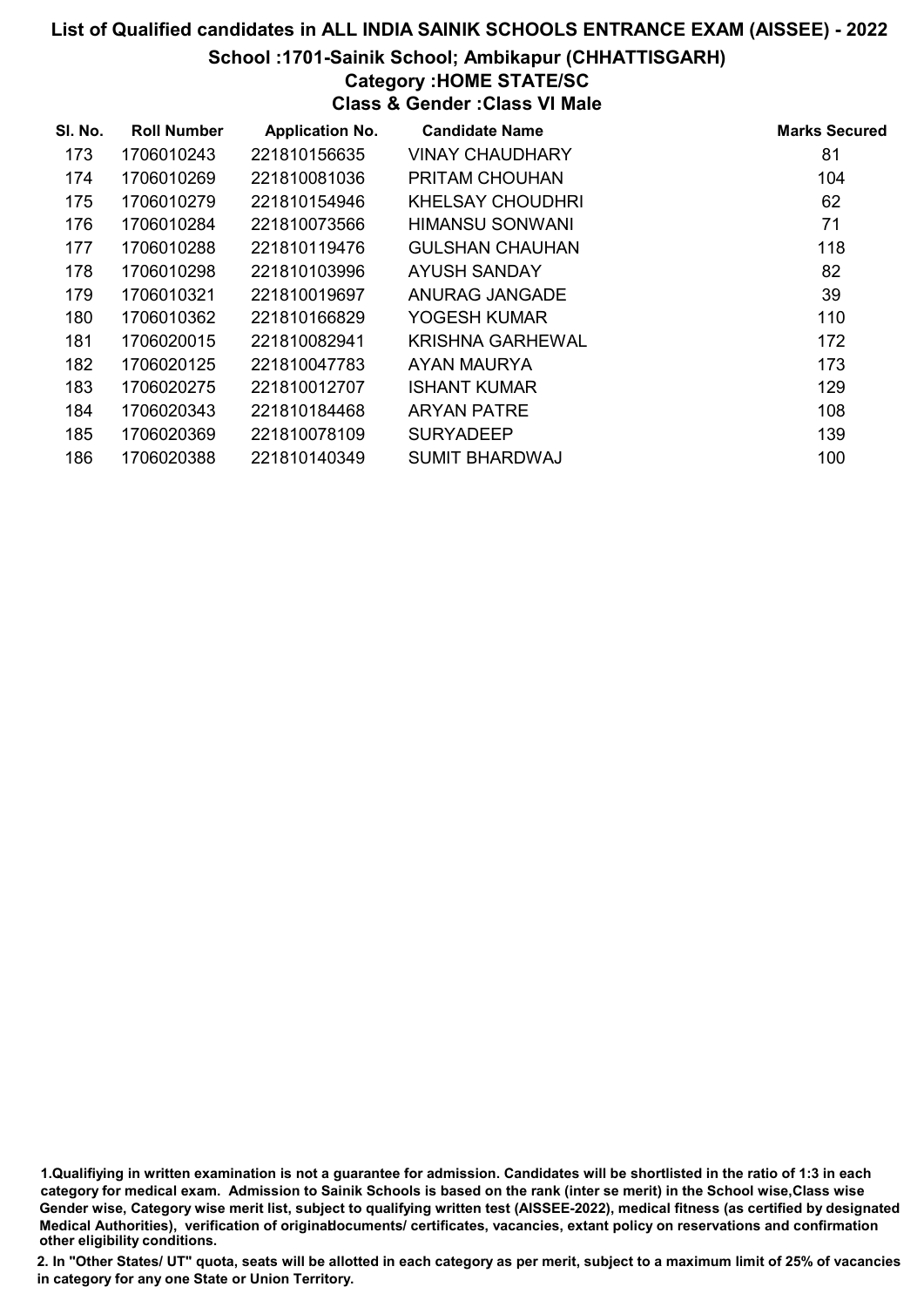#### School :1701-Sainik School; Ambikapur (CHHATTISGARH)

## Category :HOME STATE/ST

Class & Gender :Class VI Male

| SI. No. | <b>Roll Number</b> | <b>Application No.</b> | <b>Candidate Name</b>            | <b>Marks Secured</b> |
|---------|--------------------|------------------------|----------------------------------|----------------------|
| 187     | 1701010005         | 221810077510           | <b>TANUJ NETAM</b>               | 105                  |
| 188     | 1701010017         | 221810166611           | <b>SATYA PRATAP SORI</b>         | 111                  |
| 189     | 1701010018         | 221810078711           | <b>KETAN NETAM</b>               | 76                   |
| 190     | 1701010020         | 221810148641           | AAYUSH KUMAR MARKAM              | 132                  |
| 191     | 1701010024         | 221810194712           | <b>HIMANSHU KASHI</b>            | 160                  |
| 192     | 1701010033         | 221810031663           | PALLAV SALAM                     | 81                   |
| 193     | 1701010035         | 221810124783           | HARSHWARDHAN NETAM               | 76                   |
| 194     | 1701010037         | 221810022093           | <b>DIVYANSH JURRI</b>            | 156                  |
| 195     | 1701010043         | 221810179074           | <b>NIKET WASAM</b>               | 79                   |
| 196     | 1701010047         | 221810052615           | ANIRUDRA KUMRAM                  | 65                   |
| 197     | 1701010051         | 221810114745           | THAVANYA ANCHALA                 | 81                   |
| 198     | 1701010054         | 221810036765           | KARAN SINGH NETAM                | 80                   |
| 199     | 1701010055         | 221810105685           | <b>HIMANSHU JAVVE</b>            | 87                   |
| 200     | 1701010081         | 221810052448           | C K BHAVISHYA                    | 142                  |
| 201     | 1701010085         | 221810178888           | AASSHIF RAJ USENDI               | 64                   |
| 202     | 1701010092         | 221810183439           | <b>ABHINAV NAG</b>               | 93                   |
| 203     | 1701010095         | 221810021259           | NAITIK SHANDILYA                 | 90                   |
| 204     | 1701010096         | 221810191569           | LEKH RAJ KASHYAP                 | 124                  |
| 205     | 1701010102         | 221810078670           | <b>GOPAL PAIKRA</b>              | 66                   |
| 206     | 1701010103         | 221810024621           | <b>AYUSH KUMAR PORTE</b>         | 98                   |
| 207     | 1701010106         | 221810006881           | <b>VEER ARMAAN SORI</b>          | 87                   |
| 208     | 1701010107         | 221810177102           | <b>VIVEK KUMAR MANJHI</b>        | 108                  |
| 209     | 1701010108         | 221810064402           | <b>GEMAN NAYAK</b>               | 88                   |
| 210     | 1701010111         | 221810042822           | ROHIT KUMAR MOURYA               | 75                   |
| 211     | 1701010114         | 221810151923           | <b>TUSHAR THAKUR</b>             | 97                   |
| 212     | 1701010126         | 221810132026           | <b>DILEEP KUMAR</b>              | 60                   |
| 213     | 1701010127         | 221810139836           | MOHIT KUMAR MARKAM               | 70                   |
| 214     | 1701010130         | 221810170976           | <b>SAKSHAM TIRKEY</b>            | 100                  |
| 215     | 1701010140         | 221810163139           | <b>DURGESH KUMAR MARAI</b>       | 65                   |
| 216     | 1701010141         | 221810022969           | <b>SUSHANT KUMAR NETAM</b>       | 106                  |
| 217     | 1702010011         | 221810090520           | YOJAK BHAGAT                     | 138                  |
| 218     | 1702010015         | 221810116000           | <b>KHUSHAL PULAST</b>            | 66                   |
| 219     | 1702010026         | 221810177520           | <b>DIPANSHU MARKAM</b>           | 58                   |
| 220     | 1702010028         | 221810173620           | <b>DEV KUMAR</b>                 | 87                   |
| 221     | 1702010037         | 221810172850           | <b>TAKESHVER</b>                 | 82                   |
| 222     | 1702010049         | 221810127190           | PRASHANT PANDRO                  | 66                   |
| 223     | 1702010063         | 221810026741           | <b>VEER BAHADUR SINGH MARKAM</b> | 87                   |
| 224     | 1702010077         | 221810161981           | <b>TUSHAR RAJ JAGAT</b>          | 57                   |
| 225     | 1702010085         | 221810106112           | <b>GAURAV MARAVI</b>             | 97                   |
| 226     | 1702010100         | 221810129342           | <b>ABHISHEK SINGH PORTE</b>      | 109                  |
| 227     | 1702010146         | 221810138173           | PRINCE PANNA                     | 73                   |
| 228     | 1702010156         | 221810038783           | YASHRAJ MERAVI                   | 103                  |
| 229     | 1702010191         | 221810115994           | KHAGENDRA SAGAR PAINKRA          | 97                   |

1.Qualifiying in written examination is not a guarantee for admission. Candidates will be shortlisted in the ratio of 1:3 in each category for medical exam. Admission to Sainik Schools is based on the rank (inter se merit) in the School wise,Class wise Gender wise, Category wise merit list, subject to qualifying written test (AISSEE-2022), medical fitness (as certified by designated Medical Authorities), verification of originablocuments/ certificates, vacancies, extant policy on reservations and confirmation other eligibility conditions.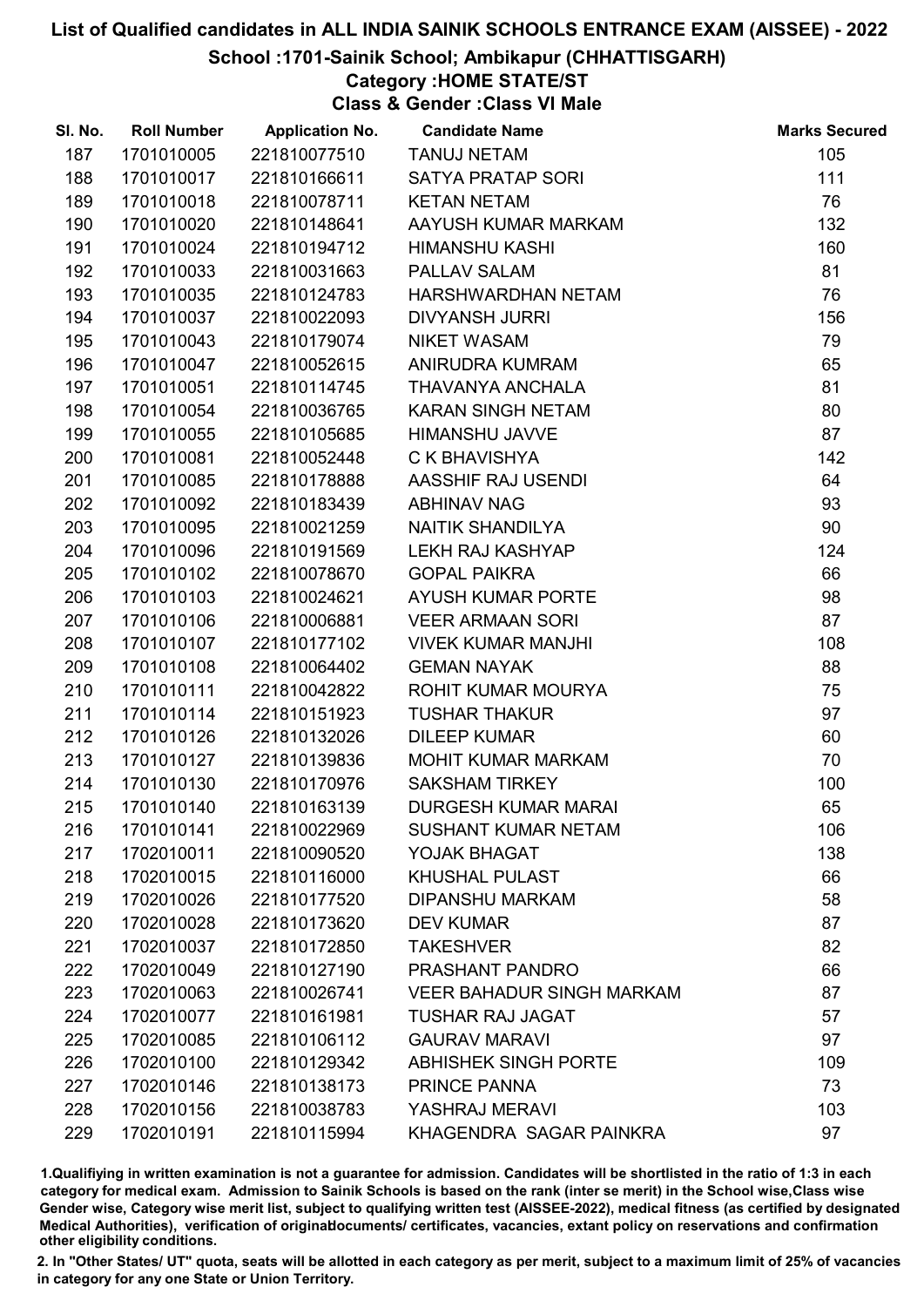#### School :1701-Sainik School; Ambikapur (CHHATTISGARH)

## Category :HOME STATE/ST

Class & Gender :Class VI Male

| SI. No. | <b>Roll Number</b> | <b>Application No.</b> | <b>Candidate Name</b>         | <b>Marks Secured</b> |
|---------|--------------------|------------------------|-------------------------------|----------------------|
| 230     | 1702010195         | 221810108915           | PRAKHAR PRADHAN               | 106                  |
| 231     | 1702010200         | 221810119635           | <b>ADITYA MARKAM</b>          | 48                   |
| 232     | 1702010203         | 221810061445           | <b>TUSHAR SINGH KANWAR</b>    | 96                   |
| 233     | 1702010211         | 221810124265           | PRANAY PRADHAN                | 104                  |
| 234     | 1702010226         | 221810117516           | CHITRANKSHA KUMAR DHURWE      | 105                  |
| 235     | 1702010227         | 221810017616           | <b>DEVESH NAGESH</b>          | 150                  |
| 236     | 1702010257         | 221810128986           | <b>JAY TEKAM</b>              | 127                  |
| 237     | 1702010265         | 221810103507           | <b>ARJUN SINGH</b>            | 70                   |
| 238     | 1702010270         | 221810128817           | SHREYANSH SINGH PAIKRA        | 110                  |
| 239     | 1702010273         | 221810176337           | <b>DIVYANSHU MARKAM</b>       | 72                   |
| 240     | 1702010298         | 221810138818           | <b>SARTHAK TANWAR</b>         | 146                  |
| 241     | 1702010316         | 221810124878           | LOKESH KUMAR KANWAR           | 74                   |
| 242     | 1702010317         | 221810022588           | <b>VIJAY RAJ RATHIYA</b>      | 141                  |
| 243     | 1702010319         | 221810050788           | <b>LAV SINGH SHYAM</b>        | 101                  |
| 244     | 1702010337         | 221810112249           | <b>ASHVANI PAIKRA</b>         | 86                   |
| 245     | 1702010354         | 221810077699           | <b>ISHANT MARAVI</b>          | 75                   |
| 246     | 1702020027         | 221810122911           | NAMAN NARAYAN SINGH           | 186                  |
| 247     | 1702020050         | 221810142381           | <b>PARTH SIDAR</b>            | 89                   |
| 248     | 1702020071         | 221810091432           | <b>DHAVAL RAWTE</b>           | 90                   |
| 249     | 1702020101         | 221810058303           | <b>DEVYANSH SINGH</b>         | 126                  |
| 250     | 1702020147         | 221810119893           | <b>ASHWIN KANWAR</b>          | 86                   |
| 251     | 1702020164         | 221810103534           | ROHAN KUMAR ORKERA            | 46                   |
| 252     | 1702020167         | 221810040244           | <b>SHASHWAT RAHI</b>          | 147                  |
| 253     | 1702020177         | 221810019184           | <b>TANMAYA SINGH RAJ</b>      | 103                  |
| 254     | 1702020202         | 221810187145           | <b>DINESH KUMAR PENDRO</b>    | 101                  |
| 255     | 1702020217         | 221810070785           | <b>ATHARVA DHRUW</b>          | 91                   |
| 256     | 1702020238         | 221810005136           | <b>SAHIL DIWAN</b>            | 128                  |
| 257     | 1702020251         | 221810168266           | ATHARVA DHRUW                 | 90                   |
| 258     | 1702020255         | 221810170966           | <b>SHAURYA KANWAR</b>         | 80                   |
| 259     | 1702020267         | 221810029186           | RUDRAPRATAP SINGH DHRUW       | 64                   |
| 260     | 1702020276         | 221810106607           | <b>BHRIGURAJ SINGH</b>        | 135                  |
| 261     | 1702020303         | 221810145177           | <b>AVYAYA EKKA</b>            | 76                   |
| 262     | 1702020307         | 221810042587           | PRANAY ORAON                  | 92                   |
| 263     | 1702020332         | 221810177058           | <b>SAHIL KERKETTA</b>         | 94                   |
| 264     | 1702020334         | 221810068258           | <b>MARUTI DHURVE</b>          | 69                   |
| 265     | 1702020342         | 221810035878           | YASHASVI DHRUW                | 83                   |
| 266     | 1702020348         | 221810182698           | <b>AKHIL EKKA</b>             | 79                   |
| 267     | 1702020369         | 221810171449           | <b>VEERENDRA DHRUW</b>        | 115                  |
| 268     | 1703010002         | 221810139510           | <b>VANIT NETAM</b>            | 78                   |
| 269     | 1703010006         | 221810065280           | <b>KESHVENDRA KUMAR NETAM</b> | 109                  |
| 270     | 1703010017         | 221810072751           | <b>VANSH KUMAR KANGE</b>      | 76                   |
| 271     | 1703010020         | 221810182681           | <b>KHILENDRA DHRUW</b>        | 78                   |
| 272     | 1703010027         | 221810157352           | LAKSHYA KUMAR HURRA           | 105                  |

1.Qualifiying in written examination is not a guarantee for admission. Candidates will be shortlisted in the ratio of 1:3 in each category for medical exam. Admission to Sainik Schools is based on the rank (inter se merit) in the School wise,Class wise Gender wise, Category wise merit list, subject to qualifying written test (AISSEE-2022), medical fitness (as certified by designated Medical Authorities), verification of originablocuments/ certificates, vacancies, extant policy on reservations and confirmation other eligibility conditions.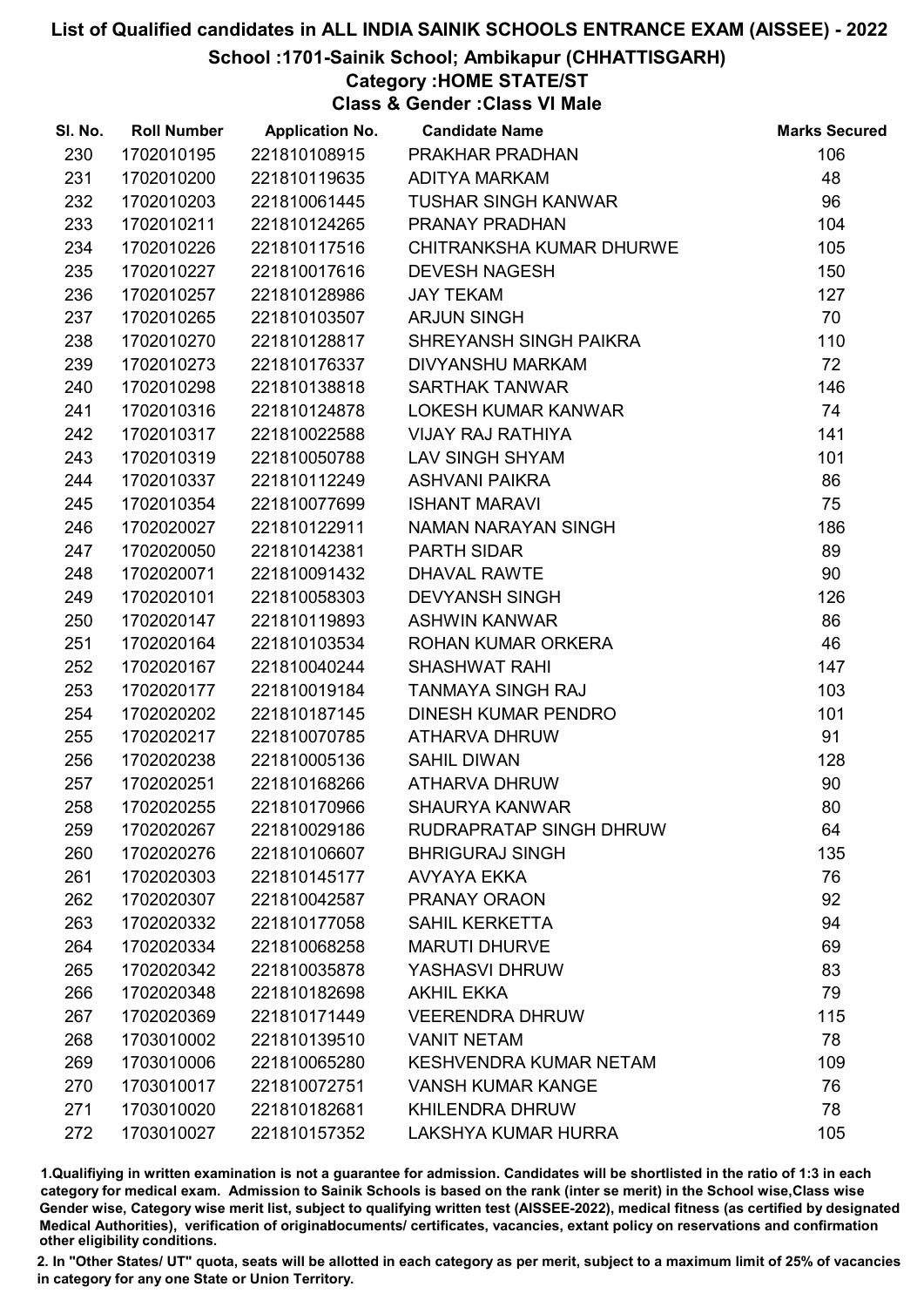#### School :1701-Sainik School; Ambikapur (CHHATTISGARH)

## Category :HOME STATE/ST

Class & Gender :Class VI Male

| SI. No. | <b>Roll Number</b> | <b>Application No.</b> | <b>Candidate Name</b>        | <b>Marks Secured</b> |
|---------|--------------------|------------------------|------------------------------|----------------------|
| 273     | 1703010034         | 221810153933           | <b>LAKSHIT NETAM</b>         | 73                   |
| 274     | 1703010038         | 221810065004           | <b>KARTAVY SHORI</b>         | 57                   |
| 275     | 1703010040         | 221810069724           | DHAVAL MANDAVI               | 73                   |
| 276     | 1703010043         | 221810057915           | <b>SAHIL AROSIYA</b>         | 88                   |
| 277     | 1703010050         | 221810164836           | MANISH SINGH CHHEDAIYA       | 96                   |
| 278     | 1703010064         | 221810102657           | <b>VEDANT NETAM</b>          | 85                   |
| 279     | 1703010065         | 221810093577           | LAVANYA KUMAR DHRUW          | 117                  |
| 280     | 1703010066         | 221810077677           | <b>CHANDRAKANT DHRUW</b>     | 71                   |
| 281     | 1703010070         | 221810069948           | KAVYANSH KUMAR NETAM         | 93                   |
| 282     | 1703010075         | 221810171209           | HARSHVARDHAN MANDAVI         | 86                   |
| 283     | 1703010081         | 221810189669           | <b>GAURAV XALXO</b>          | 113                  |
| 284     | 1703010083         | 221810019889           | <b>DIVYANSH KOMRA</b>        | 68                   |
| 285     | 1703010084         | 221810113599           | AADITYA KAWACHI              | 60                   |
| 286     | 1703010087         | 221810080440           | <b>TOSHISH KUMAR KOTHARI</b> | 83                   |
| 287     | 1703010088         | 221810181440           | <b>RAVIN NETAM</b>           | 69                   |
| 288     | 1703010092         | 221810036370           | <b>GHANESH KUMAR</b>         | 72                   |
| 289     | 1703010099         | 221810030821           | <b>KAILASH</b>               | 71                   |
| 290     | 1703010109         | 221810106042           | <b>ROHAN KUMAR</b>           | 91                   |
| 291     | 1703010114         | 221810163092           | <b>NOMESH KUMAR</b>          | 82                   |
| 292     | 1703010117         | 221810070013           | DIKESHWAR KUMAR NETAM        | 68                   |
| 293     | 1703010123         | 221810135933           | POKHAR NETAM                 | 59                   |
| 294     | 1703010126         | 221810159873           | <b>VISHAL DHRUW</b>          | 93                   |
| 295     | 1703010133         | 221810048124           | <b>LIKHESH KUMAR</b>         | 89                   |
| 296     | 1703010139         | 221810056754           | <b>GURJAS MANDAVI</b>        | 53                   |
| 297     | 1703010142         | 221810105574           | FALESH KUMAR MANDAVI         | 60                   |
| 298     | 1703010147         | 221810019715           | <b>YUVRAJ DARRO</b>          | 136                  |
| 299     | 1703010150         | 221810060745           | SAHIL KUMAR USENDI           | 66                   |
| 300     | 1703010151         | 221810174845           | <b>HARSH PARCHAKI</b>        | 101                  |
| 301     | 1703010153         | 221810037165           | <b>NIKHIL KANWAR</b>         | 110                  |
| 302     | 1703010154         | 221810104265           | <b>RUDRA SINGH</b>           | 87                   |
| 303     | 1703010157         | 221810172475           | <b>ARYAN SALAM</b>           | 70                   |
| 304     | 1703010158         | 221810173675           | <b>SATYAM UIKE</b>           | 84                   |
| 305     | 1703010163         | 221810087426           | <b>DEEPANSHU NETAM</b>       | 93                   |
| 306     | 1703010164         | 221810182036           | <b>DEEPANSHU THAKUR</b>      | 71                   |
| 307     | 1703010166         | 221810108836           | <b>YUVRAJ POTAI</b>          | 49                   |
| 308     | 1703010167         | 221810033146           | <b>ASHUTOSH ARYA</b>         | 102                  |
| 309     | 1703010171         | 221810106066           | <b>LOKENDRA KUMAR</b>        | 92                   |
| 310     | 1703010172         | 221810151766           | <b>DIPANSHU MANDAVI</b>      | 179                  |
| 311     | 1703010175         | 221810123817           | <b>TEJ PRAKASH</b>           | 64                   |
| 312     | 1703010177         | 221810192727           | <b>AYUSH THAKUR</b>          | 86                   |
| 313     | 1703010179         | 221810181537           | <b>HEMANT KUMAR</b>          | 129                  |
| 314     | 1703010180         | 221810154067           | <b>BHOR KUMAR WAIKA</b>      | 107                  |
| 315     | 1703010185         | 221810135287           | <b>SHOURYA BHAGAT</b>        | 81                   |

1.Qualifiying in written examination is not a guarantee for admission. Candidates will be shortlisted in the ratio of 1:3 in each category for medical exam. Admission to Sainik Schools is based on the rank (inter se merit) in the School wise,Class wise Gender wise, Category wise merit list, subject to qualifying written test (AISSEE-2022), medical fitness (as certified by designated Medical Authorities), verification of originablocuments/ certificates, vacancies, extant policy on reservations and confirmation other eligibility conditions.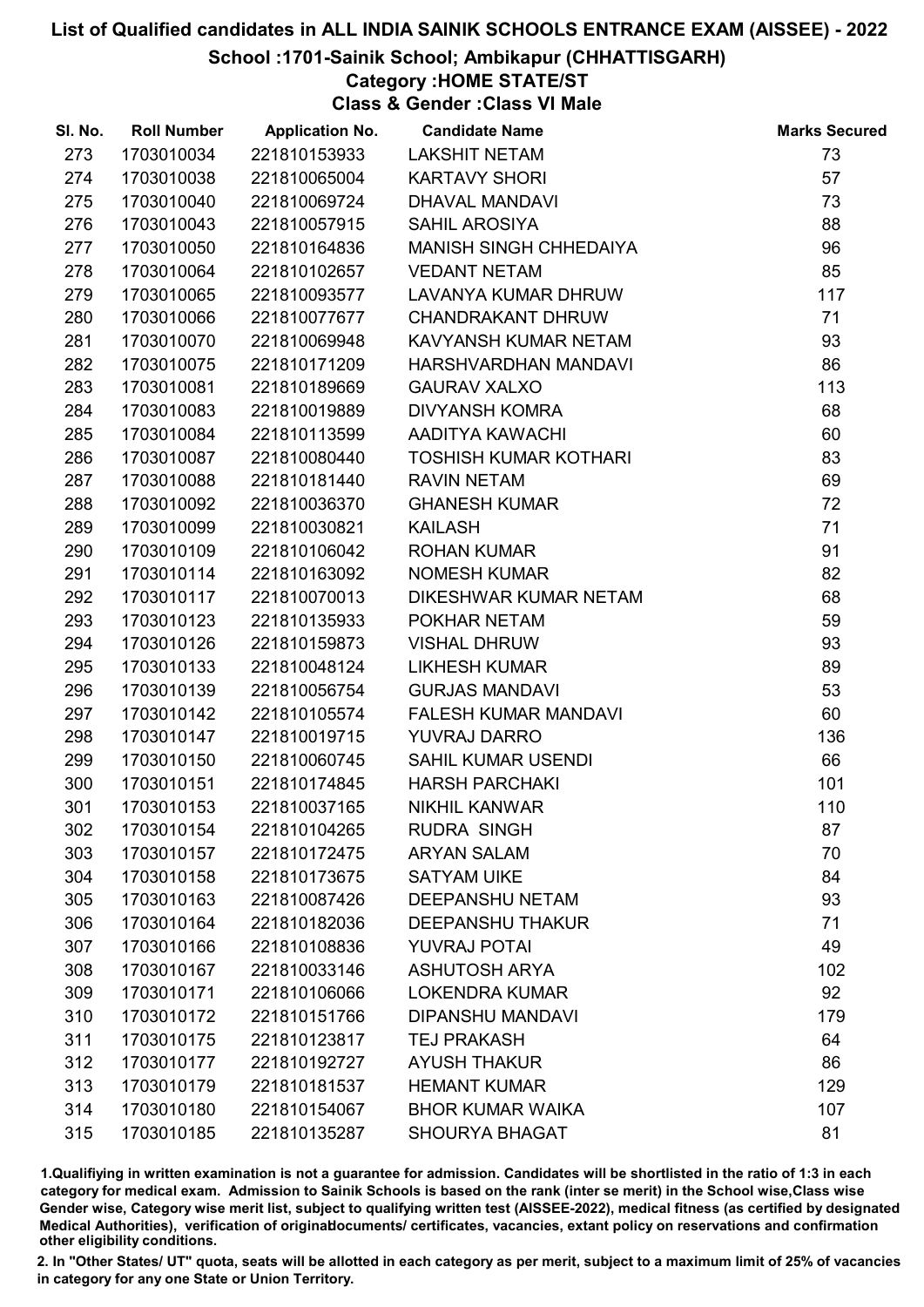#### School :1701-Sainik School; Ambikapur (CHHATTISGARH)

## Category :HOME STATE/ST

Class & Gender :Class VI Male

| SI. No. | <b>Roll Number</b> | <b>Application No.</b> | <b>Candidate Name</b>       |    | <b>Marks Secured</b> |
|---------|--------------------|------------------------|-----------------------------|----|----------------------|
| 316     | 1703010195         | 221810010928           | <b>VIRAT KOSMA</b>          |    | 93                   |
| 317     | 1703010197         | 221810130048           | PRAKHAR THAKUR              |    | 71                   |
| 318     | 1703010198         | 221810186148           | <b>RAJIV</b>                |    | 90                   |
| 319     | 1703010201         | 221810097158           | MAYANK KUMAR SEVENDRA       |    | 77                   |
| 320     | 1703010202         | 221810047468           | <b>KHEMENDRA MANDAVI</b>    |    | 96                   |
| 321     | 1703010203         | 221810064968           | <b>DHANESHWER BHUARYA</b>   |    | 136                  |
| 322     | 1703010208         | 221810138988           | PIYUSH KUNJAM               |    | 68                   |
| 323     | 1703010211         | 221810176729           | LAKSHYA KANWAR              |    | 62                   |
| 324     | 1703010216         | 221810104369           | BHUNESHWAR PRASHAD TARAM    |    | 63                   |
| 325     | 1703010217         | 221810014469           | <b>BHUPENDRA KUMAR GOTE</b> |    | 32                   |
| 326     | 1703010220         | 221810173299           | <b>LOMAN KUMAR KUNJAM</b>   |    | 79                   |
| 327     | 1704010008         | 221810178430           | DILESHWAR RATHIA            |    | 73                   |
| 328     | 1704010018         | 221810134580           | <b>ANSHU SIDAR</b>          |    | 84                   |
| 329     | 1704010023         | 221810113411           | <b>DEVRAJ SINGH SIDAR</b>   |    | 108                  |
| 330     | 1704010026         | 221810038321           | <b>SAURYA PRATAP</b>        |    | 114                  |
| 331     | 1704010028         | 221810139631           | <b>SAMEER RATHIA</b>        |    | 92                   |
| 332     | 1704010033         | 221810190151           | NEERAJ KUMAR RATHIA         |    | 123                  |
| 333     | 1704010035         | 221810151651           | <b>ATHARVA SIDAR</b>        |    | 123                  |
| 334     | 1704010041         | 221810115091           | <b>DIPESH RATHIA</b>        |    | 62                   |
| 335     | 1704010051         | 221810197042           | <b>VIVEK KUMAR SIDAR</b>    |    | 94                   |
| 336     | 1704010077         | 221810155193           | <b>PARAG SINGH</b>          |    | 84                   |
| 337     | 1704010081         | 221810122504           | <b>UMESH KUMAR PORTE</b>    |    | 111                  |
| 338     | 1704010082         | 221810158904           | <b>KIRTAN MUNDA</b>         |    | 19                   |
| 339     | 1704010091         | 221810137834           | <b>CHUDAMANI SIDAR</b>      |    | 112                  |
| 340     | 1704010093         | 221810112654           | <b>DEVRAJ SINGH SIDAR</b>   |    | 118                  |
| 341     | 1704010096         | 221810113064           | <b>SHASHANK RAJ</b>         |    | 97                   |
| 342     | 1704010101         | 221810168105           | <b>GULAB KUMAR</b>          | CG | 80                   |
| 343     | 1704010104         | 221810174115           | <b>RAJVIR SIDAR</b>         |    | 103                  |
| 344     | 1704010107         | 221810096925           | <b>TANISHQ SINGH PORTEY</b> |    | 98                   |
| 345     | 1704010113         | 221810165755           | NEERAJ KUMAR PAINKRA        |    | 138                  |
| 346     | 1704010121         | 221810152795           | <b>VISHVNATH SIDAR</b>      |    | 180                  |
| 347     | 1704010135         | 221810047356           | <b>AYUSH EKKA</b>           |    | 69                   |
| 348     | 1704010136         | 221810051556           | <b>NITIN KUMAR</b>          |    | 113                  |
| 349     | 1704010140         | 221810064876           | <b>BHAVYA RATHIA</b>        |    | 146                  |
| 350     | 1704010144         | 221810094707           | <b>DEVESH SIDAR</b>         |    | 180                  |
| 351     | 1704010181         | 221810099009           | PIYUSH RATHIA               |    | 109                  |
| 352     | 1704010182         | 221810015509           | <b>KAPIL DEV RATHIA</b>     |    | 131                  |
| 353     | 1704020014         | 221810093490           | <b>KAUSTUM BHAGAT</b>       |    | 192                  |
| 354     | 1704020022         | 221810138141           | KOMALKANT PAINKRA           |    | 83                   |
| 355     | 1704020029         | 221810054461           | <b>VISHESH RATHIA</b>       |    | 180                  |
| 356     | 1704020055         | 221810052613           | <b>VATSAL RATHIYA</b>       |    | 96                   |
| 357     | 1704020059         | 221810058063           | <b>ADITYA SINGH PARIHAR</b> |    | 148                  |
| 358     | 1704020088         | 221810016055           | <b>CHIRAG PAINKRA</b>       |    | 72                   |

1.Qualifiying in written examination is not a guarantee for admission. Candidates will be shortlisted in the ratio of 1:3 in each category for medical exam. Admission to Sainik Schools is based on the rank (inter se merit) in the School wise,Class wise Gender wise, Category wise merit list, subject to qualifying written test (AISSEE-2022), medical fitness (as certified by designated Medical Authorities), verification of originablocuments/ certificates, vacancies, extant policy on reservations and confirmation other eligibility conditions.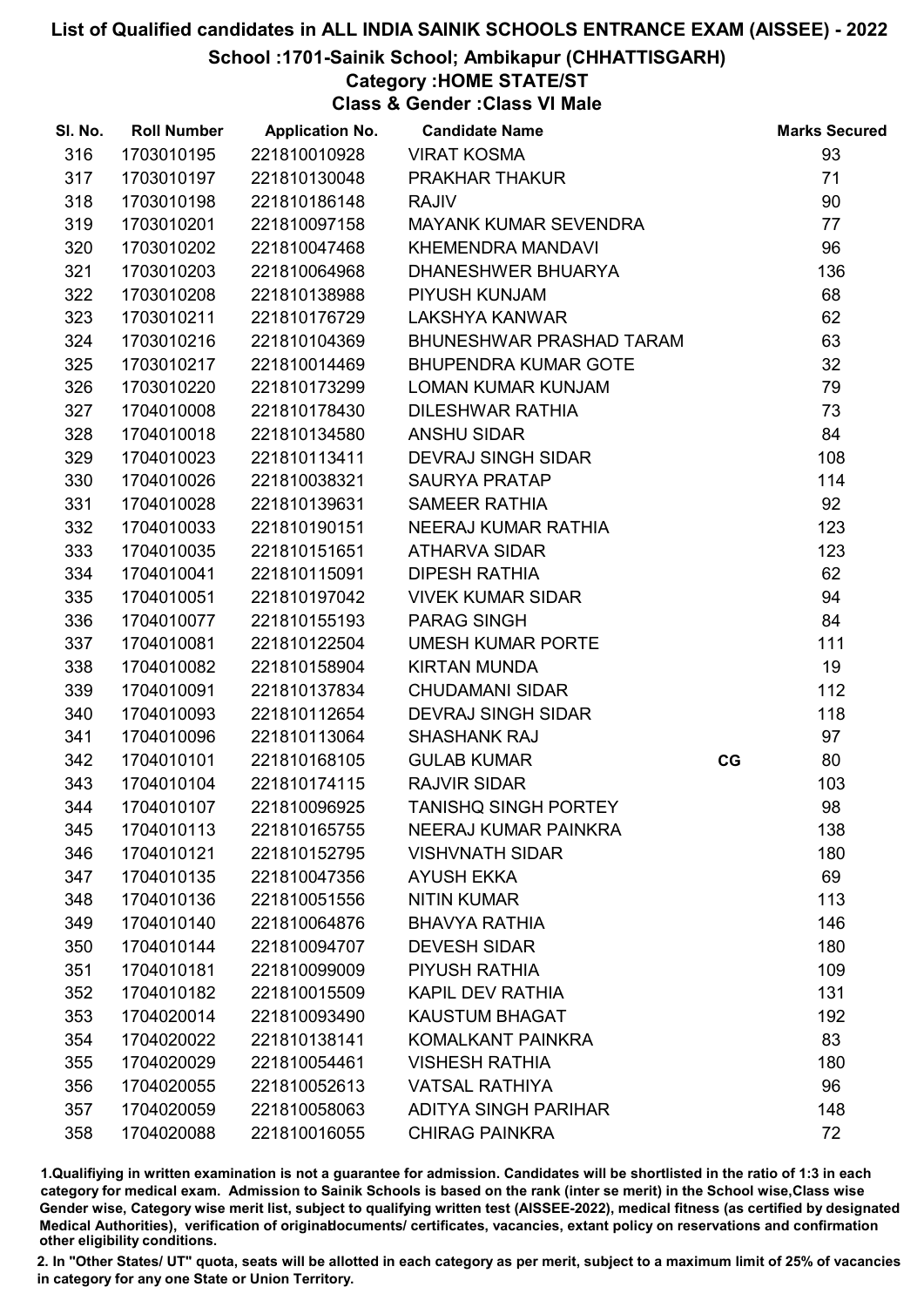School :1701-Sainik School; Ambikapur (CHHATTISGARH)

## Category :HOME STATE/ST

Class & Gender :Class VI Male

| SI. No. | <b>Roll Number</b> | <b>Application No.</b> | <b>Candidate Name</b>         |    | <b>Marks Secured</b> |
|---------|--------------------|------------------------|-------------------------------|----|----------------------|
| 359     | 1704020106         | 221810062046           | <b>DIPANSHU KANWAR</b>        |    | 121                  |
| 360     | 1704020114         | 221810137696           | <b>AARUL SIDAR</b>            |    | 153                  |
| 361     | 1704020156         | 221810015069           | ADITYA MINJ                   |    | 93                   |
| 362     | 1704020161         | 221810098289           | <b>ASHWIN MINJ</b>            |    | 133                  |
| 363     | 1704020163         | 221810056539           | <b>LAKSHYA SIDAR</b>          |    | 220                  |
| 364     | 1704020176         | 221810121589           | <b>ARYAN SIDAR</b>            |    | 116                  |
| 365     | 1705010031         | 221810158460           | LAKSHYA KUMAR KANWAR          |    | 126                  |
| 366     | 1705010050         | 221810090590           | <b>VAIBHAV THAKUR</b>         | CG | 114                  |
| 367     | 1705010053         | 221810117001           | <b>DEEPANSHU BHOI</b>         |    | 72                   |
| 368     | 1705010061         | 221810028511           | NIKHIL KUMAR PAIKERA          |    | 106                  |
| 369     | 1705010121         | 221810127291           | PIYUSH SHREY                  |    | 116                  |
| 370     | 1705010146         | 221810134400           | DOMESHWAR CHNDRAVANSHI        |    | 61                   |
| 371     | 1705010147         | 221810156500           | <b>MAYANK DHRUW</b>           |    | 216                  |
| 372     | 1705010151         | 221810164110           | <b>KARTIK MANDAVI</b>         |    | 79                   |
| 373     | 1705010155         | 221810158910           | CHANDRA PRAKASH KOMARRA       |    | 109                  |
| 374     | 1705010156         | 221810190220           | <b>RACHIT NETAM</b>           |    | 39                   |
| 375     | 1705010160         | 221810056030           | PURENDRA KUMAR DHURVE         |    | 70                   |
| 376     | 1705010161         | 221810040130           | <b>ANIT KUMAR</b>             |    | 118                  |
| 377     | 1705010162         | 221810156630           | <b>MILAN KALAME</b>           |    | 81                   |
| 378     | 1705010163         | 221810172140           | <b>MESHKUMAR DIWAN</b>        |    | 72                   |
| 379     | 1705010164         | 221810158140           | <b>DEVANSHU THAKUR</b>        |    | 119                  |
| 380     | 1705010172         | 221810039060           | YASH MARKAM                   |    | 100                  |
| 381     | 1705010173         | 221810183460           | DHANRAJ SING DHRUW            |    | 93                   |
| 382     | 1705010177         | 221810117960           | <b>AAYUSH KHARE</b>           |    | 104                  |
| 383     | 1705010194         | 221810043890           | <b>RITESH KUMAR</b>           |    | 156                  |
| 384     | 1705010200         | 221810137021           | <b>VARUN KUMAR PATIL</b>      |    | 101                  |
| 385     | 1705010214         | 221810154861           | <b>LOMASH KUMAR</b>           |    | 72                   |
| 386     | 1705010220         | 221810029971           | <b>VAIBHAV SIDAR</b>          |    | 143                  |
| 387     | 1705010223         | 221810139091           | <b>TOSHAN KUMAR DHURVE</b>    |    | 119                  |
| 388     | 1705010243         | 221810050722           | <b>LAXYA DHRUVE</b>           |    | 89                   |
| 389     | 1705010244         | 221810070132           | PARITOSH MARAKAM              |    | 95                   |
| 390     | 1705010246         | 221810030142           | AYAN KUMAR JAGAT              |    | 70                   |
| 391     | 1705010257         | 221810089852           | <b>PIYUSH KUMAR</b>           |    | 89                   |
| 392     | 1705010271         | 221810125282           | <b>BHUPESH KUMAR PATIL</b>    |    | 117                  |
| 393     | 1705010273         | 221810108392           | <b>SHUBHAM KUMAR BUDEK</b>    |    | 185                  |
| 394     | 1705010277         | 221810113203           | PANKAJ DHRUW                  |    | 74                   |
| 395     | 1705010282         | 221810136013           | <b>GHANENDRA BHOI</b>         |    | 80                   |
| 396     | 1705010287         | 221810082613           | <b>GEETANSHU KUMAR THAKUR</b> |    | 183                  |
| 397     | 1705010296         | 221810028333           | <b>ANSHU PAIKARA</b>          |    | 83                   |
| 398     | 1705010312         | 221810107663           | <b>GIRDHAR MANDAVI</b>        |    | 85                   |
| 399     | 1705010317         | 221810143293           | NAYAN NAGWANSHI               |    | 166                  |
| 400     | 1705010322         | 221810084204           | AMBAR KUMAR PADME             |    | 70                   |
| 401     | 1705010345         | 221810131654           | <b>KULESHWAR</b>              | CG | 122                  |

1.Qualifiying in written examination is not a guarantee for admission. Candidates will be shortlisted in the ratio of 1:3 in each category for medical exam. Admission to Sainik Schools is based on the rank (inter se merit) in the School wise,Class wise Gender wise, Category wise merit list, subject to qualifying written test (AISSEE-2022), medical fitness (as certified by designated Medical Authorities), verification of originablocuments/ certificates, vacancies, extant policy on reservations and confirmation other eligibility conditions.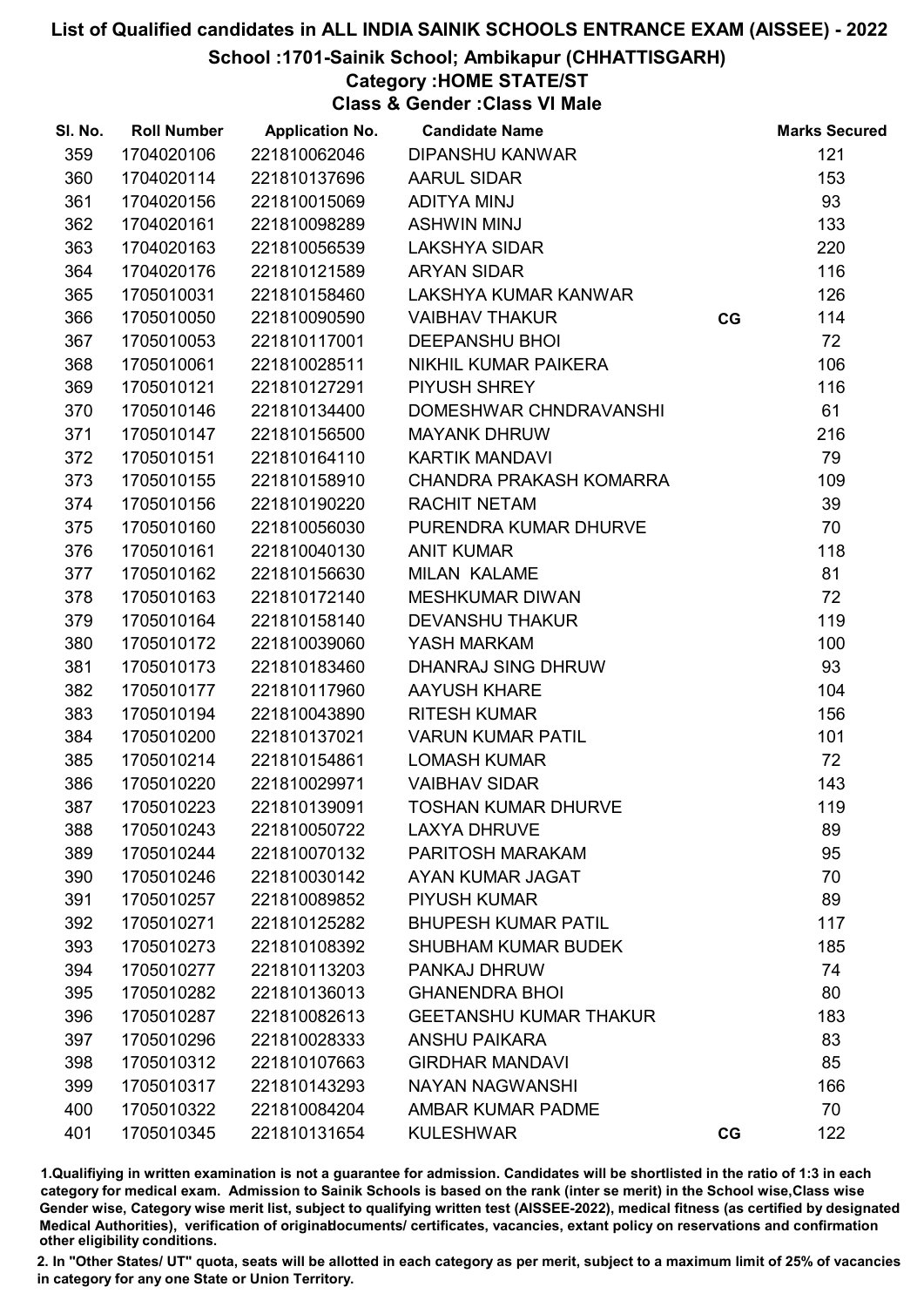#### School :1701-Sainik School; Ambikapur (CHHATTISGARH)

## Category :HOME STATE/ST

Class & Gender :Class VI Male

| SI. No. | <b>Roll Number</b> | <b>Application No.</b> | <b>Candidate Name</b>      |           | <b>Marks Secured</b> |
|---------|--------------------|------------------------|----------------------------|-----------|----------------------|
| 402     | 1705010348         | 221810186854           | <b>DEVKUMAR</b>            |           | 98                   |
| 403     | 1705010355         | 221810136084           | <b>THAMESH KUMAR SINHA</b> |           | 123                  |
| 404     | 1705010360         | 221810160884           | <b>GIRISH NETAM</b>        |           | 109                  |
| 405     | 1705010368         | 221810093715           | <b>KUNAL</b>               |           | 100                  |
| 406     | 1705010369         | 221810018915           | <b>OMKAR MANJHI</b>        |           | 78                   |
| 407     | 1705010375         | 221810188145           | <b>LILADHAR SORI</b>       |           | 87                   |
| 408     | 1705010396         | 221810078195           | <b>DEVVRAT DHRUW</b>       |           | 62                   |
| 409     | 1705010460         | 221810102937           | <b>TARUN SAGAR MERAVI</b>  |           | 85                   |
| 410     | 1705010469         | 221810174267           | <b>KHILESH KUMAR</b>       |           | 115                  |
| 411     | 1705010489         | 221810130218           | <b>VIBHAY</b>              |           | 90                   |
| 412     | 1705010490         | 221810152918           | KOMAL LEDIYA               |           | 82                   |
| 413     | 1705010514         | 221810064488           | TRAYAM DHRUVE              |           | 101                  |
| 414     | 1705010525         | 221810160219           | <b>DIPANSHU DHRUW</b>      |           | 77                   |
| 415     | 1705010527         | 221810120419           | SOHAN KUMAR KANWAR         |           | 136                  |
| 416     | 1705010536         | 221810100629           | PRAVEEN KUMAR MANDAVI      |           | 119                  |
| 417     | 1705020007         | 221810141642           | <b>HARDIK DHURVE</b>       |           | 67                   |
| 418     | 1705020010         | 221810057842           | KHILENDRA SINGH THAKUR     |           | 136                  |
| 419     | 1705020015         | 221810009062           | <b>JEETESH DHRUW</b>       |           | 96                   |
| 420     | 1705020031         | 221810152592           | <b>TANMAY THAKUR</b>       |           | 74                   |
| 421     | 1705020056         | 221810072143           | THANENDRA DIWAN            |           | 97                   |
| 422     | 1705020111         | 221810051114           | NAVNEET THAKUR             |           | 60                   |
| 423     | 1705020173         | 221810082915           | KETAN KUMAR CHANDRAWANSHI  |           | 73                   |
| 424     | 1705020215         | 221810009185           | <b>HEMAN DHRUW</b>         |           | 69                   |
| 425     | 1705020217         | 221810023585           | DIVYAJEET NETAM            |           | 121                  |
| 426     | 1705020239         | 221810165906           | SADAKSH SINGH DHANANJAY    |           | 169                  |
| 427     | 1705020256         | 221810046236           | <b>DIVYANSHU NAYAK</b>     |           | 89                   |
| 428     | 1705020259         | 221810140836           | PIYUSH NETAM               |           | 93                   |
| 429     | 1705020278         | 221810159476           | MRINAL CHANDRAVANSHI       |           | 125                  |
| 430     | 1705020284         | 221810020786           | <b>SATYAM THAKUR</b>       |           | 99                   |
| 431     | 1705020303         | 221810181917           | <b>KAMALLOCHAN BHOI</b>    |           | 101                  |
| 432     | 1705020307         | 221810073227           | <b>GULSHAN KUMAR NETAM</b> | <b>AR</b> | 118                  |
| 433     | 1705020327         | 221810056547           | <b>RISHABH THAKUR</b>      |           | 157                  |
| 434     | 1705020359         | 221810058397           | <b>SATVIK NETAM</b>        |           | 145                  |
| 435     | 1705020384         | 221810138138           | <b>ANSHU BHOI</b>          |           | 146                  |
| 436     | 1705020390         | 221810038648           | <b>AISHWARY BHOI</b>       |           | 85                   |
| 437     | 1705020400         | 221810148868           | <b>JAYDEEP TUMAREKI</b>    |           | 84                   |
| 438     | 1705020410         | 221810134878           | <b>SHUBHAM SUDHAKAR</b>    |           | 91                   |
| 439     | 1705020476         | 221810130199           | <b>ARSH NEEL KUJUR</b>     |           | 136                  |
| 440     | 1706010002         | 221810114200           | <b>GAURAV KUMAR BHAGAT</b> |           | 101                  |
| 441     | 1706010006         | 221810168010           | <b>ADITYA LAKRA</b>        |           | 126                  |
| 442     | 1706010008         | 221810162410           | <b>VIVEK KUJUR</b>         |           | 83                   |
| 443     | 1706010014         | 221810178620           | <b>DHAIRYA SINGH</b>       |           | 107                  |
| 444     | 1706010016         | 221810056920           | <b>SUMIT KUJUR</b>         |           | 85                   |

1.Qualifiying in written examination is not a guarantee for admission. Candidates will be shortlisted in the ratio of 1:3 in each category for medical exam. Admission to Sainik Schools is based on the rank (inter se merit) in the School wise,Class wise Gender wise, Category wise merit list, subject to qualifying written test (AISSEE-2022), medical fitness (as certified by designated Medical Authorities), verification of originablocuments/ certificates, vacancies, extant policy on reservations and confirmation other eligibility conditions.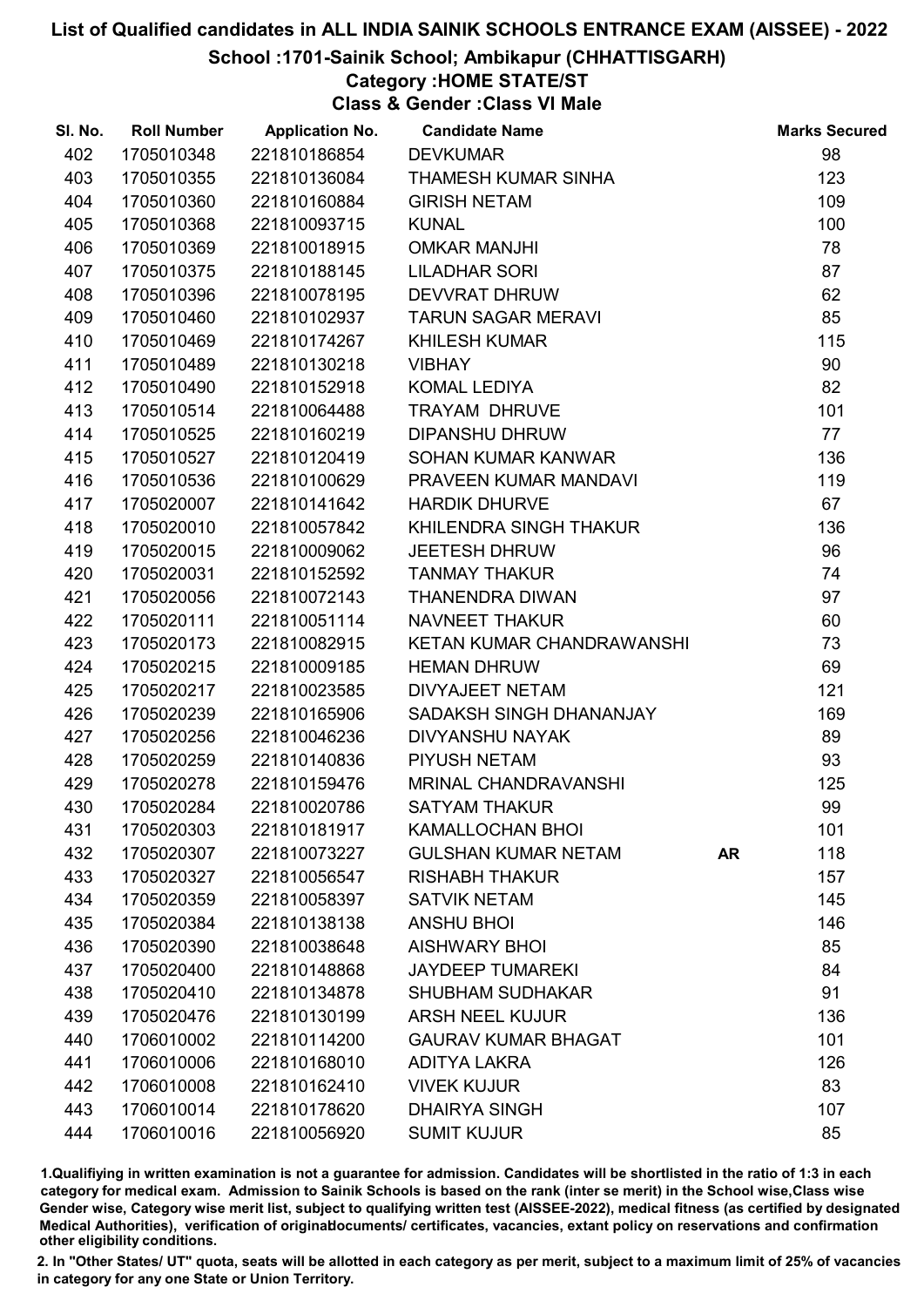#### School :1701-Sainik School; Ambikapur (CHHATTISGARH)

## Category :HOME STATE/ST

Class & Gender :Class VI Male

| SI. No. | <b>Roll Number</b> | <b>Application No.</b> | <b>Candidate Name</b>        |            | <b>Marks Secured</b> |
|---------|--------------------|------------------------|------------------------------|------------|----------------------|
| 445     | 1706010018         | 221810026230           | YUVRAJ SINGH THAKUR          |            | 121                  |
| 446     | 1706010028         | 221810135650           | <b>ANSH TOPPO</b>            |            | 86                   |
| 447     | 1706010047         | 221810109390           | RAJKUNWAR SINGH SHYAM        |            | 92                   |
| 448     | 1706010050         | 221810105790           | <b>AASIN EKKA</b>            |            | 112                  |
| 449     | 1706010061         | 221810037311           | <b>HARSH KUMAR</b>           |            | 171                  |
| 450     | 1706010062         | 221810166511           | <b>ANSH MINJ</b>             |            | 88                   |
| 451     | 1706010064         | 221810142711           | <b>ABHINAV PAIKRA</b>        |            | 188                  |
| 452     | 1706010066         | 221810165221           | <b>SHREYANSH SINGH</b>       |            | 99                   |
| 453     | 1706010068         | 221810143200           | <b>HIMESH SINGH SIDAR</b>    |            | 72                   |
| 454     | 1706010075         | 221810174320           | <b>DIYANSHU PAIKRA</b>       |            | 89                   |
| 455     | 1706010078         | 221810011530           | <b>DIPANSHU PAINKRA</b>      |            | 125                  |
| 456     | 1706010079         | 221810043530           | <b>MAYANK SINGH</b>          |            | 88                   |
| 457     | 1706010082         | 221810093540           | ASHUTOSH SINGH               |            | 69                   |
| 458     | 1706010083         | 221810172640           | <b>ADITYA PAIKRA</b>         |            | 86                   |
| 459     | 1706010089         | 221810118660           | <b>ROHIT KUMAR PAIKRA</b>    |            | 21                   |
| 460     | 1706010090         | 221810079860           | SWAPNIL SINGH PAIKRA         |            | 92                   |
| 461     | 1706010092         | 221810088780           | <b>AKSHAT SINGH</b>          |            | 119                  |
| 462     | 1706010093         | 221810036980           | <b>AYUSH TOPPO</b>           |            | 137                  |
| 463     | 1706010097         | 221810138001           | <b>DIVYANSHU SINGH</b>       |            | 70                   |
| 464     | 1706010104         | 221810129811           | <b>JOODEV</b>                |            | 97                   |
| 465     | 1706010105         | 221810021121           | LAVDEEP PAINKRA              |            | 132                  |
| 466     | 1706010108         | 221810036921           | <b>TEJASHVI PRATAP SINGH</b> |            | 191                  |
| 467     | 1706010111         | 221810167341           | <b>BHUPENDRA SINGH</b>       | <b>WOS</b> | 90                   |
| 468     | 1706010113         | 221810171451           | <b>HARISH KUMAR</b>          |            | 57                   |
| 469     | 1706010116         | 221810161261           | <b>UTKARSH SINGH</b>         |            | 59                   |
| 470     | 1706010122         | 221810127971           | <b>KISHAN SINGH</b>          |            | 97                   |
| 471     | 1706010130         | 221810091212           | <b>ANCHAL URAON</b>          |            | 58                   |
| 472     | 1706010136         | 221810028932           | <b>VIRENDRA SINGH</b>        |            | 132                  |
| 473     | 1706010139         | 221810170152           | <b>NAITIK XALXO</b>          |            | 99                   |
| 474     | 1706010141         | 221810116552           | <b>KANISHK PAINKRA</b>       |            | 77                   |
| 475     | 1706010150         | 221810144072           | <b>SPARSH PAINKRA</b>        |            | 68                   |
| 476     | 1706010153         | 221810152572           | <b>MAYANK SINGH</b>          |            | 99                   |
| 477     | 1706010155         | 221810128772           | <b>ANTARIKSH TIGGA</b>       |            | 147                  |
| 478     | 1706010157         | 221810098482           | <b>AVINAY PRATAP SINGH</b>   |            | 142                  |
| 479     | 1706010159         | 221810063882           | <b>SHAHIL SINGH</b>          |            | 74                   |
| 480     | 1706010162         | 221810171292           | <b>SURYAKANT SINGH</b>       |            | 92                   |
| 481     | 1706010163         | 221810139392           | <b>ARYAN TOPPO</b>           |            | 57                   |
| 482     | 1706010166         | 221810072213           | <b>RAVIKIRAN NAG</b>         |            | 79                   |
| 483     | 1706010174         | 221810156623           | <b>AMAN SINGH</b>            |            | 95                   |
| 484     | 1706010177         | 221810027133           | <b>VIKAS KUMAR EKKA</b>      |            | 107                  |
| 485     | 1706010179         | 221810152633           | <b>ARCHIT KERKETTA</b>       | CG         | 88                   |
| 486     | 1706010186         | 221810041743           | <b>TARENDRA MARAVI</b>       |            | 95                   |
| 487     | 1706010191         | 221810184863           | <b>AAKASH TIRKEY</b>         |            | 90                   |

1.Qualifiying in written examination is not a guarantee for admission. Candidates will be shortlisted in the ratio of 1:3 in each category for medical exam. Admission to Sainik Schools is based on the rank (inter se merit) in the School wise,Class wise Gender wise, Category wise merit list, subject to qualifying written test (AISSEE-2022), medical fitness (as certified by designated Medical Authorities), verification of originablocuments/ certificates, vacancies, extant policy on reservations and confirmation other eligibility conditions.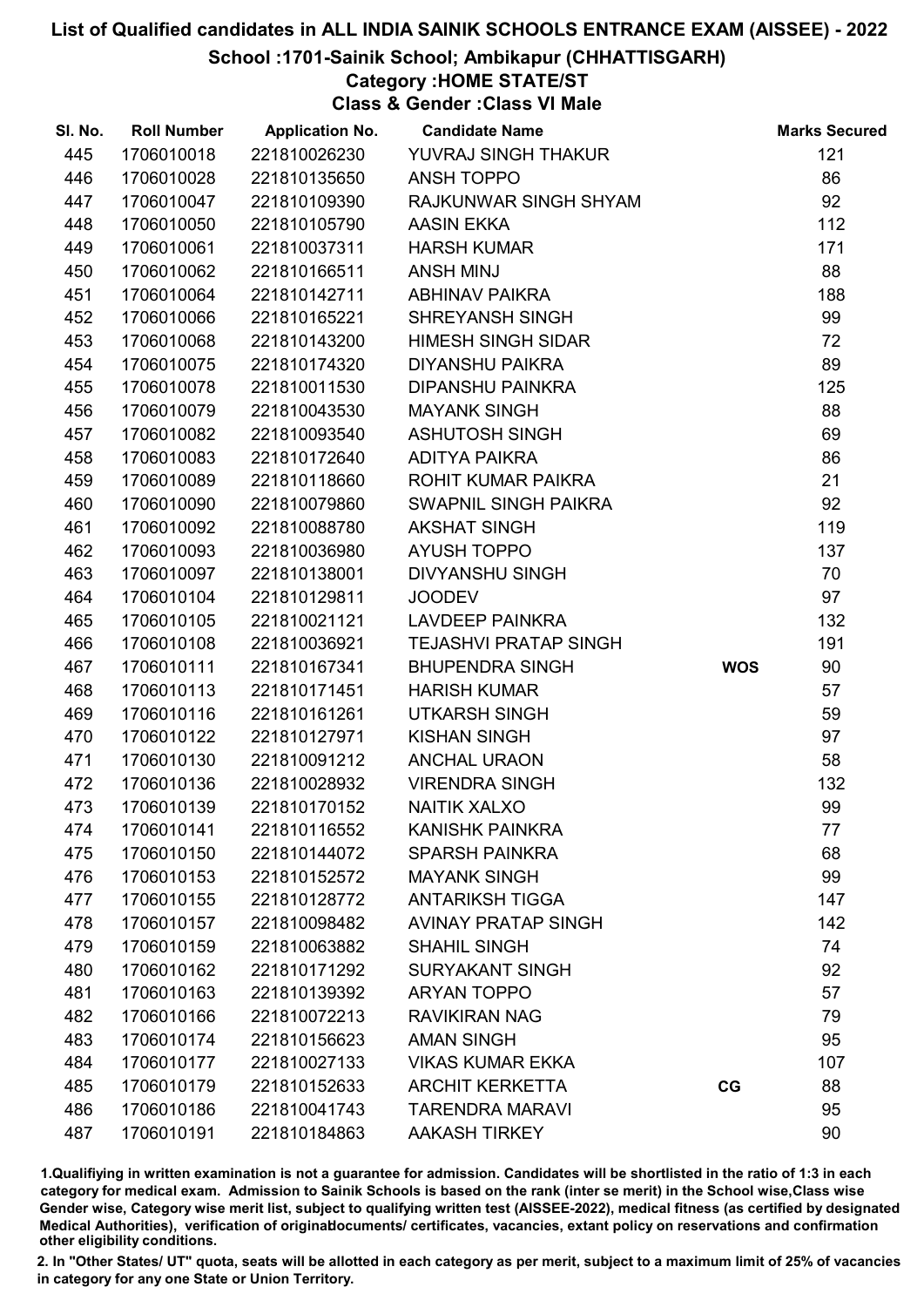#### School :1701-Sainik School; Ambikapur (CHHATTISGARH)

## Category :HOME STATE/ST

Class & Gender :Class VI Male

| SI. No. | <b>Roll Number</b> | <b>Application No.</b> | <b>Candidate Name</b>         | <b>Marks Secured</b> |
|---------|--------------------|------------------------|-------------------------------|----------------------|
| 488     | 1706010194         | 221810174373           | <b>AYUSH KUMAR SAI</b>        | 80                   |
| 489     | 1706010195         | 221810156473           | AMIN JOY MINJ                 | 65                   |
| 490     | 1706010203         | 221810185693           | <b>SHRAWAN KUMAR</b>          | 70                   |
| 491     | 1706010213         | 221810139834           | <b>TARUN KUMAR SAI</b>        | 77                   |
| 492     | 1706010217         | 221810064844           | SUSHANT SINGH PAIKRA          | 99                   |
| 493     | 1706010221         | 221810052274           | <b>ANSH MINJ</b>              | 81                   |
| 494     | 1706010224         | 221810195184           | <b>GHANSHYAM SINGH</b>        | 85                   |
| 495     | 1706010225         | 221810028284           | <b>AMOSH KHESS</b>            | 76                   |
| 496     | 1706010228         | 221810126684           | <b>LAWKESH PAIKRA</b>         | 96                   |
| 497     | 1706010237         | 221810132525           | <b>CHANDRAKAR SINGH</b>       | 129                  |
| 498     | 1706010238         | 221810080725           | <b>GAVESH PAINKRA</b>         | 193                  |
| 499     | 1706010244         | 221810129835           | <b>BHAVESH KUMAR KERKETTA</b> | 124                  |
| 500     | 1706010248         | 221810115945           | AAYUSH TOPPO                  | 74                   |
| 501     | 1706010249         | 221810186855           | <b>SUYASH SIDAR</b>           | 93                   |
| 502     | 1706010252         | 221810105475           | BIKESH KUMAR PAINKRA          | 77                   |
| 503     | 1706010254         | 221810036385           | RISHABH PRATAP SINGH          | 131                  |
| 504     | 1706010259         | 221810184406           | DHARAM VIDYAS MINJ            | 77                   |
| 505     | 1706010263         | 221810004016           | SHUBHAM SINGH DHRUW           | 96                   |
| 506     | 1706010274         | 221810026636           | AADITYA BHAGAT                | 85                   |
| 507     | 1706010286         | 221810171176           | NAITIK XAXA                   | 111                  |
| 508     | 1706010290         | 221810098676           | <b>SHUSHANT SINGH</b>         | 106                  |
| 509     | 1706010297         | 221810157796           | PRASHANT SINGH                | 78                   |
| 510     | 1706010306         | 221810087047           | <b>SAMEER PAINKRA</b>         | 91                   |
| 511     | 1706010308         | 221810020257           | SAMBHU SARAN SINGH            | 140                  |
| 512     | 1706010309         | 221810192357           | <b>UMANG BHAGAT</b>           | 91                   |
| 513     | 1706010311         | 221810162167           | <b>KAUSHAL SINGH</b>          | 70                   |
| 514     | 1706010312         | 221810094367           | <b>ABHINAV LAKRA</b>          | 134                  |
| 515     | 1706010315         | 221810177177           | <b>DHARMESH RAJ SIDAR</b>     | 84                   |
| 516     | 1706010317         | 221810116487           | <b>HARIMAN BHAGAT</b>         | 95                   |
| 517     | 1706010319         | 221810163697           | <b>ANUPAM TIRKEY</b>          | 118                  |
| 518     | 1706010323         | 221810130108           | SATYANARAYAN PAIKRA           | 90                   |
| 519     | 1706010333         | 221810124338           | <b>ARYAN EKKA</b>             | 96                   |
| 520     | 1706010334         | 221810038538           | <b>NAITIK TOPPO</b>           | 62                   |
| 521     | 1706010337         | 221810127158           | ASHISH KUMAR PAINKRA          | 182                  |
| 522     | 1706010338         | 221810089158           | <b>BHOO AMBER PAIKRA</b>      | 89                   |
| 523     | 1706010344         | 221810160878           | <b>AMAN PAINKRA</b>           | 88                   |
| 524     | 1706010354         | 221810083809           | <b>ARVIND SINGH</b>           | 109                  |
| 525     | 1706010361         | 221810179729           | PUSHPRAJ SINGH                | 127                  |
| 526     | 1706010365         | 221810097439           | <b>SUSMIT</b>                 | 61                   |
| 527     | 1706010371         | 221810076159           | <b>MANISH KERKETTA</b>        | 82                   |
| 528     | 1706010373         | 221810155959           | <b>ASHUTOSH TOPPO</b>         | 52                   |
| 529     | 1706010377         | 221810141189           | <b>ARMAN TOPPO</b>            | 69                   |
| 530     | 1706020001         | 221810095521           | <b>TANISH TARUN SINGH</b>     | 101                  |

1.Qualifiying in written examination is not a guarantee for admission. Candidates will be shortlisted in the ratio of 1:3 in each category for medical exam. Admission to Sainik Schools is based on the rank (inter se merit) in the School wise,Class wise Gender wise, Category wise merit list, subject to qualifying written test (AISSEE-2022), medical fitness (as certified by designated Medical Authorities), verification of originablocuments/ certificates, vacancies, extant policy on reservations and confirmation other eligibility conditions.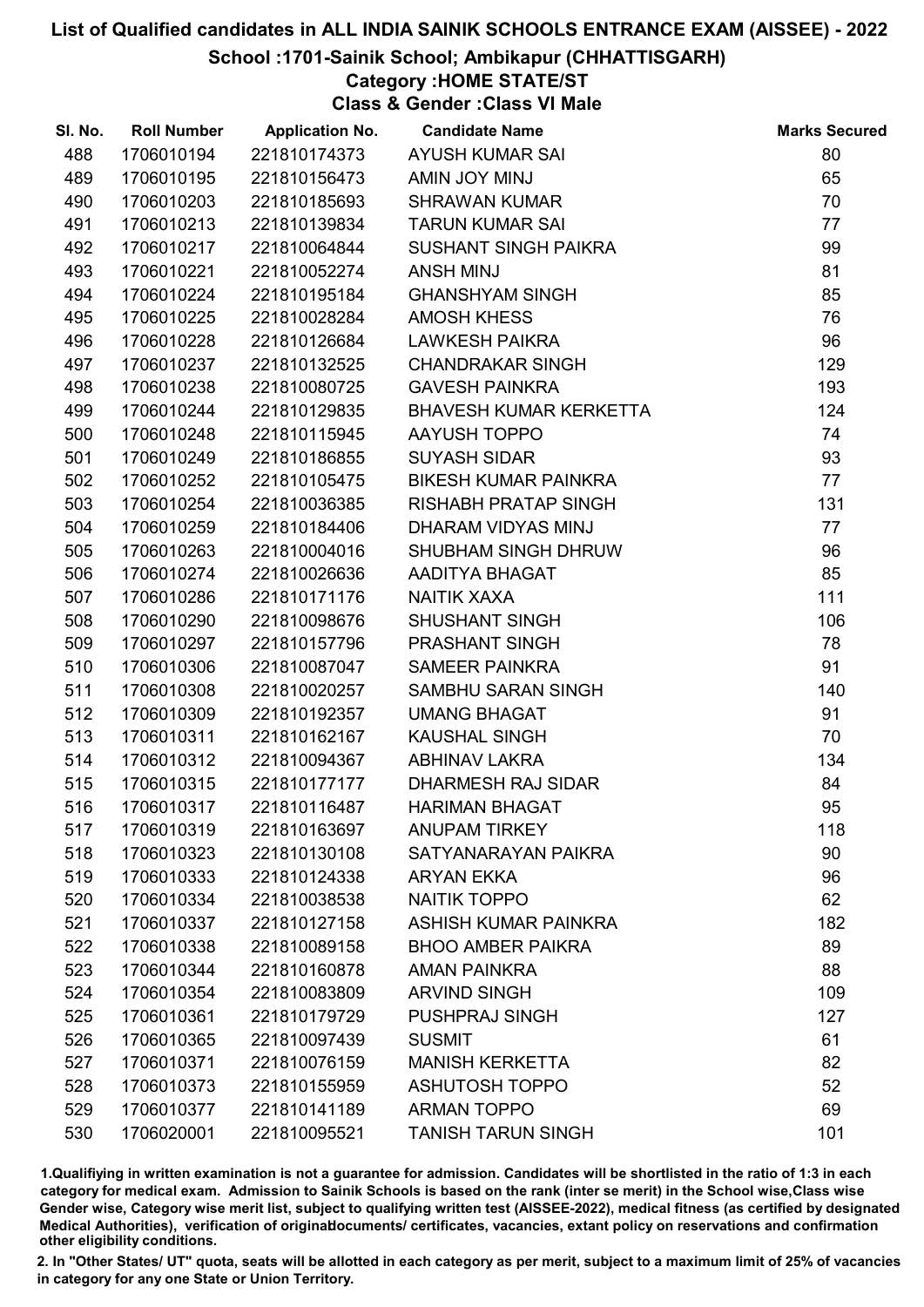School :1701-Sainik School; Ambikapur (CHHATTISGARH)

## Category :HOME STATE/ST

Class & Gender :Class VI Male

| SI. No. | <b>Roll Number</b> | <b>Application No.</b> | <b>Candidate Name</b>        |    | <b>Marks Secured</b> |
|---------|--------------------|------------------------|------------------------------|----|----------------------|
| 531     | 1706020004         | 221810107821           | <b>MANNAT SINGH</b>          |    | 104                  |
| 532     | 1706020019         | 221810128461           | <b>VEDANT SINGH</b>          |    | 89                   |
| 533     | 1706020023         | 221810134171           | <b>NIKHIL KUJUR</b>          |    | 126                  |
| 534     | 1706020028         | 221810022881           | <b>DIPESH THAKUR</b>         |    | 192                  |
| 535     | 1706020032         | 221810101891           | <b>DIPANSHU BHAGAT</b>       |    | 101                  |
| 536     | 1706020036         | 221810091302           | ARSH DEEP KUJUR              |    | 135                  |
| 537     | 1706020037         | 221810173302           | <b>NAVEEN PAINKRA</b>        |    | 82                   |
| 538     | 1706020049         | 221810128722           | PIYUSH KUMAR SINGH           |    | 89                   |
| 539     | 1706020053         | 221810076932           | <b>GLADWIN ISSAC EKKA</b>    |    | $\overline{4}$       |
| 540     | 1706020060         | 221810174252           | <b>ARYAN BECK</b>            |    | 79                   |
| 541     | 1706020063         | 221810027752           | <b>ARPIT BHAGAT</b>          |    | 86                   |
| 542     | 1706020074         | 221810045672           | <b>CHANDRA PRAKASH SINGH</b> | CG | 64                   |
| 543     | 1706020075         | 221810172582           | SUDEEP TOPPO                 |    | 99                   |
| 544     | 1706020081         | 221810193792           | <b>ARMAN MINJ</b>            |    | 119                  |
| 545     | 1706020089         | 221810117903           | <b>SAMEER KUMAR MINJ</b>     |    | 83                   |
| 546     | 1706020090         | 221810158113           | AAYUSH BHAGAT                |    | 136                  |
| 547     | 1706020093         | 221810079913           | <b>ANMOL SINGH</b>           |    | 73                   |
| 548     | 1706020102         | 221810072333           | <b>MANAN KUMAR</b>           |    | 178                  |
| 549     | 1706020105         | 221810107243           | NEERAV SINGH KANWAR          |    | 117                  |
| 550     | 1706020108         | 221810002443           | <b>MAYANK KUJUR</b>          |    | 111                  |
| 551     | 1706020116         | 221810134653           | PRIYANSH SINGH               |    | 109                  |
| 552     | 1706020130         | 221810169014           | <b>MANAS SINGH PAIKRA</b>    |    | 148                  |
| 553     | 1706020150         | 221810079364           | <b>ANIMESH EKKA</b>          |    | 78                   |
| 554     | 1706020152         | 221810061864           | <b>ANSUL KUJUR</b>           |    | 162                  |
| 555     | 1706020153         | 221810108374           | <b>ARYAN SINGH</b>           |    | 73                   |
| 556     | 1706020160         | 221810130584           | <b>DURGESH KUMAR</b>         |    | 80                   |
| 557     | 1706020161         | 221810165584           | <b>GAURAV SINGH</b>          |    | 110                  |
| 558     | 1706020164         | 221810115294           | <b>ARNAB BAIRAGI</b>         |    | 71                   |
| 559     | 1706020174         | 221810036115           | PRAVEEN KUMAR PAIKRA         |    | 75                   |
| 560     | 1706020176         | 221810040715           | PRIYANSHU BHAGAT             |    | 77                   |
| 561     | 1706020180         | 221810052125           | <b>ASHWAT BECK</b>           |    | 38                   |
| 562     | 1706020188         | 221810082445           | <b>TANISH EKKA</b>           |    | 76                   |
| 563     | 1706020200         | 221810183275           | <b>AYUSH LAKRA</b>           |    | 101                  |
| 564     | 1706020207         | 221810057195           | <b>SAMEEP BARA</b>           |    | 91                   |
| 565     | 1706020210         | 221810065495           | <b>SHAURYA SINGH</b>         |    | 88                   |
| 566     | 1706020212         | 221810036595           | <b>AMBAR EKKA</b>            |    | 83                   |
| 567     | 1706020218         | 221810143206           | <b>ARMAN SINGH</b>           |    | 116                  |
| 568     | 1706020222         | 221810092906           | <b>ABHINAV EKKA</b>          |    | 96                   |
| 569     | 1706020228         | 221810106526           | <b>SHREYASH LAKRA</b>        |    | 93                   |
| 570     | 1706020233         | 221810042436           | SATYANARAYAN KHEHRI          |    | 78                   |
| 571     | 1706020235         | 221810065736           | <b>ARNON BARA</b>            |    | 118                  |
| 572     | 1706020254         | 221810166966           | <b>ANIVESH KUJUR</b>         |    | 74                   |
| 573     | 1706020266         | 221810071986           | YASH EKKA                    |    | 171                  |

1.Qualifiying in written examination is not a guarantee for admission. Candidates will be shortlisted in the ratio of 1:3 in each category for medical exam. Admission to Sainik Schools is based on the rank (inter se merit) in the School wise,Class wise Gender wise, Category wise merit list, subject to qualifying written test (AISSEE-2022), medical fitness (as certified by designated Medical Authorities), verification of originablocuments/ certificates, vacancies, extant policy on reservations and confirmation other eligibility conditions.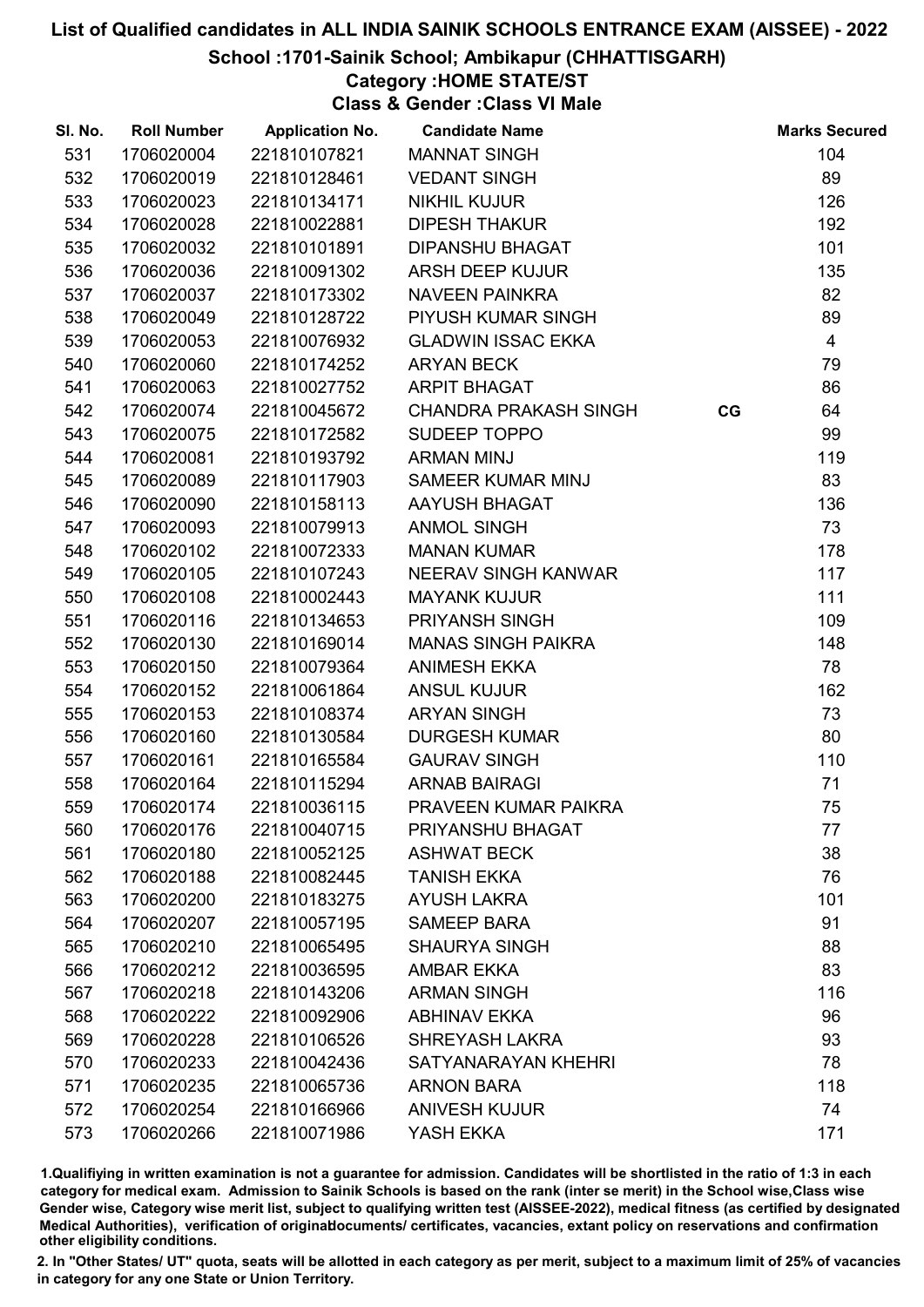#### School :1701-Sainik School; Ambikapur (CHHATTISGARH)

#### Category :HOME STATE/ST

Class & Gender :Class VI Male

| SI. No. | <b>Roll Number</b> | <b>Application No.</b> | <b>Candidate Name</b>     | <b>Marks Secured</b> |
|---------|--------------------|------------------------|---------------------------|----------------------|
| 574     | 1706020267         | 221810141096           | PRIYAM SAI PAINKRA        | 134                  |
| 575     | 1706020274         | 221810056607           | <b>RITESH TIGGA</b>       | 109                  |
| 576     | 1706020279         | 221810105617           | ARYAN KUMAR BHAGAT        | 89                   |
| 577     | 1706020285         | 221810002527           | ABHIJEET BHAGAT           | 94                   |
| 578     | 1706020295         | 221810099947           | <b>ARUSH SINGH</b>        | 78                   |
| 579     | 1706020300         | 221810037967           | <b>RISHIKESH</b>          | 122                  |
| 580     | 1706020305         | 221810137387           | <b>AYUSH MINJ</b>         | 81                   |
| 581     | 1706020314         | 221810013597           | AAYUSH PREET LAKRA        | 90                   |
| 582     | 1706020315         | 221810123597           | SHIVAM KUMAR KANWAR       | 121                  |
| 583     | 1706020324         | 221810196228           | <b>KAMLESH PAIKRA</b>     | 117                  |
| 584     | 1706020358         | 221810073388           | <b>SATYAM LAKRA</b>       | 125                  |
| 585     | 1706020375         | 221810072019           | <b>MAXX XALXO</b>         | 107                  |
| 586     | 1706020377         | 221810010219           | <b>AYUSH KUJUR</b>        | 81                   |
| 587     | 1706020381         | 221810026029           | UMANG SINGH PAINKRA       | 106                  |
| 588     | 1706020395         | 221810105459           | <b>LOKESH KUMAR SINGH</b> | 82                   |
| 589     | 1706020414         | 221810171689           | <b>KUNAL XALXO</b>        | 84                   |
| 590     | 1706020418         | 221810138499           | <b>ARPAN TOPPO</b>        | 102                  |
| 591     | 1706020419         | 221810193699           | <b>AARAV SINGH</b>        | 52                   |
| 592     | 2608010005         | 221810091381           | <b>GAJJUS KERKETTA</b>    | 58                   |
| 593     | 2608010006         | 221810108612           | NAMAN KUMAR BHAGAT        | 97                   |
| 594     | 2608010021         | 221810169319           | <b>NAMAN BHAGAT</b>       | 113                  |
| 595     | 3003010029         | 221810145270           | <b>OJASH KUMAR SORI</b>   | 86                   |
| 596     | 3902010103         | 221810171907           | <b>AAYUSH WATTI</b>       | 101                  |
| 597     | 3904040430         | 221810054534           | <b>ANNAY TIRKEY</b>       | 214                  |
| 598     | 3905020275         | 221810003304           | <b>AYUSH LAKRA</b>        | 246                  |

<sup>1.</sup>Qualifiying in written examination is not a guarantee for admission. Candidates will be shortlisted in the ratio of 1:3 in each category for medical exam. Admission to Sainik Schools is based on the rank (inter se merit) in the School wise,Class wise Gender wise, Category wise merit list, subject to qualifying written test (AISSEE-2022), medical fitness (as certified by designated Medical Authorities), verification of originablocuments/ certificates, vacancies, extant policy on reservations and confirmation other eligibility conditions.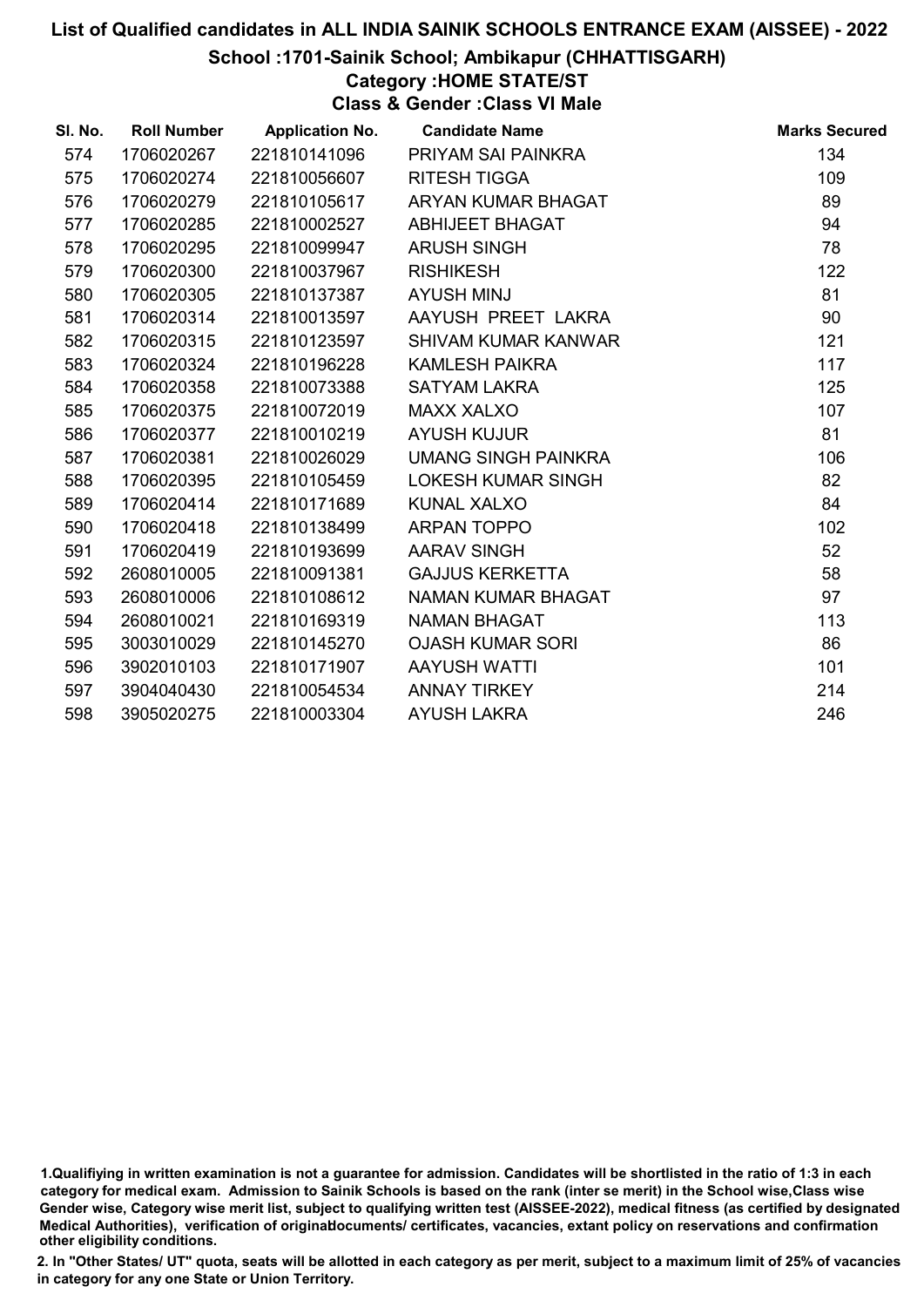#### School :1701-Sainik School; Ambikapur (CHHATTISGARH)

Category :HOME STATE/OBC

Class & Gender :Class VI Male

| SI. No. | <b>Roll Number</b> | <b>Application No.</b> | <b>Candidate Name</b>       |    | <b>Marks Secured</b> |
|---------|--------------------|------------------------|-----------------------------|----|----------------------|
| 599     | 1505010298         | 221810116656           | <b>ATHARVA RANJAN</b>       |    | 187                  |
| 600     | 1702010005         | 221810110800           | PRAKASH KUMAR DEWANGAN      |    | 171                  |
| 601     | 1702010034         | 221810065240           | <b>VEDANSH SAHU</b>         |    | 135                  |
| 602     | 1702010035         | 221810093340           | <b>NAVEEN KUMAR PATEL</b>   |    | 158                  |
| 603     | 1702010048         | 221810020180           | <b>BHASKAR KASHYAP</b>      |    | 185                  |
| 604     | 1702010074         | 221810133081           | <b>SAMEER KUMAR PATEL</b>   |    | 129                  |
| 605     | 1702010091         | 221810023322           | <b>UMANG RATHORE</b>        |    | 135                  |
| 606     | 1702010117         | 221810055103           | SHREYANSH KASHYAP           |    | 183                  |
| 607     | 1702010129         | 221810009323           | MUKESH KUMAR KASHYAP        |    | 239                  |
| 608     | 1702010135         | 221810101553           | <b>YUVRAJ PATEL</b>         |    | 127                  |
| 609     | 1702010145         | 221810093963           | <b>DEVRAJ DEWANGAN</b>      |    | 205                  |
| 610     | 1702010151         | 221810174873           | <b>KARAN DHIMAR</b>         |    | 123                  |
| 611     | 1702010161         | 221810114214           | HARSHWARDHAN SAHU           |    | 135                  |
| 612     | 1702010170         | 221810132144           | <b>DEVENDRA KUMAR PATEL</b> |    | 133                  |
| 613     | 1702010178         | 221810057954           | <b>BHAVESH KAUSHIK</b>      |    | 216                  |
| 614     | 1702010186         | 221810028584           | KRISHNA KUMAR RAJAK         |    | 185                  |
| 615     | 1702010215         | 221810023185           | <b>TANMAY RATHORE</b>       |    | 223                  |
| 616     | 1702010235         | 221810182336           | PRIYANSHU SAHU              |    | 146                  |
| 617     | 1702010237         | 221810008436           | <b>DEV KUMAR</b>            |    | 190                  |
| 618     | 1702010246         | 221810007866           | <b>HARSH KAUSHIK</b>        |    | 159                  |
| 619     | 1702010250         | 221810008376           | <b>NITESH KUMAR</b>         |    | 147                  |
| 620     | 1702010258         | 221810081096           | <b>KRISHNA RATORE</b>       | CG | 176                  |
| 621     | 1702010268         | 221810096217           | <b>SARANSH SAHU</b>         |    | 141                  |
| 622     | 1702010277         | 221810113547           | SHAURYA MAANAV HANSAL       |    | 165                  |
| 623     | 1702010279         | 221810148157           | <b>CHANDRAPRAKASH SAHU</b>  |    | 149                  |
| 624     | 1702010288         | 221810079987           | SHIVANSHU SINGH RATHORE     |    | 189                  |
| 625     | 1702010302         | 221810086338           | <b>OMKAR KAUSHIK</b>        |    | 194                  |
| 626     | 1702010343         | 221810008259           | <b>SURENDRA KUMAR</b>       |    | 182                  |
| 627     | 1702010347         | 221810138969           | PIYUSH KASHYAP              |    | 170                  |
| 628     | 1702010355         | 221810091999           | PURAB SAHU                  |    | 165                  |
| 629     | 1702020009         | 221810040950           | <b>ABHAY PRATAP RATHORE</b> |    | 144                  |
| 630     | 1702020011         | 221810091760           | <b>MANAS DEWANGAN</b>       |    | 171                  |
| 631     | 1702020024         | 221810037511           | DEEKESH KUMAR SAHU          |    | 150                  |
| 632     | 1702020058         | 221810006002           | <b>VAYUSH PATEL</b>         |    | 180                  |
| 633     | 1702020088         | 221810119372           | <b>SHRIRAM SAHU</b>         |    | 132                  |
| 634     | 1702020089         | 221810107672           | <b>AAYUSH VERMA</b>         |    | 147                  |
| 635     | 1702020127         | 221810116653           | <b>AVIRAL KUMAR BHATT</b>   |    | 224                  |
| 636     | 1702020129         | 221810082163           | <b>TUSHAR RAJAK</b>         |    | 202                  |
| 637     | 1702020160         | 221810056224           | <b>ANIMESH SAHU</b>         |    | 136                  |
| 638     | 1702020168         | 221810117444           | <b>ARPIT SAHU</b>           |    | 175                  |
| 639     | 1702020181         | 221810013584           | <b>DHAIRYA HEDAU</b>        |    | 221                  |
| 640     | 1702020214         | 221810109185           | <b>VARUN RATHORE</b>        |    | 157                  |
| 641     | 1702020229         | 221810089516           | <b>AAYUSH RATHORE</b>       |    | 150                  |

1.Qualifiying in written examination is not a guarantee for admission. Candidates will be shortlisted in the ratio of 1:3 in each category for medical exam. Admission to Sainik Schools is based on the rank (inter se merit) in the School wise,Class wise Gender wise, Category wise merit list, subject to qualifying written test (AISSEE-2022), medical fitness (as certified by designated Medical Authorities), verification of originablocuments/ certificates, vacancies, extant policy on reservations and confirmation other eligibility conditions.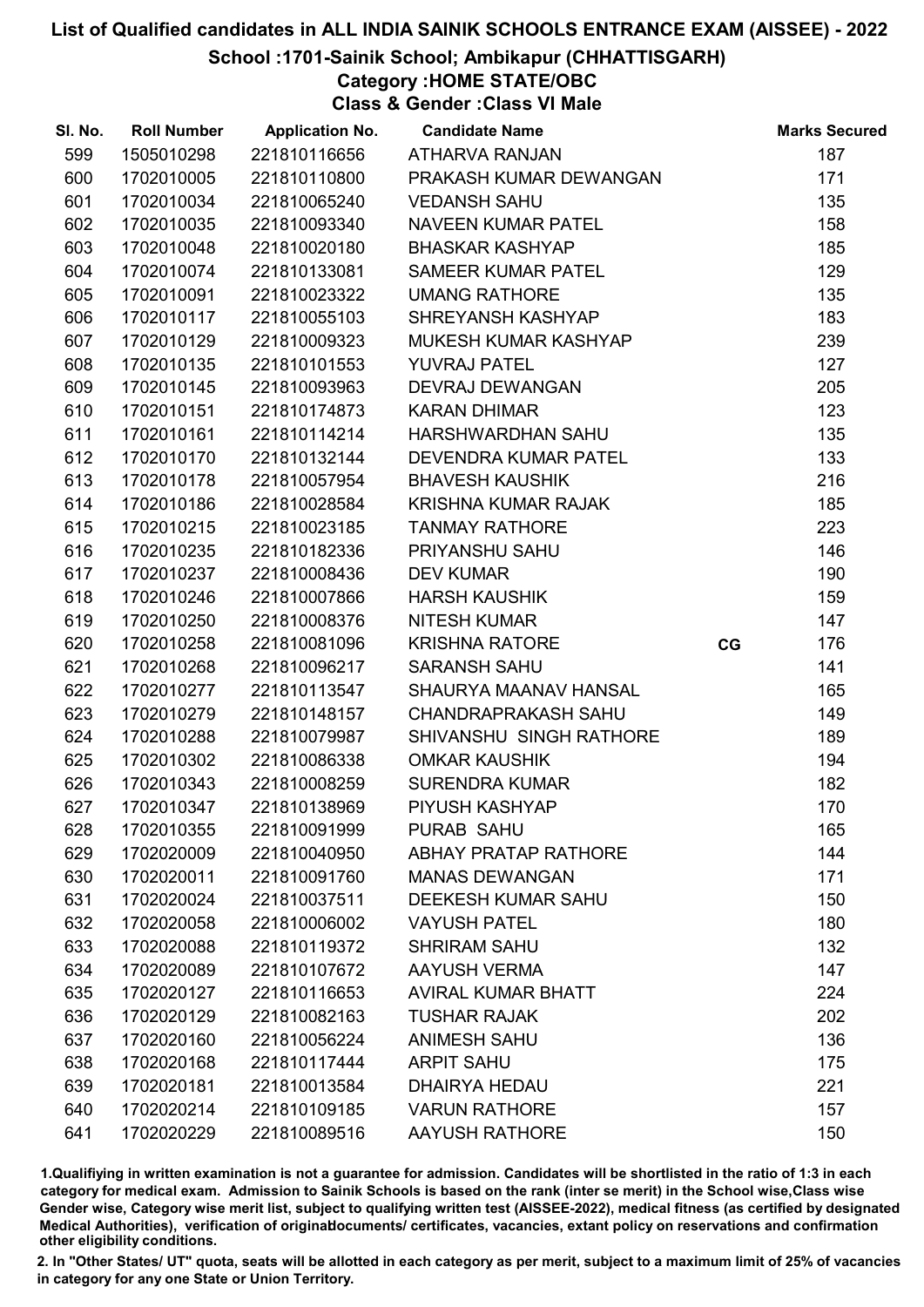#### School :1701-Sainik School; Ambikapur (CHHATTISGARH)

# Category :HOME STATE/OBC

Class & Gender :Class VI Male

| SI. No. | <b>Roll Number</b> | <b>Application No.</b> | <b>Candidate Name</b>         | <b>Marks Secured</b> |
|---------|--------------------|------------------------|-------------------------------|----------------------|
| 642     | 1702020260         | 221810038376           | <b>BHAVESH NIRMALKAR</b>      | 120                  |
| 643     | 1702020287         | 221810116937           | <b>JAYDEEP YADAV</b>          | 169                  |
| 644     | 1702020299         | 221810029367           | <b>KANHA YADAW</b>            | 142                  |
| 645     | 1702020329         | 221810038838           | <b>ASHUTOSH PATEL</b>         | 218                  |
| 646     | 1702020359         | 221810124029           | <b>ASHMIT JAISWAL</b>         | 151                  |
| 647     | 1702020373         | 221810137469           | <b>AARAV RAI</b>              | 123                  |
| 648     | 1703010032         | 221810056323           | <b>ISHANK SINHA</b>           | 124                  |
| 649     | 1703010049         | 221810087175           | <b>TRAYANK GANJIR</b>         | 157                  |
| 650     | 1703010055         | 221810103566           | <b>SAHITYA SAHU</b>           | 185                  |
| 651     | 1703010113         | 221810053982           | <b>SURYAKANT SAHU</b>         | 161                  |
| 652     | 1703010129         | 221810134693           | AKSHANSH SAHU                 | 129                  |
| 653     | 1703010134         | 221810113224           | <b>DEEPESH KUMAR</b>          | 150                  |
| 654     | 1703010136         | 221810006924           | NEELAKSH KUMAR PATEL          | 169                  |
| 655     | 1703010143         | 221810082494           | <b>BHAVYA BHARAT SUROJIYA</b> | 124                  |
| 656     | 1703010170         | 221810043256           | <b>MAYANK SONI</b>            | 179                  |
| 657     | 1704010013         | 221810001650           | YOGESH KUMAR DARSHAN          | 200                  |
| 658     | 1704010017         | 221810041480           | <b>AMIT KUMAR PATEL</b>       | 167                  |
| 659     | 1704010020         | 221810170301           | HIMANSHU SHEKHAR GUPTA        | 165                  |
| 660     | 1704010030         | 221810105441           | <b>KULDEEP PATAIL</b>         | 156                  |
| 661     | 1704010042         | 221810164391           | <b>MANISH SAHU</b>            | 133                  |
| 662     | 1704010047         | 221810124322           | <b>MEDHANSH KUMAR GAVEL</b>   | 195                  |
| 663     | 1704010055         | 221810098762           | <b>AAYUSH PATEL</b>           | 155                  |
| 664     | 1704010056         | 221810096872           | <b>ANSH PATEL</b>             | 136                  |
| 665     | 1704010058         | 221810063972           | <b>TEJAS PATEL</b>            | 132                  |
| 666     | 1704010083         | 221810054114           | <b>ABHAY NAYAK</b>            | 126                  |
| 667     | 1704010086         | 221810006624           | ANSUMAN SAHOO                 | 168                  |
| 668     | 1704010106         | 221810064425           | KISHOR KUMAR PATEL            | 218                  |
| 669     | 1704010112         | 221810181155           | <b>LOKESH CHANDRA</b>         | 134                  |
| 670     | 1704010141         | 221810008296           | <b>BHUMESH KUMAR YADAV</b>    | 160                  |
| 671     | 1704010152         | 221810073847           | <b>BHAWESH SINGH RATHORE</b>  | 151                  |
| 672     | 1704010155         | 221810118187           | YASHASVI KUMAR GAVEL          | 136                  |
| 673     | 1704010162         | 221810113318           | <b>TUSHAR CHOUDHARY</b>       | 124                  |
| 674     | 1704010165         | 221810157618           | <b>DIPESH GUPTA</b>           | 146                  |
| 675     | 1704010185         | 221810064039           | <b>SANSKAR PATEL</b>          | 226                  |
| 676     | 1704020007         | 221810032330           | <b>NIMISH PATEL</b>           | 133                  |
| 677     | 1704020011         | 221810060660           | <b>ABHINAV BHOY</b>           | 146                  |
| 678     | 1704020012         | 221810052380           | YASH CHOUDHARY                | 242                  |
| 679     | 1704020018         | 221810107801           | <b>MANAS SAHU</b>             | 193                  |
| 680     | 1704020021         | 221810167531           | <b>MIHIR PATEL</b>            | 163                  |
| 681     | 1704020023         | 221810112841           | <b>ANMOL PATEL</b>            | 222                  |
| 682     | 1704020027         | 221810054951           | <b>KISHLAY GUPTA</b>          | 148                  |
| 683     | 1704020031         | 221810164071           | <b>UPKAR PATEL</b>            | 147                  |
| 684     | 1704020032         | 221810126671           | <b>VISHAL NAIK</b>            | 139                  |

1.Qualifiying in written examination is not a guarantee for admission. Candidates will be shortlisted in the ratio of 1:3 in each category for medical exam. Admission to Sainik Schools is based on the rank (inter se merit) in the School wise,Class wise Gender wise, Category wise merit list, subject to qualifying written test (AISSEE-2022), medical fitness (as certified by designated Medical Authorities), verification of originablocuments/ certificates, vacancies, extant policy on reservations and confirmation other eligibility conditions.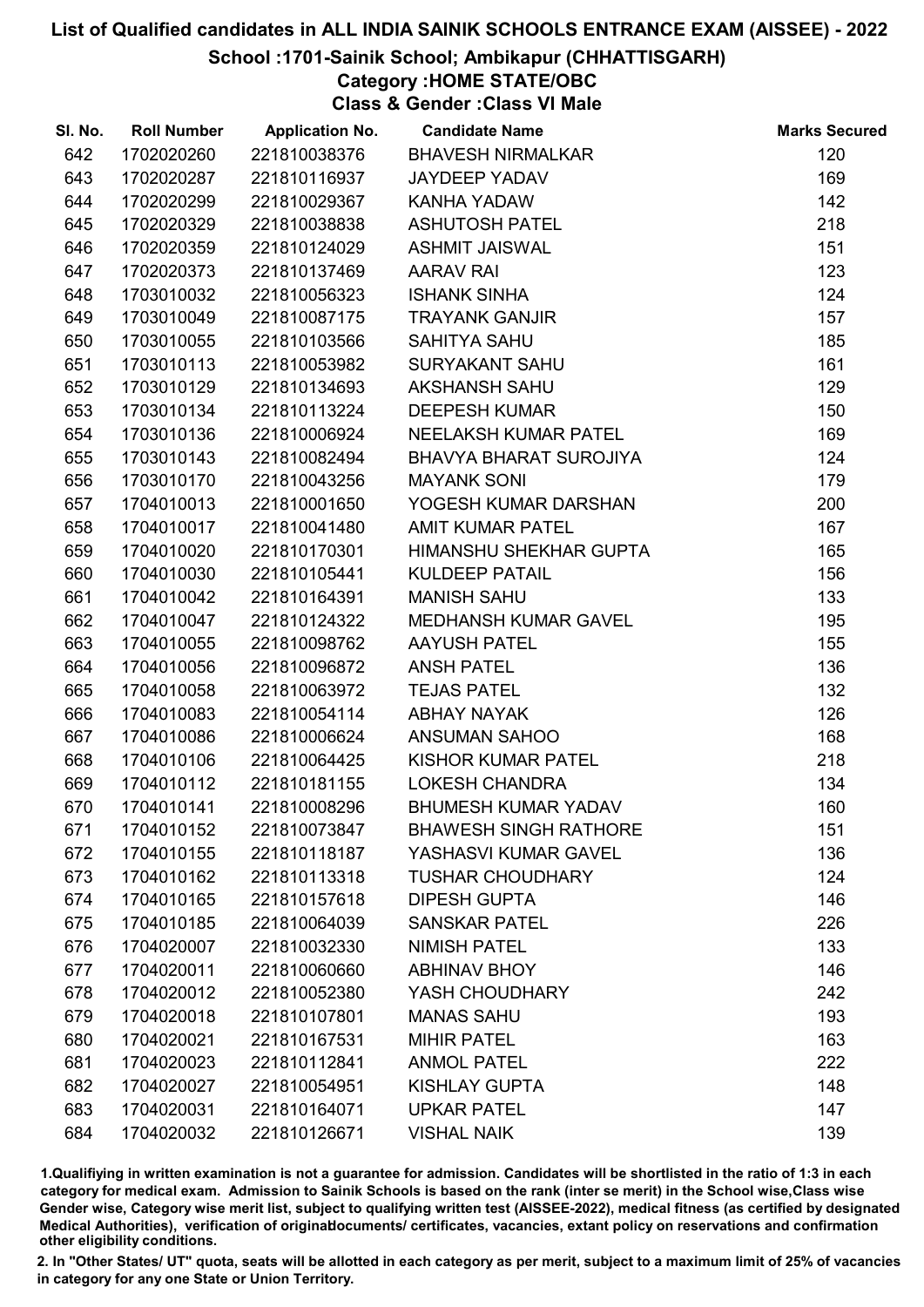#### School :1701-Sainik School; Ambikapur (CHHATTISGARH)

Category :HOME STATE/OBC

Class & Gender :Class VI Male

| SI. No. | <b>Roll Number</b> | <b>Application No.</b> | <b>Candidate Name</b>       | <b>Marks Secured</b> |
|---------|--------------------|------------------------|-----------------------------|----------------------|
| 685     | 1704020039         | 221810122802           | <b>BHUVNESH PATEL</b>       | 218                  |
| 686     | 1704020041         | 221810103722           | <b>NEET PATRE</b>           | 153                  |
| 687     | 1704020050         | 221810174272           | <b>ANKUSH GUPTA</b>         | 135                  |
| 688     | 1704020051         | 221810064082           | <b>LAVISH SAHU</b>          | 151                  |
| 689     | 1704020065         | 221810116424           | YOGESH CHOUDHARY            | 187                  |
| 690     | 1704020066         | 221810049424           | <b>ARYAN JAISWAL</b>        | 140                  |
| 691     | 1704020072         | 221810168664           | <b>KALASH CHANDRAM</b>      | 241                  |
| 692     | 1704020074         | 221810155374           | <b>SHIVAM PATEL</b>         | 203                  |
| 693     | 1704020076         | 221810087384           | <b>KAMAL PATEL</b>          | 135                  |
| 694     | 1704020079         | 221810078505           | <b>SHAURYA PATEL</b>        | 134                  |
| 695     | 1704020085         | 221810135245           | <b>NIKHILESH NAIK</b>       | 170                  |
| 696     | 1704020105         | 221810192326           | <b>KSHITIZ NAIK</b>         | 232                  |
| 697     | 1704020108         | 221810146646           | <b>CHITRANSH PATEL</b>      | 198                  |
| 698     | 1704020109         | 221810061166           | <b>KESHAV PATEL</b>         | 216                  |
| 699     | 1704020111         | 221810182266           | <b>TANAY NAYAK</b>          | 248                  |
| 700     | 1704020117         | 221810016237           | YOGESH PATEL                | 201                  |
| 701     | 1704020124         | 221810197477           | <b>ADARSH SAHU</b>          | 154                  |
| 702     | 1704020146         | 221810053509           | <b>HARSHIT NAIK</b>         | 130                  |
| 703     | 1704020150         | 221810169239           | <b>SUSHANT SAO</b>          | 149                  |
| 704     | 1704020162         | 221810063499           | <b>LAKSHYA PATEL</b>        | 130                  |
| 705     | 1704020170         | 221810110369           | <b>UMANG PATEL</b>          | 170                  |
| 706     | 1705010013         | 221810192320           | <b>DEVRAJ PATEL</b>         | 124                  |
| 707     | 1705010015         | 221810138720           | PUSHPENDRA PATEL            | 136                  |
| 708     | 1705010018         | 221810018430           | <b>SHIVAM NAYAK</b>         | 231                  |
| 709     | 1705010058         | 221810138701           | <b>ANANT VERMA</b>          | 240                  |
| 710     | 1705010065         | 221810014911           | <b>ARYAN SINHA</b>          | 149                  |
| 711     | 1705010066         | 221810134221           | <b>DILESH SAHU</b>          | 132                  |
| 712     | 1705010071         | 221810037921           | <b>MEDHANSH RATHORE</b>     | 150                  |
| 713     | 1705010074         | 221810035331           | <b>PRANAY SAHU</b>          | 125                  |
| 714     | 1705010082         | 221810044251           | YATHARTH CHOUDHARI          | 167                  |
| 715     | 1705010087         | 221810007851           | OM KUMAR RAKHONDE           | 157                  |
| 716     | 1705010098         | 221810192861           | <b>HEMSAGAR SAHU</b>        | 183                  |
| 717     | 1705010105         | 221810182371           | <b>AAYUSH VERMA</b>         | 165                  |
| 718     | 1705010117         | 221810052681           | <b>KUSHANK SAHU</b>         | 221                  |
| 719     | 1705010122         | 221810184491           | <b>ANIRUDHA KUMAR</b>       | 138                  |
| 720     | 1705010123         | 221810001691           | PRABHAT SAHU                | 161                  |
| 721     | 1705010150         | 221810149010           | <b>BHUNESHWAR VERMA</b>     | 161                  |
| 722     | 1705010158         | 221810107420           | <b>OJAS DHURANDHAR</b>      | 144                  |
| 723     | 1705010167         | 221810089540           | NITISH KUAMR SAHU           | 140                  |
| 724     | 1705010178         | 221810079070           | <b>TANUSH SAHU</b>          | 120                  |
| 725     | 1705010195         | 221810187101           | <b>BHIVENDRA KUMAR SAHU</b> | 180                  |
| 726     | 1705010201         | 221810058121           | <b>ADITYA SAHU</b>          | 125                  |
| 727     | 1705010210         | 221810094341           | <b>BHUPESH DEWANGAN</b>     | 169                  |

1.Qualifiying in written examination is not a guarantee for admission. Candidates will be shortlisted in the ratio of 1:3 in each category for medical exam. Admission to Sainik Schools is based on the rank (inter se merit) in the School wise,Class wise Gender wise, Category wise merit list, subject to qualifying written test (AISSEE-2022), medical fitness (as certified by designated Medical Authorities), verification of originablocuments/ certificates, vacancies, extant policy on reservations and confirmation other eligibility conditions.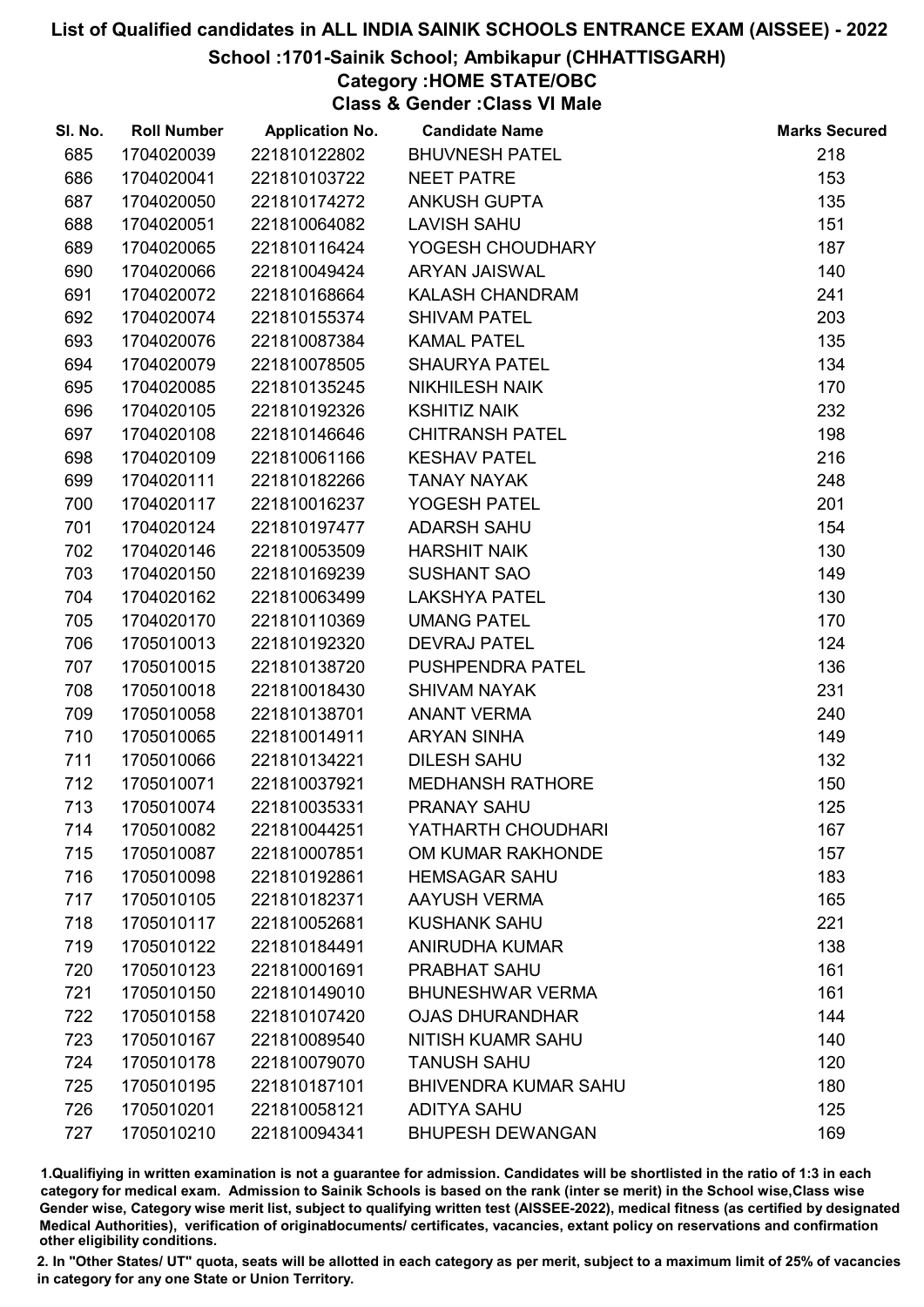#### School :1701-Sainik School; Ambikapur (CHHATTISGARH)

Category :HOME STATE/OBC

Class & Gender :Class VI Male

| SI. No. | <b>Roll Number</b> | <b>Application No.</b> | <b>Candidate Name</b>        |    | <b>Marks Secured</b> |
|---------|--------------------|------------------------|------------------------------|----|----------------------|
| 728     | 1705010217         | 221810022471           | <b>DEVESH KUMAR</b>          |    | 120                  |
| 729     | 1705010219         | 221810174571           | <b>SUSHANT KUMAR SAHU</b>    |    | 121                  |
| 730     | 1705010227         | 221810087302           | <b>UMANG SAO</b>             |    | 222                  |
| 731     | 1705010238         | 221810104022           | <b>AYUSH VERMA</b>           |    | 139                  |
| 732     | 1705010239         | 221810004122           | <b>BHAVESH KUMAR VERMA</b>   |    | 224                  |
| 733     | 1705010247         | 221810194442           | <b>SATVIK DEWANGAN</b>       |    | 125                  |
| 734     | 1705010250         | 221810118942           | <b>JIGYANSH KUMAR VERMA</b>  |    | 146                  |
| 735     | 1705010253         | 221810183352           | <b>TIPANSHU VERMA</b>        |    | 192                  |
| 736     | 1705010270         | 221810174282           | <b>KUNAL VAISHNAV</b>        |    | 131                  |
| 737     | 1705010274         | 221810073492           | <b>AYUSH KUMAR SAHU</b>      |    | 120                  |
| 738     | 1705010278         | 221810135203           | <b>NAITIK JAISWAL</b>        |    | 144                  |
| 739     | 1705010285         | 221810160313           | PRIYANSHU SAHU               |    | 200                  |
| 740     | 1705010293         | 221810050523           | <b>HIMANSHU SAHU</b>         |    | 176                  |
| 741     | 1705010304         | 221810091543           | <b>SURYANSHU VERMA</b>       |    | 188                  |
| 742     | 1705010313         | 221810127663           | SHREEYANSH CHANDRAKAR        |    | 141                  |
| 743     | 1705010319         | 221810087393           | <b>LIKESH KUMAR DEWANGAN</b> |    | 157                  |
| 744     | 1705010325         | 221810161404           | NISHKARSH CHANDRA            |    | 163                  |
| 745     | 1705010328         | 221810021714           | AARYAN SAHU                  |    | 190                  |
| 746     | 1705010382         | 221810165465           | <b>MANAS CHANDRAVANSHI</b>   |    | 126                  |
| 747     | 1705010385         | 221810126275           | <b>NAVEEN KUMAR</b>          |    | 148                  |
| 748     | 1705010402         | 221810192706           | PUSHPENDRA SAHU              |    | 188                  |
| 749     | 1705010407         | 221810186716           | <b>TOMAN KUMAR SAHU</b>      |    | 139                  |
| 750     | 1705010426         | 221810147846           | <b>MUDIT KUMAR SHRIWAS</b>   |    | 187                  |
| 751     | 1705010439         | 221810029096           | <b>ANUBHAV SAHU</b>          |    | 194                  |
| 752     | 1705010446         | 221810181507           | RAGHVENDRA KUMAR SAHU        |    | 148                  |
| 753     | 1705010448         | 221810170607           | PRIYAMRAJ PATEL              |    | 123                  |
| 754     | 1705010453         | 221810173117           | <b>HIMANSHU NISHAD</b>       | AR | 145                  |
| 755     | 1705010476         | 221810124277           | PRABODH GAJENDRA             |    | 176                  |
| 756     | 1705010480         | 221810089197           | <b>ANSHUMAN SAHU</b>         |    | 122                  |
| 757     | 1705010482         | 221810060697           | <b>PRANAY JANGHEL</b>        |    | 149                  |
| 758     | 1705010486         | 221810106508           | <b>HARSHIT VERMA</b>         |    | 216                  |
| 759     | 1705010491         | 221810143328           | <b>AKHILESH KUMAR</b>        |    | 208                  |
| 760     | 1705010516         | 221810161688           | <b>RAJVEER VERMA</b>         |    | 197                  |
| 761     | 1705010547         | 221810115849           | <b>ASHUTOSH SAHU</b>         |    | 180                  |
| 762     | 1705010552         | 221810018469           | <b>PRATIK SAHU</b>           |    | 221                  |
| 763     | 1705020011         | 221810126152           | <b>SHOURYA VERMA</b>         |    | 139                  |
| 764     | 1705020061         | 221810114943           | SAYUJYA YADAV                |    | 212                  |
| 765     | 1705020089         | 221810157783           | <b>ABHI YADAV</b>            |    | 157                  |
| 766     | 1705020121         | 221810115624           | <b>ADITYA SINHA</b>          |    | 176                  |
| 767     | 1705020137         | 221810066164           | <b>ARIN CHOUDHARY</b>        |    | 124                  |
| 768     | 1705020146         | 221810059184           | <b>BEDPRAKASH PATEL</b>      |    | 243                  |
| 769     | 1705020153         | 221810183984           | <b>GAGAN BARIK</b>           |    | 155                  |
| 770     | 1705020172         | 221810128415           | <b>SAMEER SAHU</b>           |    | 188                  |

1.Qualifiying in written examination is not a guarantee for admission. Candidates will be shortlisted in the ratio of 1:3 in each category for medical exam. Admission to Sainik Schools is based on the rank (inter se merit) in the School wise,Class wise Gender wise, Category wise merit list, subject to qualifying written test (AISSEE-2022), medical fitness (as certified by designated Medical Authorities), verification of originablocuments/ certificates, vacancies, extant policy on reservations and confirmation other eligibility conditions.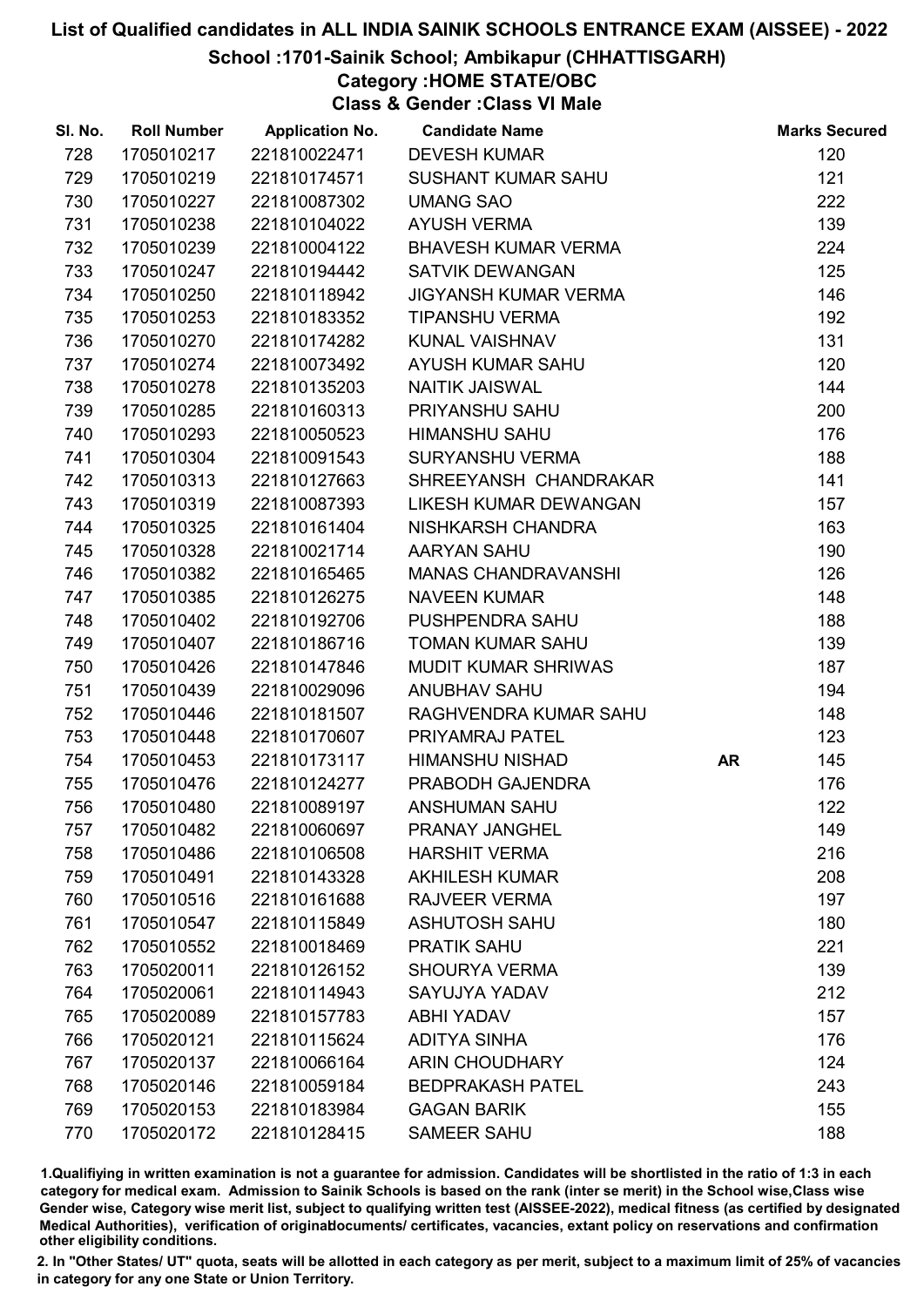#### School :1701-Sainik School; Ambikapur (CHHATTISGARH)

Category :HOME STATE/OBC

Class & Gender :Class VI Male

| SI. No. | <b>Roll Number</b> | <b>Application No.</b> | <b>Candidate Name</b>       |            | <b>Marks Secured</b> |
|---------|--------------------|------------------------|-----------------------------|------------|----------------------|
| 771     | 1705020211         | 221810052875           | <b>ANIMESH VISHAL</b>       |            | 175                  |
| 772     | 1705020219         | 221810019685           | <b>BHARAT BHUSHAN PATEL</b> |            | 219                  |
| 773     | 1705020228         | 221810114795           | <b>AVINASH SINHA</b>        |            | 239                  |
| 774     | 1705020231         | 221810062406           | <b>VATSAL SAHU</b>          |            | 192                  |
| 775     | 1705020238         | 221810182906           | KHILESH NAYAK               |            | 198                  |
| 776     | 1705020241         | 221810041116           | PIYUSH YADAV                |            | 146                  |
| 777     | 1705020252         | 221810025826           | <b>LAVKUSH YADAV</b>        |            | 158                  |
| 778     | 1705020254         | 221810026926           | <b>TANMAY DEWANGAN</b>      |            | 174                  |
| 779     | 1705020274         | 221810090956           | NIHAL KUMAR VERMA           |            | 180                  |
| 780     | 1705020281         | 221810140086           | <b>GOVIND MADHAV</b>        |            | 203                  |
| 781     | 1705020294         | 221810101607           | HIMANSHU DEWANGAN           |            | 132                  |
| 782     | 1705020301         | 221810081517           | <b>SWAPNIL SAHU</b>         |            | 125                  |
| 783     | 1705020316         | 221810070537           | <b>TANISHK CHANDRA</b>      |            | 195                  |
| 784     | 1705020322         | 221810122247           | <b>VARENYA CHANDRAKAR</b>   |            | 121                  |
| 785     | 1705020329         | 221810016647           | <b>VIHAN VERMA</b>          |            | 182                  |
| 786     | 1705020337         | 221810057467           | <b>SAUMYA VERMA</b>         |            | 201                  |
| 787     | 1705020391         | 221810183748           | <b>ANISH VERMA</b>          |            | 126                  |
| 788     | 1705020408         | 221810083878           | SANIDHYA CHANDRAWANSHI      |            | 181                  |
| 789     | 1705020422         | 221810155498           | <b>SANKALP SONI</b>         |            | 125                  |
| 790     | 1705020428         | 221810182909           | <b>DHANESH CHOUDHARY</b>    |            | 197                  |
| 791     | 1705020442         | 221810137739           | <b>DEVYANSH NAYAK</b>       |            | 136                  |
| 792     | 1705020465         | 221810139779           | <b>BHOUMIK DAS</b>          |            | 120                  |
| 793     | 1706010007         | 221810107210           | <b>ACHINTYA RAJWADE</b>     |            | 146                  |
| 794     | 1706010012         | 221810082420           | UJJAWAL JAISWAL             |            | 147                  |
| 795     | 1706010076         | 221810062520           | KISHAN KUMAR YADAV          |            | 146                  |
| 796     | 1706010085         | 221810163840           | ADITYA KUMAR GUPTA          |            | 184                  |
| 797     | 1706010096         | 221810037590           | <b>RISHABH SAHU</b>         |            | 127                  |
| 798     | 1706010103         | 221810107611           | <b>AMAN BISHI</b>           |            | 167                  |
| 799     | 1706010112         | 221810123351           | <b>PURAB PATEL</b>          |            | 155                  |
| 800     | 1706010133         | 221810065422           | <b>AYUSH RAJWADE</b>        |            | 180                  |
| 801     | 1706010138         | 221810043942           | <b>VIPANSHU SAHU</b>        |            | 156                  |
| 802     | 1706010148         | 221810063862           | <b>ATHARVA GUPTA</b>        |            | 168                  |
| 803     | 1706010187         | 221810095053           | PIYUSH YADAV                |            | 247                  |
| 804     | 1706010189         | 221810023063           | NAMAN KUMAR PATWA           |            | 201                  |
| 805     | 1706010200         | 221810094193           | <b>PUSHKAL JAISWAL</b>      |            | 226                  |
| 806     | 1706010235         | 221810126225           | <b>BHUPENDRA GUPTA</b>      |            | 135                  |
| 807     | 1706010266         | 221810114916           | <b>KRISHNA DAS</b>          | <b>WOS</b> | 156                  |
| 808     | 1706010295         | 221810137686           | SIDDHARTH KUMAR RAJWADE     |            | 138                  |
| 809     | 1706010314         | 221810140867           | <b>OM JAISWAL</b>           |            | 198                  |
| 810     | 1706010340         | 221810131758           | <b>SANSKAR GUPTA</b>        |            | 149                  |
| 811     | 1706010342         | 221810087578           | <b>MOHIT KUMAR</b>          |            | 226                  |
| 812     | 1706010379         | 221810028989           | <b>SOHIL SAHU</b>           |            | 132                  |
| 813     | 1706010383         | 221810081499           | DEEWAKAR KUSHWAHA           |            | 131                  |

1.Qualifiying in written examination is not a guarantee for admission. Candidates will be shortlisted in the ratio of 1:3 in each category for medical exam. Admission to Sainik Schools is based on the rank (inter se merit) in the School wise,Class wise Gender wise, Category wise merit list, subject to qualifying written test (AISSEE-2022), medical fitness (as certified by designated Medical Authorities), verification of originablocuments/ certificates, vacancies, extant policy on reservations and confirmation other eligibility conditions.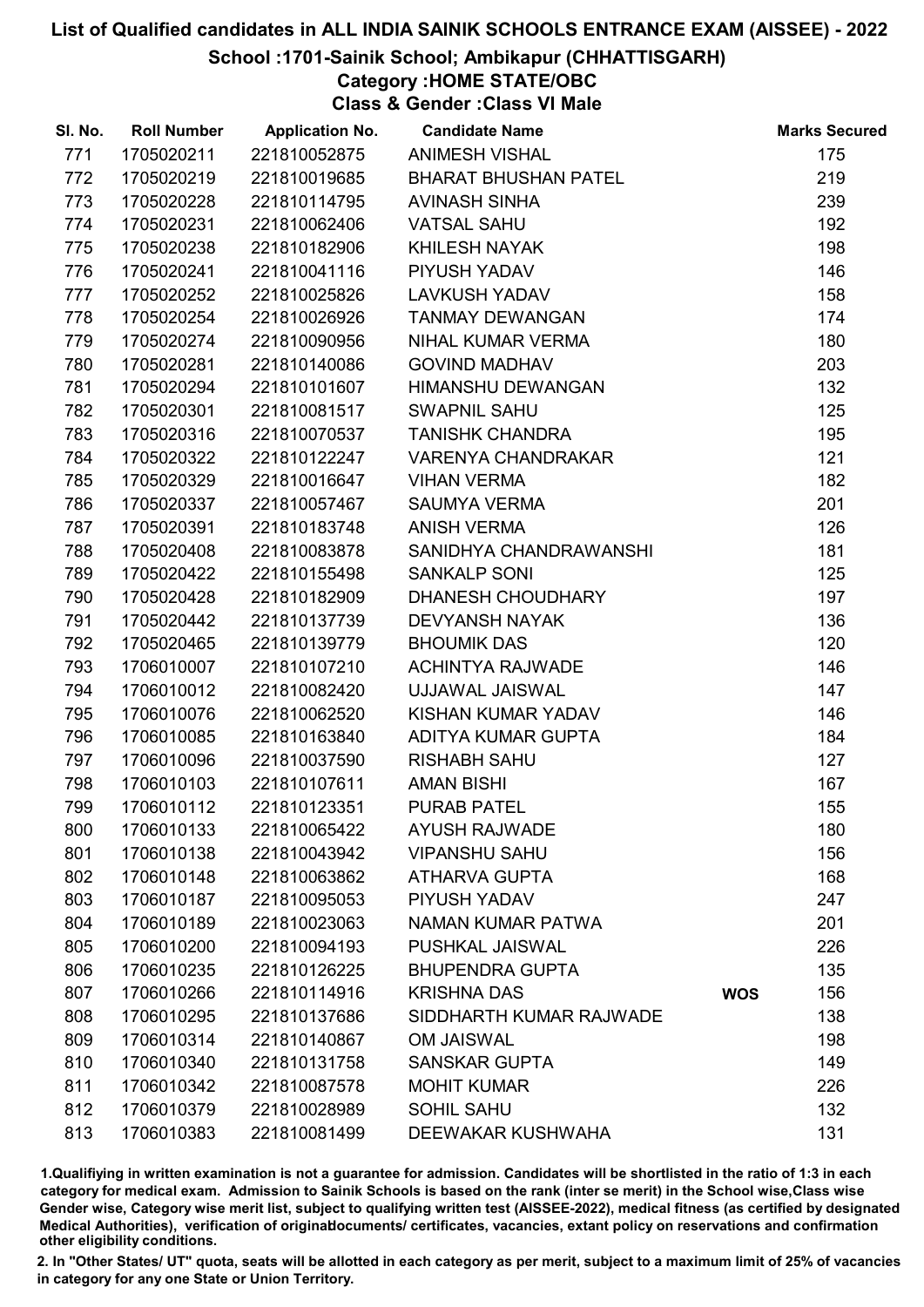#### School :1701-Sainik School; Ambikapur (CHHATTISGARH)

# Category :HOME STATE/OBC

Class & Gender :Class VI Male

| SI. No. | <b>Roll Number</b> | <b>Application No.</b> | <b>Candidate Name</b>    | <b>Marks Secured</b> |
|---------|--------------------|------------------------|--------------------------|----------------------|
| 814     | 1706020008         | 221810170631           | <b>ADARSHDEEP PATEL</b>  | 162                  |
| 815     | 1706020013         | 221810140441           | ATHARV GUPTA             | 158                  |
| 816     | 1706020031         | 221810022791           | AYAN ALI                 | 169                  |
| 817     | 1706020039         | 221810091702           | <b>VIVAN JAISWAL</b>     | 160                  |
| 818     | 1706020195         | 221810080855           | ARYAN RAJWADE            | 154                  |
| 819     | 1706020277         | 221810006317           | AMIT SAHU                | 194                  |
| 820     | 1706020287         | 221810170037           | LAKSHYA SAHU             | 157                  |
| 821     | 1706020319         | 221810026708           | PRITHVI YADAV            | 169                  |
| 822     | 1706020327         | 221810097628           | SOURABH KUMAR KAUSHIK    | 152                  |
| 823     | 1706020335         | 221810136048           | UTKARSH SAHU             | 154                  |
| 824     | 1706020346         | 221810022178           | <b>CHITRANSH RAJWADE</b> | 126                  |
| 825     | 1706020378         | 221810108519           | AAYUSH KUMAR SAHU        | 150                  |
| 826     | 1706020386         | 221810008639           | DHEERAJ KUMAR SAHU       | 176                  |
| 827     | 1706020403         | 221810124669           | <b>DANESH SAHU</b>       | 210                  |
| 828     | 2612010130         | 221810022453           | ANSH KUMAR GUPTA         | 200                  |
| 829     | 3111020327         | 221810170289           | <b>BHOUMIK SAHU</b>      | 219                  |

1.Qualifiying in written examination is not a guarantee for admission. Candidates will be shortlisted in the ratio of 1:3 in each category for medical exam. Admission to Sainik Schools is based on the rank (inter se merit) in the School wise,Class wise Gender wise, Category wise merit list, subject to qualifying written test (AISSEE-2022), medical fitness (as certified by designated Medical Authorities), verification of originablocuments/ certificates, vacancies, extant policy on reservations and confirmation other eligibility conditions.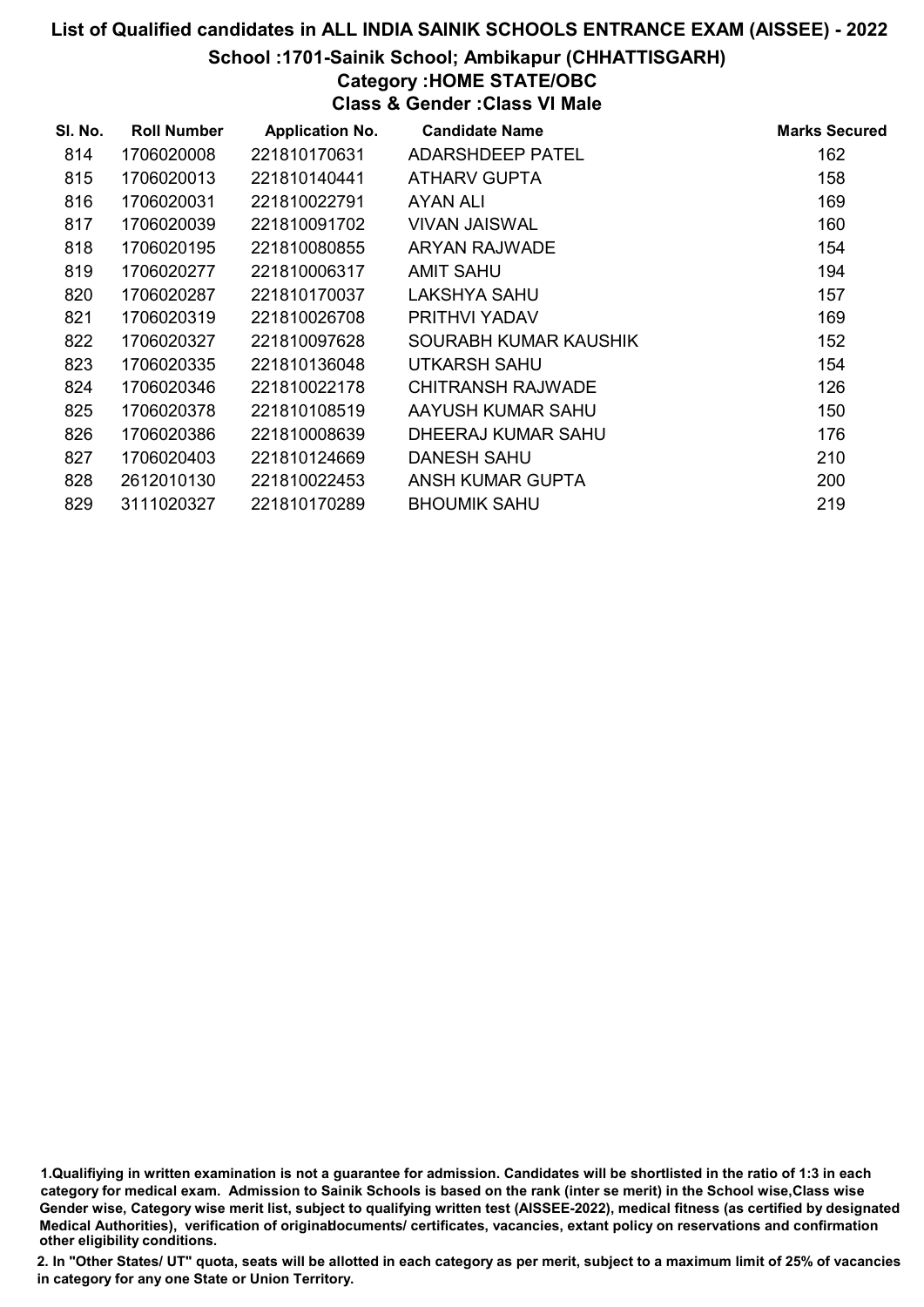#### School :1701-Sainik School; Ambikapur (CHHATTISGARH)

# Category :HOME STATE/DEF

Class & Gender :Class VI Male

| SI. No. | <b>Roll Number</b> | <b>Application No.</b> | <b>Candidate Name</b> | <b>Marks Secured</b> |
|---------|--------------------|------------------------|-----------------------|----------------------|
| 830     | 1702020046         | 221810002571           | P.D. DEVNATH          | 243                  |
| 831     | 1702020056         | 221810061691           | <b>JHALAK DUBEY</b>   | 186                  |
| 832     | 1702020128         | 221810085953           | <b>ANMOL KUMAR</b>    | 173                  |
| 833     | 1703010012         | 221810023321           | ADITYA SAHU           | 178                  |
| 834     | 1704010012         | 221810153450           | <b>MAYANK PRADHAN</b> | 147                  |
| 835     | 1705010045         | 221810011480           | ABHINAV NARAYAN       | 180                  |
| 836     | 1705010141         | 221810169222           | NAVEEN KUMAR VERMA    | 123                  |
| 837     | 1705020116         | 221810092814           | ARYA POTBHARE         | 188                  |
| 838     | 1705020197         | 221810078955           | <b>SHIVANK VERMA</b>  | 132                  |
| 839     | 1705020457         | 221810052059           | <b>MAYANK KUMAR</b>   | 126                  |
| 840     | 1706010081         | 221810075340           | ADITYA KUMAR PANDEY   | 201                  |
| 841     | 1706010091         | 221810006570           | <b>SHAURYA INDIAN</b> | 137                  |
| 842     | 1706020259         | 221810185576           | AGAM GUPTA            | 195                  |
| 843     | 2001060516         | 221810144338           | SHASHWAT PATANWAR     | 153                  |
| 844     | 3901010190         | 221810005183           | <b>AYUSH KUMAR</b>    | 203                  |
| 845     | 3901020420         | 221810005099           | NAITIK KASHYAP        | 216                  |
| 846     | 3905030084         | 221810017237           | <b>NIKHIL MISHRA</b>  | 196                  |

1.Qualifiying in written examination is not a guarantee for admission. Candidates will be shortlisted in the ratio of 1:3 in each category for medical exam. Admission to Sainik Schools is based on the rank (inter se merit) in the School wise,Class wise Gender wise, Category wise merit list, subject to qualifying written test (AISSEE-2022), medical fitness (as certified by designated Medical Authorities), verification of originablocuments/ certificates, vacancies, extant policy on reservations and confirmation other eligibility conditions.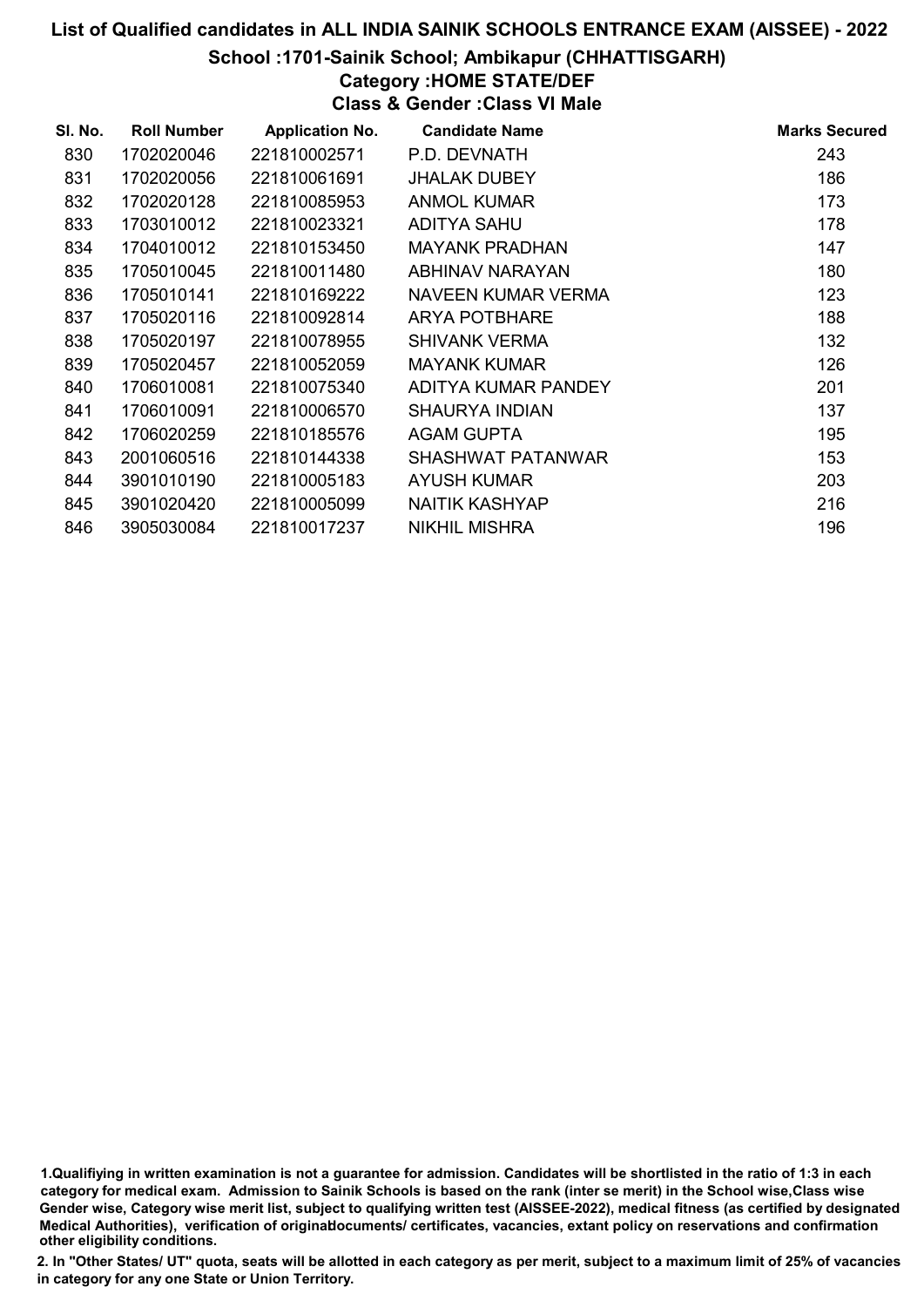#### School :1701-Sainik School; Ambikapur (CHHATTISGARH)

Category :HOME STATE/GEN

Class & Gender :Class VI Male

| SI. No. | <b>Roll Number</b> | <b>Application No.</b> | <b>Candidate Name</b>       | <b>Marks Secured</b> |
|---------|--------------------|------------------------|-----------------------------|----------------------|
| 847     | 1701010003         | 221810019310           | AYUSH CHOUDHARY             | 202                  |
| 848     | 1701010004         | 221810162510           | <b>OJASHVI CHANDEL</b>      | 167                  |
| 849     | 1701010008         | 221810014430           | <b>KARAN PATEL</b>          | 224                  |
| 850     | 1701010014         | 221810119780           | <b>UTKARSH PANDEY</b>       | 121                  |
| 851     | 1701010052         | 221810041155           | PRANAY CHANDRAKAR           | 148                  |
| 852     | 1701010078         | 221810076728           | <b>RANVEER SINGH BAIS</b>   | 170                  |
| 853     | 1701010082         | 221810041458           | <b>ATHARV SINGH</b>         | 123                  |
| 854     | 1702010036         | 221810171050           | <b>HARSHIT SINGH SARDAR</b> | 131                  |
| 855     | 1702010057         | 221810167521           | PRAGYAN CHANDEL             | 204                  |
| 856     | 1702010229         | 221810182326           | <b>SAHIL VASTRAKAR</b>      | 120                  |
| 857     | 1702010346         | 221810082669           | ABHYUDAY SHARMA             | 161                  |
| 858     | 1702020002         | 221810058730           | PRIYANSH KUMAR SAHU         | 144                  |
| 859     | 1702020008         | 221810107750           | AYUSH SINGH THAKUR          | 143                  |
| 860     | 1702020016         | 221810132480           | <b>ADI KASHYAP</b>          | 132                  |
| 861     | 1702020021         | 221810023390           | <b>TRIYANSH TRIPATHI</b>    | 140                  |
| 862     | 1702020026         | 221810052711           | <b>ANISH UPADHYAY</b>       | 214                  |
| 863     | 1702020034         | 221810100931           | <b>NIRMIT PATEL</b>         | 152                  |
| 864     | 1702020045         | 221810058361           | <b>SATHWIK SHARMA</b>       | 206                  |
| 865     | 1702020048         | 221810106871           | <b>AMAN</b>                 | 122                  |
| 866     | 1702020049         | 221810168181           | <b>GAGAN SINGH SARDAR</b>   | 171                  |
| 867     | 1702020051         | 221810073781           | SHREYANSH KASHYAP           | 131                  |
| 868     | 1702020054         | 221810025391           | SOURYA KESHARWANI           | 147                  |
| 869     | 1702020059         | 221810196002           | KULDEEP CHOUDHARY           | 176                  |
| 870     | 1702020065         | 221810025612           | <b>SHUBH AGRAWAL</b>        | 246                  |
| 871     | 1702020097         | 221810047592           | <b>BHAWESH SINGH RAJPUT</b> | 215                  |
| 872     | 1702020113         | 221810122723           | <b>ANUJ PRATAP SINGH</b>    | 131                  |
| 873     | 1702020121         | 221810194543           | <b>ABHISHEK KASHYAP</b>     | 145                  |
| 874     | 1702020133         | 221810005463           | <b>ARIC AGRAWAL</b>         | 196                  |
| 875     | 1702020145         | 221810071793           | <b>SUNKARI PRASHANT</b>     | 122                  |
| 876     | 1702020151         | 221810071404           | <b>PARTH SHARMA</b>         | 203                  |
| 877     | 1702020175         | 221810134664           | <b>ADITYA MISHRA</b>        | 179                  |
| 878     | 1702020195         | 221810192915           | <b>VAIBHAV KASHYAP</b>      | 185                  |
| 879     | 1702020215         | 221810121285           | <b>GAURESH JHA</b>          | 186                  |
| 880     | 1702020220         | 221810102595           | <b>SHIVAM KUMAR SINGH</b>   | 184                  |
| 881     | 1702020221         | 221810106695           | <b>VEDANT SINGH</b>         | 142                  |
| 882     | 1702020230         | 221810060816           | AMIT KUMAR DEWANGAN         | 239                  |
| 883     | 1702020236         | 221810172926           | <b>MAYANK KUMAR SHARMA</b>  | 126                  |
| 884     | 1702020244         | 221810070256           | <b>PRATYUSH MISHRA</b>      | 249                  |
| 885     | 1702020253         | 221810111566           | ATHARVA GAURAHA             | 168                  |
| 886     | 1702020259         | 221810125176           | <b>RISHIT KESHARWANI</b>    | 121                  |
| 887     | 1702020279         | 221810113817           | AKSHAT KUMAR UPADHYAY       | 153                  |
| 888     | 1702020281         | 221810088917           | <b>ARCHIT DUBEY</b>         | 271                  |
| 889     | 1702020300         | 221810007467           | AAYUSH KUMAR PANDEY         | 200                  |

1.Qualifiying in written examination is not a guarantee for admission. Candidates will be shortlisted in the ratio of 1:3 in each category for medical exam. Admission to Sainik Schools is based on the rank (inter se merit) in the School wise,Class wise Gender wise, Category wise merit list, subject to qualifying written test (AISSEE-2022), medical fitness (as certified by designated Medical Authorities), verification of originablocuments/ certificates, vacancies, extant policy on reservations and confirmation other eligibility conditions.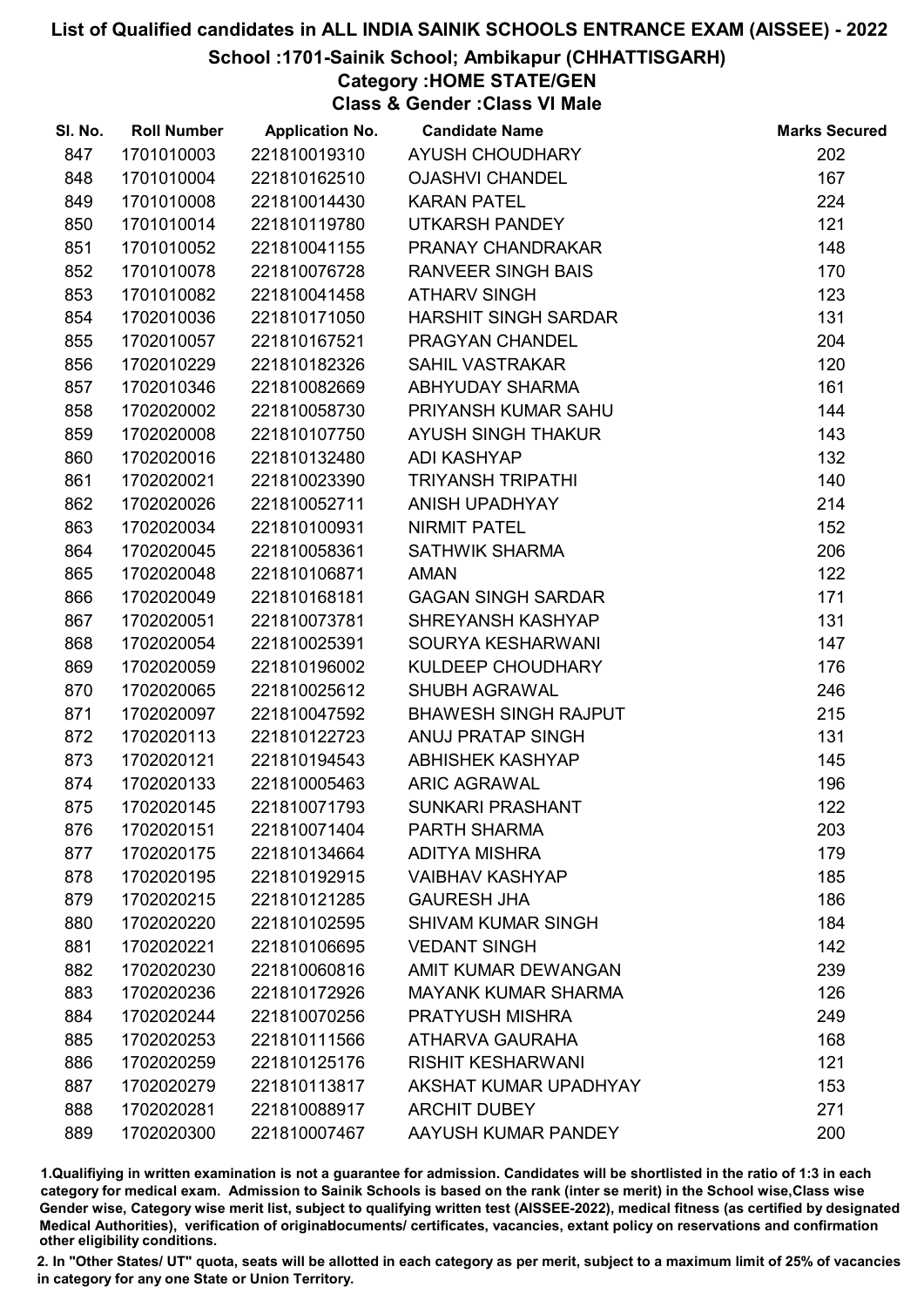#### School :1701-Sainik School; Ambikapur (CHHATTISGARH)

Category :HOME STATE/GEN

Class & Gender :Class VI Male

| SI. No. | <b>Roll Number</b> | <b>Application No.</b> | <b>Candidate Name</b>      | <b>Marks Secured</b> |
|---------|--------------------|------------------------|----------------------------|----------------------|
| 890     | 1702020304         | 221810107577           | <b>RAJVEER SINGH</b>       | 137                  |
| 891     | 1702020317         | 221810140118           | PRAKHER PANDEY             | 202                  |
| 892     | 1702020324         | 221810000828           | <b>KANISHK MITRA</b>       | 236                  |
| 893     | 1702020336         | 221810002468           | <b>ARYAN SINGH</b>         | 262                  |
| 894     | 1702020338         | 221810124078           | <b>AKSHAT TIWARI</b>       | 216                  |
| 895     | 1702020346         | 221810075198           | SAURABH KESHARWANI         | 192                  |
| 896     | 1702020356         | 221810127519           | <b>SUJAL UPADHYAY</b>      | 148                  |
| 897     | 1702020358         | 221810177919           | <b>RISHABH DWIVEDI</b>     | 178                  |
| 898     | 1702020360         | 221810161129           | <b>VEDANT DWIVEDI</b>      | 178                  |
| 899     | 1702020372         | 221810145759           | AARUSH SINGH CHANDEL       | 135                  |
| 900     | 1703010001         | 221810046800           | <b>BISHAL HALDER</b>       | 159                  |
| 901     | 1703010010         | 221810047311           | <b>ABHINAV TIWARI</b>      | 126                  |
| 902     | 1703010051         | 221810046246           | ATHARVA GHODKHANDE         | 233                  |
| 903     | 1703010071         | 221810017378           | <b>VIBHAV THAKUR</b>       | 175                  |
| 904     | 1704010025         | 221810042021           | <b>SAURABH MAITRY</b>      | 137                  |
| 905     | 1704010075         | 221810143873           | KRISHNA KUMAR MISHRA       | 213                  |
| 906     | 1704010085         | 221810175324           | <b>RAMKRISHNA PATEL</b>    | 176                  |
| 907     | 1704020003         | 221810156210           | <b>ANMOL PANDA</b>         | 144                  |
| 908     | 1704020025         | 221810050751           | <b>DEVASHISH YADAV</b>     | 156                  |
| 909     | 1704020077         | 221810044584           | <b>ANSH MISHRA</b>         | 213                  |
| 910     | 1704020089         | 221810182455           | PRINCE MALHOTRA            | 232                  |
| 911     | 1704020107         | 221810040646           | <b>LUCKY PANDEY</b>        | 270                  |
| 912     | 1704020122         | 221810028567           | <b>ASHISH BAGHEL</b>       | 123                  |
| 913     | 1704020126         | 221810015877           | <b>DIVYANSH SINGH</b>      | 123                  |
| 914     | 1704020131         | 221810166208           | <b>ADARSH MISHRA</b>       | 165                  |
| 915     | 1704020151         | 221810139439           | <b>HARSHIT PATEL</b>       | 249                  |
| 916     | 1704020159         | 221810170579           | ATHARVA AGRAWAL            | 169                  |
| 917     | 1705010014         | 221810008720           | <b>VASU SINGH THAKUR</b>   | 131                  |
| 918     | 1705010025         | 221810101150           | <b>ARYA PANDEY</b>         | 135                  |
| 919     | 1705010027         | 221810155350           | APURWA PANDA               | 156                  |
| 920     | 1705010038         | 221810037570           | <b>ARJUN PANDEY</b>        | 127                  |
| 921     | 1705010040         | 221810130770           | AATIF RAZA KHAN            | 132                  |
| 922     | 1705010042         | 221810006080           | <b>SHIVAM SINGH THAKUR</b> | 183                  |
| 923     | 1705010049         | 221810053980           | <b>SHIVAM YADAV</b>        | 218                  |
| 924     | 1705010069         | 221810094721           | SHREYASH SURENDRA SINGH    | 169                  |
| 925     | 1705010079         | 221810064441           | AAYUSH SINGH               | 150                  |
| 926     | 1705010093         | 221810069461           | <b>DIVY SONI</b>           | 162                  |
| 927     | 1705010096         | 221810053761           | <b>AKSHAT SONKAR</b>       | 152                  |
| 928     | 1705010103         | 221810083961           | <b>HARSH DESHPANDE</b>     | 201                  |
| 929     | 1705010114         | 221810096081           | <b>ABHAY VERMA</b>         | 151                  |
| 930     | 1705010118         | 221810114781           | <b>ADAMYA THAKUR</b>       | 132                  |
| 931     | 1705010124         | 221810071891           | <b>SHIVANSH RAJ</b>        | 243                  |
| 932     | 1705010126         | 221810080991           | <b>SWAYAM BEJ</b>          | 137                  |

1.Qualifiying in written examination is not a guarantee for admission. Candidates will be shortlisted in the ratio of 1:3 in each category for medical exam. Admission to Sainik Schools is based on the rank (inter se merit) in the School wise,Class wise Gender wise, Category wise merit list, subject to qualifying written test (AISSEE-2022), medical fitness (as certified by designated Medical Authorities), verification of originablocuments/ certificates, vacancies, extant policy on reservations and confirmation other eligibility conditions.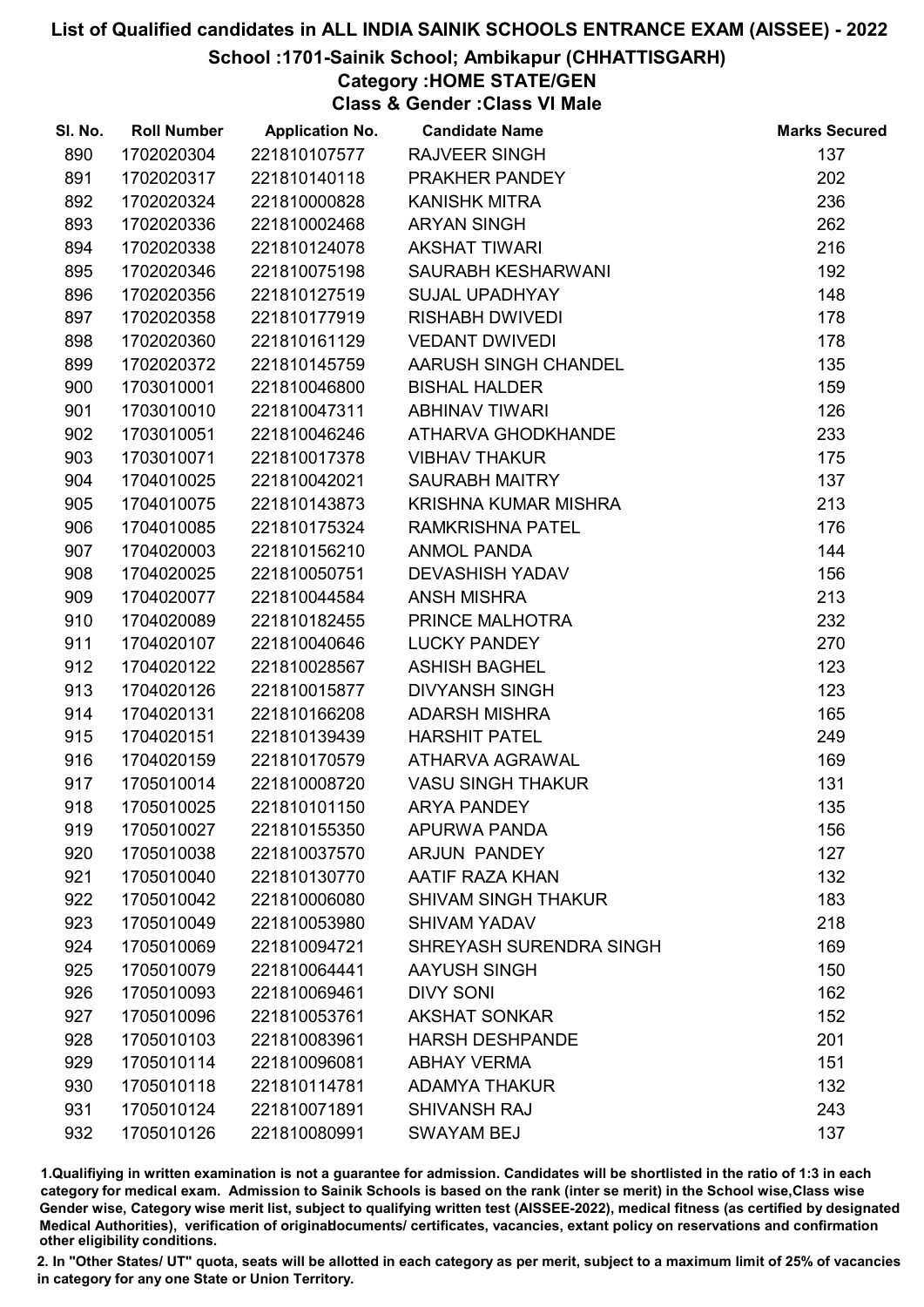#### School :1701-Sainik School; Ambikapur (CHHATTISGARH)

Category :HOME STATE/GEN

Class & Gender :Class VI Male

| SI. No. | <b>Roll Number</b> | <b>Application No.</b> | <b>Candidate Name</b>      | <b>Marks Secured</b> |
|---------|--------------------|------------------------|----------------------------|----------------------|
| 933     | 1705010129         | 221810026102           | <b>MALAYA SHILEDAR</b>     | 225                  |
| 934     | 1705010133         | 221810164212           | <b>ABHAY VERMA</b>         | 156                  |
| 935     | 1705010137         | 221810030912           | <b>VINAY KUMAR SAHU</b>    | 131                  |
| 936     | 1705010165         | 221810130240           | <b>AGASTYA KUMAR</b>       | 131                  |
| 937     | 1705010414         | 221810095426           | MOHD. PARWEZ MANSURI       | 146                  |
| 938     | 1705010452         | 221810069017           | <b>ARPIT AGRAWAL</b>       | 139                  |
| 939     | 1705010534         | 221810135329           | <b>GAGAN SHARMA</b>        | 122                  |
| 940     | 1705020012         | 221810088152           | <b>VIRAT GUPTA</b>         | 128                  |
| 941     | 1705020019         | 221810114962           | TIKENDRA KUMAR SAHU        | 159                  |
| 942     | 1705020027         | 221810000982           | <b>HRISHIL MISHRA</b>      | 140                  |
| 943     | 1705020030         | 221810089392           | <b>SHUBH NAGPURE</b>       | 177                  |
| 944     | 1705020050         | 221810129333           | <b>UTKARSH SONI</b>        | 192                  |
| 945     | 1705020070         | 221810084163           | ADITYA YADAV               | 171                  |
| 946     | 1705020073         | 221810041863           | <b>NILAX SINHA</b>         | 176                  |
| 947     | 1705020074         | 221810104963           | <b>SHREYANSH VERMA</b>     | 181                  |
| 948     | 1705020097         | 221810020793           | KARTIKEYA SHARMA           | 220                  |
| 949     | 1705020108         | 221810123904           | <b>AADITYA MVS</b>         | 128                  |
| 950     | 1705020112         | 221810017414           | <b>RUDRA PRATAP SINGH</b>  | 245                  |
| 951     | 1705020115         | 221810142614           | <b>ADARSH KUMAR</b>        | 140                  |
| 952     | 1705020118         | 221810160024           | AARUSH DURGESHI            | 169                  |
| 953     | 1705020124         | 221810082034           | <b>OMESH CHANANI</b>       | 127                  |
| 954     | 1705020130         | 221810072444           | <b>ATRANSHU SINGH</b>      | 206                  |
| 955     | 1705020140         | 221810050574           | AARUSH PRAKASH SINGH       | 227                  |
| 956     | 1705020149         | 221810181484           | <b>ANIKET SINGH</b>        | 135                  |
| 957     | 1705020151         | 221810074784           | <b>KRISHNA PATIL</b>       | 143                  |
| 958     | 1705020161         | 221810042894           | <b>NIRVED SINGH THAKUR</b> | 189                  |
| 959     | 1705020167         | 221810081605           | <b>SAMAR PRATAP SINGH</b>  | 122                  |
| 960     | 1705020183         | 221810056735           | <b>SARANSH RAMNANI</b>     | 159                  |
| 961     | 1705020190         | 221810018545           | <b>ANUJ SHARMA</b>         | 169                  |
| 962     | 1705020193         | 221810161155           | <b>SAMBHAV TIWARI</b>      | 137                  |
| 963     | 1705020198         | 221810106065           | DAVID WILLIAMS NANDA       | 125                  |
| 964     | 1705020205         | 221810021075           | <b>RAGHAV SHARMA</b>       | 124                  |
| 965     | 1705020206         | 221810122075           | PRATYUSH AGRAWAL           | 138                  |
| 966     | 1705020223         | 221810071395           | <b>ISHAN CHANDRAKAR</b>    | 192                  |
| 967     | 1705020224         | 221810081495           | ATHARVA SHRIVASTAVA        | 149                  |
| 968     | 1705020235         | 221810162706           | <b>VEDANSH SHARMA</b>      | 132                  |
| 969     | 1705020248         | 221810075026           | <b>DEVESH YADAV</b>        | 178                  |
| 970     | 1705020271         | 221810155256           | <b>ABHYUDAY SINGH</b>      | 131                  |
| 971     | 1705020308         | 221810144227           | <b>SAMAR SINGH CHAUHAN</b> | 167                  |
| 972     | 1705020315         | 221810158237           | <b>ANUJ PANDA</b>          | 135                  |
| 973     | 1705020318         | 221810063837           | <b>AADITYA SAHU</b>        | 144                  |
| 974     | 1705020374         | 221810010908           | <b>MOHIT KUMAR PRASAD</b>  | 163                  |
| 975     | 1705020383         | 221810033528           | <b>MD. ARSHID KHAN</b>     | 168                  |

1.Qualifiying in written examination is not a guarantee for admission. Candidates will be shortlisted in the ratio of 1:3 in each category for medical exam. Admission to Sainik Schools is based on the rank (inter se merit) in the School wise,Class wise Gender wise, Category wise merit list, subject to qualifying written test (AISSEE-2022), medical fitness (as certified by designated Medical Authorities), verification of originablocuments/ certificates, vacancies, extant policy on reservations and confirmation other eligibility conditions.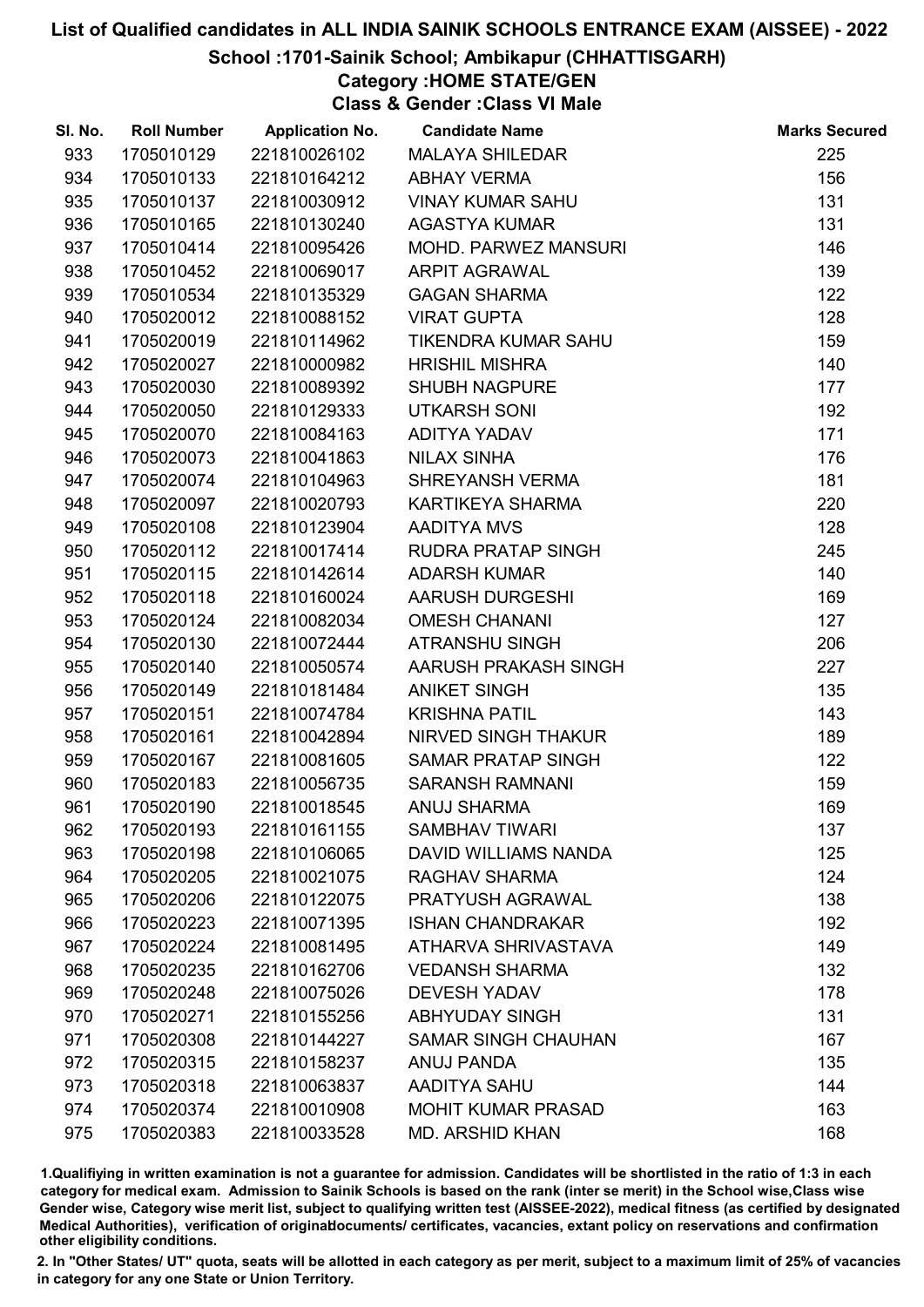#### School :1701-Sainik School; Ambikapur (CHHATTISGARH)

Category :HOME STATE/GEN

Class & Gender :Class VI Male

| SI. No. | <b>Roll Number</b> | <b>Application No.</b> | <b>Candidate Name</b>      | <b>Marks Secured</b> |
|---------|--------------------|------------------------|----------------------------|----------------------|
| 976     | 1705020387         | 221810065538           | <b>NAMAN SHARMA</b>        | 126                  |
| 977     | 1705020419         | 221810025198           | <b>UDIT VAISHNAV</b>       | 165                  |
| 978     | 1705020449         | 221810129349           | AINESH DUBEY               | 163                  |
| 979     | 1705020456         | 221810000059           | <b>JWALA SINGH</b>         | 210                  |
| 980     | 1705020462         | 221810118179           | <b>AKSHANSH PATEL</b>      | 164                  |
| 981     | 1705020466         | 221810157879           | <b>NEDUMAAN SAHU</b>       | 133                  |
| 982     | 1705020468         | 221810115089           | <b>SURYA PRATAP VERMA</b>  | 160                  |
| 983     | 1705020470         | 221810113489           | <b>LAKSHYA GURUPANCH</b>   | 133                  |
| 984     | 1705020471         | 221810019589           | <b>ABHYUDAY SINGH</b>      | 191                  |
| 985     | 1705020480         | 221810018899           | <b>VEDANT SINGH</b>        | 178                  |
| 986     | 1706010001         | 221810093000           | <b>SHANTANU SINGH DEO</b>  | 262                  |
| 987     | 1706010009         | 221810187410           | <b>SATYIKI MISHRA</b>      | 146                  |
| 988     | 1706010023         | 221810086940           | ARJUN KOUSHAL PANDEY       | 215                  |
| 989     | 1706010025         | 221810119050           | PRIYESH SINGH              | 190                  |
| 990     | 1706010027         | 221810102650           | ATHARVA PATHAK             | 188                  |
| 991     | 1706010032         | 221810033760           | <b>ADITYA</b>              | 224                  |
| 992     | 1706010033         | 221810115860           | <b>SHREYANSH SHARMA</b>    | 204                  |
| 993     | 1706010044         | 221810137780           | <b>SHREYASH MISHRA</b>     | 138                  |
| 994     | 1706010056         | 221810082301           | YATHARTH SINGH RATHOD      | 181                  |
| 995     | 1706010057         | 221810075501           | <b>ADITYA RAJ</b>          | 184                  |
| 996     | 1706010098         | 221810031301           | <b>DHRUV KUMAR MISHRA</b>  | 137                  |
| 997     | 1706010100         | 221810103501           | <b>RAVI YADAV</b>          | 142                  |
| 998     | 1706010127         | 221810056802           | PRAGYAN DWIVEDI            | 176                  |
| 999     | 1706010147         | 221810020462           | <b>SURAJ TRIPATHI</b>      | 210                  |
| 1000    | 1706010170         | 221810091813           | MOHAMMAD AAYAT             | 190                  |
| 1001    | 1706010233         | 221810062994           | <b>PUSHKAR SINGH</b>       | 146                  |
| 1002    | 1706010247         | 221810165845           | YUVRAJ SINGH               | 130                  |
| 1003    | 1706010255         | 221810141195           | <b>ABHIRATH SINGH DEO</b>  | 153                  |
| 1004    | 1706010258         | 221810141595           | PRASHANT CHAUHAN           | 205                  |
| 1005    | 1706010264         | 221810158116           | <b>AKSHAT KUMAR SINGH</b>  | 120                  |
| 1006    | 1706010273         | 221810177436           | APURV GYAN MISHRA          | 133                  |
| 1007    | 1706010291         | 221810019776           | <b>MOKSH KUMAR SHRIWAS</b> | 145                  |
| 1008    | 1706020005         | 221810170921           | <b>AKSHANSH SHARMA</b>     | 167                  |
| 1009    | 1706020006         | 221810074031           | <b>VIVAN PRATAP SINGH</b>  | 216                  |
| 1010    | 1706020030         | 221810129591           | <b>NISHCHAY TIWARI</b>     | 165                  |
| 1011    | 1706020038         | 221810074502           | <b>RUDRA PRATAP SINGH</b>  | 246                  |
| 1012    | 1706020041         | 221810001312           | <b>SAKSHAM CHATURVEDI</b>  | 126                  |
| 1013    | 1706020048         | 221810145422           | <b>DIVYANSHU PANDEY</b>    | 151                  |
| 1014    | 1706020054         | 221810013742           | <b>SHOURYA SINGH</b>       | 240                  |
| 1015    | 1706020056         | 221810039842           | <b>DHAIRYA KUMAR GUPTA</b> | 171                  |
| 1016    | 1706020058         | 221810105052           | <b>SHOURYA SINGH</b>       | 170                  |
| 1017    | 1706020069         | 221810076862           | <b>RANVEER SINGH</b>       | 155                  |
| 1018    | 1706020103         | 221810155533           | AADITYA ROUSHAN            | 143                  |

1.Qualifiying in written examination is not a guarantee for admission. Candidates will be shortlisted in the ratio of 1:3 in each category for medical exam. Admission to Sainik Schools is based on the rank (inter se merit) in the School wise,Class wise Gender wise, Category wise merit list, subject to qualifying written test (AISSEE-2022), medical fitness (as certified by designated Medical Authorities), verification of originablocuments/ certificates, vacancies, extant policy on reservations and confirmation other eligibility conditions.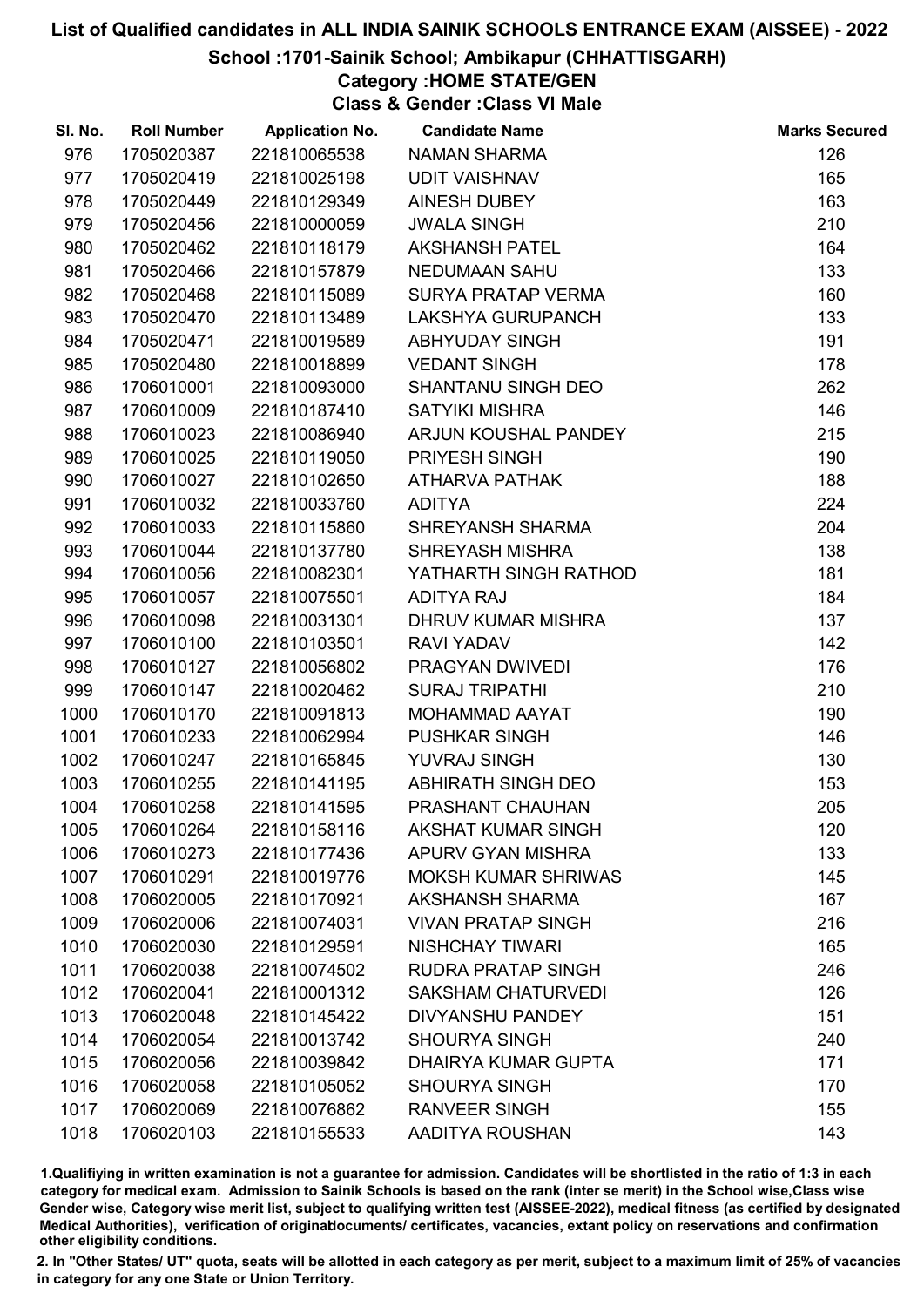#### School :1701-Sainik School; Ambikapur (CHHATTISGARH)

Category :HOME STATE/GEN

Class & Gender :Class VI Male

| SI. No. | <b>Roll Number</b> | <b>Application No.</b> | <b>Candidate Name</b>        | <b>Marks Secured</b> |
|---------|--------------------|------------------------|------------------------------|----------------------|
| 1019    | 1706020117         | 221810120963           | <b>ANANT PATEL</b>           | 126                  |
| 1020    | 1706020143         | 221810047434           | K REVANTH RAO                | 120                  |
| 1021    | 1706020148         | 221810186054           | HIMANSHU SINGH BHANDARI      | 121                  |
| 1022    | 1706020154         | 221810060674           | <b>ANUKALP GUPTA</b>         | 120                  |
| 1023    | 1706020157         | 221810047284           | <b>NIVAN SINGH</b>           | 130                  |
| 1024    | 1706020163         | 221810072984           | <b>NAITIK GUPTA</b>          | 236                  |
| 1025    | 1706020166         | 221810011205           | <b>VISHESH MISHRA</b>        | 154                  |
| 1026    | 1706020169         | 221810093305           | <b>ABHISHEK SONI</b>         | 206                  |
| 1027    | 1706020198         | 221810121075           | SHANEET PRATAP SINGH         | 146                  |
| 1028    | 1706020219         | 221810004606           | <b>AADITY VEER SINGH</b>     | 131                  |
| 1029    | 1706020221         | 221810075706           | RIDDHIMAAN SINGH             | 246                  |
| 1030    | 1706020248         | 221810146366           | AHAM NARAYAN                 | 151                  |
| 1031    | 1706020250         | 221810168766           | PRANJAL GUPTA                | 124                  |
| 1032    | 1706020256         | 221810160076           | NAVNEET MISHRA               | 148                  |
| 1033    | 1706020263         | 221810064086           | SHUBH GOYAL                  | 231                  |
| 1034    | 1706020265         | 221810080986           | <b>RISHABH DEVTA</b>         | 163                  |
| 1035    | 1706020268         | 221810137296           | <b>BHAVESH MISHRA</b>        | 167                  |
| 1036    | 1706020273         | 221810094607           | <b>ANUGEET MISHRA</b>        | 191                  |
| 1037    | 1706020284         | 221810071527           | <b>SHREYASH SINGH</b>        | 154                  |
| 1038    | 1706020317         | 221810034897           | <b>VISHWAS POPTANI</b>       | 249                  |
| 1039    | 1706020322         | 221810124718           | <b>JATIN KUMAR YADAW</b>     | 152                  |
| 1040    | 1706020328         | 221810051828           | <b>ARNAV SHARMA</b>          | 170                  |
| 1041    | 1706020329         | 221810071928           | AADVIK GUPTA                 | 192                  |
| 1042    | 1706020330         | 221810173038           | <b>VED SHUKLA</b>            | 151                  |
| 1043    | 1706020332         | 221810175638           | <b>AKSHAT SINGH CHENDEL</b>  | 173                  |
| 1044    | 1706020345         | 221810131078           | AAYUSH CHOUDHARY             | 211                  |
| 1045    | 1706020352         | 221810035978           | SHOURYA PRATAP SINGH         | 246                  |
| 1046    | 1706020355         | 221810096288           | <b>ANIKET SHUKLA</b>         | 155                  |
| 1047    | 1706020359         | 221810104488           | <b>AGAMJOT SINGH MATHARU</b> | 144                  |
| 1048    | 1706020363         | 221810112398           | <b>ANANT SHRIVASTAVA</b>     | 137                  |
| 1049    | 1706020366         | 221810173698           | DEEPANSHU KUMAR PAIKRA       | 162                  |
| 1050    | 1706020368         | 221810168109           | SAMARTH AGRAWAL              | 132                  |
| 1051    | 1706020374         | 221810066709           | YAGYADEEP SINGH              | 212                  |
| 1052    | 1706020389         | 221810103649           | <b>ANSHRAJ MISHRA</b>        | 188                  |
| 1053    | 1706020390         | 221810044159           | <b>KESHAV CHANDRA</b>        | 147                  |
| 1054    | 1706020394         | 221810042459           | <b>ARYAN SAHU</b>            | 153                  |
| 1055    | 1706020396         | 221810095459           | <b>SHIVANSH AGRAWAL</b>      | 198                  |
| 1056    | 1706020399         | 221810005169           | <b>NILESH NANDAN</b>         | 220                  |
| 1057    | 1706020401         | 221810043369           | <b>RUDRA TIWARI</b>          | 171                  |
| 1058    | 2001030613         | 221810058076           | <b>SARTHAK TIWARI</b>        | 131                  |
| 1059    | 2001050959         | 221810039146           | <b>KARTIK KESHRI</b>         | 234                  |
| 1060    | 2201020375         | 221810037458           | AADITYAA KUMAR               | 250                  |
| 1061    | 3001030586         | 221810148695           | <b>OJASH SINGH</b>           | 201                  |

1.Qualifiying in written examination is not a guarantee for admission. Candidates will be shortlisted in the ratio of 1:3 in each category for medical exam. Admission to Sainik Schools is based on the rank (inter se merit) in the School wise,Class wise Gender wise, Category wise merit list, subject to qualifying written test (AISSEE-2022), medical fitness (as certified by designated Medical Authorities), verification of originablocuments/ certificates, vacancies, extant policy on reservations and confirmation other eligibility conditions.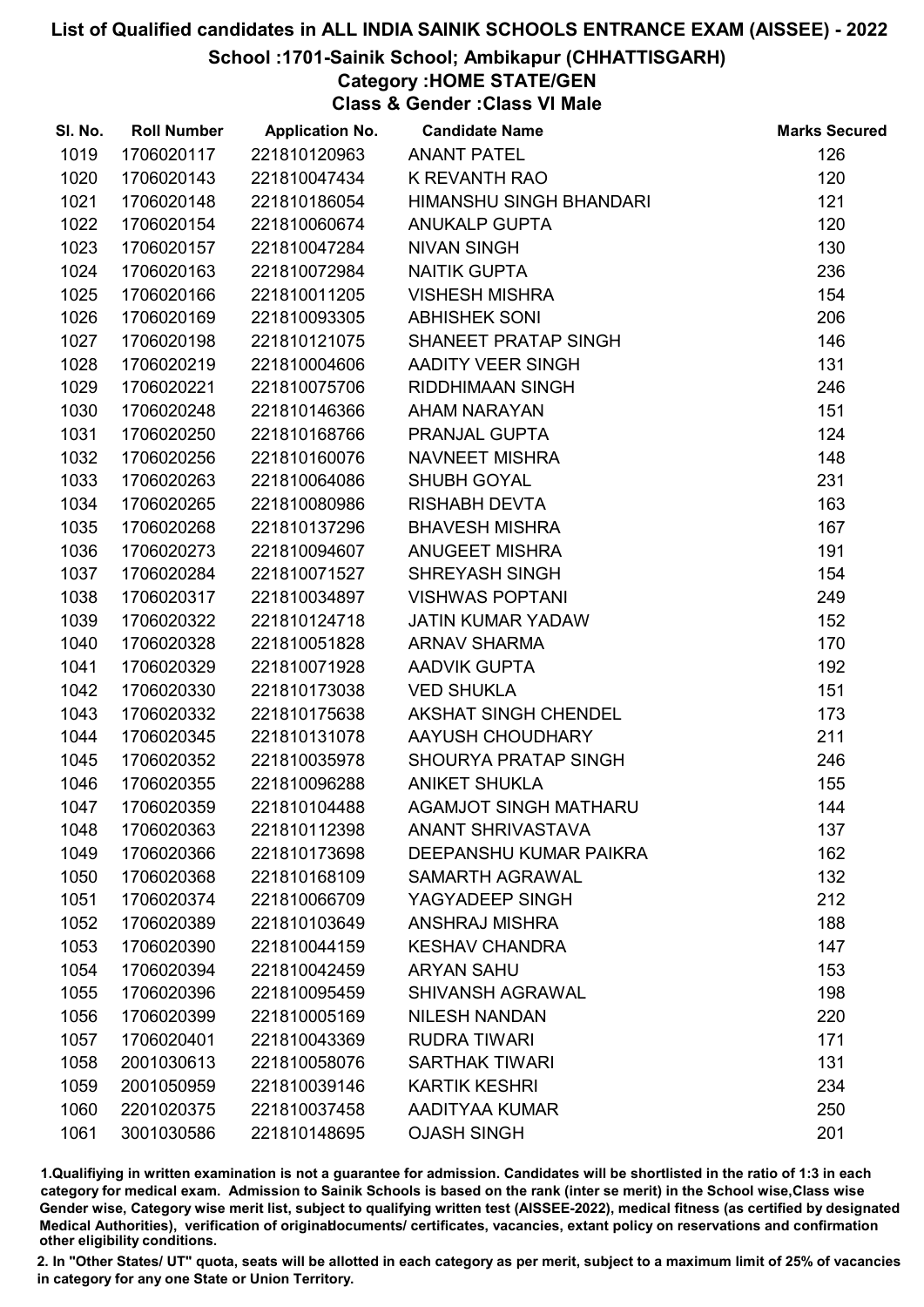## List of Qualified candidates in ALL INDIA SAINIK SCHOOLS ENTRANCE EXAM (AISSEE) - 2022 School :1701-Sainik School; Ambikapur (CHHATTISGARH) Category :HOME STATE/GEN Class & Gender :Class VI Male

| SI. No. | <b>Roll Number</b> | <b>Application No.</b> | <b>Candidate Name</b> | <b>Marks Secured</b> |
|---------|--------------------|------------------------|-----------------------|----------------------|
| 1062    | 3904040696         | 221810043536           | APURV SINHASAR        | 208                  |

1.Qualifiying in written examination is not a guarantee for admission. Candidates will be shortlisted in the ratio of 1:3 in each category for medical exam. Admission to Sainik Schools is based on the rank (inter se merit) in the School wise,Class wise Gender wise, Category wise merit list, subject to qualifying written test (AISSEE-2022), medical fitness (as certified by designated Medical Authorities), verification of originablocuments/ certificates, vacancies, extant policy on reservations and confirmation other eligibility conditions.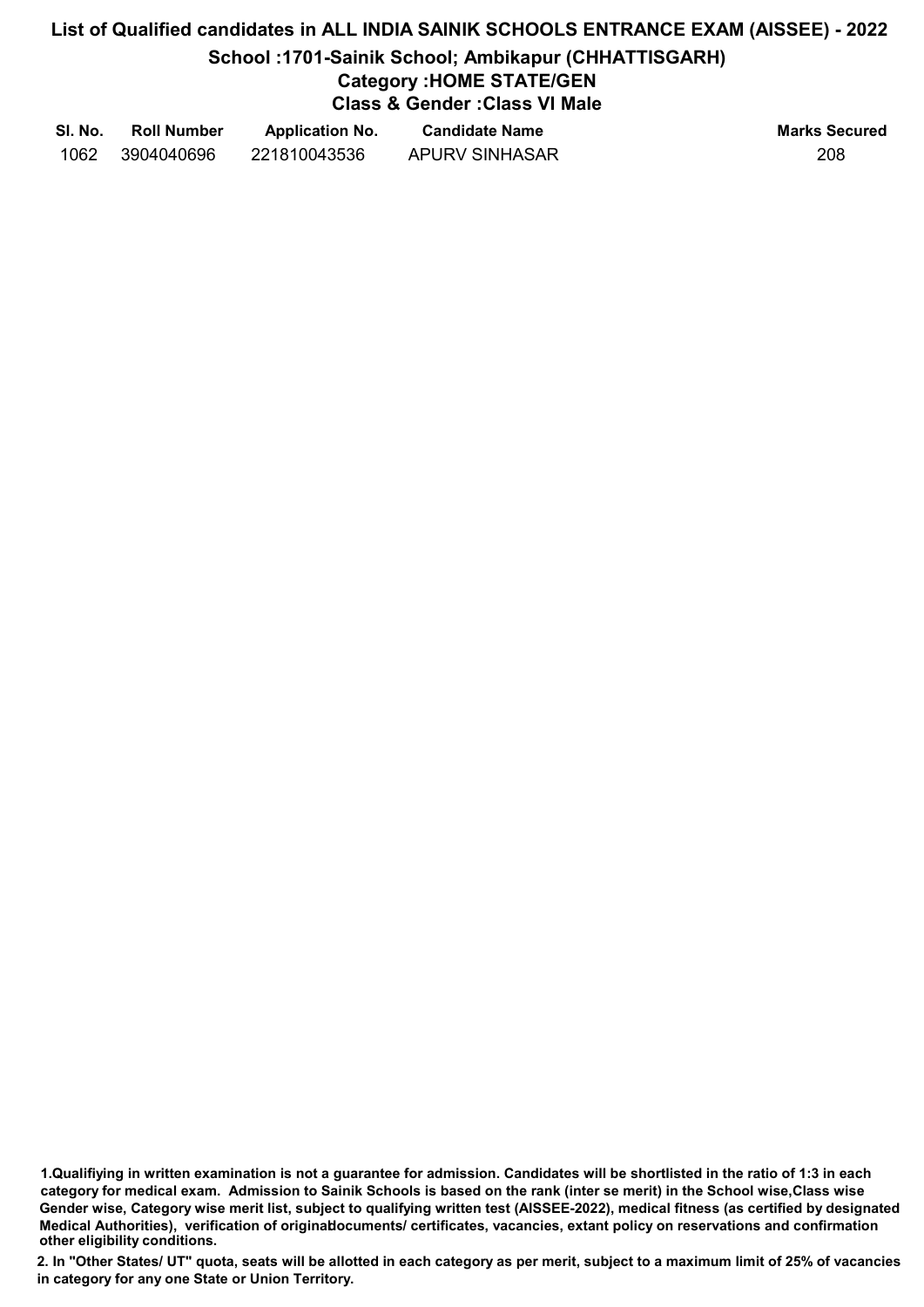#### School :1701-Sainik School; Ambikapur (CHHATTISGARH)

Category :OTHER STATE/SC

Class & Gender :Class VI Male

| SI. No. | <b>Roll Number</b> | <b>Application No.</b> | <b>Candidate Name</b>   | <b>Marks Secured</b> |
|---------|--------------------|------------------------|-------------------------|----------------------|
| 1063    | 1501010538         | 221810181317           | <b>AYUSH RAJ</b>        | 155                  |
| 1064    | 1505010449         | 221810121999           | <b>KARAN RAJ</b>        | 185                  |
| 1065    | 1505010962         | 221810065977           | <b>ABHINAV BHARTI</b>   | 263                  |
| 1066    | 1506010291         | 221810166706           | <b>PRINCE KUMAR</b>     | 220                  |
| 1067    | 1507010416         | 221810167609           | AVINASH KUMAR           | 133                  |
| 1068    | 1510010143         | 221810098072           | <b>RAJNISH KUMAR</b>    | 118                  |
| 1069    | 1511030064         | 221810059825           | <b>DIBYANSHU KUMAR</b>  | 215                  |
| 1070    | 1511030219         | 221810083456           | <b>RAJEEV RANJAN</b>    | 201                  |
| 1071    | 1511030461         | 221810114248           | <b>HIMANSHU KUMAR</b>   | 215                  |
| 1072    | 1511040449         | 221810007669           | <b>RAVI RANJAN</b>      | 222                  |
| 1073    | 1511060269         | 221810114217           | <b>ASHISH KUMAR</b>     | 197                  |
| 1074    | 1513010041         | 221810108690           | <b>RAHUL RAJ</b>        | 104                  |
| 1075    | 1702010138         | 221810056063           | <b>ASHWANI KUMAR</b>    | 260                  |
| 1076    | 1702010148         | 221810152473           | <b>LAXMIKANT</b>        | 81                   |
| 1077    | 1702010234         | 221810182236           | KAVYA MANI              | 107                  |
| 1078    | 1702020377         | 221810053189           | <b>RACHIT MAHRA</b>     | 129                  |
| 1079    | 1705010386         | 221810153375           | <b>SHREYANSH KANOJE</b> | 128                  |
| 1080    | 1705020478         | 221810192899           | <b>TANMAY KADAM</b>     | 107                  |
| 1081    | 3002020369         | 221810029116           | <b>ANKIT SARJAN</b>     | 244                  |
| 1082    | 3002030269         | 221810192924           | <b>SHRESTHA KADAM</b>   | 133                  |
| 1083    | 4408010325         | 221810003189           | <b>DEV VRAT</b>         | 143                  |
| 1084    | 4412010130         | 221810195162           | <b>SHIVANK KUMAR</b>    | 202                  |
|         |                    |                        |                         |                      |

1.Qualifiying in written examination is not a guarantee for admission. Candidates will be shortlisted in the ratio of 1:3 in each category for medical exam. Admission to Sainik Schools is based on the rank (inter se merit) in the School wise,Class wise Gender wise, Category wise merit list, subject to qualifying written test (AISSEE-2022), medical fitness (as certified by designated Medical Authorities), verification of originablocuments/ certificates, vacancies, extant policy on reservations and confirmation other eligibility conditions.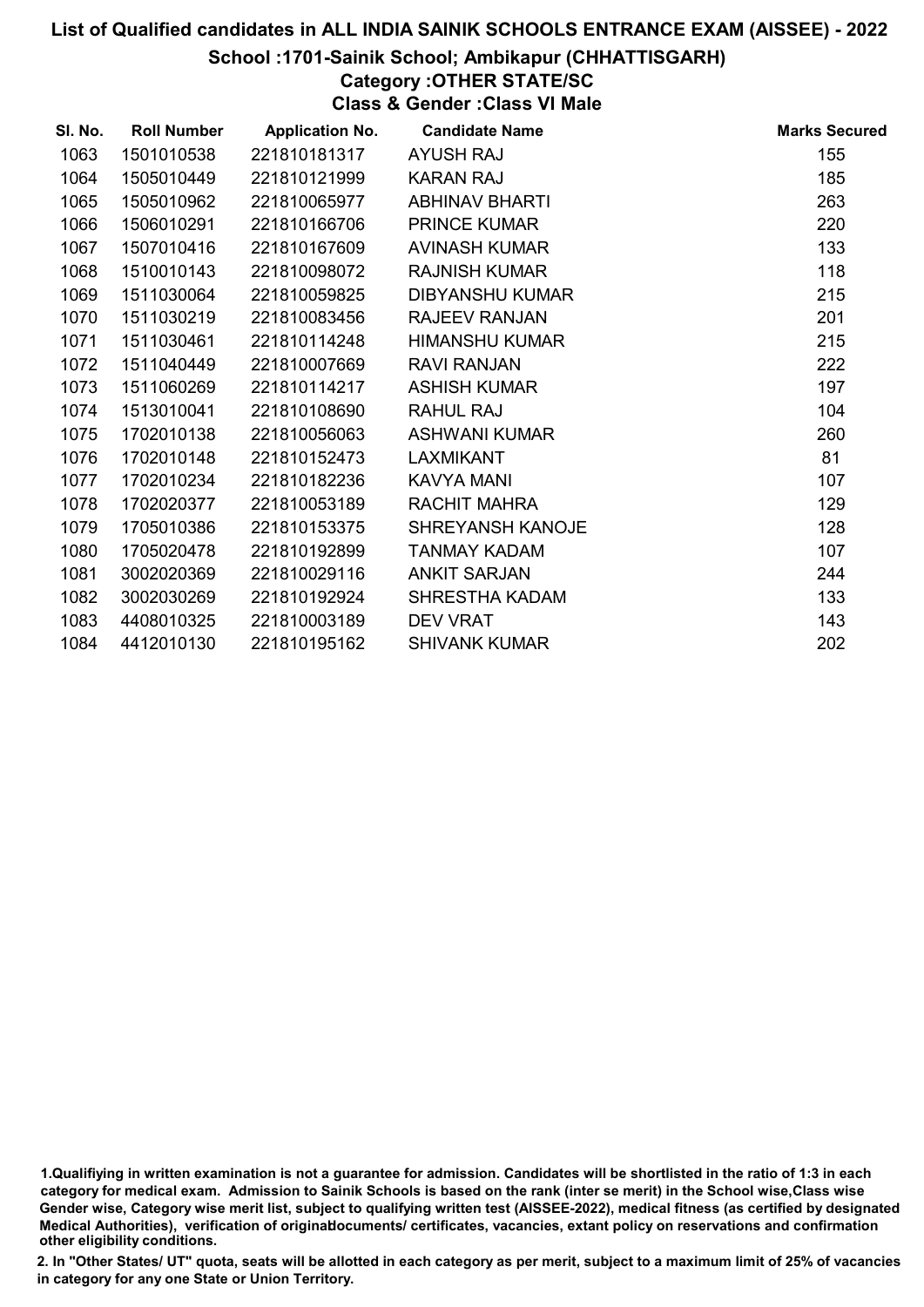# List of Qualified candidates in ALL INDIA SAINIK SCHOOLS ENTRANCE EXAM (AISSEE) - 2022 School :1701-Sainik School; Ambikapur (CHHATTISGARH) Category :OTHER STATE/ST Class & Gender :Class VI Male

| SI. No. | <b>Roll Number</b> | <b>Application No.</b> | <b>Candidate Name</b>      | <b>Marks Secured</b> |
|---------|--------------------|------------------------|----------------------------|----------------------|
| 1085    | 1101010002         | 221810109260           | <b>ANSH TIRKEY</b>         | 152                  |
| 1086    | 1702020226         | 221810049316           | <b>HARSH WARDHAN SINGH</b> | 125                  |
| 1087    | 1705010483         | 221810056797           | <b>TRILOK DHURWEY</b>      | 87                   |
| 1088    | 3003020403         | 221810058759           | <b>SARANSH DAS</b>         | 95                   |
| 1089    | 3901010225         | 221810191654           | ADITYA KUMAR MEENA         | 106                  |
| 1090    | 3907010038         | 221810174642           | <b>MAYANK KODAP</b>        | 214                  |

1.Qualifiying in written examination is not a guarantee for admission. Candidates will be shortlisted in the ratio of 1:3 in each category for medical exam. Admission to Sainik Schools is based on the rank (inter se merit) in the School wise,Class wise Gender wise, Category wise merit list, subject to qualifying written test (AISSEE-2022), medical fitness (as certified by designated Medical Authorities), verification of originablocuments/ certificates, vacancies, extant policy on reservations and confirmation other eligibility conditions.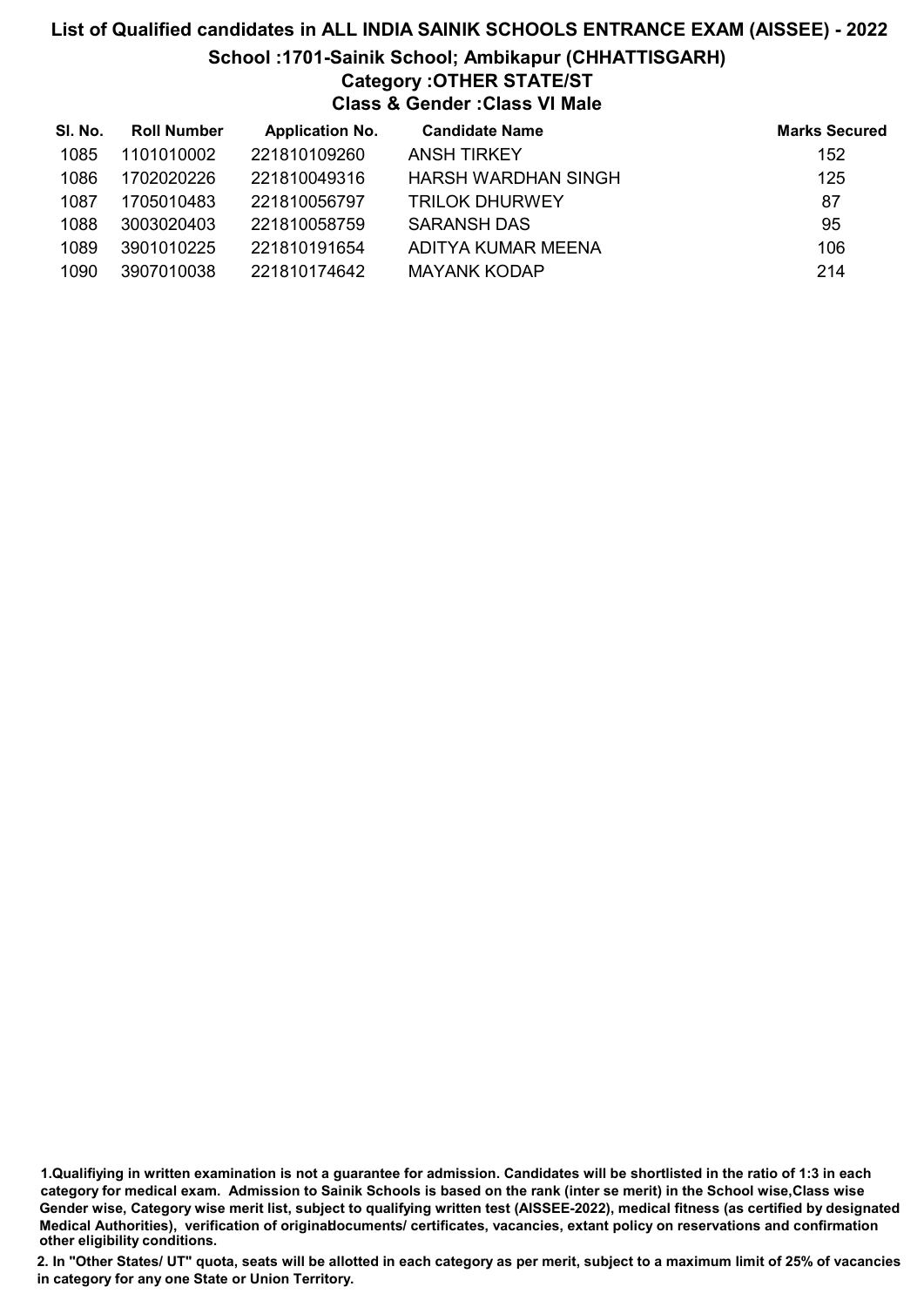#### School :1701-Sainik School; Ambikapur (CHHATTISGARH)

Category :OTHER STATE/OBC

Class & Gender :Class VI Male

| SI. No. | <b>Roll Number</b> | <b>Application No.</b> | <b>Candidate Name</b>    | <b>Marks Secured</b> |
|---------|--------------------|------------------------|--------------------------|----------------------|
| 1091    | 1501010541         | 221810168617           | <b>ANKUSH RAJDEV</b>     | 238                  |
| 1092    | 1501010643         | 221810145979           | <b>RITIK RAUSHAN</b>     | 212                  |
| 1093    | 1502010301         | 221810123243           | PRATYAJEET RAJ           | 200                  |
| 1094    | 1503020006         | 221810089290           | <b>BARUN KUMAR</b>       | 204                  |
| 1095    | 1503020091         | 221810144303           | KATHIT KUMAR GUPTA       | 208                  |
| 1096    | 1505010256         | 221810004435           | <b>RAUSHAN KUMAR</b>     | 153                  |
| 1097    | 1505010307         | 221810160476           | <b>VIKASH KUMAR</b>      | 166                  |
| 1098    | 1505010399         | 221810156788           | <b>AYUSH KUMAR</b>       | 237                  |
| 1099    | 1505010525         | 221810121401           | <b>ISHAN RAJ</b>         | 235                  |
| 1100    | 1505010532         | 221810190901           | <b>NITISH KUMAR</b>      | 235                  |
| 1101    | 1505010570         | 221810080371           | <b>SARVESH KUMAR</b>     | 275                  |
| 1102    | 1505010576         | 221810144871           | <b>BOBBY KUMAR</b>       | 200                  |
| 1103    | 1505010612         | 221810068922           | <b>VISHAL KUMAR SAO</b>  | 238                  |
| 1104    | 1505010618         | 221810150432           | <b>ANKUSH RAJ</b>        | 213                  |
| 1105    | 1505010643         | 221810096662           | <b>ANKIT KUMAR</b>       | 140                  |
| 1106    | 1505010648         | 221810197372           | MD. SHAYAN               | 241                  |
| 1107    | 1505010744         | 221810058424           | <b>ANKESH KUMAR</b>      | 202                  |
| 1108    | 1505010902         | 221810048496           | <b>NAVEEN KUMAR</b>      | 254                  |
| 1109    | 1505010989         | 221810065118           | <b>ANKIT RAJ</b>         | 184                  |
| 1110    | 1505011011         | 221810123148           | <b>RISHU RAJ</b>         | 267                  |
| 1111    | 1506010098         | 221810139832           | <b>SARVESH KUMAR</b>     | 276                  |
| 1112    | 1506010142         | 221810098333           | <b>HARSH KUMAR GUPTA</b> | 137                  |
| 1113    | 1506010268         | 221810098265           | <b>JAWED ALAM</b>        | 252                  |
| 1114    | 1506010287         | 221810098206           | <b>ARUN YADAV</b>        | 223                  |
| 1115    | 1506020273         | 221810091618           | <b>MAHESH MAURYA</b>     | 235                  |
| 1116    | 1507010155         | 221810151175           | <b>WASI AHMAD</b>        | 173                  |
| 1117    | 1507010184         | 221810148896           | <b>SATYAM SHREE</b>      | 175                  |
| 1118    | 1507010228         | 221810149068           | <b>RAUSHAN RAJ</b>       | 180                  |
| 1119    | 1507010351         | 221810194625           | <b>VIKASH KUMAR</b>      | 237                  |
| 1120    | 1508010048         | 221810118271           | <b>VINEET KUMAR</b>      | 195                  |
| 1121    | 1508010349         | 221810150661           | <b>ABHIJEET KUMAR</b>    | 183                  |
| 1122    | 1509010071         | 221810147071           | TARUN RANJAN SUDHANSHU   | 210                  |
| 1123    | 1509020026         | 221810121420           | <b>ROHIT KUMAR</b>       | 224                  |
| 1124    | 1509020113         | 221810165290           | <b>SAURYADIP</b>         | 157                  |
| 1125    | 1509020408         | 221810103187           | <b>KARN KUMAR</b>        | 235                  |
| 1126    | 1509020428         | 221810098848           | <b>ADITYA RAJ</b>        | 229                  |
| 1127    | 1509020463         | 221810076559           | <b>ARYAN RAJ</b>         | 166                  |
| 1128    | 1509040016         | 221810030326           | <b>GANNAYAK RAJ</b>      | 232                  |
| 1129    | 1510010150         | 221810156782           | RAJ ARYAN                | 204                  |
| 1130    | 1510020039         | 221810084060           | ROHIT ROY                | 265                  |
| 1131    | 1510020055         | 221810017490           | <b>ABHAY KUMAR</b>       | 250                  |
| 1132    | 1510020369         | 221810075489           | <b>AYUSH RAJ</b>         | 207                  |
| 1133    | 1510030010         | 221810025823           | <b>UDIT NARAYAN</b>      | 218                  |

1.Qualifiying in written examination is not a guarantee for admission. Candidates will be shortlisted in the ratio of 1:3 in each category for medical exam. Admission to Sainik Schools is based on the rank (inter se merit) in the School wise,Class wise Gender wise, Category wise merit list, subject to qualifying written test (AISSEE-2022), medical fitness (as certified by designated Medical Authorities), verification of originablocuments/ certificates, vacancies, extant policy on reservations and confirmation other eligibility conditions.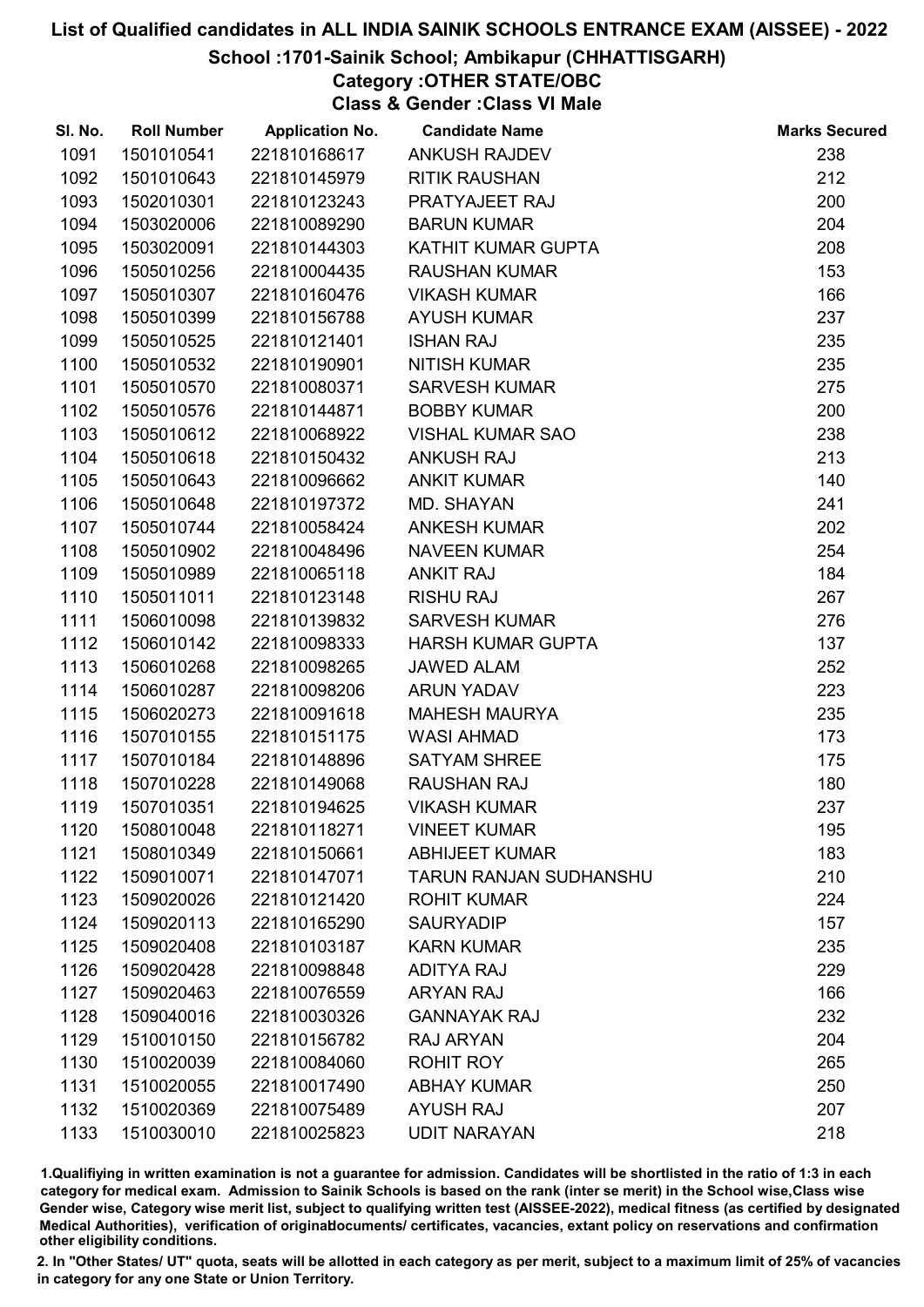#### School :1701-Sainik School; Ambikapur (CHHATTISGARH)

Category :OTHER STATE/OBC

Class & Gender :Class VI Male

| SI. No. | <b>Roll Number</b> | <b>Application No.</b> | <b>Candidate Name</b>        | <b>Marks Secured</b> |
|---------|--------------------|------------------------|------------------------------|----------------------|
| 1134    | 1510030040         | 221810017573           | <b>DHIRAJ RAJ</b>            | 238                  |
| 1135    | 1510030076         | 221810135554           | PRINCE KUMAR BHARTI          | 169                  |
| 1136    | 1510030122         | 221810061745           | PRATYUSH KUMAR               | 267                  |
| 1137    | 1510030134         | 221810127665           | <b>SURYANSH ANAND</b>        | 245                  |
| 1138    | 1511020002         | 221810098100           | <b>HARSH RAJ</b>             | 226                  |
| 1139    | 1511020306         | 221810100682           | <b>KAUSHAL KUMAR</b>         | 250                  |
| 1140    | 1511020338         | 221810123613           | <b>VICKY KUMAR</b>           | 165                  |
| 1141    | 1511030050         | 221810042515           | ABHINANDAN KUMAR             | 165                  |
| 1142    | 1511030090         | 221810112945           | <b>SHIVAM KUMAR</b>          | 243                  |
| 1143    | 1511030198         | 221810073136           | <b>SATYAM KUMAR</b>          | 202                  |
| 1144    | 1511030215         | 221810089156           | <b>ROHIT KUMAR</b>           | 145                  |
| 1145    | 1511030331         | 221810057937           | <b>KRISHNA VERMA</b>         | 247                  |
| 1146    | 1511040001         | 221810020000           | <b>NAVIN KUMAR</b>           | 173                  |
| 1147    | 1511040254         | 221810154261           | <b>AYUSHMAN RAJ</b>          | 148                  |
| 1148    | 1511040282         | 221810069381           | NAVNEET RAJ                  | 249                  |
| 1149    | 1513010031         | 221810123360           | UJJAWAL RAJ                  | 273                  |
| 1150    | 1513010056         | 221810105921           | <b>SUMIT KUMAR</b>           | 265                  |
| 1151    | 1513010073         | 221810102461           | <b>HIMANSHU KUMAR</b>        | 235                  |
| 1152    | 1513010217         | 221810102054           | <b>ROHIT KUMAR</b>           | 136                  |
| 1153    | 1513020247         | 221810029958           | <b>ABHINAV RANJAN</b>        | 171                  |
| 1154    | 1513020256         | 221810123488           | <b>RAUSHAN KUMAR</b>         | 247                  |
| 1155    | 1514010324         | 221810084849           | PIYUSH KUMAR                 | 232                  |
| 1156    | 1702010143         | 221810056363           | <b>AKSHAY YADAV</b>          | 253                  |
| 1157    | 1702010179         | 221810047464           | <b>NITISH GUPTA</b>          | 246                  |
| 1158    | 1702010219         | 221810068195           | <b>KRISHNA MAURYA</b>        | 229                  |
| 1159    | 1702010304         | 221810085248           | RAUNIK VISHWAKARMA           | 239                  |
| 1160    | 1702020320         | 221810027128           | PRINCE PAL                   | 204                  |
| 1161    | 1705020189         | 221810047445           | <b>PRATIK SAHU</b>           | 183                  |
| 1162    | 1706020269         | 221810044596           | <b>ARYAN KUMAR KESHRI</b>    | 255                  |
| 1163    | 3002010082         | 221810128670           | <b>DHYANENDRA SINGH</b>      | 203                  |
| 1164    | 3002010253         | 221810056022           | <b>KARUN PRATAP SINGH</b>    | 154                  |
| 1165    | 3002010262         | 221810061922           | <b>AMIT DHAKAR</b>           | 144                  |
| 1166    | 3002030645         | 221810160239           | <b>AKASH DHAKAR</b>          | 237                  |
| 1167    | 3002030665         | 221810135449           | <b>RITIK DHAKAD</b>          | 229                  |
| 1168    | 3002030672         | 221810124059           | ANUJ YADAV                   | 159                  |
| 1169    | 3114020219         | 221810072822           | <b>SHRIRAM NILESH PANDIT</b> | 192                  |
| 1170    | 3116020087         | 221810084704           | <b>MALHAR HEMANT AHER</b>    | 219                  |
| 1171    | 3902010154         | 221810173150           | <b>AKSHAY KUMAR</b>          | 159                  |
| 1172    | 3904020280         | 221810180033           | NITESH KUMAR KUMAWAT         | 144                  |
| 1173    | 3904030351         | 221810041618           | <b>SOURABH</b>               | 239                  |
| 1174    | 3905020319         | 221810108824           | KAMAL KUMAR KASANA           | 204                  |
| 1175    | 3905020567         | 221810105646           | <b>SACHIN KUMAR</b>          | 239                  |
| 1176    | 3905030002         | 221810126466           | <b>AMRIT SINGH</b>           | 220                  |

1.Qualifiying in written examination is not a guarantee for admission. Candidates will be shortlisted in the ratio of 1:3 in each category for medical exam. Admission to Sainik Schools is based on the rank (inter se merit) in the School wise,Class wise Gender wise, Category wise merit list, subject to qualifying written test (AISSEE-2022), medical fitness (as certified by designated Medical Authorities), verification of originablocuments/ certificates, vacancies, extant policy on reservations and confirmation other eligibility conditions.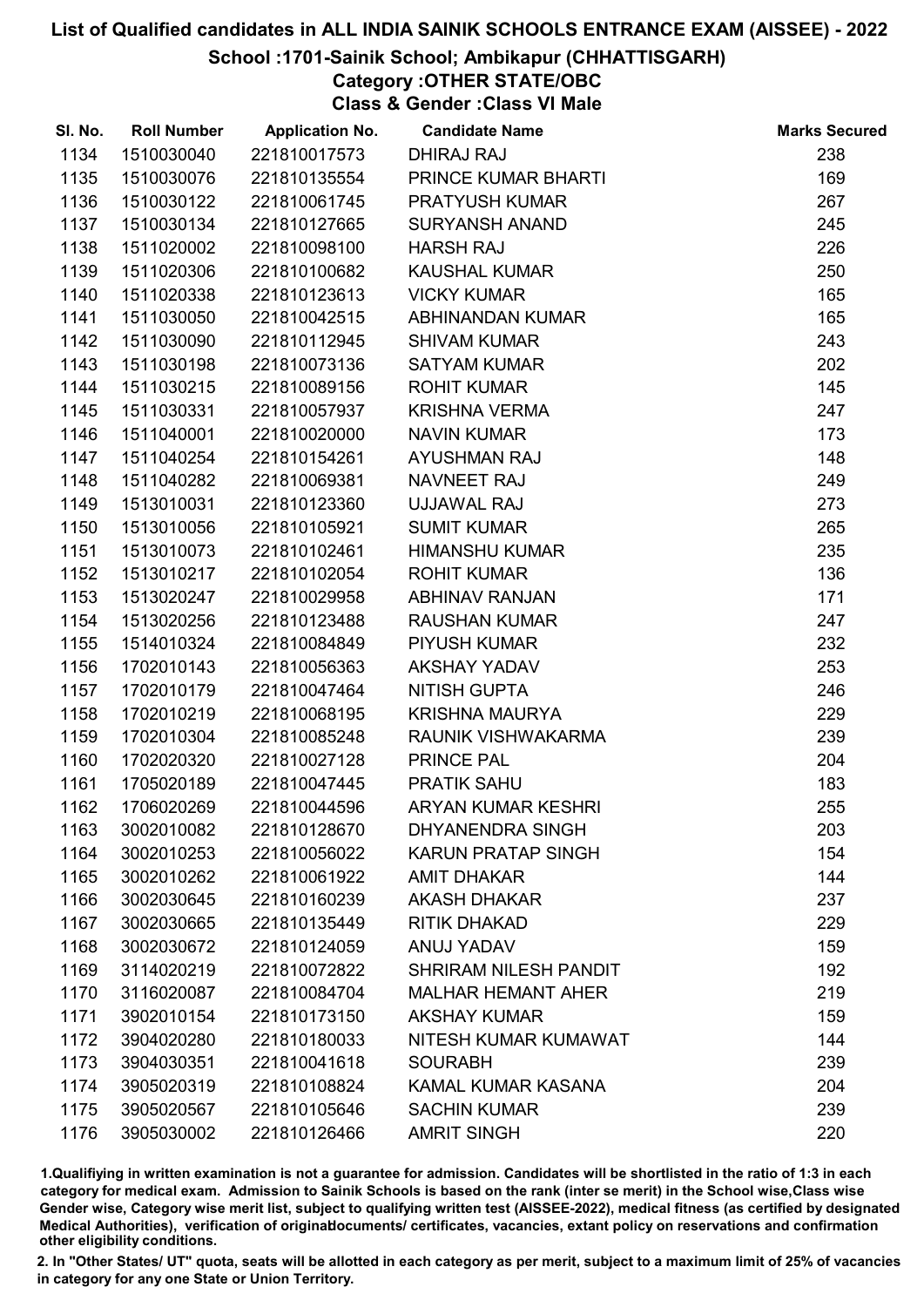#### School :1701-Sainik School; Ambikapur (CHHATTISGARH)

# Category :OTHER STATE/OBC

Class & Gender :Class VI Male

| SI. No. | <b>Roll Number</b> | <b>Application No.</b> | <b>Candidate Name</b> | <b>Marks Secured</b> |
|---------|--------------------|------------------------|-----------------------|----------------------|
| 1177    | 4102020167         | 221810023443           | <b>ALOK RAJ</b>       | 171                  |
| 1178    | 4401020047         | 221810191532           | <b>KARAN</b>          | 253                  |
| 1179    | 4401040085         | 221810018475           | BHAVISHYA JANGID      | 184                  |
| 1180    | 4405010110         | 221810068391           | <b>PRINCE VERMA</b>   | 226                  |
| 1181    | 4405010125         | 221810052032           | ANURAG KUMAR YADAV    | 241                  |
| 1182    | 4405020182         | 221810032486           | <b>ABHAY ANAND</b>    | 135                  |
| 1183    | 4405020305         | 221810148898           | PRIYAM GUPTA          | 164                  |
| 1184    | 4407010159         | 221810108894           | NITISH KUMAR YADAV    | 215                  |
| 1185    | 4409010364         | 221810034747           | <b>PUSHPENDRA</b>     | 164                  |
| 1186    | 4410020305         | 221810171113           | <b>DEVESH SINGH</b>   | 197                  |
| 1187    | 4410020583         | 221810085919           | VIKASH YADAV          | 153                  |
| 1188    | 4412010192         | 221810042193           | VISHESH MAURYA        | 179                  |
| 1189    | 4412010227         | 221810126954           | <b>KRISHN KUMAR</b>   | 236                  |
| 1190    | 4412010273         | 221810128145           | <b>VISHAL YADAV</b>   | 262                  |
| 1191    | 4412020467         | 221810110348           | <b>ARYAN</b>          | 198                  |

<sup>1.</sup>Qualifiying in written examination is not a guarantee for admission. Candidates will be shortlisted in the ratio of 1:3 in each category for medical exam. Admission to Sainik Schools is based on the rank (inter se merit) in the School wise,Class wise Gender wise, Category wise merit list, subject to qualifying written test (AISSEE-2022), medical fitness (as certified by designated Medical Authorities), verification of originablocuments/ certificates, vacancies, extant policy on reservations and confirmation other eligibility conditions.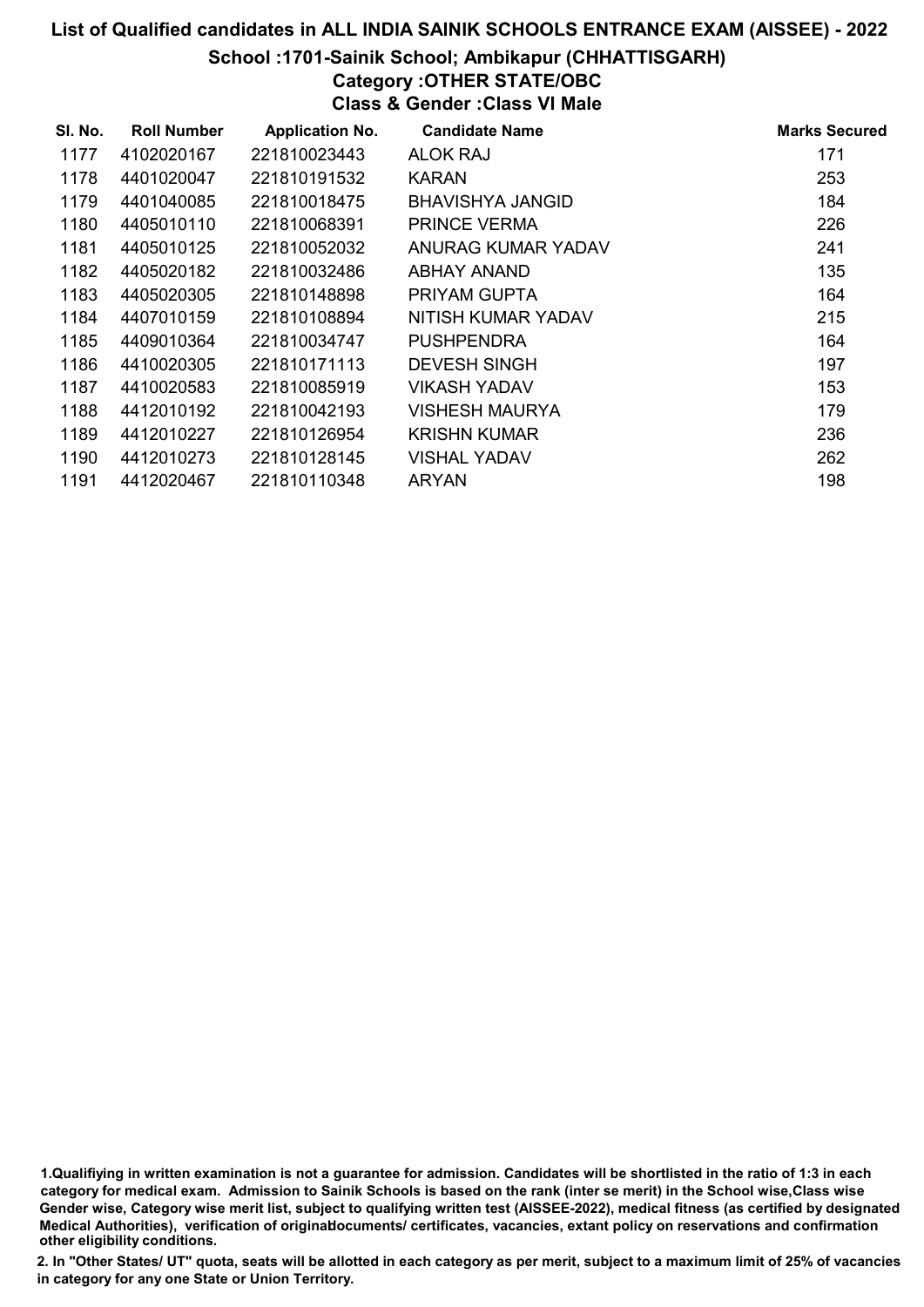#### School :1701-Sainik School; Ambikapur (CHHATTISGARH)

Category :OTHER STATE/DEF Class & Gender :Class VI Male

| SI. No. | <b>Roll Number</b> | <b>Application No.</b> | <b>Candidate Name</b>    | <b>Marks Secured</b> |
|---------|--------------------|------------------------|--------------------------|----------------------|
| 1192    | 1508010406         | 221810162582           | SUDHANSHU KUMAR YADAV    | 129                  |
| 1193    | 1511070174         | 221810016249           | KUNWAR RUDRA PRATAP      | 252                  |
| 1194    | 1514010305         | 221810066048           | <b>KRITGYA KUMAR</b>     | 240                  |
| 1195    | 1706020239         | 221810023746           | AYUSHMAN KASHYAP         | 228                  |
| 1196    | 1706020393         | 221810029359           | <b>KARNIK SINGH</b>      | 166                  |
| 1197    | 2001050543         | 221810140494           | <b>DEVANSH</b>           | 154                  |
| 1198    | 2201020193         | 221810010144           | YADAV SHAURYA            | 245                  |
| 1199    | 3001040376         | 221810124219           | <b>MANISH MISHRA</b>     | 192                  |
| 1200    | 3002020421         | 221810052456           | <b>GIRRAJ SINGH</b>      | 206                  |
| 1201    | 3002020572         | 221810024197           | <b>VIVEK KUMAR</b>       | 150                  |
| 1202    | 3901010161         | 221810023603           | ANKUSH KUMAR SINGH       | 208                  |
| 1203    | 3901010216         | 221810017244           | <b>VISHWASH MISHRA</b>   | 204                  |
| 1204    | 3901020316         | 221810035728           | <b>BHAVESH SINGH</b>     | 131                  |
| 1205    | 3904040043         | 221810080531           | AMAN YADAV               | 181                  |
| 1206    | 3905010041         | 221810151130           | RAJ DEEP DEY             | 198                  |
| 1207    | 3905060089         | 221810051768           | <b>PRINCE</b>            | 144                  |
| 1208    | 3906010197         | 221810157083           | AADITYA KUMAR            | 132                  |
| 1209    | 3906010502         | 221810122879           | YUDHISHTHIRA SINGH BHATI | 167                  |
| 1210    | 4201040163         | 221810192253           | MEGHSHYAM MUTTEPAWAR     | 162                  |
| 1211    | 4401020160         | 221810051833           | <b>SUBRAT CHAHAR</b>     | 171                  |
| 1212    | 4401030181         | 221810041802           | <b>RITIK SINGH</b>       | 234                  |
| 1213    | 4402010531         | 221810022778           | <b>ARYAN KUMAR</b>       | 218                  |
| 1214    | 4408020111         | 221810109823           | <b>RUPAM PAL</b>         | 148                  |
| 1215    | 4412020400         | 221810025299           | SANSKAR KUMAR SINGH      | 204                  |

<sup>1.</sup>Qualifiying in written examination is not a guarantee for admission. Candidates will be shortlisted in the ratio of 1:3 in each category for medical exam. Admission to Sainik Schools is based on the rank (inter se merit) in the School wise,Class wise Gender wise, Category wise merit list, subject to qualifying written test (AISSEE-2022), medical fitness (as certified by designated Medical Authorities), verification of originablocuments/ certificates, vacancies, extant policy on reservations and confirmation other eligibility conditions.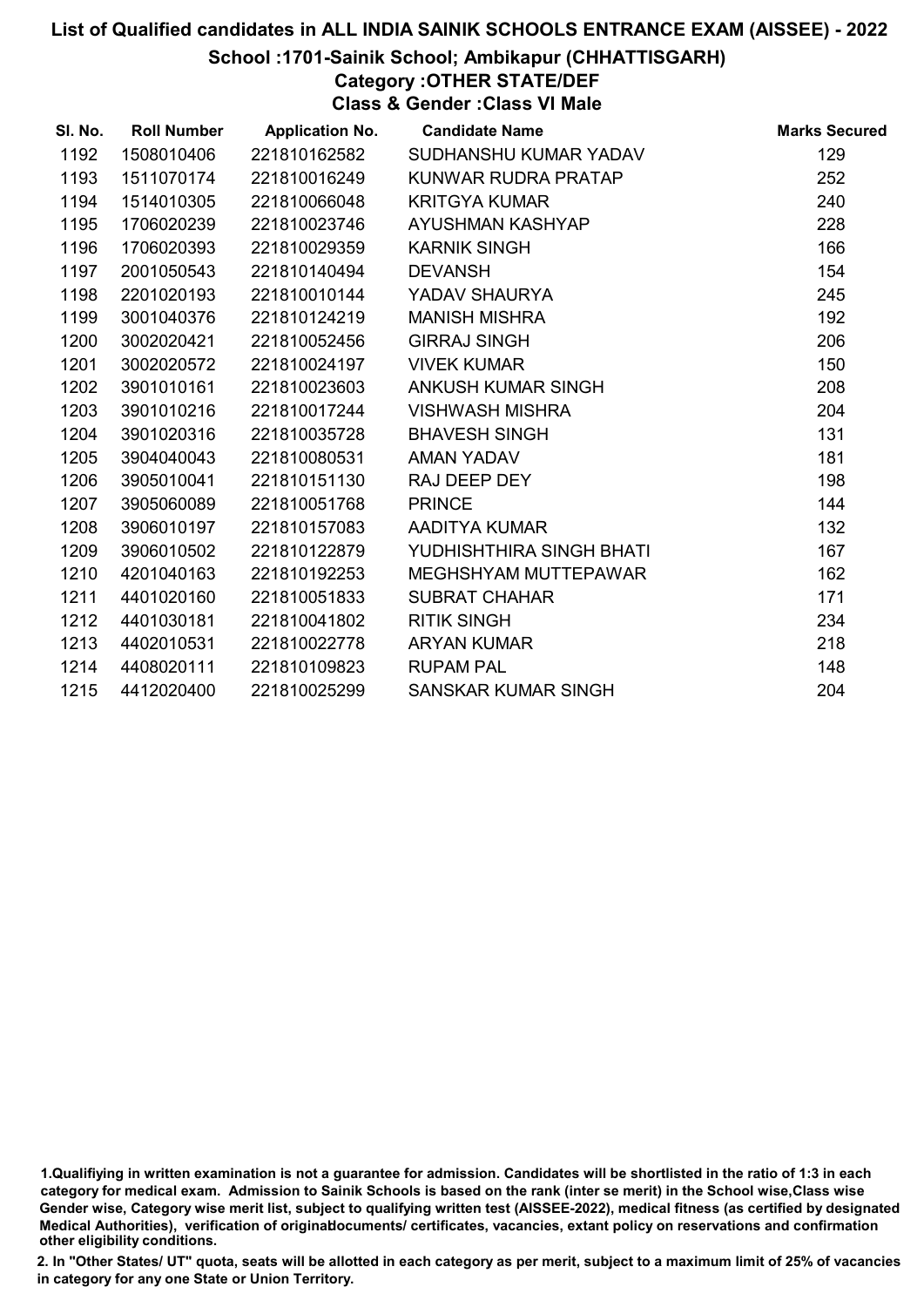#### School :1701-Sainik School; Ambikapur (CHHATTISGARH)

# Category :OTHER STATE/GEN

Class & Gender :Class VI Male

| SI. No. | <b>Roll Number</b> | <b>Application No.</b> | <b>Candidate Name</b>      | <b>Marks Secured</b> |
|---------|--------------------|------------------------|----------------------------|----------------------|
| 1216    | 1501010641         | 221810131779           | <b>ABHINAV ANAND</b>       | 215                  |
| 1217    | 1503010233         | 221810164336           | <b>ANISH SINGH</b>         | 177                  |
| 1218    | 1505010011         | 221810096810           | <b>RISHABH RAJ</b>         | 206                  |
| 1219    | 1505010226         | 221810152084           | <b>ASHUTOSH KUMAR</b>      | 242                  |
| 1220    | 1505010317         | 221810191996           | <b>AYUSH RAJ</b>           | 163                  |
| 1221    | 1505010388         | 221810153948           | <b>AYUSH RAJ</b>           | 190                  |
| 1222    | 1505010555         | 221810019341           | <b>NITYAM KUMAR</b>        | 233                  |
| 1223    | 1505011053         | 221810160209           | <b>VISHAL KUMAR</b>        | 189                  |
| 1224    | 1507010249         | 221810107849           | <b>CHAHAT RAJ SOLANKI</b>  | 246                  |
| 1225    | 1507010365         | 221810111206           | <b>SAHIL KUMAR</b>         | 164                  |
| 1226    | 1509010003         | 221810152500           | SHUBH SINGH                | 128                  |
| 1227    | 1509010162         | 221810153414           | SUDHANSHU RAJ              | 130                  |
| 1228    | 1509020050         | 221810180340           | <b>ROHIT KUMAR</b>         | 207                  |
| 1229    | 1509020105         | 221810078680           | UTKARSH CHOUDHARY          | 163                  |
| 1230    | 1509020304         | 221810171405           | <b>ARYAN RAJ</b>           | 249                  |
| 1231    | 1509020369         | 221810099476           | <b>PIYUSH KUMAR</b>        | 217                  |
| 1232    | 1509020479         | 221810157999           | <b>ASHISH KUMAR SINGH</b>  | 154                  |
| 1233    | 1509030016         | 221810162832           | <b>AYUSH RANJAN</b>        | 223                  |
| 1234    | 1509030325         | 221810105474           | <b>RISHU RAJ</b>           | 231                  |
| 1235    | 1509030350         | 221810123794           | <b>BHAVYA</b>              | 248                  |
| 1236    | 1509040090         | 221810021286           | <b>SHIWANS KUMAR</b>       | 253                  |
| 1237    | 1509040155         | 221810114527           | <b>ARYAN KUMAR</b>         | 130                  |
| 1238    | 1509040182         | 221810070457           | <b>RAJDEEP KUMAR</b>       | 155                  |
| 1239    | 1509040190         | 221810052067           | KUNWAR RUDRA PRATAP        | 264                  |
| 1240    | 1509040207         | 221810086777           | <b>MAYANK SINGH</b>        | 238                  |
| 1241    | 1509040278         | 221810102048           | <b>RIKKY KUMAR</b>         | 150                  |
| 1242    | 1509040312         | 221810144868           | <b>VISHNU KUMAR</b>        | 174                  |
| 1243    | 1509040405         | 221810075749           | <b>ARYAN CHOUDHARY</b>     | 128                  |
| 1244    | 1510010188         | 221810133273           | <b>SAMIR KUMAR</b>         | 211                  |
| 1245    | 1510010229         | 221810103144           | <b>ROUSHAN KUMAR</b>       | 150                  |
| 1246    | 1510020008         | 221810086800           | <b>HARSHIT KUMAR</b>       | 160                  |
| 1247    | 1510020229         | 221810102886           | <b>ARNAV KUMAR</b>         | 207                  |
| 1248    | 1510030042         | 221810138973           | <b>ADITYA KUMAR</b>        | 232                  |
| 1249    | 1510030230         | 221810147747           | <b>KUNAL KUMAR</b>         | 142                  |
| 1250    | 1510030244         | 221810151777           | <b>AYUSH KUMAR</b>         | 223                  |
| 1251    | 1511030250         | 221810093876           | <b>VINEET RAJ</b>          | 216                  |
| 1252    | 1511030434         | 221810073528           | <b>AYUSH KUMAR</b>         | 167                  |
| 1253    | 1511040168         | 221810071011           | <b>ABHIRAJ GAUTAM</b>      | 234                  |
| 1254    | 1511050241         | 221810085773           | <b>MAYANK KUMAR MISHRA</b> | 172                  |
| 1255    | 1511060187         | 221810090166           | <b>ADITYA RAJ</b>          | 136                  |
| 1256    | 1511070102         | 221810196098           | <b>DEV RAJ HARSH</b>       | 189                  |
| 1257    | 1512020026         | 221810062191           | <b>ARYAN RAJ</b>           | 226                  |
| 1258    | 1512020155         | 221810071296           | <b>AYUSH RAJ SINGH</b>     | 227                  |

1.Qualifiying in written examination is not a guarantee for admission. Candidates will be shortlisted in the ratio of 1:3 in each category for medical exam. Admission to Sainik Schools is based on the rank (inter se merit) in the School wise,Class wise Gender wise, Category wise merit list, subject to qualifying written test (AISSEE-2022), medical fitness (as certified by designated Medical Authorities), verification of originablocuments/ certificates, vacancies, extant policy on reservations and confirmation other eligibility conditions.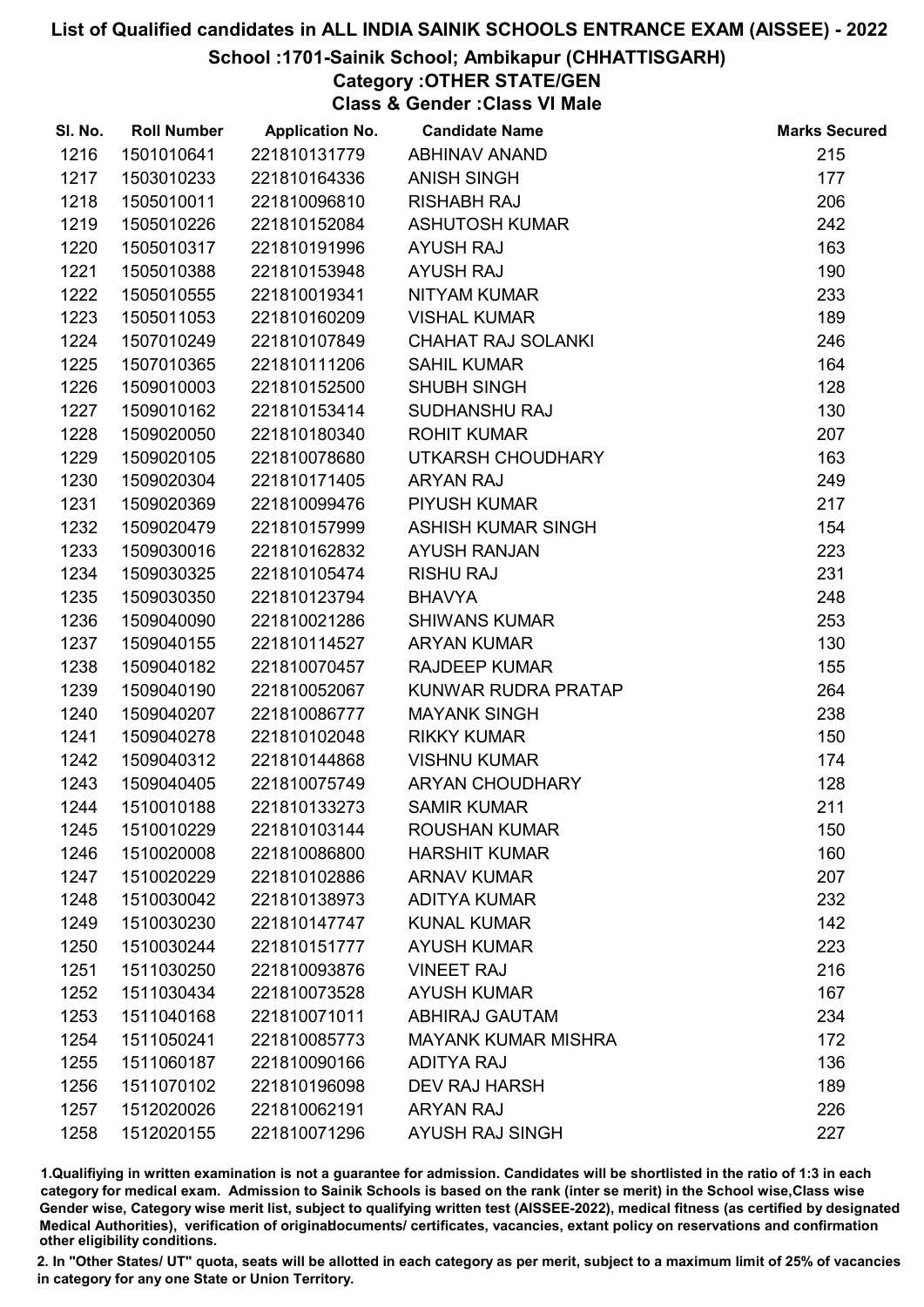#### School :1701-Sainik School; Ambikapur (CHHATTISGARH)

Category :OTHER STATE/GEN

Class & Gender :Class VI Male

| SI. No. | <b>Roll Number</b> | <b>Application No.</b> | <b>Candidate Name</b>            | <b>Marks Secured</b> |
|---------|--------------------|------------------------|----------------------------------|----------------------|
| 1259    | 1702020030         | 221810044921           | <b>SYED KASHAF ALI</b>           | 162                  |
| 1260    | 1702020074         | 221810076142           | <b>VENKATA RAMASKANDA</b>        | 157                  |
| 1261    | 1702020335         | 221810012558           | PRANAV VERMA                     | 154                  |
| 1262    | 1702020375         | 221810067579           | <b>GURMAN SINGH SALUJA</b>       | 263                  |
| 1263    | 1704020010         | 221810115350           | SHREYANSH RAJ                    | 266                  |
| 1264    | 1705020021         | 221810062272           | <b>HAARDIK VERMA</b>             | 249                  |
| 1265    | 1705020168         | 221810061805           | <b>ADARSH RAMAN</b>              | 155                  |
| 1266    | 1705020360         | 221810018497           | RAUNAK CHOUDHURY                 | 241                  |
| 1267    | 1706020010         | 221810066831           | SOUMY RAJENDRA YADU              | 172                  |
| 1268    | 1706020087         | 221810185403           | <b>SHARAD TIWARI</b>             | 134                  |
| 1269    | 1706020124         | 221810008583           | SHADAN HAIDER KHAN               | 130                  |
| 1270    | 1706020249         | 221810014566           | <b>VIDIT SINGH</b>               | 204                  |
| 1271    | 2001030550         | 221810111815           | <b>KUSH CHAUDHARY</b>            | 167                  |
| 1272    | 2001040250         | 221810158942           | <b>DHAIRYA MISHRA</b>            | 165                  |
| 1273    | 2001050098         | 221810100653           | <b>TUSHYA SHARMA</b>             | 211                  |
| 1274    | 2001060114         | 221810182596           | YASH RAJ                         | 128                  |
| 1275    | 3001030164         | 221810016232           | <b>AMAN TIWARI</b>               | 243                  |
| 1276    | 3002010120         | 221810179801           | PRIYANSH BARUA                   | 208                  |
| 1277    | 3002020475         | 221810043207           | <b>HARSH TOMAR</b>               | 240                  |
| 1278    | 3002020660         | 221810180758           | AJAY PRATAP SINGH TOMAR          | 167                  |
| 1279    | 3003010043         | 221810184101           | <b>VINAYAK GUPTA</b>             | 123                  |
| 1280    | 3003010092         | 221810143012           | <b>VAIBHAV KUMAR</b>             | 172                  |
| 1281    | 3003020125         | 221810093071           | ANISH KUMAR SINGH                | 172                  |
| 1282    | 3003020161         | 221810052022           | AAYUSHMAN TRIVEDI                | 191                  |
| 1283    | 3003030050         | 221810162064           | <b>ATHARV SHARMA</b>             | 253                  |
| 1284    | 3003030293         | 221810064918           | <b>ATIREK SINGH</b>              | 222                  |
| 1285    | 3003030356         | 221810033909           | <b>OJASH GAUTAM</b>              | 196                  |
| 1286    | 3116010082         | 221810056362           | <b>BADAVE AYUSH AVINASH</b>      | 179                  |
| 1287    | 3116020033         | 221810046261           | PREM GOPI JAGADALE               | 152                  |
| 1288    | 3901010320         | 221810018436           | <b>RISHIKESH KUMAR</b>           | 220                  |
| 1289    | 3902010073         | 221810155724           | KHUSHWANT SINGH CHARAN           | 160                  |
| 1290    | 3904040445         | 221810155644           | <b>JAI VARDHAN SINGH RATHORE</b> | 135                  |
| 1291    | 3904040975         | 221810025948           | ARYAN RAJAWAT                    | 194                  |
| 1292    | 3905010040         | 221810054920           | <b>NIKU SINGH</b>                | 127                  |
| 1293    | 3907010026         | 221810126781           | <b>ADVIK SHARMA</b>              | 154                  |
| 1294    | 4201040591         | 221810072384           | SANTAPOOR VISHWA                 | 140                  |
| 1295    | 4401020715         | 221810040259           | <b>ADITYA TOMAR</b>              | 234                  |
| 1296    | 4401040305         | 221810163728           | <b>KARAN FAUZDAR</b>             | 154                  |
| 1297    | 4403020209         | 221810054009           | <b>ABHINAV SHARMA</b>            | 171                  |
| 1298    | 4405010107         | 221810060191           | SIDDHARTHA RAI                   | 188                  |
| 1299    | 4405020123         | 221810115907           | <b>UTKARSH MISHRA</b>            | 208                  |
| 1300    | 4409010033         | 221810024660           | <b>RAGHV SHUKLA</b>              | 132                  |
| 1301    | 4410030101         | 221810073485           | <b>ARPIT DIXIT</b>               | 224                  |

1.Qualifiying in written examination is not a guarantee for admission. Candidates will be shortlisted in the ratio of 1:3 in each category for medical exam. Admission to Sainik Schools is based on the rank (inter se merit) in the School wise,Class wise Gender wise, Category wise merit list, subject to qualifying written test (AISSEE-2022), medical fitness (as certified by designated Medical Authorities), verification of originablocuments/ certificates, vacancies, extant policy on reservations and confirmation other eligibility conditions.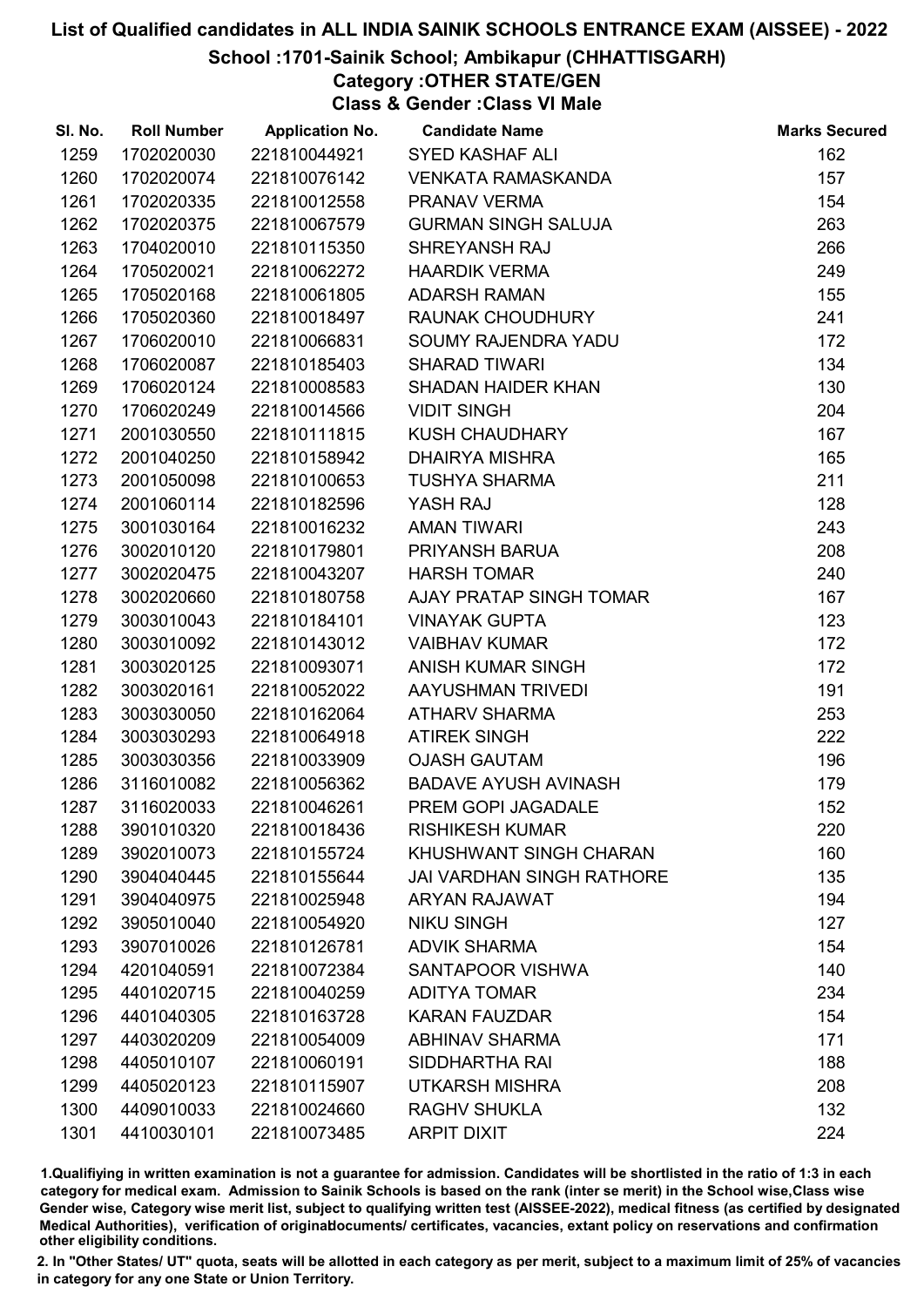# List of Qualified candidates in ALL INDIA SAINIK SCHOOLS ENTRANCE EXAM (AISSEE) - 2022 School :1701-Sainik School; Ambikapur (CHHATTISGARH) Category :OTHER STATE/GEN Class & Gender :Class VI Male

| SI. No. | <b>Roll Number</b> | <b>Application No.</b> | <b>Candidate Name</b> | <b>Marks Secured</b> |
|---------|--------------------|------------------------|-----------------------|----------------------|
| 1302    | 4412010251         | 221810009594           | <b>OMANSH DUBE</b>    | 202                  |

<sup>1.</sup>Qualifiying in written examination is not a guarantee for admission. Candidates will be shortlisted in the ratio of 1:3 in each category for medical exam. Admission to Sainik Schools is based on the rank (inter se merit) in the School wise,Class wise Gender wise, Category wise merit list, subject to qualifying written test (AISSEE-2022), medical fitness (as certified by designated Medical Authorities), verification of originablocuments/ certificates, vacancies, extant policy on reservations and confirmation other eligibility conditions.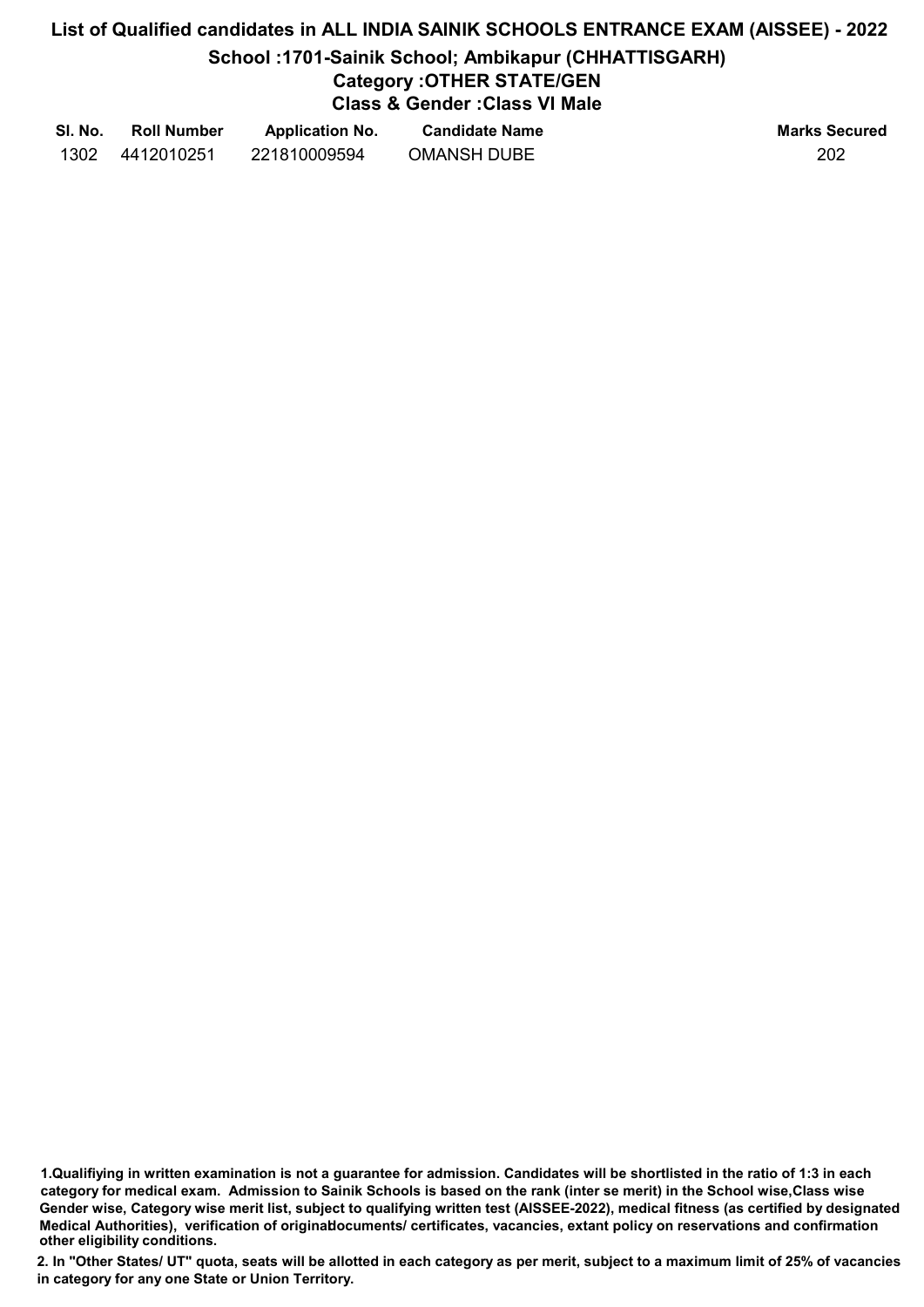#### School :1701-Sainik School; Ambikapur (CHHATTISGARH)

## Category :HOME STATE/SC

Class & Gender :Class VI Female

| SI. No. | <b>Roll Number</b> | <b>Application No.</b> | <b>Candidate Name</b>     | <b>Marks Secured</b> |
|---------|--------------------|------------------------|---------------------------|----------------------|
| 1303    | 1701010019         | 221810038931           | ANUSHKA DADORIYA          | 125                  |
| 1304    | 1701010040         | 221810138414           | <b>SRISHTI PAL</b>        | 127                  |
| 1305    | 1701010124         | 221810146025           | <b>TANYA MANHARE</b>      | 115                  |
| 1306    | 1702010040         | 221810174260           | <b>RENUKA BARAIK</b>      | 83                   |
| 1307    | 1702010045         | 221810115670           | KHUSHBOO MAHRA            | 97                   |
| 1308    | 1702010098         | 221810083532           | <b>SOUMYA TONDON</b>      | 87                   |
| 1309    | 1702010099         | 221810056142           | <b>ANOKHI KORI</b>        | 145                  |
| 1310    | 1702010113         | 221810116492           | SONAKSHI NAWRANG          | 198                  |
| 1311    | 1702010114         | 221810056492           | <b>BHUMIKA JOGI</b>       | 98                   |
| 1312    | 1702010144         | 221810040963           | <b>ANKITA KAMLESH</b>     | 105                  |
| 1313    | 1702010251         | 221810014576           | <b>MANSHI KUMARI</b>      | 120                  |
| 1314    | 1702010276         | 221810105447           | <b>NANDINI</b>            | 70                   |
| 1315    | 1702010289         | 221810138497           | DIKSHA DAHARIYA           | 104                  |
| 1316    | 1702010296         | 221810082218           | <b>NEELU SURYAWANSHI</b>  | 115                  |
| 1317    | 1702010299         | 221810124728           | <b>VARSHA KHUNTEY</b>     | 84                   |
| 1318    | 1702010314         | 221810172678           | <b>PRINCY BHASKAR</b>     | 131                  |
| 1319    | 1702010352         | 221810017989           | <b>AKANKSHA RATRE</b>     | 114                  |
| 1320    | 1702020094         | 221810041682           | <b>AARUSHI MIRREY</b>     | 106                  |
| 1321    | 1702020103         | 221810175803           | PRISHA GAUTAM             | 123                  |
| 1322    | 1702020132         | 221810058363           | <b>PAKHI BANJARE</b>      | 170                  |
| 1323    | 1702020138         | 221810163473           | PREETI TANDAN             | 88                   |
| 1324    | 1702020139         | 221810159573           | <b>AAKRITI TANDAN</b>     | 147                  |
| 1325    | 1702020198         | 221810065525           | KARUNA CHANDRASEN         | 97                   |
| 1326    | 1702020201         | 221810138045           | <b>CHARUL KHANDE</b>      | 179                  |
| 1327    | 1702020237         | 221810154036           | <b>TRICHAL BANJARA</b>    | 76                   |
| 1328    | 1702020248         | 221810039166           | <b>AKRUTI RAI</b>         | 64                   |
| 1329    | 1702020313         | 221810073308           | <b>KRITIKA CHAUHAN</b>    | 142                  |
| 1330    | 1703010039         | 221810084124           | KHYATI CHOUDHARY          | 106                  |
| 1331    | 1704010010         | 221810022240           | <b>TAMANNA BHATPAHRE</b>  | 130                  |
| 1332    | 1704010031         | 221810145541           | <b>NISHU KHUNTE</b>       | 139                  |
| 1333    | 1704010038         | 221810092561           | <b>TAMANNA KURREY</b>     | 134                  |
| 1334    | 1704010061         | 221810081792           | <b>BHUMI BAGHEL</b>       | 153                  |
| 1335    | 1704010087         | 221810065034           | <b>ADITI BASANT</b>       | 119                  |
| 1336    | 1704010142         | 221810032696           | <b>DIKSHA LAHRE</b>       | 92                   |
| 1337    | 1704010147         | 221810126437           | <b>RAJNANDINI</b>         | 116                  |
| 1338    | 1704010150         | 221810171647           | <b>GYANESHWARI KURREY</b> | 130                  |
| 1339    | 1704020004         | 221810188020           | <b>KRITI BARI</b>         | 129                  |
| 1340    | 1704020026         | 221810133951           | <b>ANSHIKA</b>            | 104                  |
| 1341    | 1704020033         | 221810062281           | <b>KUSUM BHARTI</b>       | 134                  |
| 1342    | 1704020060         | 221810162563           | <b>SHALINI KUMARI</b>     | 110                  |
| 1343    | 1704020075         | 221810080474           | <b>SHAKSHI CHOUHAN</b>    | 117                  |
| 1344    | 1704020113         | 221810182986           | <b>DEEPIKA KANWAR</b>     | 64                   |
| 1345    | 1704020128         | 221810194887           | <b>DIVYA KANWAR</b>       | 95                   |

1.Qualifiying in written examination is not a guarantee for admission. Candidates will be shortlisted in the ratio of 1:3 in each category for medical exam. Admission to Sainik Schools is based on the rank (inter se merit) in the School wise,Class wise Gender wise, Category wise merit list, subject to qualifying written test (AISSEE-2022), medical fitness (as certified by designated Medical Authorities), verification of originablocuments/ certificates, vacancies, extant policy on reservations and confirmation other eligibility conditions.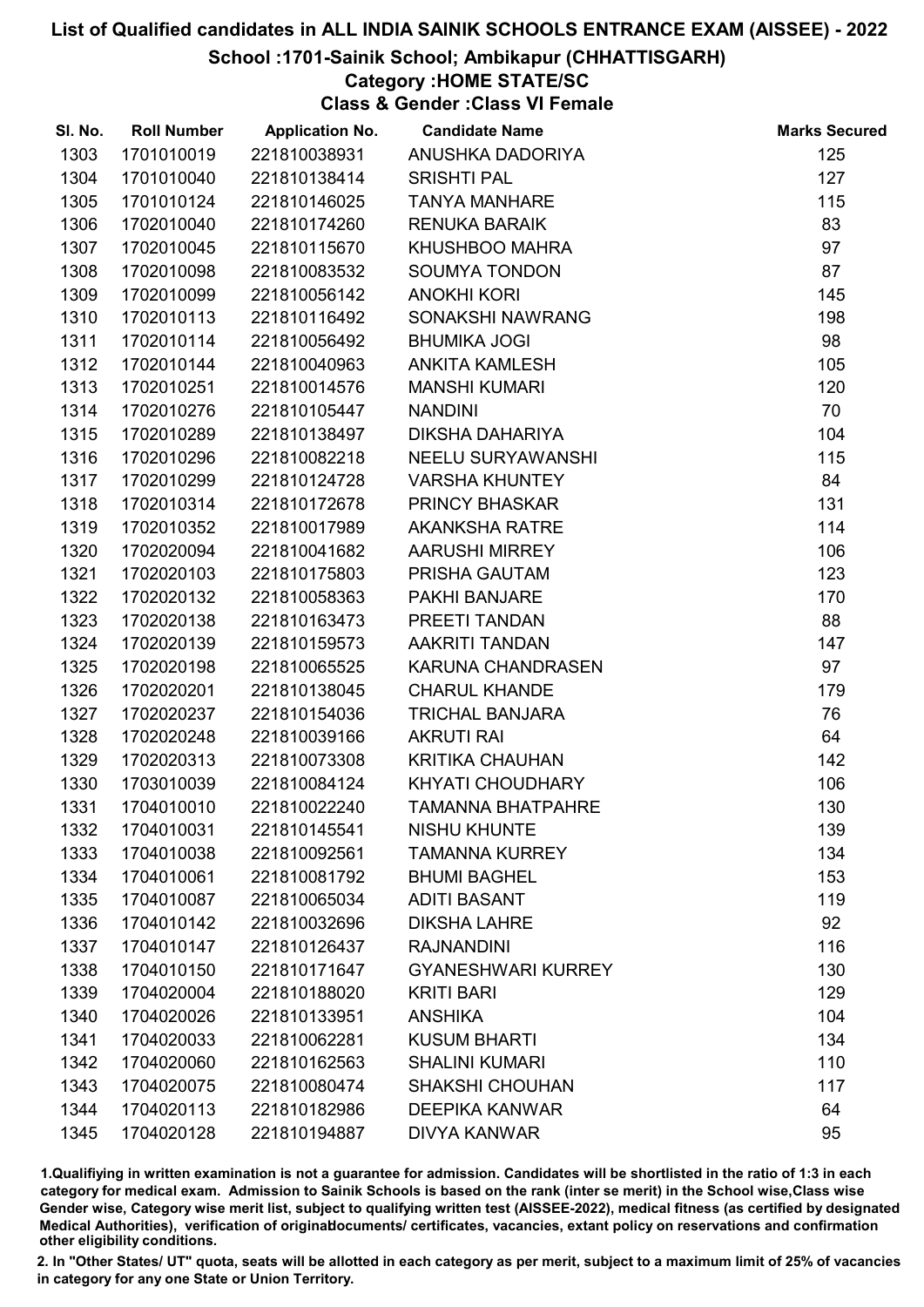#### School :1701-Sainik School; Ambikapur (CHHATTISGARH)

## Category :HOME STATE/SC

Class & Gender :Class VI Female

| SI. No. | <b>Roll Number</b> | <b>Application No.</b> | <b>Candidate Name</b>       |               | <b>Marks Secured</b> |
|---------|--------------------|------------------------|-----------------------------|---------------|----------------------|
| 1346    | 1704020166         | 221810189949           | <b>STUTI CHOUHAN</b>        |               | 80                   |
| 1347    | 1704020177         | 221810160299           | <b>RAGINI KUMARI</b>        |               | 98                   |
| 1348    | 1705010016         | 221810182130           | <b>ANCHAL GHRITLAHARE</b>   |               | 78                   |
| 1349    | 1705010029         | 221810016260           | <b>VAISHALI BAGDE</b>       |               | 118                  |
| 1350    | 1705010035         | 221810061370           | PRACHI WASNIK               |               | 93                   |
| 1351    | 1705010070         | 221810174921           | SANCHITA BANJARE            |               | 76                   |
| 1352    | 1705010159         | 221810011720           | KORNIKA MESHRAM             |               | 179                  |
| 1353    | 1705010207         | 221810101631           | <b>DOLI KURRE</b>           |               | 151                  |
| 1354    | 1705010234         | 221810154812           | <b>SOUMYA NAND</b>          |               | 75                   |
| 1355    | 1705010237         | 221810100022           | <b>ISHIKA TEMBULKAR</b>     |               | 108                  |
| 1356    | 1705010254         | 221810007452           | <b>GAURI DHAKDE</b>         |               | 71                   |
| 1357    | 1705010259         | 221810154162           | AAYUSHI BORKAR              |               | 94                   |
| 1358    | 1705010264         | 221810032862           | <b>ROSHNI RAMTEKE</b>       |               | 95                   |
| 1359    | 1705010310         | 221810063463           | <b>PARUL PATIL</b>          |               | 76                   |
| 1360    | 1705010326         | 221810135404           | <b>AKRITI KATLE</b>         |               | 119                  |
| 1361    | 1705010329         | 221810113714           | <b>TITIKSHA PATILE</b>      |               | 160                  |
| 1362    | 1705010335         | 221810069234           | <b>FOOLMANI TONDE</b>       |               | 53                   |
| 1363    | 1705010344         | 221810090554           | <b>ANUSHKA CHELAK</b>       |               | 70                   |
| 1364    | 1705010349         | 221810054264           | <b>GEETANJALI</b>           |               | 100                  |
| 1365    | 1705010394         | 221810153785           | <b>ARATI CHOUHAN</b>        |               | 112                  |
| 1366    | 1705010399         | 221810051595           | <b>KU. BHAVI CHANDEL</b>    |               | 99                   |
| 1367    | 1705010424         | 221810004446           | <b>CHETANA PATIL</b>        |               | 118                  |
| 1368    | 1705010425         | 221810100646           | <b>ISHAN KUMAR TEMBUKAR</b> |               | 95                   |
| 1369    | 1705010497         | 221810186948           | SNEHAL MESHRAM              |               | 72                   |
| 1370    | 1705010507         | 221810006178           | <b>TANISHA DEHRIYA</b>      |               | 150                  |
| 1371    | 1705010513         | 221810025388           | NIDHI DONGRE                |               | 117                  |
| 1372    | 1705010532         | 221810103919           | PRINCY PANAGAR              |               | 136                  |
| 1373    | 1705010540         | 221810075239           | ARADHANA JANGADE            |               | 105                  |
| 1374    | 1705010544         | 221810056349           | <b>MOKSHATA CHANDEL</b>     |               | 133                  |
| 1375    | 1705020009         | 221810043842           | <b>RASHI TANDON</b>         |               | 175                  |
| 1376    | 1705020023         | 221810079772           | <b>LOKITA JANGDE</b>        | <b>CG WOS</b> | 67                   |
| 1377    | 1705020024         | 221810157972           | AARYA S. NANDESHWAR         |               | 126                  |
| 1378    | 1705020055         | 221810131043           | <b>JIYA KURREY</b>          |               | 74                   |
| 1379    | 1705020063         | 221810179053           | <b>VAMIKA RAMTEKE</b>       |               | 87                   |
| 1380    | 1705020081         | 221810006573           | <b>VANYA BAGHEL</b>         |               | 117                  |
| 1381    | 1705020179         | 221810165625           | <b>KAVYA</b>                |               | 119                  |
| 1382    | 1705020182         | 221810122735           | <b>MRIDULA DEVI AKELA</b>   |               | 122                  |
| 1383    | 1705020229         | 221810046106           | <b>LIPSA MANDAL</b>         |               | 84                   |
| 1384    | 1705020251         | 221810015426           | <b>DIVYANSHI PUSHKAR</b>    |               | 139                  |
| 1385    | 1705020398         | 221810149368           | <b>DEVSHRIYA BEHERA</b>     |               | 101                  |
| 1386    | 1705020455         | 221810135949           | <b>RAGINI JANGDEY</b>       |               | 94                   |
| 1387    | 1706010029         | 221810073850           | <b>JYOTI KHUNTEY</b>        |               | 99                   |
| 1388    | 1706010065         | 221810073221           | YASHSVI MANHAR              |               | 158                  |

1.Qualifiying in written examination is not a guarantee for admission. Candidates will be shortlisted in the ratio of 1:3 in each category for medical exam. Admission to Sainik Schools is based on the rank (inter se merit) in the School wise,Class wise Gender wise, Category wise merit list, subject to qualifying written test (AISSEE-2022), medical fitness (as certified by designated Medical Authorities), verification of originablocuments/ certificates, vacancies, extant policy on reservations and confirmation other eligibility conditions.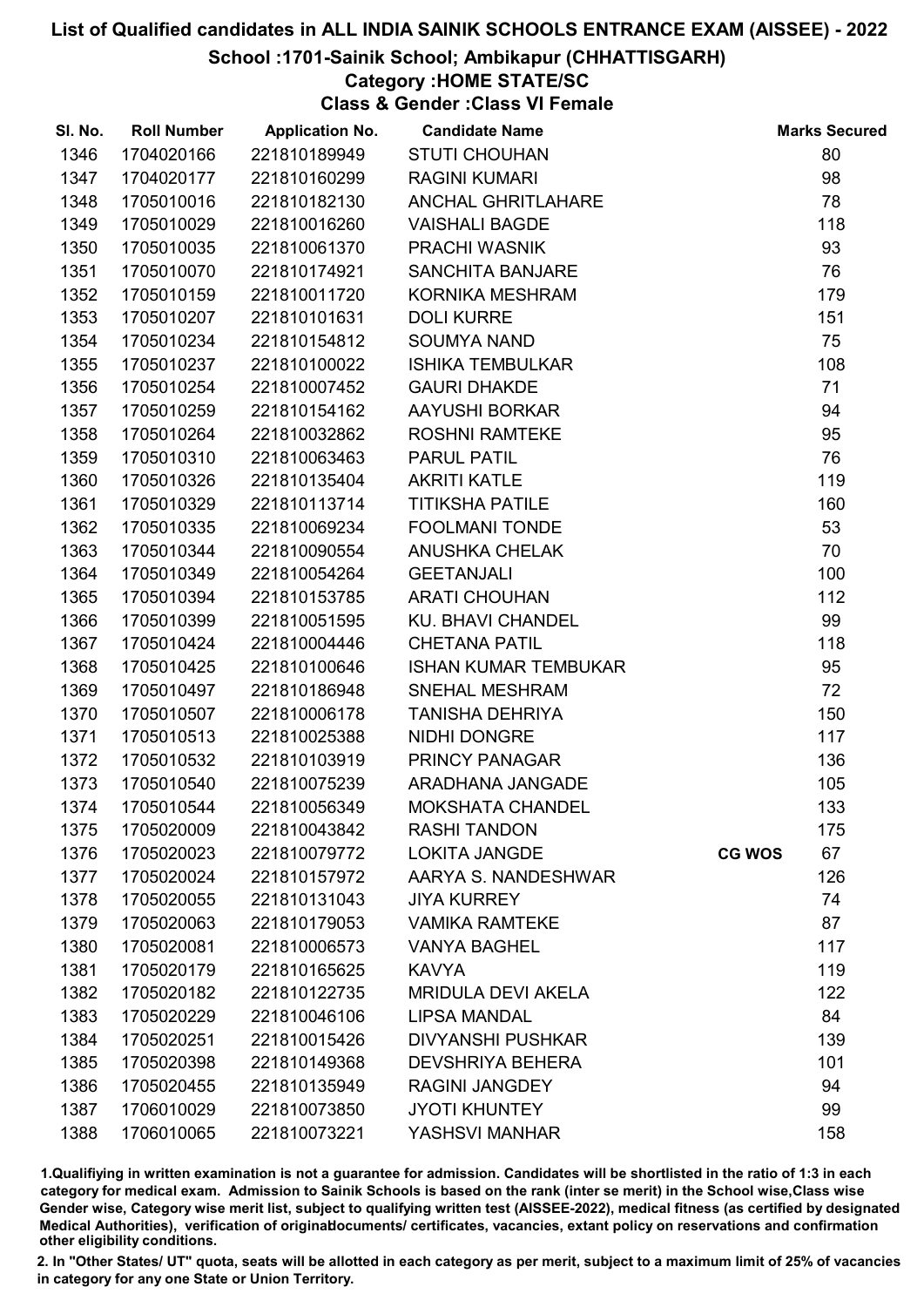#### School :1701-Sainik School; Ambikapur (CHHATTISGARH)

## Category :HOME STATE/SC

#### Class & Gender :Class VI Female

| SI. No. | <b>Roll Number</b> | <b>Application No.</b> | <b>Candidate Name</b> | <b>Marks Secured</b> |
|---------|--------------------|------------------------|-----------------------|----------------------|
| 1389    | 1706010107         | 221810154821           | MINAKSHI WARE         | 170                  |
| 1390    | 1706010135         | 221810127732           | <b>ROMIKA DINKAR</b>  | 73                   |
| 1391    | 1706010169         | 221810139713           | RIDDHI CHAUHAN        | 82                   |
| 1392    | 1706010193         | 221810141373           | SIDDHI CHAUHAN        | 58                   |
| 1393    | 1706010214         | 221810064244           | NISTHA BASAN          | 215                  |
| 1394    | 1706010215         | 221810165444           | <b>MEGHA PATLEY</b>   | 116                  |
| 1395    | 1706020059         | 221810043252           | AARUHI HARIWANSHI     | 86                   |
| 1396    | 1706020128         | 221810093704           | KUMARI DIPTI KHARE    | 154                  |
| 1397    | 1706020190         | 221810033055           | KANISHKA JOGI         | 127                  |
| 1398    | 1706020237         | 221810113246           | AYUSHI BIRHA          | 94                   |
| 1399    | 1706020409         | 221810141089           | ANVI SONWANI          | 104                  |

1.Qualifiying in written examination is not a guarantee for admission. Candidates will be shortlisted in the ratio of 1:3 in each category for medical exam. Admission to Sainik Schools is based on the rank (inter se merit) in the School wise,Class wise Gender wise, Category wise merit list, subject to qualifying written test (AISSEE-2022), medical fitness (as certified by designated Medical Authorities), verification of originablocuments/ certificates, vacancies, extant policy on reservations and confirmation other eligibility conditions.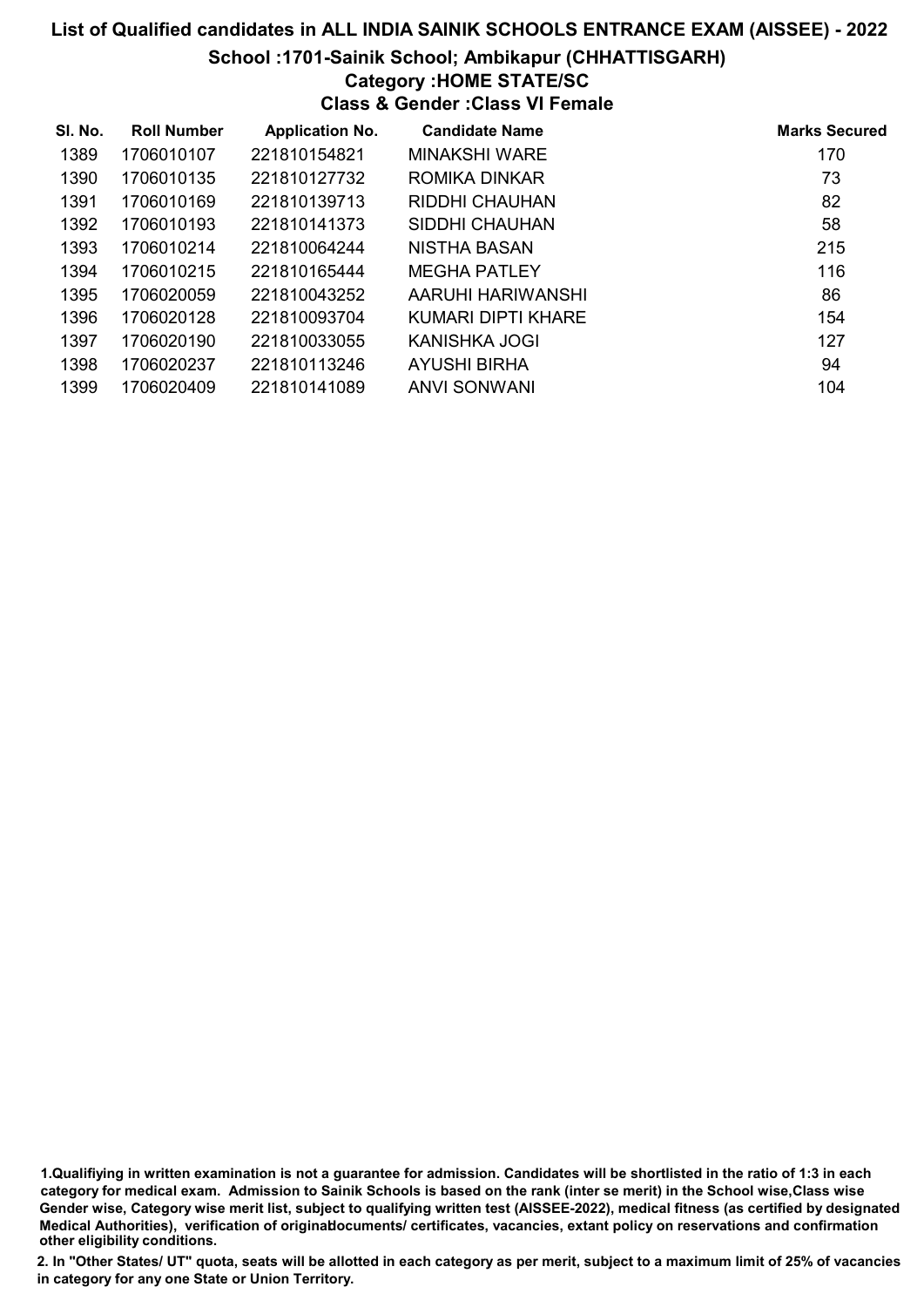#### School :1701-Sainik School; Ambikapur (CHHATTISGARH)

#### Category :HOME STATE/ST

Class & Gender :Class VI Female

| SI. No. | <b>Roll Number</b> | <b>Application No.</b> | <b>Candidate Name</b>        |    | <b>Marks Secured</b> |
|---------|--------------------|------------------------|------------------------------|----|----------------------|
| 1400    | 1701010002         | 221810103400           | <b>GITIKA KATCHH</b>         |    | 149                  |
| 1401    | 1701010007         | 221810066820           | <b>DEVANSHI MANDAVI</b>      |    | 89                   |
| 1402    | 1701010025         | 221810065922           | <b>DEEPSHIKHA MANDAVI</b>    |    | 68                   |
| 1403    | 1701010057         | 221810112695           | <b>VEDIKA NAG</b>            |    | 75                   |
| 1404    | 1701010076         | 221810176528           | BHUMIKA BHAVYA MARKAM        |    | 91                   |
| 1405    | 1701010083         | 221810147858           | <b>GUNGUN ATRAM</b>          |    | 110                  |
| 1406    | 1701010087         | 221810167498           | <b>DEVANSHI NAG</b>          |    | 89                   |
| 1407    | 1701010097         | 221810139569           | SAMRIDDHI SEVTA              |    | 76                   |
| 1408    | 1701010110         | 221810131422           | <b>SOMBATI</b>               |    | 56                   |
| 1409    | 1701010125         | 221810135355           | <b>GEETANJALI KURAITI</b>    |    | 69                   |
| 1410    | 1702010027         | 221810102620           | <b>DIVYANSHI KUSRO</b>       |    | 87                   |
| 1411    | 1702010054         | 221810083311           | PRIYA SHYAM                  |    | 123                  |
| 1412    | 1702010055         | 221810164411           | YACHNA SINGH JAGAT           |    | 139                  |
| 1413    | 1702010061         | 221810066921           | AAYUSHI PENDRO               |    | 107                  |
| 1414    | 1702010064         | 221810169841           | <b>ADITI SINGH</b>           |    | 112                  |
| 1415    | 1702010097         | 221810160432           | SHREYA KANWAR                |    | 57                   |
| 1416    | 1702010139         | 221810116163           | <b>SONAM PULAST</b>          |    | 105                  |
| 1417    | 1702010163         | 221810075514           | <b>KASHIS JAGAT</b>          |    | 76                   |
| 1418    | 1702010192         | 221810153115           | <b>RIYA SINGH</b>            |    | 98                   |
| 1419    | 1702010247         | 221810071966           | ANKITA KANWAR                |    | 39                   |
| 1420    | 1702010278         | 221810162057           | <b>JAGRUTI</b>               |    | 130                  |
| 1421    | 1702010281         | 221810128867           | <b>TRISHA KANWAR</b>         |    | 94                   |
| 1422    | 1702010284         | 221810066387           | <b>PAMMI TEKAM</b>           |    | 86                   |
| 1423    | 1702020017         | 221810136480           | <b>NEHA DHRUW</b>            |    | 97                   |
| 1424    | 1702020041         | 221810149351           | <b>SHALVI BARA</b>           |    | 82                   |
| 1425    | 1702020073         | 221810026042           | <b>LISA DIWAN</b>            |    | 228                  |
| 1426    | 1702020095         | 221810183982           | <b>TANISHKA SINGH KANWAR</b> |    | 79                   |
| 1427    | 1702020191         | 221810071415           | <b>TEJASWINI KANWAR</b>      |    | 124                  |
| 1428    | 1702020223         | 221810007795           | <b>VAISHNAVI KUMARI</b>      |    | 118                  |
| 1429    | 1702020250         | 221810026266           | <b>LIZA DIWAN</b>            |    | 199                  |
| 1430    | 1702020318         | 221810174418           | <b>KRITIKA DHRUW</b>         |    | 94                   |
| 1431    | 1702020327         | 221810124438           | <b>ADITI KANWAR</b>          |    | 84                   |
| 1432    | 1703010014         | 221810064841           | <b>DEVIKA</b>                |    | 97                   |
| 1433    | 1703010016         | 221810161151           | <b>TUSHITA RAWTE</b>         |    | 92                   |
| 1434    | 1703010022         | 221810156702           | <b>SAMISHA SAMRATH</b>       |    | 102                  |
| 1435    | 1703010025         | 221810103832           | <b>KAJAL GANWRE</b>          |    | 68                   |
| 1436    | 1703010044         | 221810109125           | <b>SUBHIKA DARRO</b>         | CG | 90                   |
| 1437    | 1703010046         | 221810093235           | <b>BHUMIKA JURRI</b>         |    | 175                  |
| 1438    | 1703010047         | 221810094145           | <b>LISHA KOMA</b>            |    | 115                  |
| 1439    | 1703010057         | 221810161496           | <b>MONA POYA</b>             |    | 102                  |
| 1440    | 1703010059         | 221810167617           | <b>TANISHKA BHASKAR</b>      |    | 83                   |
| 1441    | 1703010090         | 221810168450           | <b>DILESHWARI</b>            |    | 93                   |
| 1442    | 1703010091         | 221810171060           | <b>HEMIN</b>                 |    | 70                   |

1.Qualifiying in written examination is not a guarantee for admission. Candidates will be shortlisted in the ratio of 1:3 in each category for medical exam. Admission to Sainik Schools is based on the rank (inter se merit) in the School wise,Class wise Gender wise, Category wise merit list, subject to qualifying written test (AISSEE-2022), medical fitness (as certified by designated Medical Authorities), verification of originablocuments/ certificates, vacancies, extant policy on reservations and confirmation other eligibility conditions.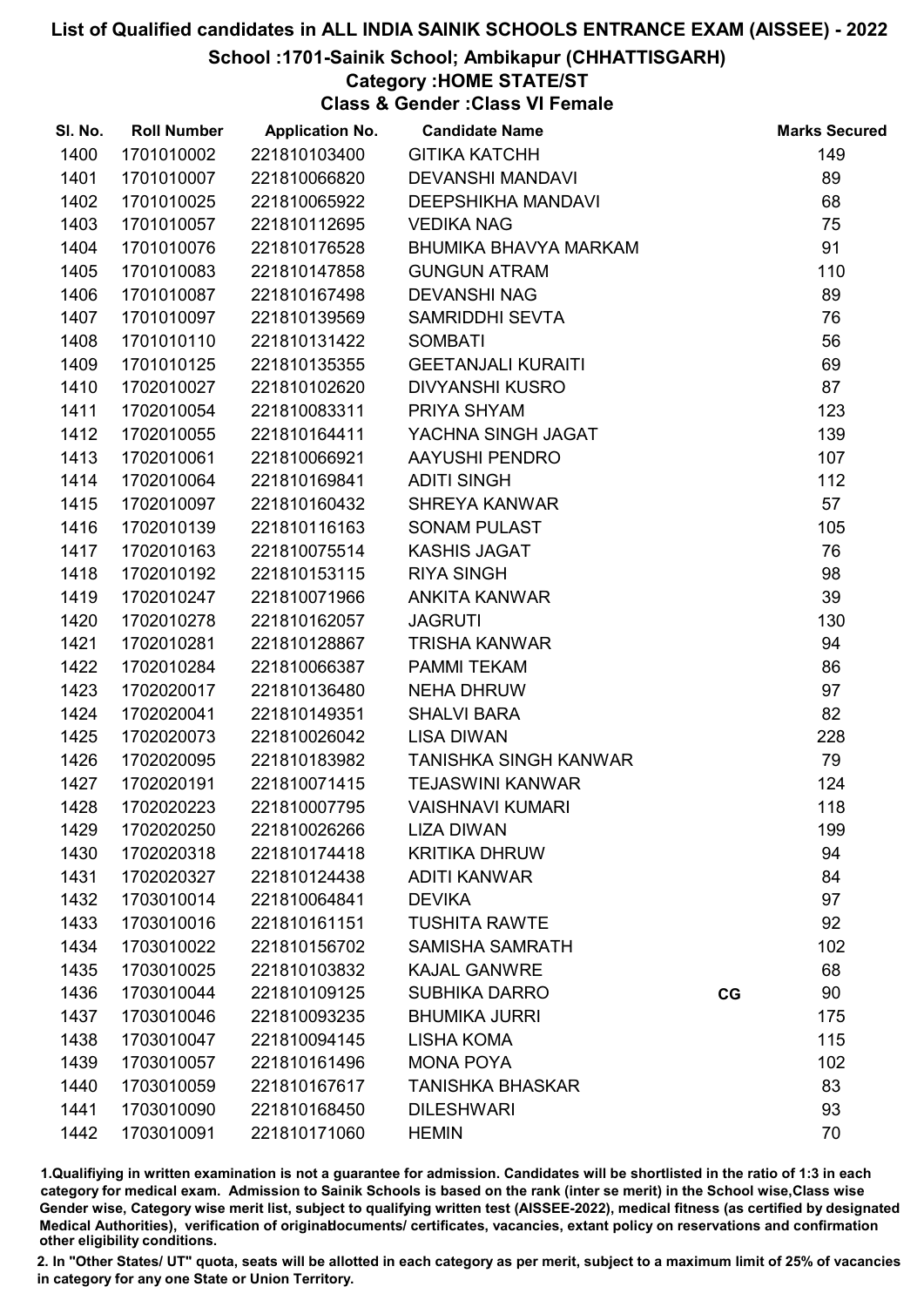#### School :1701-Sainik School; Ambikapur (CHHATTISGARH)

#### Category :HOME STATE/ST

Class & Gender :Class VI Female

| SI. No. | <b>Roll Number</b> | <b>Application No.</b> | <b>Candidate Name</b>      | <b>Marks Secured</b> |
|---------|--------------------|------------------------|----------------------------|----------------------|
| 1443    | 1703010093         | 221810158570           | <b>ADITI MARKAM</b>        | 166                  |
| 1444    | 1703010098         | 221810140211           | PRACHI TETA                | 113                  |
| 1445    | 1703010110         | 221810166042           | <b>TWINKAL KAURE</b>       | 80                   |
| 1446    | 1703010111         | 221810014752           | <b>TISHA KALAME</b>        | 151                  |
| 1447    | 1703010112         | 221810126062           | <b>KARUNA SAKSHI</b>       | 61                   |
| 1448    | 1703010125         | 221810048363           | <b>VIBHA MANDAVI</b>       | 137                  |
| 1449    | 1703010140         | 221810158564           | <b>SRISHTI WATTI</b>       | 38                   |
| 1450    | 1703010145         | 221810169105           | SARASWATI PHARDIYA         | 96                   |
| 1451    | 1703010155         | 221810135865           | <b>SARGAM NETAM</b>        | 91                   |
| 1452    | 1703010156         | 221810167375           | <b>DAMINEE NETAM</b>       | 74                   |
| 1453    | 1703010160         | 221810131006           | <b>ABHA DARRO</b>          | 72                   |
| 1454    | 1703010161         | 221810098806           | <b>KU. FALAK GANWARE</b>   | 128                  |
| 1455    | 1703010168         | 221810047946           | <b>ANJEL DARRO</b>         | 118                  |
| 1456    | 1703010169         | 221810172156           | <b>DIVYA PIDDA</b>         | 87                   |
| 1457    | 1703010173         | 221810171386           | <b>LEENA USENDI</b>        | 74                   |
| 1458    | 1703010176         | 221810157817           | NANDESHWARI NAG            | 63                   |
| 1459    | 1703010178         | 221810119727           | <b>BHAVNA MANDAVI</b>      | 75                   |
| 1460    | 1703010182         | 221810099767           | NIDHI KUNJAM               | 107                  |
| 1461    | 1703010192         | 221810133418           | <b>SANSKRITI THAKUR</b>    | 100                  |
| 1462    | 1703010193         | 221810169918           | <b>DALI TARAM</b>          | 70                   |
| 1463    | 1703010200         | 221810051948           | <b>MENKA KASHYAP</b>       | 138                  |
| 1464    | 1703010204         | 221810023878           | <b>KUSUM TEKAM</b>         | 115                  |
| 1465    | 1703010209         | 221810172598           | <b>PAYAL</b>               | 81                   |
| 1466    | 1703010214         | 221810133149           | <b>KUMARI KANTI</b>        | 57                   |
| 1467    | 1703010215         | 221810133249           | <b>VEDIKA GOUR</b>         | 107                  |
| 1468    | 1703010219         | 221810103989           | <b>BHAVIKA TARAM</b>       | 91                   |
| 1469    | 1704010001         | 221810047800           | <b>KALPANA SIDAR</b>       | 93                   |
| 1470    | 1704010005         | 221810069710           | <b>BULBUL PAINKRA</b>      | 92                   |
| 1471    | 1704010024         | 221810143811           | YUSHIKA NAG                | 161                  |
| 1472    | 1704010046         | 221810090022           | <b>TARULATA SIDAR</b>      | 98                   |
| 1473    | 1704010067         | 221810138443           | YOGITA PAINKRA             | 117                  |
| 1474    | 1704010094         | 221810194654           | <b>SARASWATI RATHIA</b>    | 202                  |
| 1475    | 1704010114         | 221810115465           | <b>SANJANA RATHIA</b>      | 162                  |
| 1476    | 1704010118         | 221810194285           | RITIKA PAINKRA             | 69                   |
| 1477    | 1704010148         | 221810129437           | <b>KUSUM RATHIA</b>        | 84                   |
| 1478    | 1704010164         | 221810173418           | AAKANKSHA PAINKRA          | 81                   |
| 1479    | 1704010166         | 221810090538           | <b>DEEYA PAINKRA</b>       | 121                  |
| 1480    | 1704010173         | 221810191978           | <b>DEEPSHIKHA RATHIA</b>   | 220                  |
| 1481    | 1704010174         | 221810168978           | <b>LALIMA SINGH MARABI</b> | 113                  |
| 1482    | 1704010180         | 221810172798           | <b>SEJAL RATHIYA</b>       | 118                  |
| 1483    | 1704020002         | 221810049800           | <b>SNEHA BAJ</b>           | 180                  |
| 1484    | 1704020037         | 221810154002           | <b>EVA IREEN XESS</b>      | 95                   |
| 1485    | 1704020132         | 221810167908           | PAYAL SIDAR                | 147                  |

1.Qualifiying in written examination is not a guarantee for admission. Candidates will be shortlisted in the ratio of 1:3 in each category for medical exam. Admission to Sainik Schools is based on the rank (inter se merit) in the School wise,Class wise Gender wise, Category wise merit list, subject to qualifying written test (AISSEE-2022), medical fitness (as certified by designated Medical Authorities), verification of originablocuments/ certificates, vacancies, extant policy on reservations and confirmation other eligibility conditions.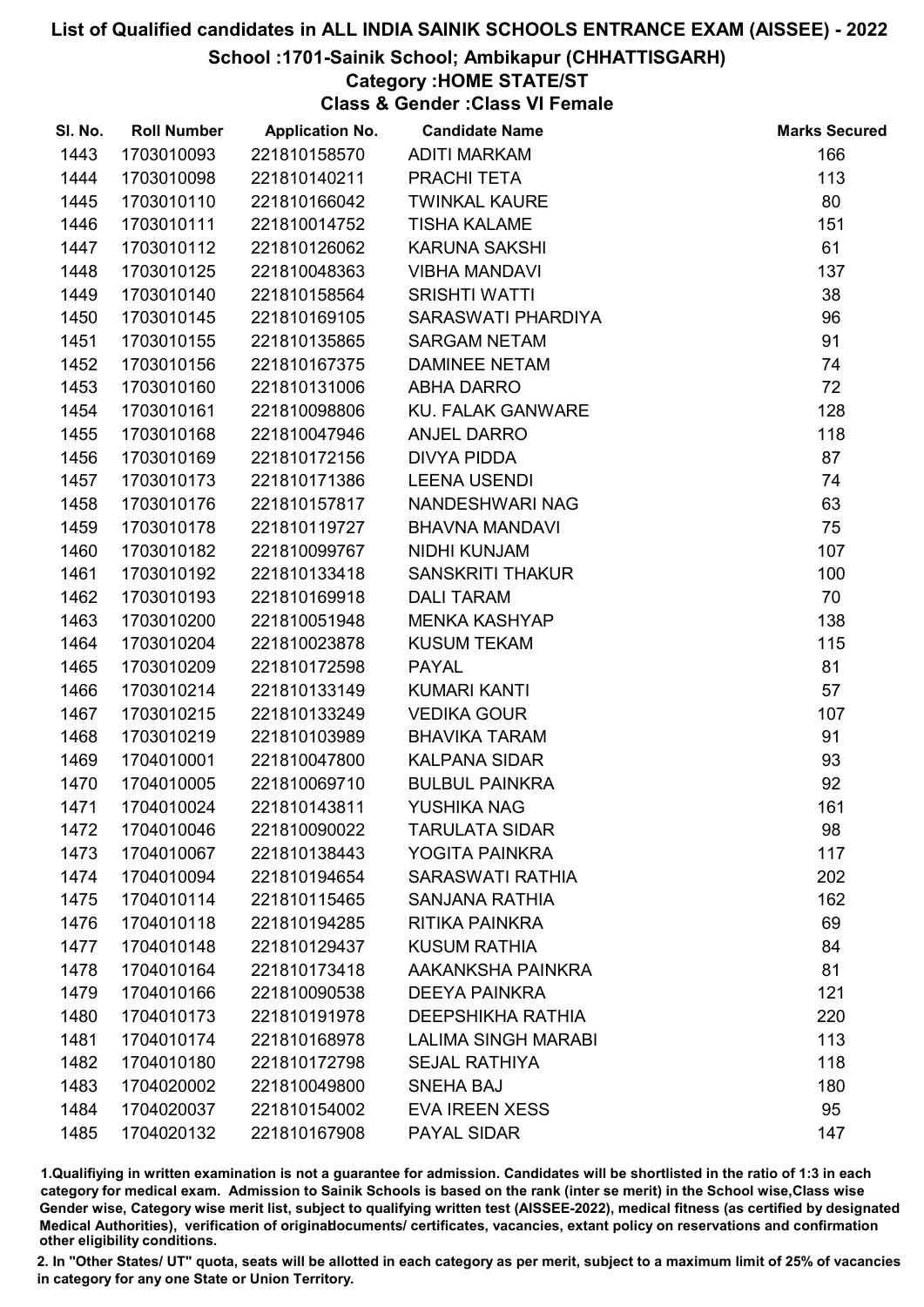#### School :1701-Sainik School; Ambikapur (CHHATTISGARH)

#### Category :HOME STATE/ST

Class & Gender :Class VI Female

| SI. No. | <b>Roll Number</b> | <b>Application No.</b> | <b>Candidate Name</b>   | <b>Marks Secured</b> |
|---------|--------------------|------------------------|-------------------------|----------------------|
| 1486    | 1704020164         | 221810152249           | PUSHPANJALI RATHIYA     | 120                  |
| 1487    | 1704020175         | 221810153189           | <b>GUNJAN SIDAR</b>     | 118                  |
| 1488    | 1704020180         | 221810038999           | <b>LIPIKA SIDAR</b>     | 126                  |
| 1489    | 1705010026         | 221810103250           | <b>ELINA MINJ</b>       | 93                   |
| 1490    | 1705010037         | 221810010570           | SHREYA KORETIYA         | 75                   |
| 1491    | 1705010152         | 221810176110           | LAXMI DEVI PAIKARA      | 118                  |
| 1492    | 1705010153         | 221810137110           | <b>AKANKSHA</b>         | 83                   |
| 1493    | 1705010230         | 221810108502           | <b>SUDHA MARKAM</b>     | 61                   |
| 1494    | 1705010242         | 221810177522           | <b>NOMITA THAKUR</b>    | 89                   |
| 1495    | 1705010251         | 221810156052           | <b>SVATI KANWAR</b>     | 76                   |
| 1496    | 1705010272         | 221810129282           | <b>KOSHIKA DHRUW</b>    | 87                   |
| 1497    | 1705010337         | 221810171044           | AKANSHA SIDAR           | 78                   |
| 1498    | 1705010340         | 221810183544           | <b>HINA MARKAM</b>      | 87                   |
| 1499    | 1705010342         | 221810140254           | <b>BISANI DHURVE</b>    | 132                  |
| 1500    | 1705010354         | 221810051774           | <b>GEETIKA RAMTEKE</b>  | 79                   |
| 1501    | 1705010364         | 221810115905           | <b>DIKSHA THAKUR</b>    | 99                   |
| 1502    | 1705010391         | 221810173285           | <b>MUSKAN DIWAN</b>     | 88                   |
| 1503    | 1705010409         | 221810053226           | <b>BHINITA NETAM</b>    | 115                  |
| 1504    | 1705010427         | 221810173356           | <b>KESHAREE DIWAN</b>   | 115                  |
| 1505    | 1705010435         | 221810118476           | <b>SAKSHI KANWAR</b>    | 121                  |
| 1506    | 1705010447         | 221810049507           | RUCHIKA NAGWANSHI       | 110                  |
| 1507    | 1705010519         | 221810040298           | <b>LAILA</b>            | 99                   |
| 1508    | 1705010524         | 221810129009           | <b>LAKSHADIP DHURVE</b> | 71                   |
| 1509    | 1705020028         | 221810050982           | NAMYA PAIKARA           | 131                  |
| 1510    | 1705020071         | 221810143763           | <b>DEEKSHA BHOI</b>     | 100                  |
| 1511    | 1705020138         | 221810091664           | <b>MEGHA DIWAN</b>      | 98                   |
| 1512    | 1705020160         | 221810120894           | <b>LAVANYA BHANDARI</b> | 86                   |
| 1513    | 1705020187         | 221810080445           | <b>SHREYA SINGH</b>     | 145                  |
| 1514    | 1705020234         | 221810037606           | <b>BHAVNA CHANDEL</b>   | 111                  |
| 1515    | 1705020282         | 221810074286           | <b>DISHA KASHYAP</b>    | 109                  |
| 1516    | 1705020324         | 221810100447           | <b>TANIYA RAJ</b>       | 64                   |
| 1517    | 1705020330         | 221810036747           | <b>KHUSHI</b>           | 104                  |
| 1518    | 1705020333         | 221810158057           | <b>AYUSHI SAI</b>       | 133                  |
| 1519    | 1705020357         | 221810148097           | <b>VANYA SHYAM</b>      | 80                   |
| 1520    | 1705020375         | 221810182908           | <b>SIMRAN NAYAK</b>     | 199                  |
| 1521    | 1705020403         | 221810020478           | <b>HIMANSI SEVTA</b>    | 88                   |
| 1522    | 1706010005         | 221810167500           | <b>AKANSHA TOPPO</b>    | 124                  |
| 1523    | 1706010011         | 221810131420           | <b>PRACHI MINJ</b>      | 128                  |
| 1524    | 1706010039         | 221810174180           | <b>PARIDHI BHAGAT</b>   | 128                  |
| 1525    | 1706010045         | 221810003880           | <b>SONAL KUJUR</b>      | 176                  |
| 1526    | 1706010114         | 221810155951           | <b>NABYA XALXO</b>      | 84                   |
| 1527    | 1706010125         | 221810135191           | <b>SAKSHI SINGH</b>     | 106                  |
| 1528    | 1706010129         | 221810081212           | <b>RANU PAIKRA</b>      | 89                   |

1.Qualifiying in written examination is not a guarantee for admission. Candidates will be shortlisted in the ratio of 1:3 in each category for medical exam. Admission to Sainik Schools is based on the rank (inter se merit) in the School wise,Class wise Gender wise, Category wise merit list, subject to qualifying written test (AISSEE-2022), medical fitness (as certified by designated Medical Authorities), verification of originablocuments/ certificates, vacancies, extant policy on reservations and confirmation other eligibility conditions.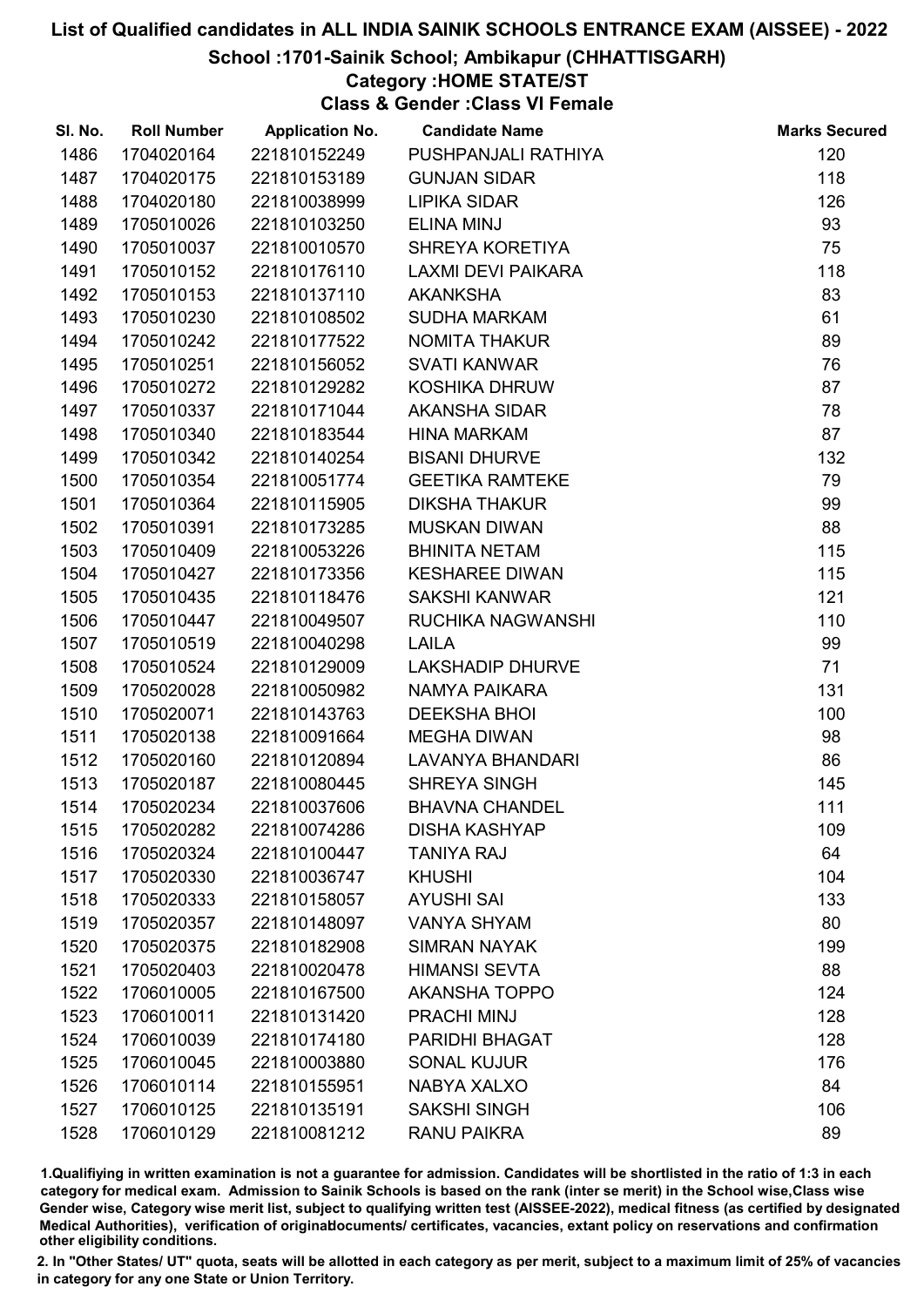#### School :1701-Sainik School; Ambikapur (CHHATTISGARH)

#### Category :HOME STATE/ST

Class & Gender :Class VI Female

| SI. No. | <b>Roll Number</b> | <b>Application No.</b> | <b>Candidate Name</b>       | <b>Marks Secured</b> |
|---------|--------------------|------------------------|-----------------------------|----------------------|
| 1529    | 1706010142         | 221810004652           | <b>CHANCHAL JYOTI SINGH</b> | 99                   |
| 1530    | 1706010144         | 221810064062           | <b>DIVYA KIRAN TOPPO</b>    | 94                   |
| 1531    | 1706010146         | 221810139262           | <b>KAVYA SINGH</b>          | 122                  |
| 1532    | 1706010149         | 221810138862           | <b>ARG PAIKRA</b>           | 78                   |
| 1533    | 1706010161         | 221810070192           | PRIYANSHI SINGH PAIKRA      | 81                   |
| 1534    | 1706010165         | 221810052113           | <b>NISHA PANDO</b>          | 103                  |
| 1535    | 1706010172         | 221810139423           | <b>SHRUTI PAIKRA</b>        | 121                  |
| 1536    | 1706010183         | 221810142443           | YACHANA PAIKRA              | 99                   |
| 1537    | 1706010188         | 221810159953           | <b>NIKITA LAKRA</b>         | 93                   |
| 1538    | 1706010190         | 221810086463           | <b>AROSHI KUJUR</b>         | 81                   |
| 1539    | 1706010207         | 221810039424           | <b>ANVESHA EKKA</b>         | 125                  |
| 1540    | 1706010210         | 221810073134           | <b>NAINCY TIGGA</b>         | 128                  |
| 1541    | 1706010212         | 221810103634           | ANANYA PAINKRA              | 73                   |
| 1542    | 1706010223         | 221810158874           | ANUSHKA KERKETTA            | 71                   |
| 1543    | 1706010227         | 221810128584           | <b>KAVYA LAKRA</b>          | 152                  |
| 1544    | 1706010229         | 221810173784           | <b>LALIMA SINGH</b>         | 98                   |
| 1545    | 1706010236         | 221810147225           | <b>AMISHA TIRKEY</b>        | 96                   |
| 1546    | 1706010240         | 221810197035           | <b>RITU PORTEY</b>          | 109                  |
| 1547    | 1706010242         | 221810125635           | <b>DEEKSHA CHATAK</b>       | 62                   |
| 1548    | 1706010268         | 221810064526           | PALAK ROSE MINJ             | 106                  |
| 1549    | 1706010272         | 221810142436           | PRIYA RATHIA                | 160                  |
| 1550    | 1706010280         | 221810118356           | AISHAL KERKETTA             | 107                  |
| 1551    | 1706010282         | 221810128856           | <b>CHARCHIT SIDAR</b>       | 84                   |
| 1552    | 1706010296         | 221810102496           | <b>NANDANI SINGH</b>        | 99                   |
| 1553    | 1706010299         | 221810120707           | <b>MEGHA SINGH</b>          | 110                  |
| 1554    | 1706010302         | 221810043817           | <b>REETIKA PAIKRA</b>       | 127                  |
| 1555    | 1706010326         | 221810164608           | <b>DISHITA ROSE KUJUR</b>   | 84                   |
| 1556    | 1706010331         | 221810134828           | <b>SUNIDHI SANDILYA</b>     | 114                  |
| 1557    | 1706010336         | 221810139648           | <b>MANSHI PAIKRA</b>        | 66                   |
| 1558    | 1706010339         | 221810137258           | <b>AKRITI TIGGA</b>         | 148                  |
| 1559    | 1706010343         | 221810095778           | <b>SANSKRITI BHAGAT</b>     | 141                  |
| 1560    | 1706010346         | 221810187878           | <b>AKANKSHA KUJUR</b>       | 132                  |
| 1561    | 1706010347         | 221810141088           | <b>ANJALI SINGH</b>         | 102                  |
| 1562    | 1706010351         | 221810127988           | <b>ANAMIKA NAG</b>          | 76                   |
| 1563    | 1706010352         | 221810082109           | <b>ANGEL KERKETTA</b>       | 173                  |
| 1564    | 1706010372         | 221810057459           | <b>DEEKSHA SINGH</b>        | 183                  |
| 1565    | 1706020014         | 221810106841           | <b>SANVI BHAGAT</b>         | 131                  |
| 1566    | 1706020018         | 221810166161           | <b>ISHITA PAINKRA</b>       | 206                  |
| 1567    | 1706020035         | 221810176102           | <b>JONSHI LAKRA</b>         | 114                  |
| 1568    | 1706020050         | 221810177032           | <b>ANIE PALLAVI KUJUR</b>   | 109                  |
| 1569    | 1706020070         | 221810037862           | <b>SONAM KUJUR</b>          | 72                   |
| 1570    | 1706020077         | 221810073782           | <b>OJASWI PAINKRA</b>       | 115                  |
| 1571    | 1706020110         | 221810057743           | <b>ANANTIKA TOPPO</b>       | 115                  |

1.Qualifiying in written examination is not a guarantee for admission. Candidates will be shortlisted in the ratio of 1:3 in each category for medical exam. Admission to Sainik Schools is based on the rank (inter se merit) in the School wise,Class wise Gender wise, Category wise merit list, subject to qualifying written test (AISSEE-2022), medical fitness (as certified by designated Medical Authorities), verification of originablocuments/ certificates, vacancies, extant policy on reservations and confirmation other eligibility conditions.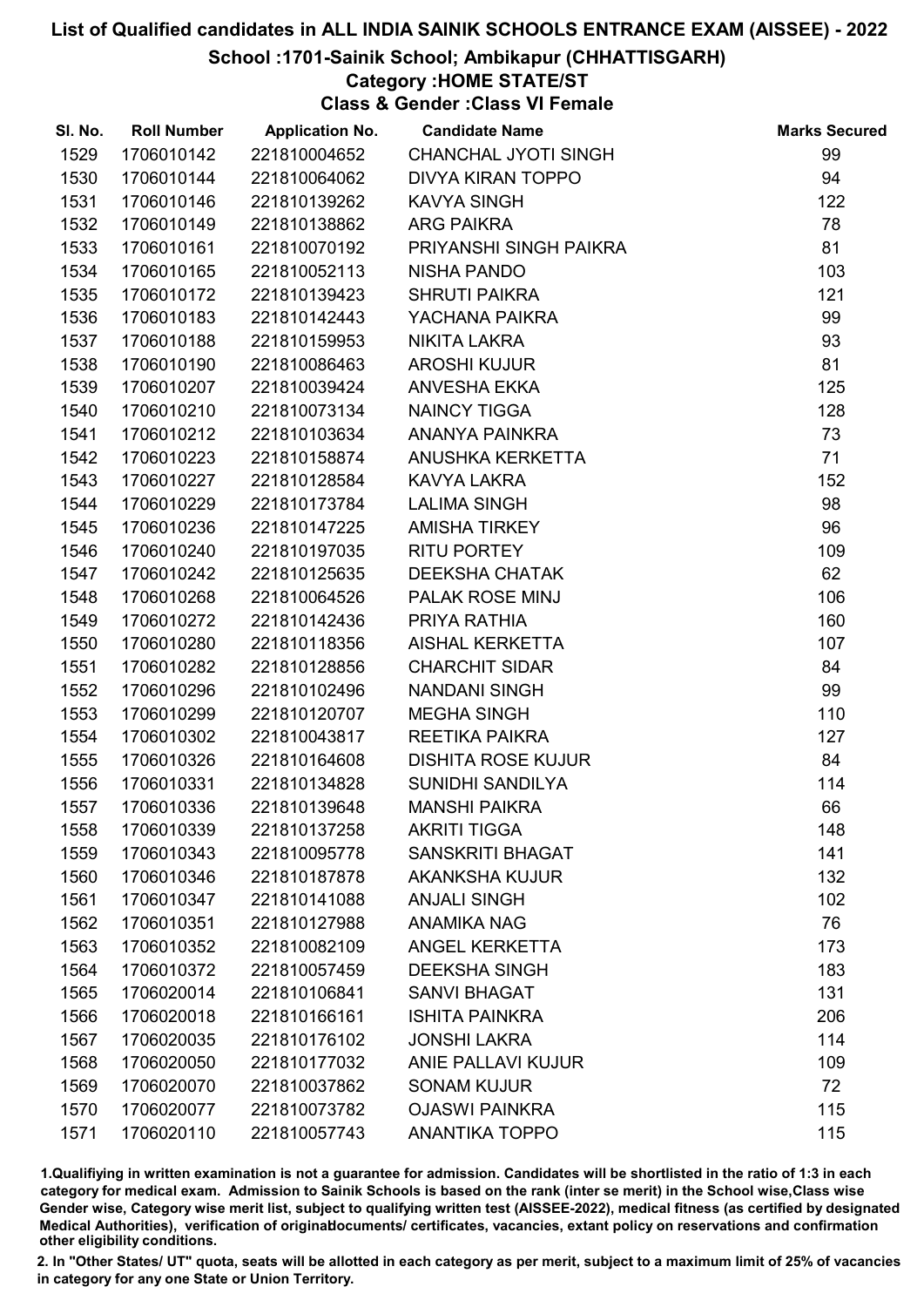#### School :1701-Sainik School; Ambikapur (CHHATTISGARH)

#### Category :HOME STATE/ST

Class & Gender :Class VI Female

| SI. No. | <b>Roll Number</b> | <b>Application No.</b> | <b>Candidate Name</b>    | <b>Marks Secured</b> |
|---------|--------------------|------------------------|--------------------------|----------------------|
| 1572    | 1706020134         | 221810142814           | <b>SHRISTA TOPPO</b>     | 91                   |
| 1573    | 1706020137         | 221810141224           | PRACHI NIKUNJ            | 69                   |
| 1574    | 1706020142         | 221810114434           | <b>AVANTIKA TOPPO</b>    | 53                   |
| 1575    | 1706020171         | 221810119305           | <b>SAMRIDHI PRADHAN</b>  | 99                   |
| 1576    | 1706020186         | 221810137335           | <b>AKANSHA KOL</b>       | 84                   |
| 1577    | 1706020187         | 221810002635           | <b>AROSHI EKKA</b>       | 83                   |
| 1578    | 1706020194         | 221810140755           | <b>DIKSHA TOPPO</b>      | 102                  |
| 1579    | 1706020196         | 221810025265           | SAMIKSHA EKKA            | 88                   |
| 1580    | 1706020203         | 221810008675           | <b>FREEDA WISH KUJUR</b> | 111                  |
| 1581    | 1706020216         | 221810103006           | <b>SANDHYA PAIKRA</b>    | 97                   |
| 1582    | 1706020224         | 221810040616           | <b>DALI PAINKRA</b>      | 72                   |
| 1583    | 1706020238         | 221810106346           | SRISHTEE SINGH           | 60                   |
| 1584    | 1706020253         | 221810002966           | <b>KAMNA BEK</b>         | 88                   |
| 1585    | 1706020294         | 221810072847           | <b>DIPALI BHAGAT</b>     | 146                  |
| 1586    | 1706020311         | 221810113987           | AARUSHI SINGH            | 54                   |
| 1587    | 1706020323         | 221810072818           | KUMARI HIMIKA SINGH      | 102                  |
| 1588    | 1706020334         | 221810105048           | <b>PRACHI TIRKEY</b>     | 99                   |
| 1589    | 1706020349         | 221810092778           | ANUSHKA BHAGAT           | 148                  |
| 1590    | 1706020371         | 221810160509           | <b>SANCHI KHALKHO</b>    | 77                   |
| 1591    | 1706020373         | 221810131609           | ANUSHKA SINGH            | 91                   |
| 1592    | 1706020391         | 221810104259           | <b>PURVI PAINKRA</b>     | 138                  |
| 1593    | 1706020392         | 221810176359           | <b>ARCHANA</b>           | 96                   |
| 1594    | 1706020416         | 221810186889           | ANGEL ROSE XAXA          | 75                   |
| 1595    | 2608010004         | 221810175641           | ARADHNA BHAGAT           | 169                  |
| 1596    | 2608010007         | 221810134542           | <b>NAINCY KERKETTA</b>   | 96                   |
| 1597    | 4401020306         | 221810034205           | PRATIMA KANWAR           | 135                  |

<sup>1.</sup>Qualifiying in written examination is not a guarantee for admission. Candidates will be shortlisted in the ratio of 1:3 in each category for medical exam. Admission to Sainik Schools is based on the rank (inter se merit) in the School wise,Class wise Gender wise, Category wise merit list, subject to qualifying written test (AISSEE-2022), medical fitness (as certified by designated Medical Authorities), verification of originablocuments/ certificates, vacancies, extant policy on reservations and confirmation other eligibility conditions.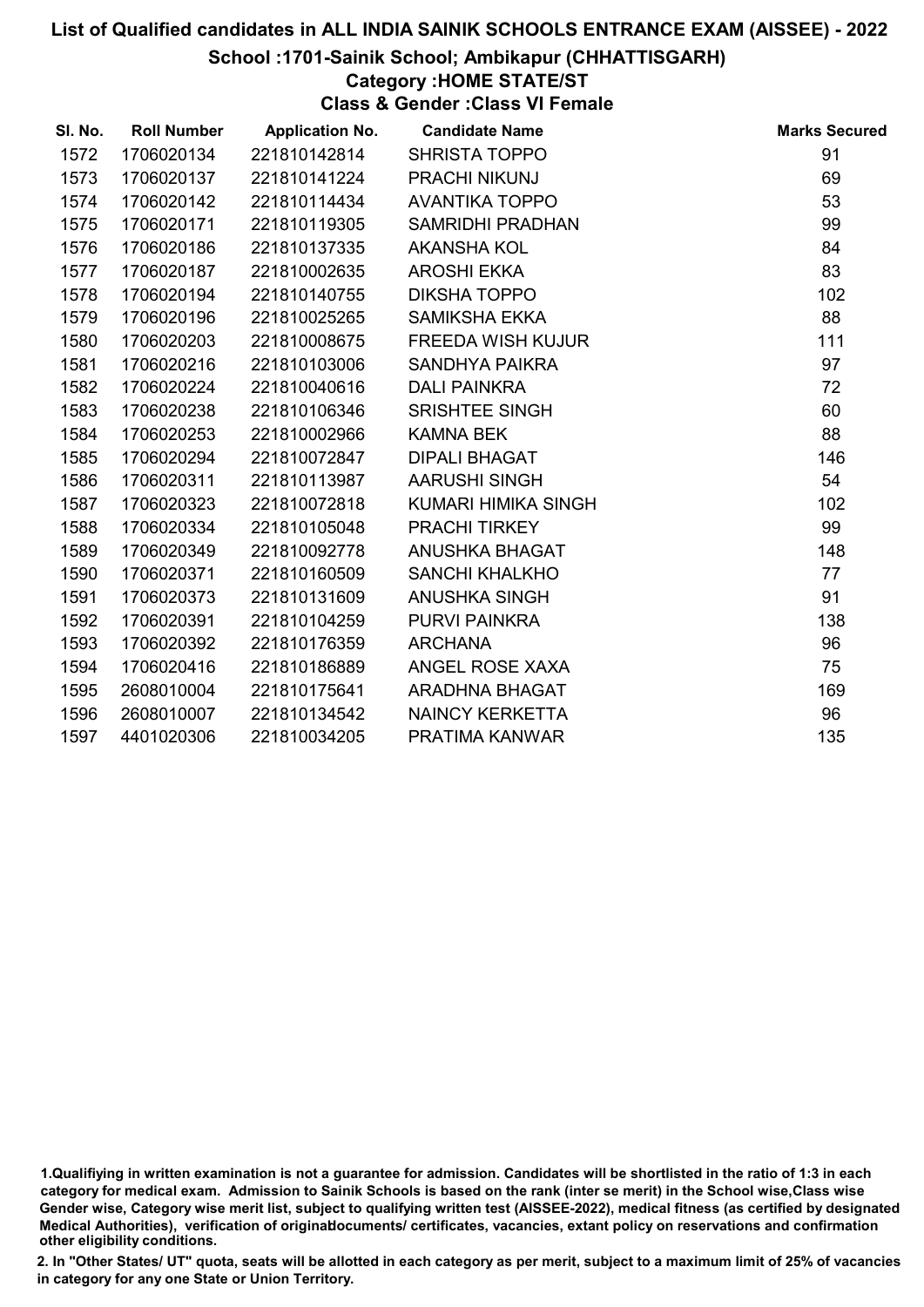#### School :1701-Sainik School; Ambikapur (CHHATTISGARH)

# Category :HOME STATE/OBC

Class & Gender :Class VI Female

| SI. No. | <b>Roll Number</b> | <b>Application No.</b> | <b>Candidate Name</b>   | <b>Marks Secured</b> |
|---------|--------------------|------------------------|-------------------------|----------------------|
| 1598    | 1701010001         | 221810041100           | <b>JAGRITI THAKUR</b>   | 176                  |
| 1599    | 1701010036         | 221810007783           | <b>HARSHITA VERMA</b>   | 165                  |
| 1600    | 1701010100         | 221810023689           | <b>PURVI SAHU</b>       | 172                  |
| 1601    | 1702010013         | 221810161030           | <b>SHRUTI PARASAR</b>   | 168                  |
| 1602    | 1702010088         | 221810135912           | <b>ANANYA SAHU</b>      | 159                  |
| 1603    | 1702010092         | 221810006322           | AANCHAL YADAV           | 141                  |
| 1604    | 1702010123         | 221810162213           | RITIKA KAHAR            | 145                  |
| 1605    | 1702010130         | 221810115823           | AAYUSHI SAHU            | 134                  |
| 1606    | 1702010132         | 221810102633           | AABHA KASHYAP           | 136                  |
| 1607    | 1702010147         | 221810011273           | <b>KUSUM SAHU</b>       | 183                  |
| 1608    | 1702010169         | 221810160044           | <b>DEEPIKA YADAW</b>    | 142                  |
| 1609    | 1702010254         | 221810146186           | <b>STUTI R. SAHU</b>    | 211                  |
| 1610    | 1702010287         | 221810102987           | <b>VAIDEHI SHRIWAS</b>  | 131                  |
| 1611    | 1702010312         | 221810019478           | <b>AAYUSHI RATHORE</b>  | 215                  |
| 1612    | 1702010318         | 221810140788           | KU KAMAKSHI RATHORE     | 120                  |
| 1613    | 1702020096         | 221810014592           | <b>HIMANSHIKA SONI</b>  | 126                  |
| 1614    | 1702020247         | 221810170166           | KAVYA DEWANGAN          | 189                  |
| 1615    | 1702020328         | 221810114838           | <b>AAKASH VERMA</b>     | 183                  |
| 1616    | 1704010016         | 221810111470           | <b>SNEHA PATEL</b>      | 235                  |
| 1617    | 1704010032         | 221810157541           | <b>JANVI PATEL</b>      | 146                  |
| 1618    | 1704010050         | 221810162632           | <b>SHIKHA NAIK</b>      | 152                  |
| 1619    | 1704010062         | 221810063803           | <b>MINAKSHI PATEL</b>   | 181                  |
| 1620    | 1704010074         | 221810137673           | <b>PRACHI PATEL</b>     | 165                  |
| 1621    | 1704010090         | 221810057734           | <b>CHARUSHREE PATEL</b> | 193                  |
| 1622    | 1704010108         | 221810188235           | <b>DRISHTI CHANDRA</b>  | 175                  |
| 1623    | 1704010131         | 221810063146           | <b>KIRAN GUPTA</b>      | 154                  |
| 1624    | 1704010139         | 221810064576           | <b>VINITA GABEL</b>     | 243                  |
| 1625    | 1704010171         | 221810177578           | <b>SAKSHI GUPTA</b>     | 122                  |
| 1626    | 1704020005         | 221810072120           | <b>SWATI BEHRA</b>      | 183                  |
| 1627    | 1704020006         | 221810166620           | <b>BHUMIKA PATEL</b>    | 154                  |
| 1628    | 1704020073         | 221810054764           | <b>LOKANKSHA PATEL</b>  | 155                  |
| 1629    | 1704020081         | 221810066615           | <b>JAGRITI PATEL</b>    | 160                  |
| 1630    | 1704020121         | 221810127067           | <b>AGRIMA DESHMUKH</b>  | 134                  |
| 1631    | 1704020130         | 221810094597           | <b>VIBHA PATEL</b>      | 127                  |
| 1632    | 1704020148         | 221810188619           | <b>SHREYA NAYAK</b>     | 148                  |
| 1633    | 1704020152         | 221810073049           | <b>AAKRITI SAHU</b>     | 198                  |
| 1634    | 1704020154         | 221810025159           | <b>ANJALI PATEL</b>     | 146                  |
| 1635    | 1705010043         | 221810017080           | <b>DIVYASHA SONI</b>    | 148                  |
| 1636    | 1705010062         | 221810088611           | <b>VANSHIKA VERMA</b>   | 199                  |
| 1637    | 1705010064         | 221810095811           | <b>SAMRIDDHI SONKAR</b> | 174                  |
| 1638    | 1705010148         | 221810071700           | <b>BHOOMI SONKAR</b>    | 136                  |
| 1639    | 1705010181         | 221810139670           | <b>JHARNA VERMA</b>     | 130                  |
| 1640    | 1705010187         | 221810140880           | <b>AYUSHI BHOI</b>      | 231                  |

1.Qualifiying in written examination is not a guarantee for admission. Candidates will be shortlisted in the ratio of 1:3 in each category for medical exam. Admission to Sainik Schools is based on the rank (inter se merit) in the School wise,Class wise Gender wise, Category wise merit list, subject to qualifying written test (AISSEE-2022), medical fitness (as certified by designated Medical Authorities), verification of originablocuments/ certificates, vacancies, extant policy on reservations and confirmation other eligibility conditions.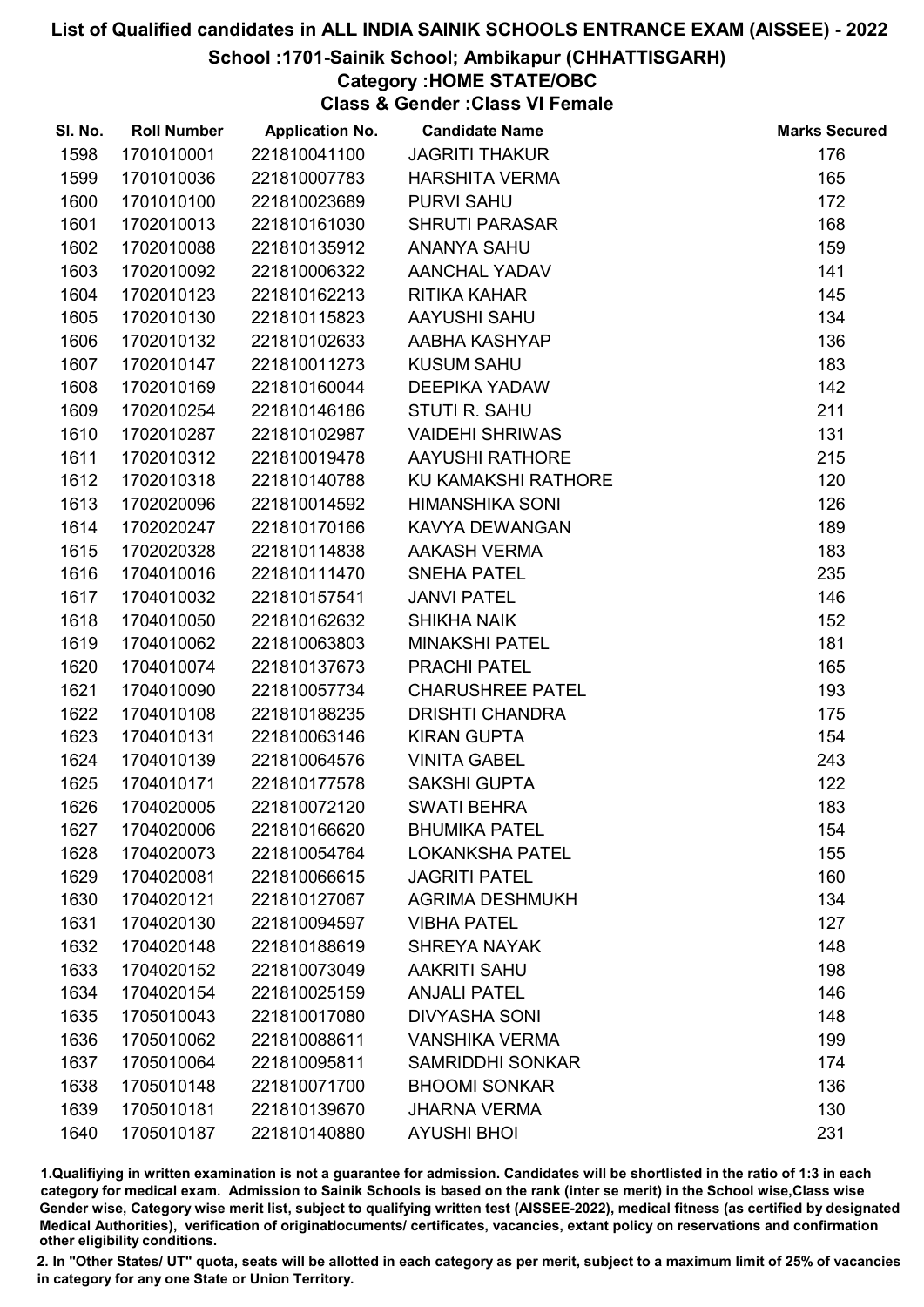#### School :1701-Sainik School; Ambikapur (CHHATTISGARH)

# Category :HOME STATE/OBC

Class & Gender :Class VI Female

| SI. No. | <b>Roll Number</b> | <b>Application No.</b> | <b>Candidate Name</b>     |           | <b>Marks Secured</b> |
|---------|--------------------|------------------------|---------------------------|-----------|----------------------|
| 1641    | 1705010284         | 221810157213           | <b>PAWANI SINHA</b>       |           | 171                  |
| 1642    | 1705010343         | 221810181454           | <b>KAVITA SAHU</b>        |           | 177                  |
| 1643    | 1705010363         | 221810057705           | KANAK VERMA               |           | 167                  |
| 1644    | 1705010376         | 221810172545           | <b>JIYA DESHMUKH</b>      |           | 142                  |
| 1645    | 1705010398         | 221810086495           | <b>ARPITA MANIKPURI</b>   |           | 133                  |
| 1646    | 1705010419         | 221810100536           | <b>DISHA CHOUDHARI</b>    |           | 213                  |
| 1647    | 1705010422         | 221810042636           | <b>SAKSHEE SINHA</b>      |           | 135                  |
| 1648    | 1705010423         | 221810067936           | <b>DAMINI SAHU</b>        |           | 150                  |
| 1649    | 1705010466         | 221810102857           | KU VIDYA SAHU             |           | 187                  |
| 1650    | 1705010467         | 221810018957           | <b>CHAROO NAYAK</b>       |           | 145                  |
| 1651    | 1705010470         | 221810167267           | <b>CHANCHAL JANGHEL</b>   |           | 125                  |
| 1652    | 1705010541         | 221810008239           | <b>PRACHI DHIWAR</b>      |           | 228                  |
| 1653    | 1705010546         | 221810163849           | <b>DASHIKA PATEL</b>      |           | 210                  |
| 1654    | 1705020013         | 221810161352           | <b>MUSKAN SAHU</b>        | <b>AR</b> | 125                  |
| 1655    | 1705020022         | 221810166272           | <b>SONIYA NAYAK</b>       |           | 164                  |
| 1656    | 1705020065         | 221810055353           | <b>GEETIKA CHANDRAKAR</b> |           | 126                  |
| 1657    | 1705020106         | 221810034704           | PARUL SINHA               |           | 160                  |
| 1658    | 1705020136         | 221810115064           | <b>ADITI SAHU</b>         |           | 183                  |
| 1659    | 1705020191         | 221810040845           | <b>VOJASVI SAHU</b>       |           | 129                  |
| 1660    | 1705020195         | 221810053755           | AVANI DEWANGAN            |           | 143                  |
| 1661    | 1705020297         | 221810180807           | AARADHYA YADAV            |           | 156                  |
| 1662    | 1705020300         | 221810078217           | RUCHIKA VISHAL            |           | 165                  |
| 1663    | 1705020356         | 221810116097           | <b>NETRA DEWAN</b>        |           | 127                  |
| 1664    | 1705020373         | 221810114708           | <b>HEMASHRI JANGHEL</b>   |           | 137                  |
| 1665    | 1705020378         | 221810056618           | <b>GUNJAN DEWANGAN</b>    |           | 127                  |
| 1666    | 1705020393         | 221810031458           | <b>TANISHTHA SAHU</b>     |           | 158                  |
| 1667    | 1705020396         | 221810026958           | <b>LALIMA VERMA</b>       |           | 127                  |
| 1668    | 1705020418         | 221810047888           | <b>SHAILI VERMA</b>       |           | 151                  |
| 1669    | 1705020420         | 221810004398           | <b>MANYATA SAHU</b>       |           | 127                  |
| 1670    | 1705020446         | 221810011349           | <b>ADITI PATEL</b>        |           | 166                  |
| 1671    | 1705020452         | 221810175549           | <b>ADITI DEWANGAN</b>     |           | 150                  |
| 1672    | 1706010095         | 221810013090           | <b>RAGINI SAHU</b>        |           | 125                  |
| 1673    | 1706010099         | 221810026301           | <b>SHRISHTI YADAV</b>     |           | 164                  |
| 1674    | 1706010117         | 221810157561           | <b>SHEELU RAJWADE</b>     |           | 146                  |
| 1675    | 1706010184         | 221810040643           | <b>ANANYA SAHU</b>        |           | 189                  |
| 1676    | 1706010271         | 221810051336           | <b>AGHANYA GUPTA</b>      |           | 172                  |
| 1677    | 1706010341         | 221810167078           | <b>SUHANA SAHU</b>        |           | 154                  |
| 1678    | 1706010357         | 221810043429           | <b>RITIKA RAJWADE</b>     |           | 120                  |
| 1679    | 1706010363         | 221810004929           | SHIWANI KASHYAP           |           | 176                  |
| 1680    | 1706020034         | 221810035891           | PUSHPIKA YADAV            |           | 151                  |
| 1681    | 1706020071         | 221810106962           | PALAK MEHTA               |           | 138                  |
| 1682    | 1706020158         | 221810195484           | <b>ANSHIKA GUPTA</b>      |           | 145                  |
| 1683    | 1706020276         | 221810131217           | <b>SHREYA GUPTA</b>       |           | 171                  |

1.Qualifiying in written examination is not a guarantee for admission. Candidates will be shortlisted in the ratio of 1:3 in each category for medical exam. Admission to Sainik Schools is based on the rank (inter se merit) in the School wise,Class wise Gender wise, Category wise merit list, subject to qualifying written test (AISSEE-2022), medical fitness (as certified by designated Medical Authorities), verification of originablocuments/ certificates, vacancies, extant policy on reservations and confirmation other eligibility conditions.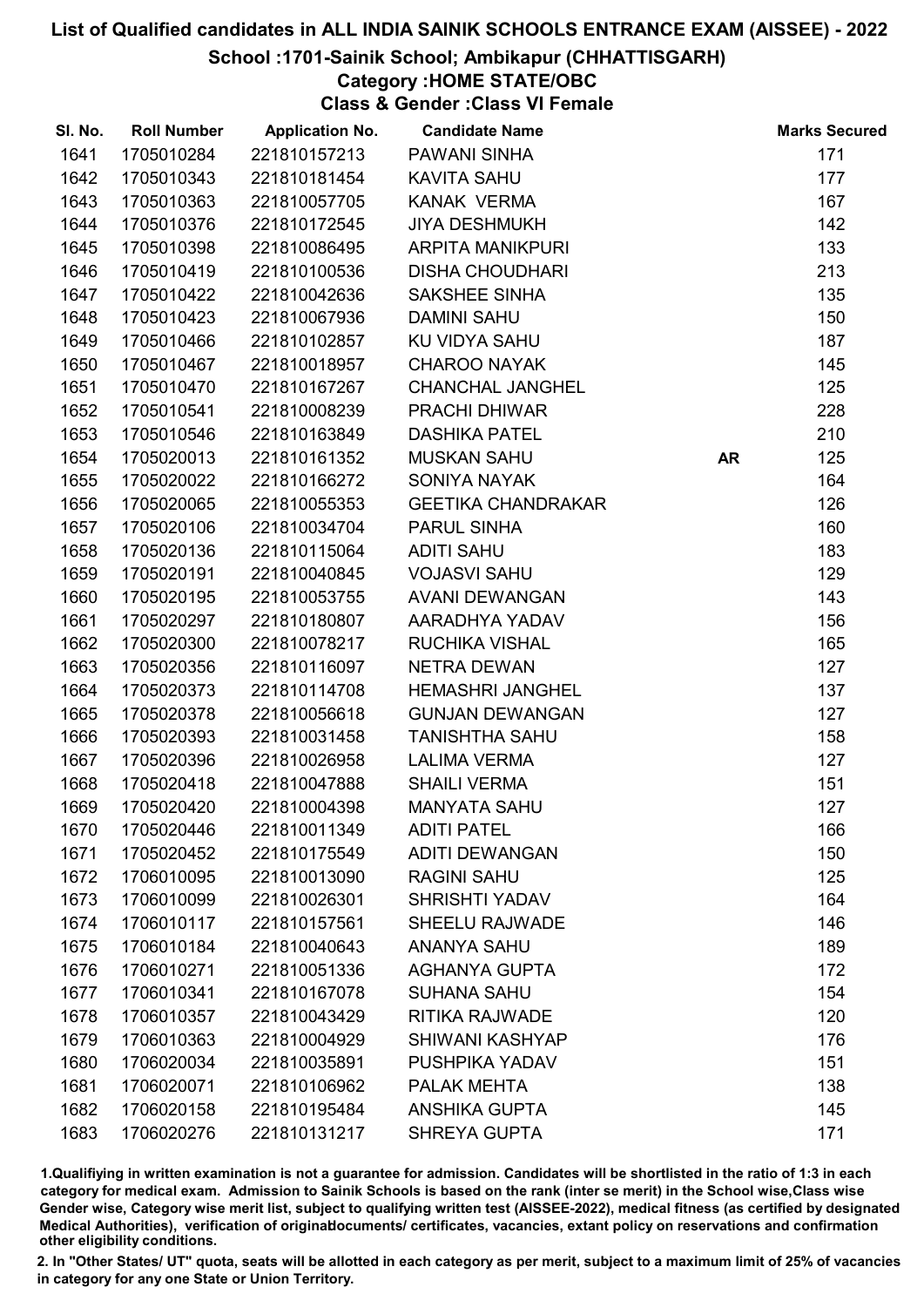# List of Qualified candidates in ALL INDIA SAINIK SCHOOLS ENTRANCE EXAM (AISSEE) - 2022 School :1701-Sainik School; Ambikapur (CHHATTISGARH) Category :HOME STATE/OBC Class & Gender :Class VI Female

| SI. No. | <b>Roll Number</b> | <b>Application No.</b> | <b>Candidate Name</b> | <b>Marks Secured</b> |
|---------|--------------------|------------------------|-----------------------|----------------------|
| 1684    | 1706020331         | 221810092138           | PRISHA JAISWAL        | 180                  |
| 1685    | 1706020337         | 221810027848           | AVNI JAISWAL          | 172                  |
| 1686    | 4402010117         | 221810139923           | AISHLEEN SAHU         | 148                  |

1.Qualifiying in written examination is not a guarantee for admission. Candidates will be shortlisted in the ratio of 1:3 in each category for medical exam. Admission to Sainik Schools is based on the rank (inter se merit) in the School wise,Class wise Gender wise, Category wise merit list, subject to qualifying written test (AISSEE-2022), medical fitness (as certified by designated Medical Authorities), verification of originablocuments/ certificates, vacancies, extant policy on reservations and confirmation other eligibility conditions.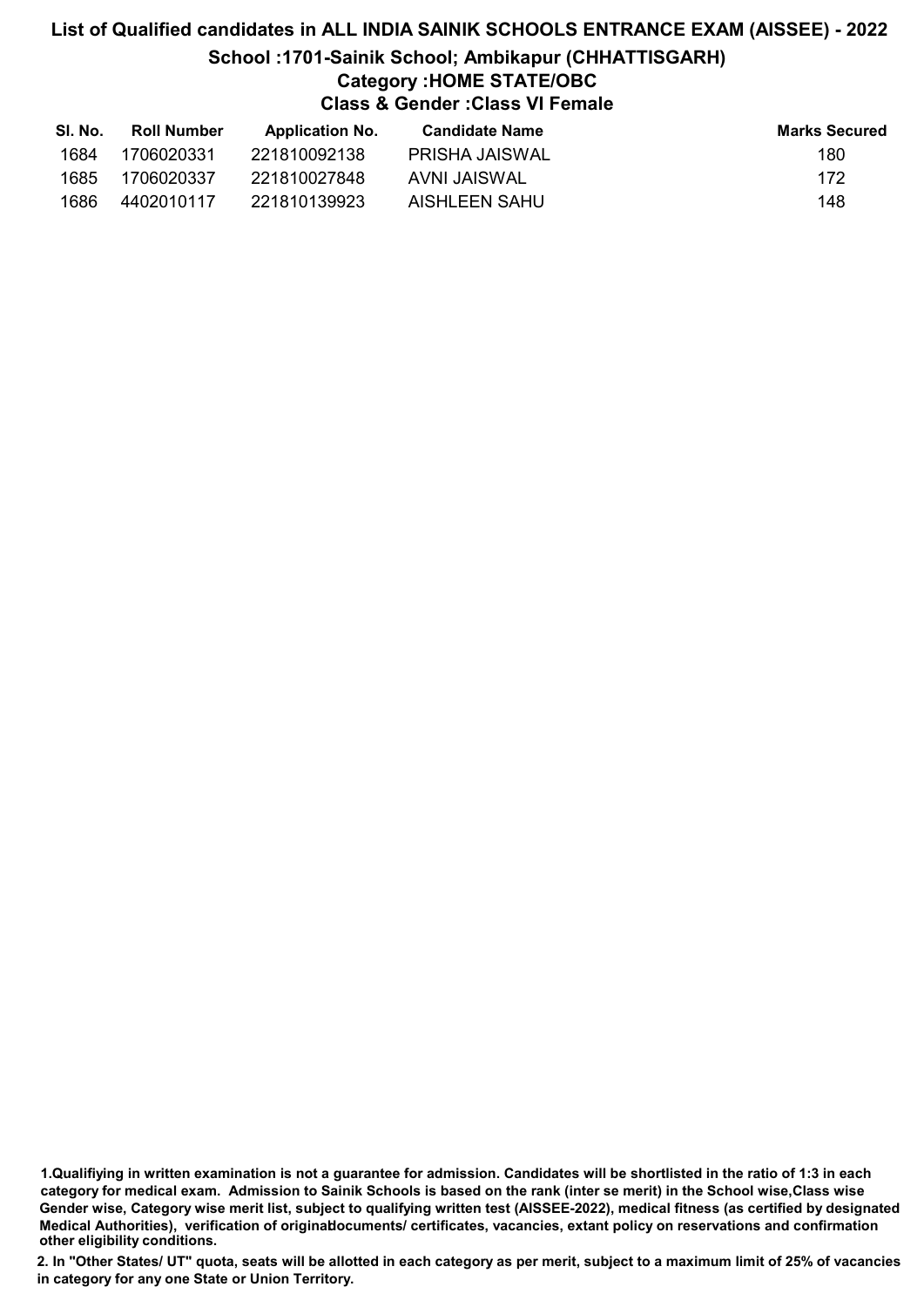#### School :1701-Sainik School; Ambikapur (CHHATTISGARH)

# Category :HOME STATE/DEF

Class & Gender :Class VI Female

| SI. No. | <b>Roll Number</b> | <b>Application No.</b> | <b>Candidate Name</b> |    | <b>Marks Secured</b> |
|---------|--------------------|------------------------|-----------------------|----|----------------------|
| 1687    | 1702020086         | 221810023862           | <b>ANJALI SHRIWAS</b> |    | 138                  |
| 1688    | 1705010191         | 221810041390           | <b>ANANYA</b>         |    | 132                  |
| 1689    | 1705010449         | 221810047607           | ADITI                 |    | 127                  |
| 1690    | 1705020054         | 221810037933           | <b>MASUM TIWARI</b>   |    | 120                  |
| 1691    | 1705020072         | 221810128763           | ANUSKA KUMARI YADAV   |    | 158                  |
| 1692    | 1705020232         | 221810088406           | OMI SAHU              |    | 224                  |
| 1693    | 1705020388         | 221810183638           | VRITIKA VERMA         |    | 195                  |
| 1694    | 1705020450         | 221810039449           | TANISHKA SHARMA       |    | 132                  |
| 1695    | 1706020339         | 221810197358           | <b>ARADHANA</b>       | CG | 157                  |
| 1696    | 3803010196         | 221810187315           | BHAWANA SAHU          |    | 124                  |

1.Qualifiying in written examination is not a guarantee for admission. Candidates will be shortlisted in the ratio of 1:3 in each category for medical exam. Admission to Sainik Schools is based on the rank (inter se merit) in the School wise,Class wise Gender wise, Category wise merit list, subject to qualifying written test (AISSEE-2022), medical fitness (as certified by designated Medical Authorities), verification of originablocuments/ certificates, vacancies, extant policy on reservations and confirmation other eligibility conditions.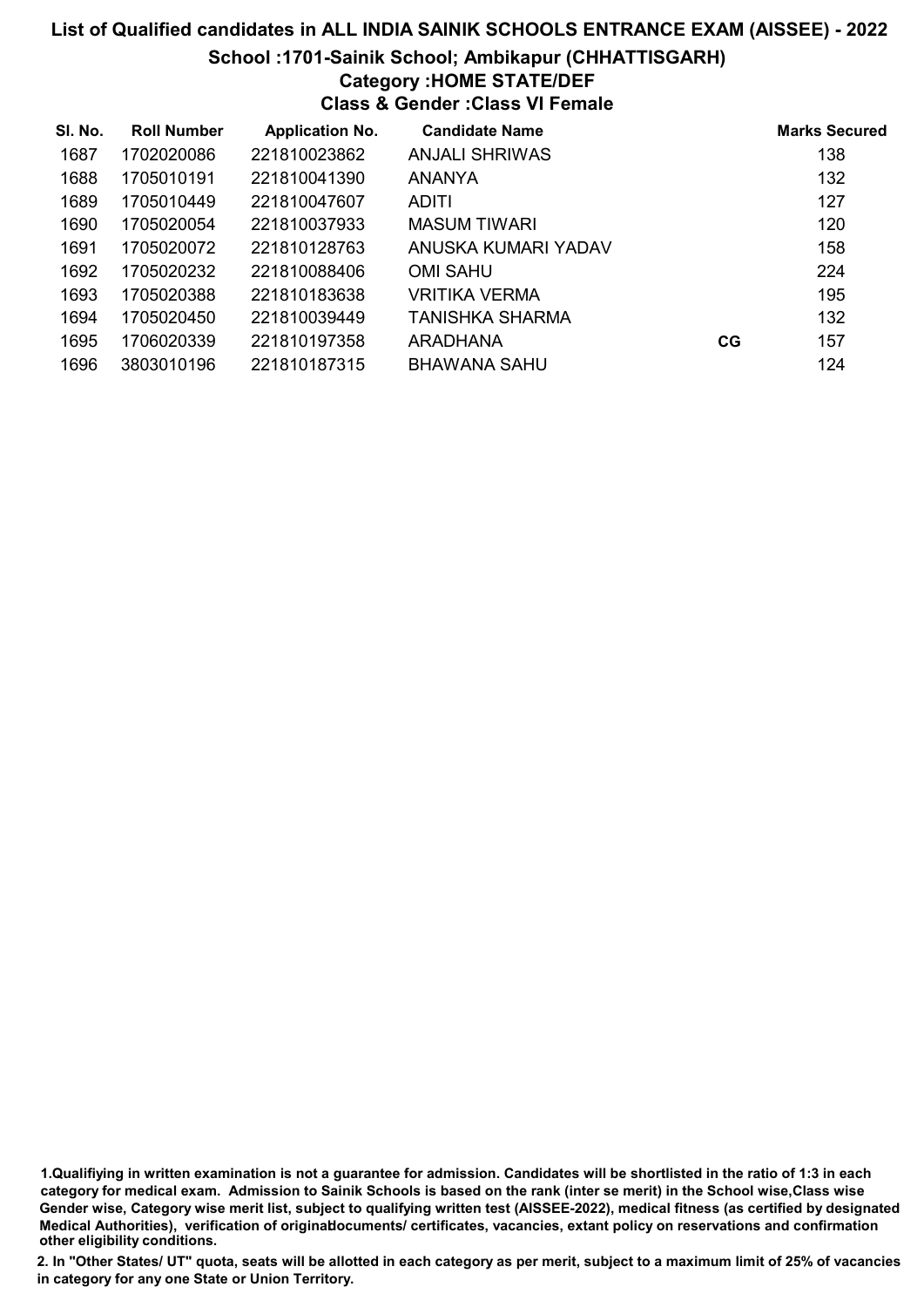#### School :1701-Sainik School; Ambikapur (CHHATTISGARH)

# Category :HOME STATE/GEN

Class & Gender :Class VI Female

| SI. No. | <b>Roll Number</b> | <b>Application No.</b> | <b>Candidate Name</b>       | <b>Marks Secured</b> |
|---------|--------------------|------------------------|-----------------------------|----------------------|
| 1697    | 1701010015         | 221810126301           | <b>ANANYA SINGH</b>         | 121                  |
| 1698    | 1701010034         | 221810011383           | <b>NOREEN CHAND</b>         | 164                  |
| 1699    | 1701010049         | 221810126925           | YASHVI VISHWAKARMA          | 154                  |
| 1700    | 1701010067         | 221810010896           | <b>ESHITA VERMA</b>         | 136                  |
| 1701    | 1701010090         | 221810027598           | <b>G SRI GOWRI</b>          | 199                  |
| 1702    | 1702010209         | 221810157555           | PRAKRITI DUBEY              | 122                  |
| 1703    | 1702010307         | 221810090958           | <b>VAIDEHEE SHARMA</b>      | 139                  |
| 1704    | 1702020006         | 221810000740           | <b>JAYA SAHU</b>            | 129                  |
| 1705    | 1702020007         | 221810196550           | <b>ANOKHI GUPTA</b>         | 150                  |
| 1706    | 1702020067         | 221810111922           | <b>EDHA JAISWAL</b>         | 220                  |
| 1707    | 1702020070         | 221810165232           | ASHWIKA UDDESH              | 200                  |
| 1708    | 1702020077         | 221810069442           | AKSHAYA KESHARWANI          | 199                  |
| 1709    | 1702020087         | 221810027372           | <b>VRIDDHI VISHWAKARMA</b>  | 135                  |
| 1710    | 1702020124         | 221810121943           | <b>NAYSHA PAWAR</b>         | 202                  |
| 1711    | 1702020144         | 221810147393           | <b>DESHANA SAHU</b>         | 160                  |
| 1712    | 1702020153         | 221810066904           | <b>SAKSHI MISHRA</b>        | 203                  |
| 1713    | 1702020161         | 221810003424           | <b>ANSHIKA RAJAK</b>        | 145                  |
| 1714    | 1702020180         | 221810180484           | <b>SRISHTI DAS</b>          | 209                  |
| 1715    | 1702020182         | 221810118584           | <b>ANUSHREE DEHERI</b>      | 164                  |
| 1716    | 1702020199         | 221810040825           | SHUBHI SHREE RAJPUT         | 132                  |
| 1717    | 1702020216         | 221810029485           | ARADHYA SINGHAL             | 230                  |
| 1718    | 1702020231         | 221810196226           | NANDINI GUBRELAY            | 139                  |
| 1719    | 1702020256         | 221810053966           | <b>SHUBHIKSHA MARU</b>      | 159                  |
| 1720    | 1702020306         | 221810023977           | AVANTIKA DEWANGAN           | 195                  |
| 1721    | 1702020331         | 221810078248           | <b>SHRISHTI SINGHAL</b>     | 160                  |
| 1722    | 1702020349         | 221810034898           | <b>MAHAK TIWARI</b>         | 137                  |
| 1723    | 1702020366         | 221810159939           | <b>MEDHAVINI GUPTA</b>      | 153                  |
| 1724    | 1702020368         | 221810085349           | SAANVI MURARKA              | 155                  |
| 1725    | 1703010024         | 221810010432           | <b>SHREYA GAIN</b>          | 179                  |
| 1726    | 1703010031         | 221810050513           | <b>TAMANNA ARDE</b>         | 181                  |
| 1727    | 1703010054         | 221810048466           | <b>ANJALI SINGH</b>         | 157                  |
| 1728    | 1704010179         | 221810081398           | <b>ANSHIKA VERMA</b>        | 127                  |
| 1729    | 1704020020         | 221810195621           | SHATAKSHI SATPATHY          | 128                  |
| 1730    | 1704020030         | 221810019961           | <b>NAINCY VERMA</b>         | 125                  |
| 1731    | 1704020054         | 221810056413           | <b>SHIPRA NANDE</b>         | 130                  |
| 1732    | 1704020078         | 221810184294           | <b>ISHITA SHARMA</b>        | 137                  |
| 1733    | 1704020082         | 221810147715           | KHUSHI KESHARWANI           | 125                  |
| 1734    | 1704020135         | 221810197038           | <b>DEEKSHA RAMAN</b>        | 129                  |
| 1735    | 1704020147         | 221810084119           | <b>ADITI SINGH</b>          | 155                  |
| 1736    | 1705010006         | 221810037800           | <b>ROSHANI SHARMA</b>       | 180                  |
| 1737    | 1705010041         | 221810012080           | <b>SHREYA DAS</b>           | 238                  |
| 1738    | 1705010068         | 221810104321           | <b>ARADHYA SINGH PARMAR</b> | 139                  |
| 1739    | 1705010116         | 221810083481           | <b>SAKSHI SINGH</b>         | 223                  |

1.Qualifiying in written examination is not a guarantee for admission. Candidates will be shortlisted in the ratio of 1:3 in each category for medical exam. Admission to Sainik Schools is based on the rank (inter se merit) in the School wise,Class wise Gender wise, Category wise merit list, subject to qualifying written test (AISSEE-2022), medical fitness (as certified by designated Medical Authorities), verification of originablocuments/ certificates, vacancies, extant policy on reservations and confirmation other eligibility conditions.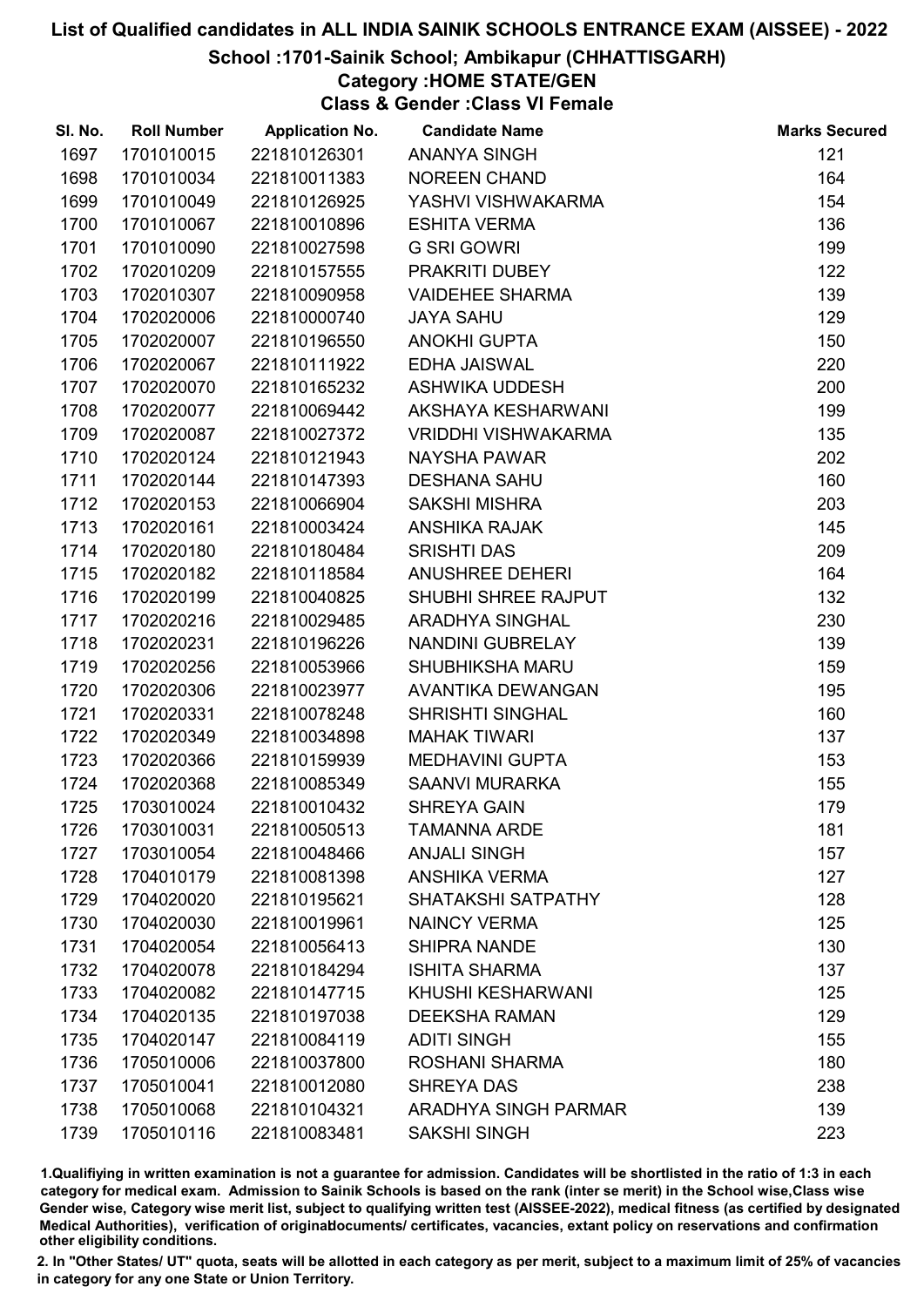#### School :1701-Sainik School; Ambikapur (CHHATTISGARH)

# Category :HOME STATE/GEN

Class & Gender :Class VI Female

| SI. No. | <b>Roll Number</b> | <b>Application No.</b> | <b>Candidate Name</b>   |            | <b>Marks Secured</b> |
|---------|--------------------|------------------------|-------------------------|------------|----------------------|
| 1740    | 1705010136         | 221810150712           | <b>SANVEE SHARMA</b>    |            | 246                  |
| 1741    | 1705010145         | 221810120632           | <b>SWASTI MISHRA</b>    |            | 227                  |
| 1742    | 1705010168         | 221810138640           | <b>SONAM SINGH</b>      |            | 130                  |
| 1743    | 1705020040         | 221810027513           | <b>KOMAL CHAUHAN</b>    |            | 151                  |
| 1744    | 1705020082         | 221810107573           | <b>KAVYA DAS</b>        |            | 142                  |
| 1745    | 1705020103         | 221810083504           | <b>ADITI SINGH</b>      |            | 199                  |
| 1746    | 1705020114         | 221810163514           | <b>TANISHA MULWANI</b>  |            | 144                  |
| 1747    | 1705020258         | 221810159636           | <b>HRISHITA SAHU</b>    |            | 127                  |
| 1748    | 1705020280         | 221810070976           | PRANATI KESHARWANI      |            | 133                  |
| 1749    | 1705020334         | 221810109357           | POOJA YADAV             |            | 190                  |
| 1750    | 1705020472         | 221810104689           | <b>ARCHITA AGRAWAL</b>  |            | 120                  |
| 1751    | 1706010003         | 221810038400           | DHANAYUSHI SINGH DEO    |            | 152                  |
| 1752    | 1706010010         | 221810020420           | SHREYA KUSHWAHA         |            | 208                  |
| 1753    | 1706010037         | 221810052970           | SHIVANGI MAJHI          |            | 176                  |
| 1754    | 1706010043         | 221810144680           | <b>SAKSHI NAYAK</b>     |            | 159                  |
| 1755    | 1706010060         | 221810173011           | AARYA SINGH GAHARWAAR   |            | 171                  |
| 1756    | 1706010067         | 221810046421           | AARADHYA MISHRA         |            | 163                  |
| 1757    | 1706010101         | 221810151601           | <b>KRITI GUPTA</b>      |            | 130                  |
| 1758    | 1706010158         | 221810058782           | <b>ADYA GUPTA</b>       |            | 139                  |
| 1759    | 1706010226         | 221810012384           | <b>DEVNA JAIN</b>       | <b>WOS</b> | 141                  |
| 1760    | 1706010239         | 221810169725           | AKANKSHA YADAV          |            | 121                  |
| 1761    | 1706010253         | 221810084185           | <b>AARUSHI SINGH</b>    |            | 179                  |
| 1762    | 1706010328         | 221810092318           | PRIYANSHI PANDEY        |            | 176                  |
| 1763    | 1706020033         | 221810034891           | ANVESHA OJHA            |            | 248                  |
| 1764    | 1706020094         | 221810056023           | <b>PRATIGYA</b>         |            | 127                  |
| 1765    | 1706020119         | 221810182473           | HARSHITA MANWANI        |            | 157                  |
| 1766    | 1706020126         | 221810101883           | <b>VAISHNAVI MISHRA</b> |            | 157                  |
| 1767    | 1706020147         | 221810033744           | <b>TRISHA SINGH</b>     |            | 132                  |
| 1768    | 1706020151         | 221810088464           | <b>ISHAN JAISWAL</b>    |            | 201                  |
| 1769    | 1706020165         | 221810091894           | NIVISHA MISHRA          |            | 131                  |
| 1770    | 1706020246         | 221810172166           | <b>SAUMYA GOUD</b>      |            | 140                  |
| 1771    | 1706020272         | 221810133607           | <b>RAINAH SHIREEN</b>   |            | 184                  |
| 1772    | 1706020282         | 221810087427           | <b>VANSHIKA YADAV</b>   |            | 224                  |
| 1773    | 1706020283         | 221810041527           | PRAGATI KUSHWAHA        |            | 233                  |
| 1774    | 1706020291         | 221810118347           | <b>NYASHA TIWARI</b>    |            | 184                  |
| 1775    | 2301020080         | 221810010942           | <b>TANVI MISHRA</b>     |            | 136                  |
| 1776    | 3805010269         | 221810005389           | <b>SAKSHI</b>           |            | 173                  |
| 1777    | 3904040489         | 221810059774           | <b>ANSHIKA KAUSHIK</b>  |            | 141                  |

1.Qualifiying in written examination is not a guarantee for admission. Candidates will be shortlisted in the ratio of 1:3 in each category for medical exam. Admission to Sainik Schools is based on the rank (inter se merit) in the School wise,Class wise Gender wise, Category wise merit list, subject to qualifying written test (AISSEE-2022), medical fitness (as certified by designated Medical Authorities), verification of originablocuments/ certificates, vacancies, extant policy on reservations and confirmation other eligibility conditions.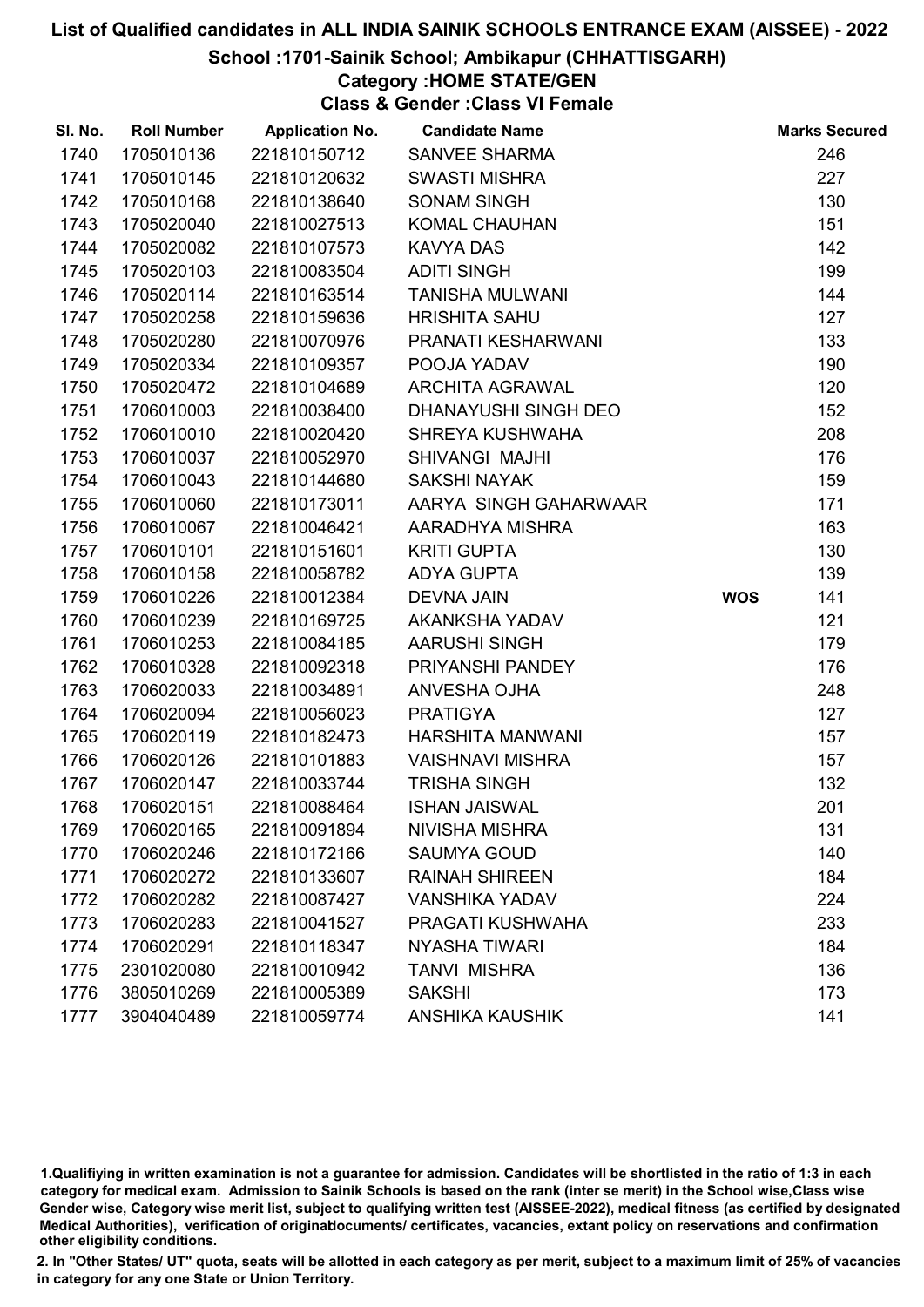## List of Qualified candidates in ALL INDIA SAINIK SCHOOLS ENTRANCE EXAM (AISSEE) - 2022 School :1701-Sainik School; Ambikapur (CHHATTISGARH) Category :OTHER STATE/SC Class & Gender :Class VI Female

| SI. No. | <b>Roll Number</b> | <b>Application No.</b> | <b>Candidate Name</b> | <b>Marks Secured</b> |
|---------|--------------------|------------------------|-----------------------|----------------------|
| 1778    | 1506020319         | 221810098239           | SAKHI KUMARI          | 189                  |
| 1779    | 1507010275         | 221810168960           | SOHANI KUMARI         | 105                  |
| 1780    | 1706020306         | 221810157387           | <b>GEET BISWAS</b>    | 95                   |
| 1781    | 4405010182         | 221810178833           | ANU RAY               | 96                   |

1.Qualifiying in written examination is not a guarantee for admission. Candidates will be shortlisted in the ratio of 1:3 in each category for medical exam. Admission to Sainik Schools is based on the rank (inter se merit) in the School wise,Class wise Gender wise, Category wise merit list, subject to qualifying written test (AISSEE-2022), medical fitness (as certified by designated Medical Authorities), verification of originablocuments/ certificates, vacancies, extant policy on reservations and confirmation other eligibility conditions.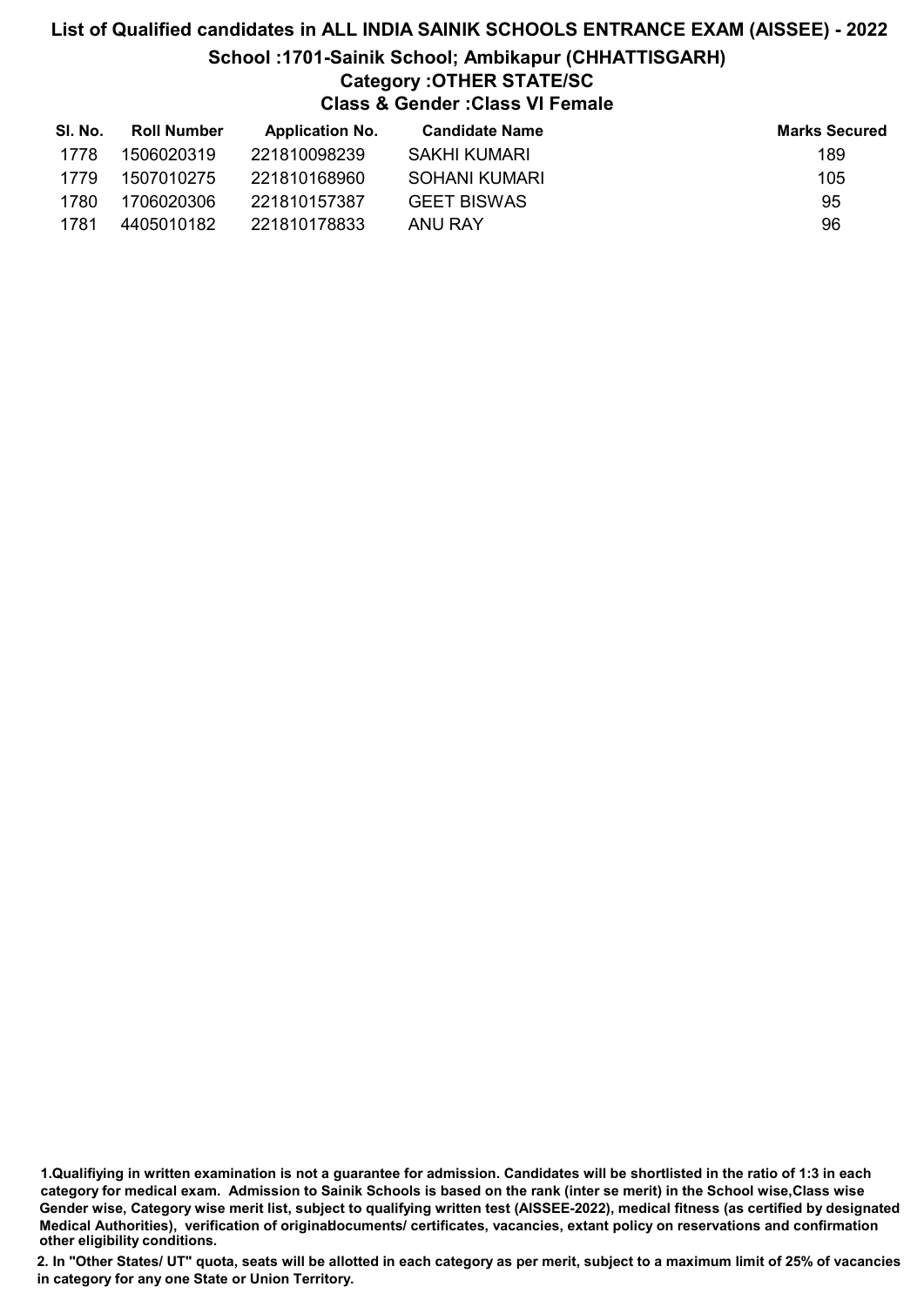# List of Qualified candidates in ALL INDIA SAINIK SCHOOLS ENTRANCE EXAM (AISSEE) - 2022 School :1701-Sainik School; Ambikapur (CHHATTISGARH) Category :OTHER STATE/ST Class & Gender :Class VI Female

| SI. No. | <b>Roll Number</b> | <b>Application No.</b> | <b>Candidate Name</b> | <b>Marks Secured</b> |
|---------|--------------------|------------------------|-----------------------|----------------------|
| 1782    | 1706010230         | 221810008784           | NUPUR TOPPO           | 187                  |
| 1783    | 1706020182         | 221810047425           | AYUSHI KOL            | 104                  |

<sup>1.</sup>Qualifiying in written examination is not a guarantee for admission. Candidates will be shortlisted in the ratio of 1:3 in each category for medical exam. Admission to Sainik Schools is based on the rank (inter se merit) in the School wise,Class wise Gender wise, Category wise merit list, subject to qualifying written test (AISSEE-2022), medical fitness (as certified by designated Medical Authorities), verification of originablocuments/ certificates, vacancies, extant policy on reservations and confirmation other eligibility conditions.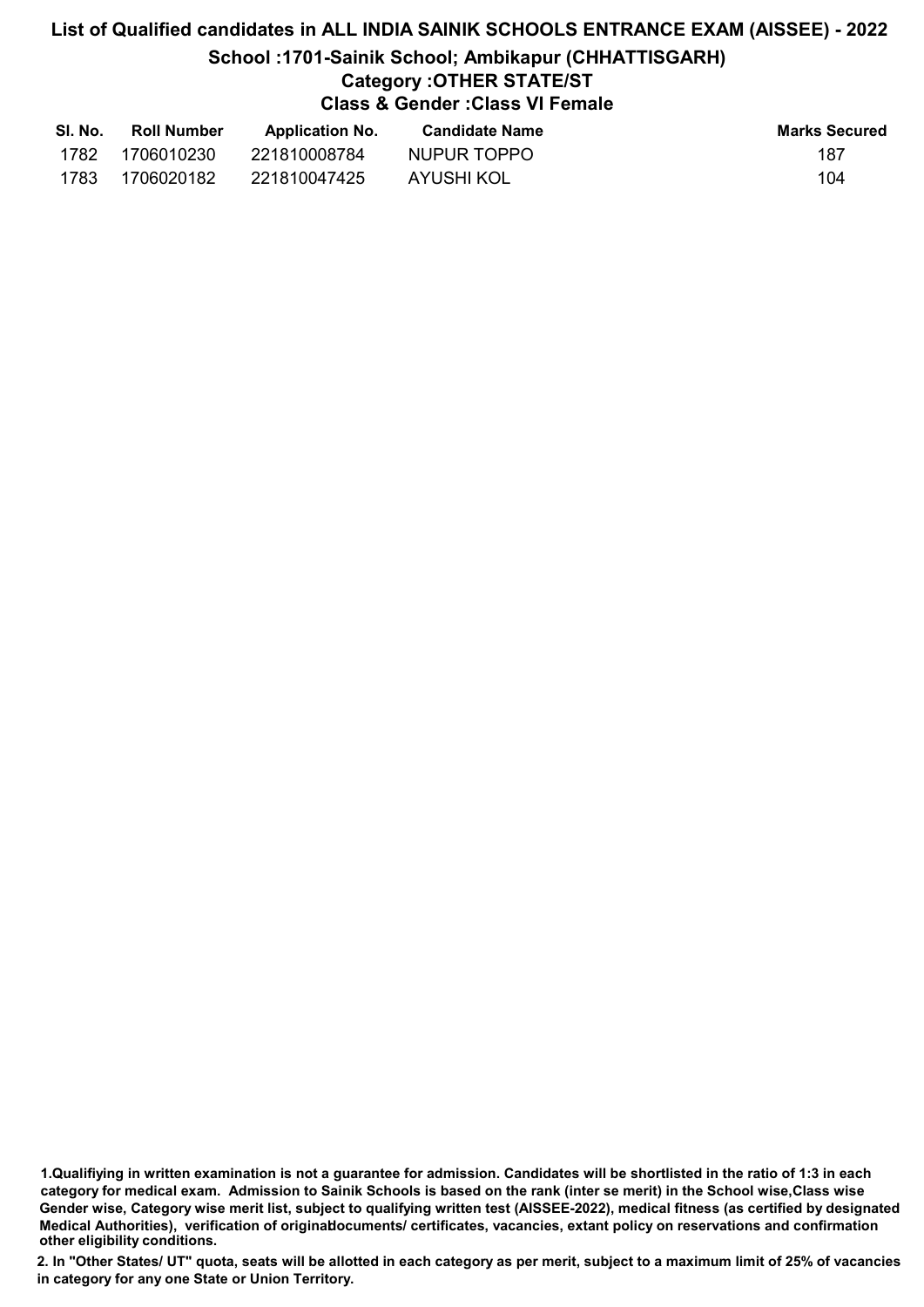#### School :1701-Sainik School; Ambikapur (CHHATTISGARH)

Category :OTHER STATE/OBC

Class & Gender :Class VI Female

| SI. No. | <b>Roll Number</b> | <b>Application No.</b> | <b>Candidate Name</b>    | <b>Marks Secured</b> |
|---------|--------------------|------------------------|--------------------------|----------------------|
| 1784    | 1505010461         | 221810190900           | <b>RIPU KUMARI</b>       | 171                  |
| 1785    | 1505010560         | 221810032051           | <b>ANCHAL KUMARI</b>     | 207                  |
| 1786    | 1505010866         | 221810120326           | <b>ANANYA RANI</b>       | 176                  |
| 1787    | 1506020257         | 221810098297           | SUHANI KUMARI KANU       | 173                  |
| 1788    | 1509020028         | 221810028620           | <b>SOUMYA KUMARI</b>     | 258                  |
| 1789    | 1511030113         | 221810077365           | <b>GUNGUN KUMARI</b>     | 206                  |
| 1790    | 1511030339         | 221810006357           | <b>MOHINI KUMARI</b>     | 222                  |
| 1791    | 1511030430         | 221810124328           | <b>PALLAVI KUMARI</b>    | 200                  |
| 1792    | 1511050425         | 221810118984           | <b>VARSHA RANI</b>       | 145                  |
| 1793    | 1705020090         | 221810185093           | <b>CHAHAT CHOUDHARY</b>  | 187                  |
| 1794    | 1705020201         | 221810163365           | <b>RIYA KUMARI</b>       | 121                  |
| 1795    | 2607010071         | 221810167589           | <b>TANNU PRIYA</b>       | 167                  |
| 1796    | 2612010018         | 221810018450           | <b>BHAVYA SHREE</b>      | 222                  |
| 1797    | 3003010149         | 221810066353           | <b>VAISHNAVI LILHARE</b> | 148                  |
| 1798    | 3901020338         | 221810081558           | <b>MANU SINGH PATEL</b>  | 135                  |
| 1799    | 3904030396         | 221810054068           | <b>RANJNA</b>            | 236                  |
| 1800    | 4401010037         | 221810189230           | <b>TANYA</b>             | 149                  |
| 1801    | 4405010012         | 221810121820           | KUMARI SUHANI            | 250                  |
| 1802    | 4405010074         | 221810173431           | <b>SHREYA</b>            | 215                  |
| 1803    | 4412010155         | 221810184513           | PRATIGYA PATEL           | 204                  |

1.Qualifiying in written examination is not a guarantee for admission. Candidates will be shortlisted in the ratio of 1:3 in each category for medical exam. Admission to Sainik Schools is based on the rank (inter se merit) in the School wise,Class wise Gender wise, Category wise merit list, subject to qualifying written test (AISSEE-2022), medical fitness (as certified by designated Medical Authorities), verification of originablocuments/ certificates, vacancies, extant policy on reservations and confirmation other eligibility conditions.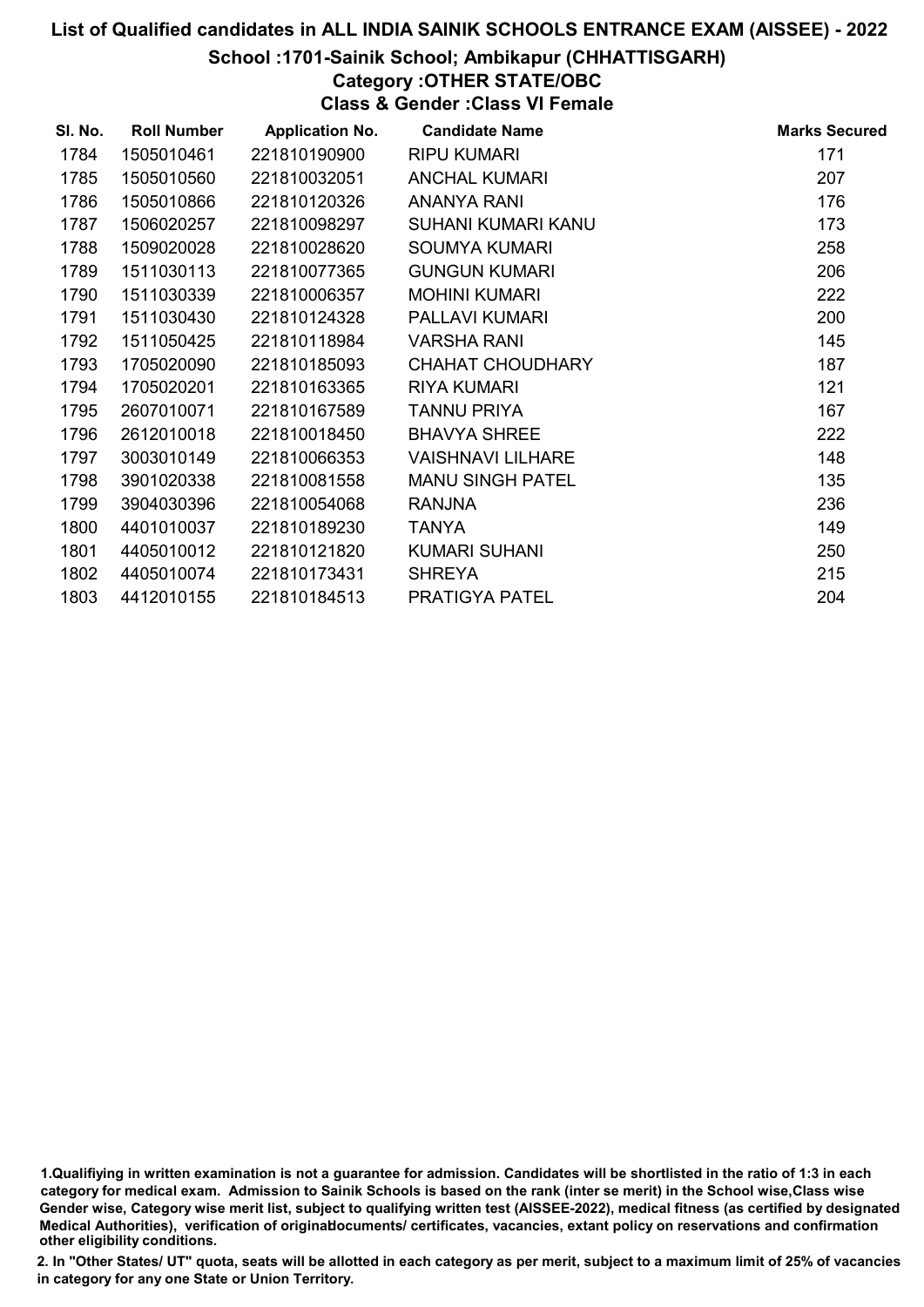## List of Qualified candidates in ALL INDIA SAINIK SCHOOLS ENTRANCE EXAM (AISSEE) - 2022 School :1701-Sainik School; Ambikapur (CHHATTISGARH) Category :OTHER STATE/DEF Class & Gender :Class VI Female

| SI. No. | Roll Number | <b>Application No.</b> | Candidate Name | <b>Marks Secured</b> |
|---------|-------------|------------------------|----------------|----------------------|
| 1804    | 3001030251  | 221810050103           | SAMAIRA DAVID  | 125                  |
| 1805    | 3002020428  | 221810115856           | AMRITA SINGH   | 173                  |
| 1806    | 3003020090  | 221810113121           | ANSHIKA PATEL  | 137                  |

<sup>1.</sup>Qualifiying in written examination is not a guarantee for admission. Candidates will be shortlisted in the ratio of 1:3 in each category for medical exam. Admission to Sainik Schools is based on the rank (inter se merit) in the School wise,Class wise Gender wise, Category wise merit list, subject to qualifying written test (AISSEE-2022), medical fitness (as certified by designated Medical Authorities), verification of originablocuments/ certificates, vacancies, extant policy on reservations and confirmation other eligibility conditions.